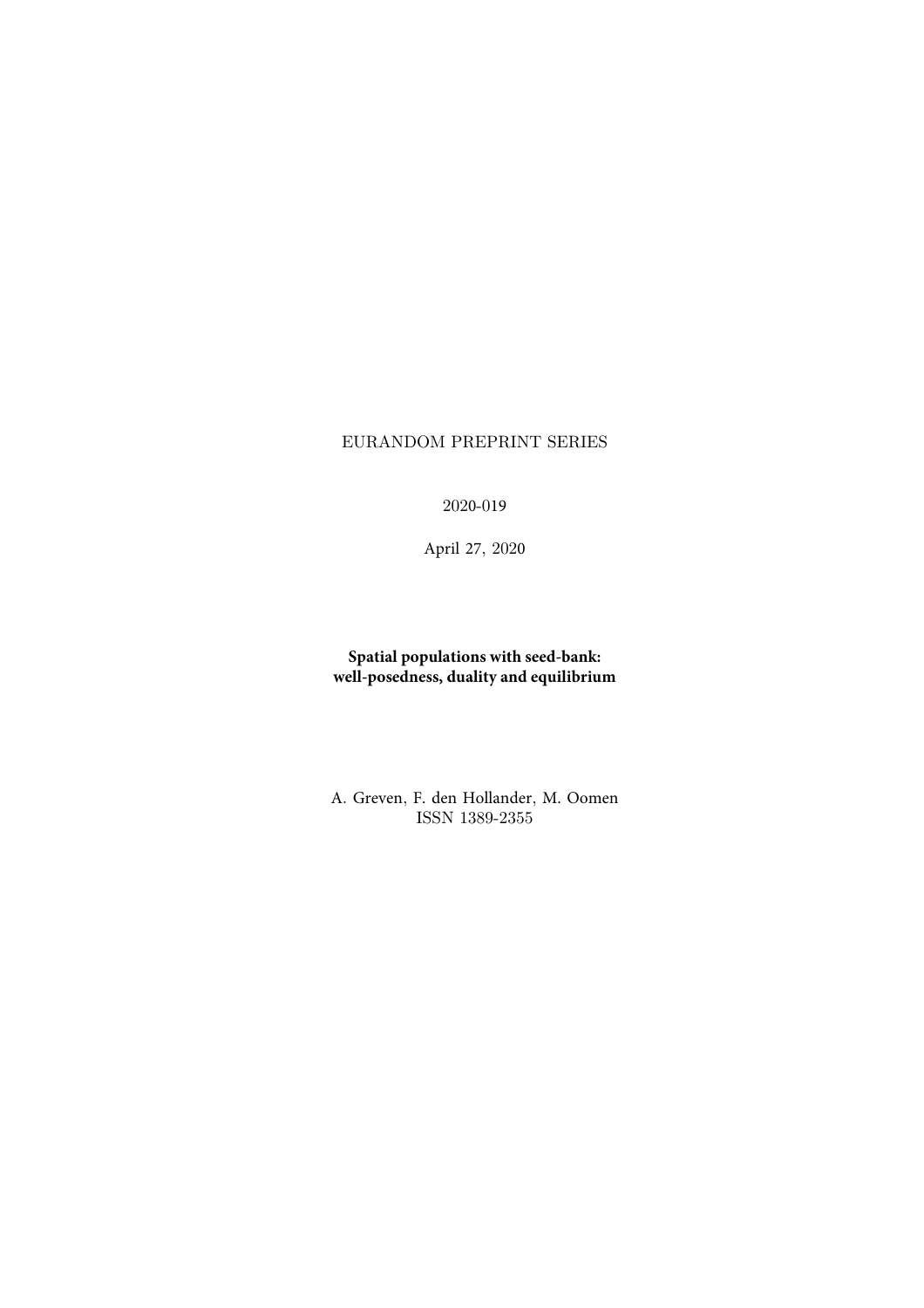# Spatial populations with seed-bank: well-posedness, duality and equilibrium

Andreas Greven<sup>1</sup>, Frank den Hollander<sup>2</sup>, Margriet Oomen<sup>3</sup>

April 27, 2020

#### Abstract

We consider a system of interacting Fisher-Wright diffusions with seed-bank. Individuals live in colonies and are subject to resampling and migration as long as they are *active*. Each colony has a structured seed-bank into which individuals can retreat to become *dormant*, suspending their resampling and migration until they become active again. As geographic space labeling the colonies we consider a countable Abelian group G endowed with the discrete topology. The key example of interest is the Euclidean lattice  $\mathbb{G} = \mathbb{Z}^d$ ,  $d \in \mathbb{N}$ . Our goal is to *classify* the long-time behaviour of the system in terms of the underlying model parameters. In particular, we want to understand in what way the seed-bank enhances genetic diversity.

We introduce three models of increasing generality, namely, individuals become dormant: (1) in the seed-bank of their colony; (2) in the seed-bank of their colony while adopting a *random colour* that determines their wake-up time; (3) in the seed-bank of a *random colony* while adopting a *random colour*. The extension in (2) allows us to model wake-up times with fat tails while preserving the Markov property of the evolution. The extension in (3) allows us to place individuals in different colony when they become dormant. For each of the three models we show that the system of continuum stochastic differential equations, describing the population in the large-colony-size limit, has a unique strong solution. We also show that the system converges to a unique equilibrium depending on a single *density parameter* that is determined by the initial state, and exhibits a dichotomy of *coexistence* (= locally multi-type equilibrium) versus *clustering* (= locally mono-type equilibrium) depending on the parameters controlling the migration and the seed-bank.

The seed-bank slows down the loss of genetic diversity. In model (1), the dichotomy between clustering and coexistence is determined by migration only. In particular, clustering occurs for recurrent migration and coexistence occurs for transient migration, as for the system without seed-bank. In models (2) and (3), an interesting interplay between migration and seed-bank occurs. In particular, the dichotomy is affected by the seed-bank when the wake-up time has infinite mean. For instance, for *critically recurrent migration* the system exhibits clustering for finite mean wake-up time and coexistence for infinite mean wake-up time. Hence, at the *critical dimension* for the system without seed-bank, *new universality classes* appear when the seed-bank is added. If the wake-up time has a sufficiently fat tail, then the seed-bank determines the dichotomy and migration has no effect at all.

The presence of the seed-bank makes the proof of convergence to a unique equilibrium a conceptually delicate issue. By combining duality arguments with coupling techniques, we show that our results also hold when we replace the Fisher-Wright diffusion function by a more general diffusion function, drawn from an appropriate class.

*Keywords:* Fisher-Wright diffusion, resampling, migration, seed-bank, duality, equilibrium, coexistence versus clustering,

*MSC 2010:* Primary 60J70, 60K35; Secondary 92D25.

*Acknowledgements:* AG was supported by the Deutsche Forschungsgemeinschaft (through grant DFG-GR 876/16-2 of SPP-1590), FdH and MO were supported by the Netherlands Organisation for Scientific Research (through NWO Gravitation Grant NETWORKS-024.002.003). FdH was also supported by the Alexander von Humboldt Foundation (during extended visits to Bonn and Erlangen in the Fall of 2019).

<sup>&</sup>lt;sup>1)</sup> Department Mathematik, Universität Erlangen-Nürnberg, Cauerstrasse 11, D-91058 Erlangen, Germany greven@mi.uni-erlangen.de

<sup>2)</sup> Mathematisch Instituut, Universiteit Leiden, Niels Bohrweg 1, 2333 CA Leiden, NL denholla@math.leidenuniv.nl

<sup>3)</sup> Mathematisch Instituut, Universiteit Leiden, Niels Bohrweg 1, 2333 CA Leiden, NL m.oomen@math.leidenuniv.nl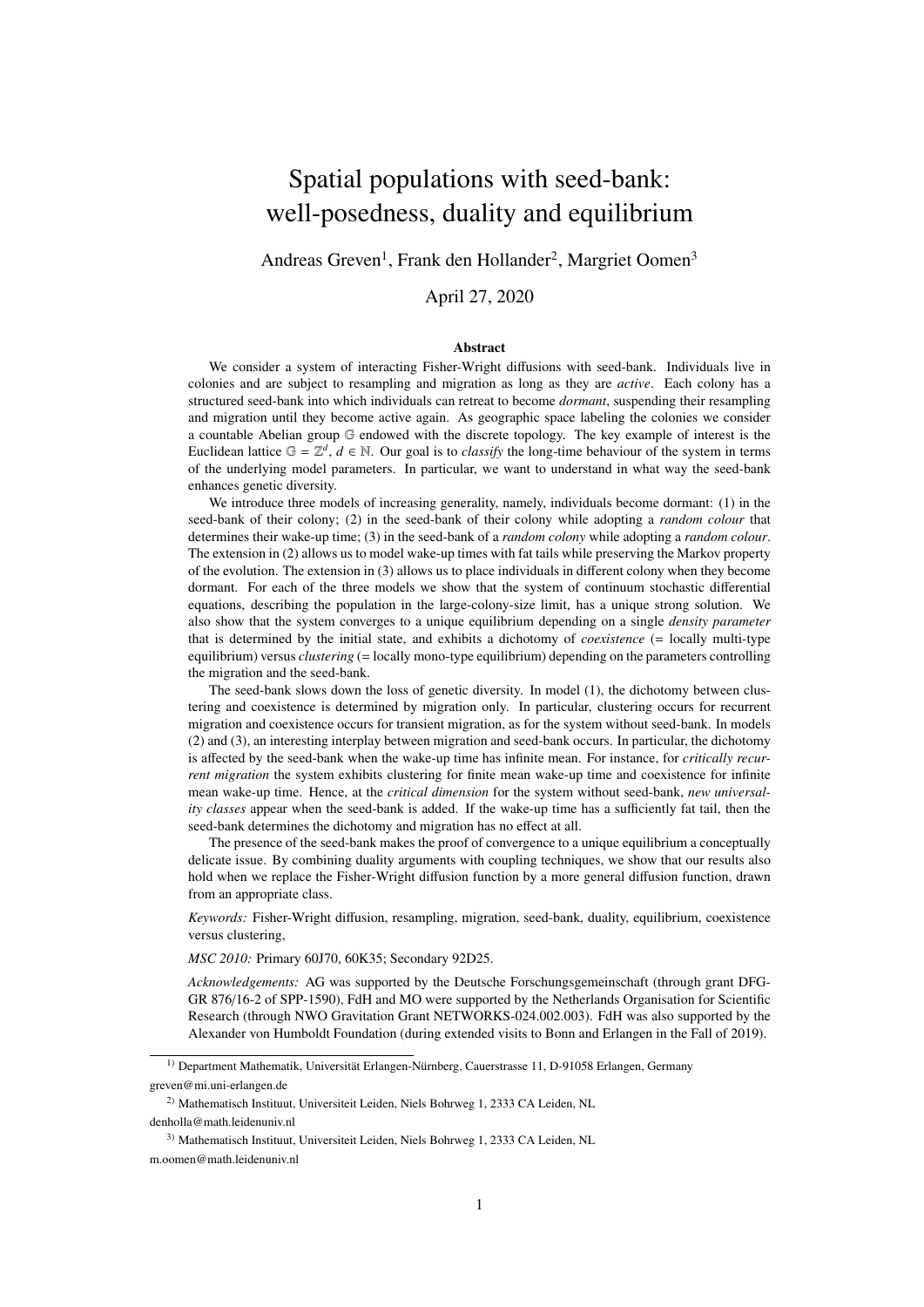## **Contents**

| 1            | <b>Background and outline</b>                                                                                                 |                |  |
|--------------|-------------------------------------------------------------------------------------------------------------------------------|----------------|--|
|              | 1.1                                                                                                                           | $\overline{3}$ |  |
|              | 1.2                                                                                                                           | $\overline{4}$ |  |
|              |                                                                                                                               |                |  |
| $\mathbf{2}$ | Introduction of the three models and their basic properties<br>2.1                                                            | 5<br>5         |  |
|              | 2.2                                                                                                                           | 8              |  |
|              | 2.3                                                                                                                           | 9              |  |
|              | 2.4                                                                                                                           | 10             |  |
|              | 2.5                                                                                                                           | 14             |  |
|              |                                                                                                                               |                |  |
| $\mathbf{3}$ | Long-time behaviour                                                                                                           | 15             |  |
|              | 3.1                                                                                                                           | 16             |  |
|              | 3.2                                                                                                                           | 17             |  |
|              | 3.3                                                                                                                           | 21             |  |
|              |                                                                                                                               |                |  |
| 4            | <b>Proofs: Well-posedness and duality</b>                                                                                     | 21             |  |
|              | 4.1                                                                                                                           | 21             |  |
|              | 4.2                                                                                                                           | 23             |  |
|              | 4.3                                                                                                                           | 24             |  |
|              | 4.4                                                                                                                           | 27             |  |
|              |                                                                                                                               |                |  |
| 5            | Proofs: Long-time behaviour for Model 1                                                                                       | 27             |  |
|              | 5.1                                                                                                                           | 28             |  |
|              | 5.2                                                                                                                           | 29             |  |
|              | 5.3                                                                                                                           | 35             |  |
|              | 5.4                                                                                                                           | 43             |  |
| 6            | Proofs: Long-time behaviour for Model 2                                                                                       | 43             |  |
|              | 6.1                                                                                                                           | 44             |  |
|              | 6.2                                                                                                                           | 45             |  |
|              | 6.3                                                                                                                           | 47             |  |
|              | 6.3.1                                                                                                                         | 47             |  |
|              | 6.3.2                                                                                                                         | 49             |  |
|              | 6.4                                                                                                                           | 55             |  |
|              | 6.5                                                                                                                           | 55             |  |
|              | Modulation of the law of the wake-up times by a slowly varying function $\dots \dots \dots$<br>6.6                            | 55             |  |
|              |                                                                                                                               |                |  |
|              | 7 Proofs: Long-time behaviour for Model 3                                                                                     | 56             |  |
|              | 7.1                                                                                                                           | 56             |  |
|              | 7.2                                                                                                                           | 56             |  |
|              | 7.3<br>The coexistence case $\dots \dots \dots \dots \dots \dots \dots \dots \dots \dots \dots \dots \dots \dots \dots \dots$ | 57             |  |
|              | 7.4                                                                                                                           | 57             |  |
|              |                                                                                                                               | 57             |  |
|              | A Derivation of continuum frequency equations                                                                                 |                |  |
| В            | <b>Alternative models</b>                                                                                                     | 59             |  |
|              | B.1                                                                                                                           | 59             |  |
|              | B.2                                                                                                                           | 61             |  |
|              | <b>B.3</b>                                                                                                                    | 65             |  |
|              |                                                                                                                               |                |  |
|              | C Successful coupling<br>65                                                                                                   |                |  |
|              | D Bounded derivative of Lyapunov function<br>69                                                                               |                |  |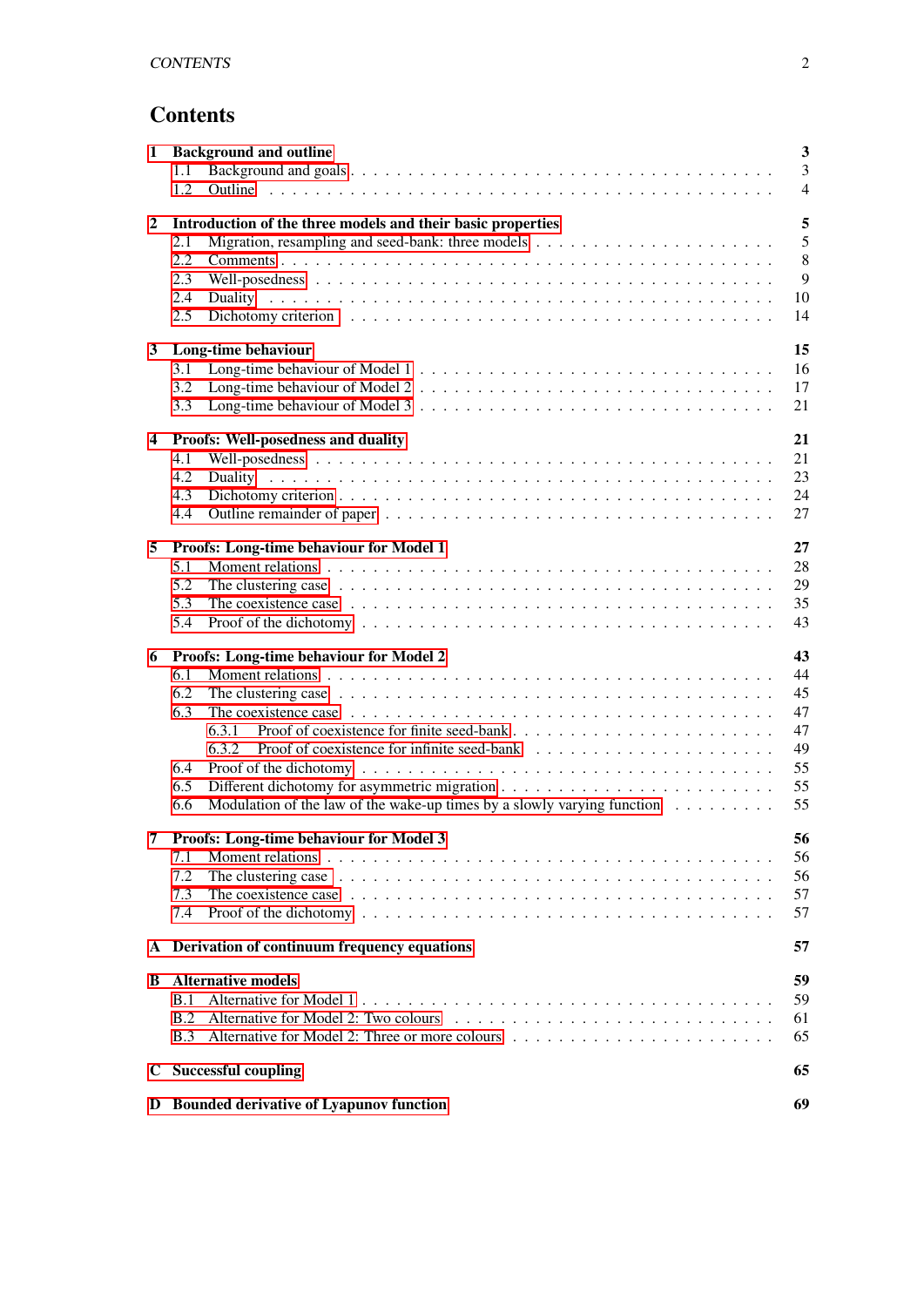## <span id="page-3-0"></span>1 Background and outline

#### <span id="page-3-1"></span>1.1 Background and goals

In populations with a seed-bank, individuals can become dormant and stop reproducing themselves, until they can become active and start reproducing themselves again. In [\[BGCEK15\]](#page-71-0) and [\[BGCKWB16\]](#page-71-1), the evolution of a population evolving according to the Fisher-Wright model with a *seed-bank* was studied. In this model individuals are subject to *resampling* and can move in and out of a seed-bank. While in the seed-bank they suspend resampling, i.e., the seed-bank acts as a repository for the genetic information of the population. Individuals that do not reside in the seed-bank are called *active*, those that do are called *dormant*. In the present paper we extend the single-colony Fisher-Wright model with seed-bank introduced in [\[BGCKWB16\]](#page-71-1) to a multi-colony setting in which individuals live in different colonies and move between colonies. In other words, we introduce *spatialness*.

Seed-banks are observed in many taxa, including plants, bacteria and other micro-organisms. Typically, they arise as a response to unfavourable environmental conditions. The dormant state of an individual is characterised by low metabolic activity and interruption of phenotypic development (see e.g. Lennon and Jones [\[LJ11\]](#page-73-0)). After a varying and possibly large number of generations, dormant individuals can be resuscitated under more favourable conditions and reprise reproduction after having become active. This strategy is known to have important implications for population persistence, maintenance of genetic variability and stability of ecosystems. It acts as a *bu*ff*er* against evolutionary forces such as genetic drift, selection and environmental variability. The importance of this evolutionary trait has led to several attempts to model seedbanks from a mathematical perspective, see e.g. [\[KKL01\]](#page-72-0), [\[BGCKS13\]](#page-71-2), [\[GCAvWE](#page-72-1)<sup>+</sup>14], [\[BBGCWB19\]](#page-71-3). In [\[BGCKWB16\]](#page-71-1) it was shown that the continuum model obtained by taking the large-colony-size limit of the individual-based model with seed-bank is the Fisher-Wright diffusion with seed-bank. Also the long-time behaviour and the genealogy of the continuum model with seed-bank were analysed in [\[BGCKWB16\]](#page-71-1).

In the present paper we consider a *spatial* version of the continuum model with seed-bank, in which individuals live in colonies, each with their own seed-bank, and are allowed to *migrate* between colonies. Our goal is to understand the change in behaviour compared to the spatial model without seed-bank. The latter has been the object of intense study. A sample of relevant papers and overviews is [\[Shi80\]](#page-73-1), [\[Daw93\]](#page-71-4), [\[DG93\]](#page-71-5), [\[DGV95\]](#page-71-6), [\[DG96\]](#page-71-7), [\[EF96\]](#page-72-2), [\[HS98\]](#page-72-3), [\[Hol06\]](#page-72-4), [\[DGdH](#page-71-8)<sup>+</sup>08], [\[GdHKK14\]](#page-72-5). We expect the presence of the seed-bank to affect the long-time behaviour of the system not only quantitatively but also qualitatively. To understand how this comes about, we must find ways to deal with the *richer behaviour* of the population caused by the motion in and out of the seed-bank. Earlier work on a spatial model with seed-bank, migration and mutation was carried out in [\[dHP17\]](#page-72-6), where the probability to be identical by decent for two individuals drawn randomly from two colonies was computed as a function of the distance between the colonies.

It has been recognised that qualitatively different behaviour may occur when the wake-up time in the seed-bank changes from having a thin tail to having a fat tail [\[LJ11\]](#page-73-0). One challenge in modelling seedbanks has been that fat tails destroy the Markov property for the evolution of the system. A key idea of the present paper is that we can *enrich the seed-bank with internal states* – which we call colours – to allow for fat tails and still preserve the Markov property for the evolution. We will see that fat tails induce *new universality classes*.

The main goals of the present paper are the following:

- (1) Identify the typical features of the long-time behaviour of populations with a seed-bank. In particular, prove convergence to equilibrium, and identify the parameter regimes for *clustering* (= convergence towards locally mono-type equilibria) and *coexistence* (= convergence towards locally multi-type equilibria).
- (2) Identify the role of finite versus infinite mean wake-up time. Identify the *critical dimension* in case the geographic space is  $\mathbb{Z}^d$ ,  $d \ge 1$ , i.e., the dimension at which the crossover between clustering and coexistence occurs for migration with finite variance.
	- (2a) Show that if the wake-up time has *finite mean*, then the dichotomy between coexistence and clustering is controlled by the migration only and the seed-bank has no effect. In particular, clustering prevails when the symmetrised migration kernel is recurrent while coexistence prevails when it is transient. This is the classical dichotomy for populations without seed-bank [\[CG94\]](#page-71-9). The critical dimension is  $d = 2$ .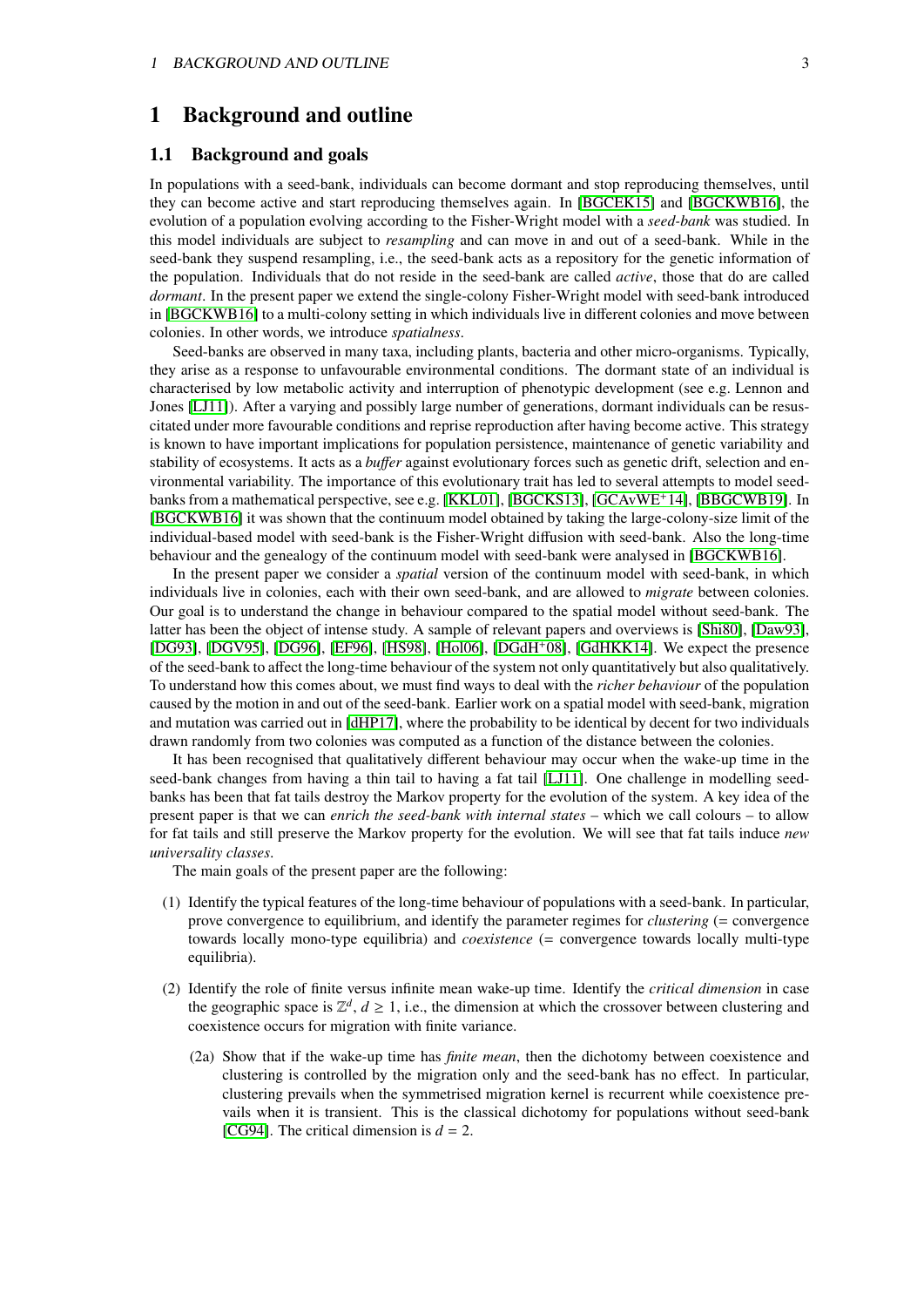#### 1 BACKGROUND AND OUTLINE 4

- (2b) Show that if the wake-up time has *infinite mean* with *moderately fat tails*, then the dichotomy is controlled by both the migration and the seed-bank. In particular, the parameter regimes for clustering and coexistence reveal an interesting interplay between rates for migration and rates for exchange with the seed-bank. The critical dimension is  $1 < d < 2$ .
- (2c) Show that if the wake-up time has *infinite mean* with *very fat tails*, then the dichotomy is controlled by the seed-bank only and the migration has no effect. The critical dimension is  $d = 1$ .

We focus on the situation where the individuals can be of two types. The extension to infinitely many types, called the Fleming-Viot measure-valued diffusion, only requires standard adaptations and will not be considered here (see [\[DGV95\]](#page-71-6)). Also, instead of Fisher-Wright resampling we will allow for statedependent resampling, i.e., the rate of resampling in a colony depends on the fractions of the two types in that colony. In what follows we only work with *continuum* models, in which the components represent *type frequencies* in the colonies labelled by a discrete geographic space.

The techniques of proof that we use include duality, moment relations, semigroup comparisons and coupling. These techniques are standard, but have to be adapted to the fact that individuals move into and out of seed-banks. Since there is no resampling and no migration in the seed-bank, the motion of ancestral lineages in the dual process looses part of the random-walk structure that is crucial in models without seedbank. Moreover, for seed-banks with infinite mean wake-up times, we encounter *fat-tailed* wake-up time distributions in the dual process, and we need to deal with lineages that are dormant most of the time and therefore are much slower to coalesce. The coupling arguments also change. Already in a single colony, if the seed-bank has infinitely many internal states, then we are dealing with an infinite system in which the manipulation of Lyapunov functions and the construction of successful couplings from general classes of initial states is hard. In the multi-colony setting this becomes even harder, and conceptually challenging issues arise.

#### <span id="page-4-0"></span>1.2 Outline

In Section [2](#page-5-0) we introduce three models of increasing generality, establish their well-posedness via a martingale problem, and introduce their dual processes, which play a crucial role in the analysis. In Section [3](#page-15-0) we state our main results. We focus on the long-time behaviour, prove convergence to equilibrium, and establish a *dichotomy* between clustering and coexistence. We show that this dichotomy is *a*ff*ected by the presence of the seed-bank*, namely, the dichotomy depends not only on the migration rates, but can also depend on the relative sizes of the active and the dormant population and their rates of exchange. In particular, if the dormant population is much larger than the active population, then the residence time in the seed-bank has a fat tail that *enhances genetic diversity significantly*.

Sections [4–](#page-21-1)[7](#page-56-0) are devoted to the proofs of the theorems stated in Sections [2–](#page-5-0)[3.](#page-15-0) In Appendix [A](#page-57-2) we give the derivation of the single-colony continuum model from the single-colony individual-based Fisher-Wright model in the large-colony-size limit. In the individual-based model active individuals *exchange* with dormant individuals, i.e., for each active individual that becomes dormant a dormant individual becomes active. In Appendix [B](#page-59-0) we look at the continuum limit of the single-colony individual-based Moran model in which active and dormant individuals no longer exchange state but rather change state independently. We show that change instead of exchange does not affect the long-time behaviour. Appendices [C](#page-65-1) and [D](#page-69-0) contain the proof of technical lemmas that are needed in the proof of the convergence to equilibrium.

In three upcoming companion papers [\[GHO20b\]](#page-72-7), [\[GHO20c\]](#page-72-8), [\[GHO20a\]](#page-72-9) we deal with three further aspects:

(I) In [\[GHO20b\]](#page-72-7) we establish the *finite-systems scheme*, i.e., we identify in the coexistence regime how a finite truncation of the system behaves as both the time and the truncation level tend to infinity, properly tuned together. This underlines the relevance of systems with an infinite geographic space and a seed-bank with infinitely many colours for the description of systems with a large finite geographic space and a seed-bank with a large finite number of colours. We show that there is a *single universality class* for the scaling limit, represented by a Fisher-Wright diffusion whose volatility constant is *reduced* by the seed-bank. We show that if the wake-up time has finite mean, then the scaling time is *proportional* to the geographical volume of the system, while if the wake-up time has infinite mean, then the scaling time grows *faster* than the geographical volume of the system. We also investigate what happens for systems with a large finite geographic space and a seed-bank with infinitely many colours, where the behaviour turns out to be different.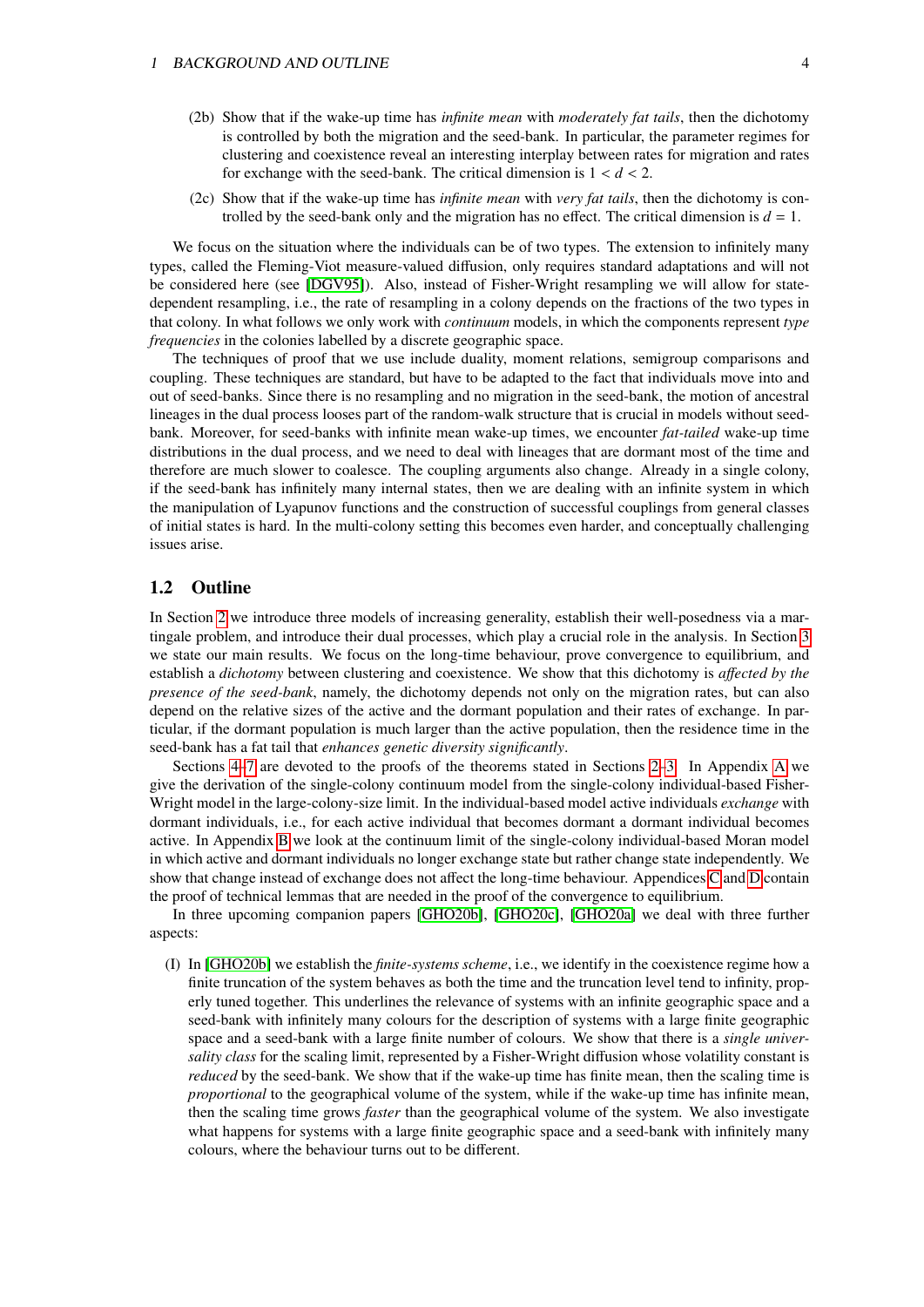- (II) In [\[GHO20c\]](#page-72-8) we consider the special case where the colonies are organised in a *hierarchical fashion*, i.e., the geographic space is the hierarchical group  $\Omega_N$  of order *N*. We identify the parameter regime for clustering for all  $N < \infty$ , and analyse the *multi-scale behaviour* of the system in the hierarchical mean-field limit  $N \to \infty$  by looking at block averages on successive hierarchical space-time scales. Playing with the migration kernel, we can choose the migration to be close to critically recurrent in the sense of potential theory. By letting  $N \to \infty$  we can approach the *critical dimension*, so that the migration becomes similar to migration on the two-dimensional Euclidean geographic space. With the help of *renormalisation arguments* we show that, close to the critical dimension, the scaling behaviour on large space-time scales is *universal*.
- (III) In [\[GHO20a\]](#page-72-9) we identify the *pattern of cluster formation* in the clustering regime (= how fast monotype clusters grow in time) and describe the *genealogy* of the population. The latter provides further insight into how the seed-bank enhances genetic diversity.

In these papers too we will see that the seed-bank can cause not only quantitative but also qualitative changes in the scaling behaviour of the system.

## <span id="page-5-0"></span>2 Introduction of the three models and their basic properties

In Section [2.1](#page-5-1) we give a formal definition of the three models of increasing generality. In Section [2.2](#page-8-0) we comment on their biological significance. In Section [2.3](#page-9-0) we establish their well-posedness via a martingale problem (Theorem [2.4\)](#page-10-1). In Section [2.4](#page-10-0) we introduce the associated dual processes and state the relevant duality relations (Theorems [2.5,](#page-12-0) [2.8](#page-13-0) and [2.10\)](#page-14-1). In Section [2.5](#page-14-0) we use these duality relations to formulate a criterion for clustering versus coexistence (Theorems [2.11](#page-14-2) and [2.13\)](#page-15-1).

#### <span id="page-5-1"></span>2.1 Migration, resampling and seed-bank: three models

In this section we extend the model for a population with seed-bank from [\[BGCKWB16\]](#page-71-1) to three models of increasing generality for spatial populations with seed-bank. In each of the three models, we consider populations of individuals of two types – either  $\heartsuit$  or  $\Diamond$  – located in a *geographic space*  $\mathbb{G}$  that is a countable Abelian group endowed with the discrete topology. In each of the three models, the population in a colony consist of an *active* part and a *dormant* part. The *repository* of the dormant population at colony  $i \in \mathbb{G}$  is called the seed-bank at  $i \in \mathbb{G}$ . Individuals in the active part of a colony  $i \in \mathbb{G}$  can resample, migrate and exchange with a dormant population. Individuals in the dormant part of a colony  $i \in \mathbb{G}$  only exchange with the active population. An active individual that resamples chooses uniformly at random another individual from its colony and adopts its type. (Alternatively, resampling may be viewed as the active individual being replaced by a copy of the active individual chosen. Because individuals carry a type and not a label, this gives the same model.) When an active individual at colony  $i \in \mathbb{G}$  migrates, it chooses a parent from another colony  $j \in \mathbb{G}$  and adopts its type. In each of the three models the migration is described by a *migration kernel*  $a(\cdot, \cdot)$ , which is an irreducible  $\mathbb{G} \times \mathbb{G}$  matrix of transition rates satisfying

<span id="page-5-2"></span>
$$
(2.1) \qquad a(i,j) = a(0,j-i) \quad \forall \, i,j \in \mathbb{G}, \qquad \sum_{i \in \mathbb{G}} a(0,i) < \infty.
$$

Here,  $a(i, j)$  is to be interpreted as the rate at which an active individual at colony  $i \in \mathbb{G}$  chooses a parent in the active part of colony  $j \in \mathbb{G}$  and adopts its type. An active individual that becomes dormant *exchanges* with a randomly chosen dormant individual that becomes active. The three models we discuss in the present paper differ in the way the active population exchanges with the dormant population. However, in each of the three models the exchange mechanism guarantees that the sizes of the active and the dormant population stay fixed over time. The dormant part of the population only evolves due to exchange of individuals with the active part of the population.

Since we look at continuum models obtained from individual-based models, we are interested in the frequencies of type  $\heartsuit$  in the different colonies. In [A](#page-57-2)ppendix A we discuss the individual-based models underlying the continuum models described below.

Remark 2.1. [Notation] Throughout the paper we use lower case letters for *components* and upper case letters for *systems of components*.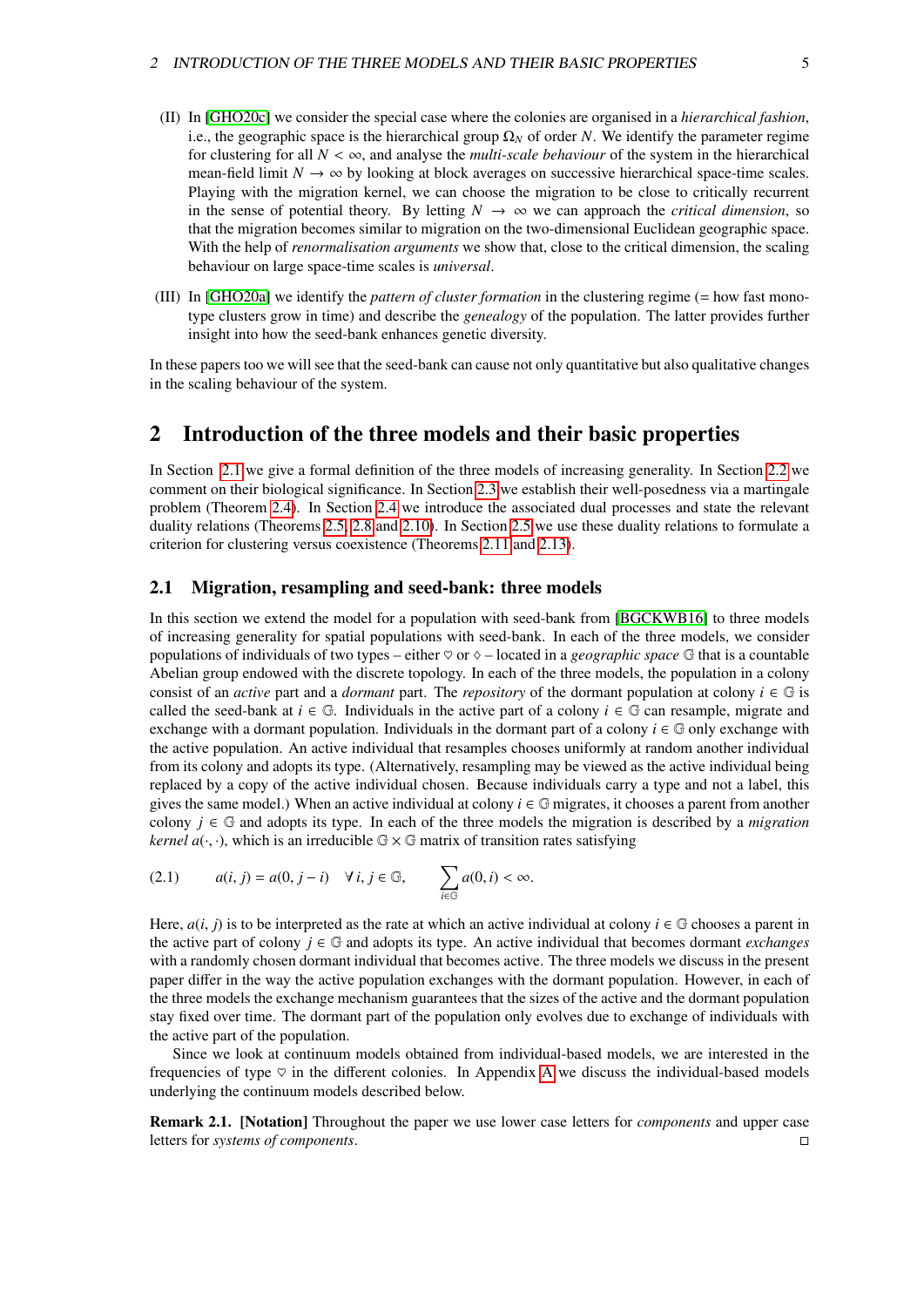Model 1: single-layer seed-bank. Each colony  $i \in \mathbb{G}$  has an active part A and a dormant part D. Therefore we say that *the effective geographic space* is given by  $\mathbb{G} \times \{A, D\}$ . For  $i \in \mathbb{G}$  and  $t \geq 0$ , let  $x_i(t)$  denote the fraction of individuals in colony *i* of type  $\heartsuit$  that are active at time *t*, and  $y_i(t)$  the fraction of individuals in colony *i* of type  $\heartsuit$  that are dormant at time *t*. Then the system is described by the process

$$
(2.2) \qquad (Z(t))_{t\geq0}, \qquad Z(t) = (z_i(t))_{i\in\mathbb{G}}, \qquad z_i(t) = (x_i(t), y_i(t)),
$$

on the state space

$$
(2.3) \t E = ([0,1] \times [0,1])^{\mathbb{G}},
$$

and  $(Z(t))_{t\geq0}$  evolves according to the following SSDE:

<span id="page-6-0"></span>(2.4) 
$$
dx_i(t) = \sum_{j \in \mathbb{G}} a(i, j) [x_j(t) - x_i(t)] dt + \sqrt{dx_i(t)[1 - x_i(t)]} dw_i(t) + Ke [y_i(t) - x_i(t)] dt,
$$

$$
(2.5) \t\t dy_i(t) = e[x_i(t) - y_i(t)] dt, \t i \in \mathbb{G},
$$

<span id="page-6-1"></span>where  $(w_i(t))_{t>0}$ ,  $i \in \mathbb{G}$ , are independent standard Brownian motions. As initial state  $Z(0) = z$  we may pick any  $z \in E$ . The first term in [\(2.4\)](#page-6-0) describes the *migration* of active individuals at rate  $a(i, j)$ . The second term in [\(2.4\)](#page-6-0) describes the *resampling* of individuals at rate  $d \in (0, \infty)$ . The third term in (2.4) together with the term in [\(2.5\)](#page-6-0) describe the *exchange* of active and dormant individuals at rate  $e \in (0, \infty)$ .

# <span id="page-6-4"></span>A  $\left| \leftarrow$  D exchange resampling migration *Ke e d*

Figure 1: The evolution in model 1. Individuals are subject to migration, resampling and exchange with the seed-bank.

<span id="page-6-2"></span>The factor  $K \in (0, \infty)$  is defined by

(2.6) 
$$
K = \frac{\text{size dominant population}}{\text{size active population}}
$$

and is the same for all colonies  $i \in \mathbb{G}$ . The factor *K* turns up in the scaling limit of the individual-based model when there is an *asymmetry* between the sizes of the active and the dormant population (see Appendix [A\)](#page-57-2). In Fig. [1](#page-6-1) we give a schematic illustration of the process  $(2.4)$ – $(2.5)$ . A detailed description of the underlying individual-based model, as well as a derivation of the continuum limit [\(2.4\)](#page-6-0)–[\(2.5\)](#page-6-0) from the individual-based model following [\[BGCKWB16\]](#page-71-1), can be found in Appendix [A.](#page-57-2) The continuum limit is also referred to as the frequency limit or the diffusion limit.

<span id="page-6-3"></span>Remark 2.2. [Interpretation of the state space.] Note that the *state space* of the system can also be written as

$$
(2.7) \qquad E = [0,1]^{\mathbb{S}}, \qquad \mathbb{S} = \mathbb{G} \times \{A,D\},
$$

where *A* denotes the reservoir of the active population and *D* the repository of the dormant population. With that interpretation, the process is denoted by

$$
(2.8) \t (Z(t))_{t\geq 0}, \t Z(t) = (z_u(t))_{u\in \mathbb{S}}
$$

with  $z_u(t) = x_i(t)$  if  $u = (i, A)$  and  $z_u(t) = y_i(t)$  if  $u = (i, D)$ . To analyse the system we need both interpretations of the state space. tions of the state space.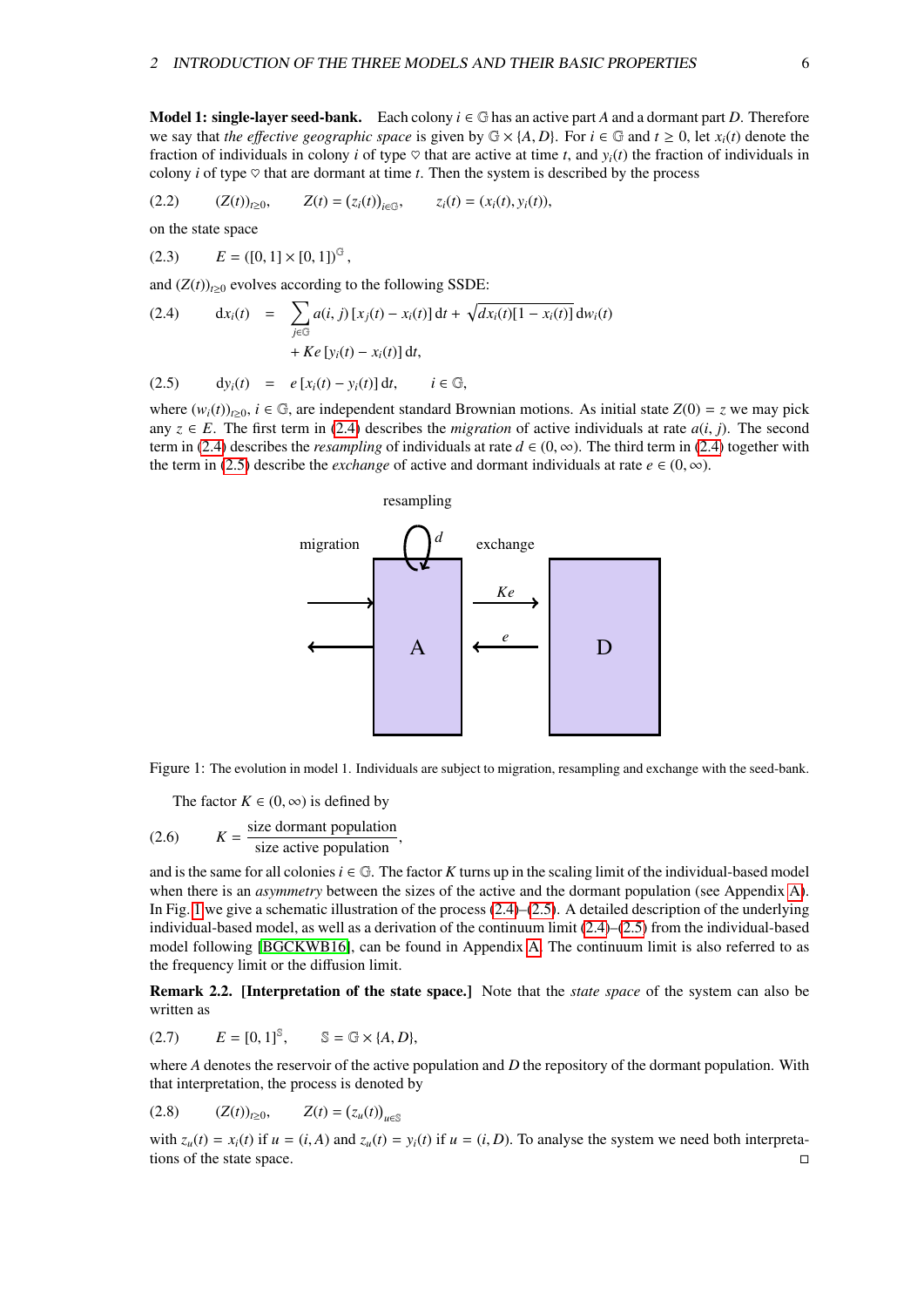<span id="page-7-0"></span>

Figure 2: The evolution in model 2. Individuals are subject to migration, resampling and exchange with the seed-bank, as in model 1. Additionally, when individuals become dormant they get a colour and when they become active they loose their colour.

Model 2: multi-layer seed-bank. In this model we give the seed-bank an internal structure by colouring the dormant individuals with countably many colours  $m \in \mathbb{N}_0$ . Active individuals that become dormant are assigned a colour *m* that is drawn randomly from an infinite sequence of colours labeled by  $\mathbb{N}_0$  (see Fig. [2](#page-7-0)) for an illustration). As will be explained in Section [2.2,](#page-8-0) this captures the *di*ff*erent ways in which individuals can enter into the seed-bank*. In Section [2.4](#page-10-0) we will show how this internal structure allows for fat tails in the wake-up times of individuals while preserving the Markov property.

For each  $i \in \mathbb{G}$  a colony now consists of an active part *A* and a whole sequence  $(D_m)_{m \in \mathbb{N}_0}$  of dormant parts, labeled by their colour  $m \in \mathbb{N}_0$ . Therefore in this model the *effective geographic space* is given by  $\mathbb{G} \times \{A, (D_m)_{m \in \mathbb{N}_0}\}.$ <br>As before for

<span id="page-7-3"></span>As before, for  $i \in \mathbb{G}$ , let  $x_i(t)$  denote the fraction of individuals in colony *i* of type  $\heartsuit$  that are active at time *t*, but now let  $y_{i,m}(t)$  denote the fraction of individuals in colony *i* of type  $\heartsuit$  that are dormant with colour *m* at time *t*. Then the system is described by the process

 $(Z.9)$   $(Z(t))_{t\geq0}$ ,  $(z_i(t))_{i \in \mathbb{G}}, \quad z_i(t) = (x_i(t), (y_{i,m}(t))_{m \in \mathbb{N}_0}),$ 

<span id="page-7-2"></span>on the state space

$$
(2.10) \t E = ([0, 1] \times [0, 1]^{\mathbb{N}_0})^{\mathbb{G}}
$$

Suppose that active individuals exchange with dormant individuals with colour *m* at rate  $e_m \in (0, \infty)$ , and let the factor  $K_m \in (0, \infty)$  capture the asymmetry between the size of the active population and the *m*-dormant population, i.e., similarly as in [\(2.6\)](#page-6-2),

<span id="page-7-4"></span>(2.11) 
$$
K_m = \frac{\text{size } m\text{-domant population}}{\text{size active population}}, \qquad m \in \mathbb{N}_0,
$$

where  $K_m \in (0, \infty)$  is the same for all colonies. Then the process  $(Z(t))_{t\geq 0}$  evolves according to the SSDE

<span id="page-7-1"></span>(2.12) 
$$
dx_i(t) = \sum_{j \in \mathbb{G}} a(i, j) [x_j(t) - x_i(t)] dt + \sqrt{dx_i(t)[1 - x_i(t)]} dw_i(t) + \sum_{m \in \mathbb{N}_0} K_m e_m [y_{i,m}(t) - x_i(t)] dt,
$$

(2.13)  $dy_{i,m}(t) = e_m[x_i(t) - y_{i,m}(t)] dt, \quad m \in \mathbb{N}_0, i \in \mathbb{G},$ 

<span id="page-7-5"></span>where we have to assume that

$$
(2.14) \qquad \sum_{m\in\mathbb{N}_0} K_m e_m < \infty,
$$

since otherwise active individuals become dormant instantly. Comparing [\(2.12\)](#page-7-1)–[\(2.13\)](#page-7-1) with the SSDE of model 1 in  $(2.4)$ – $(2.5)$ , we see that active individuals migrate (the first term in  $(2.12)$ ), resample (the second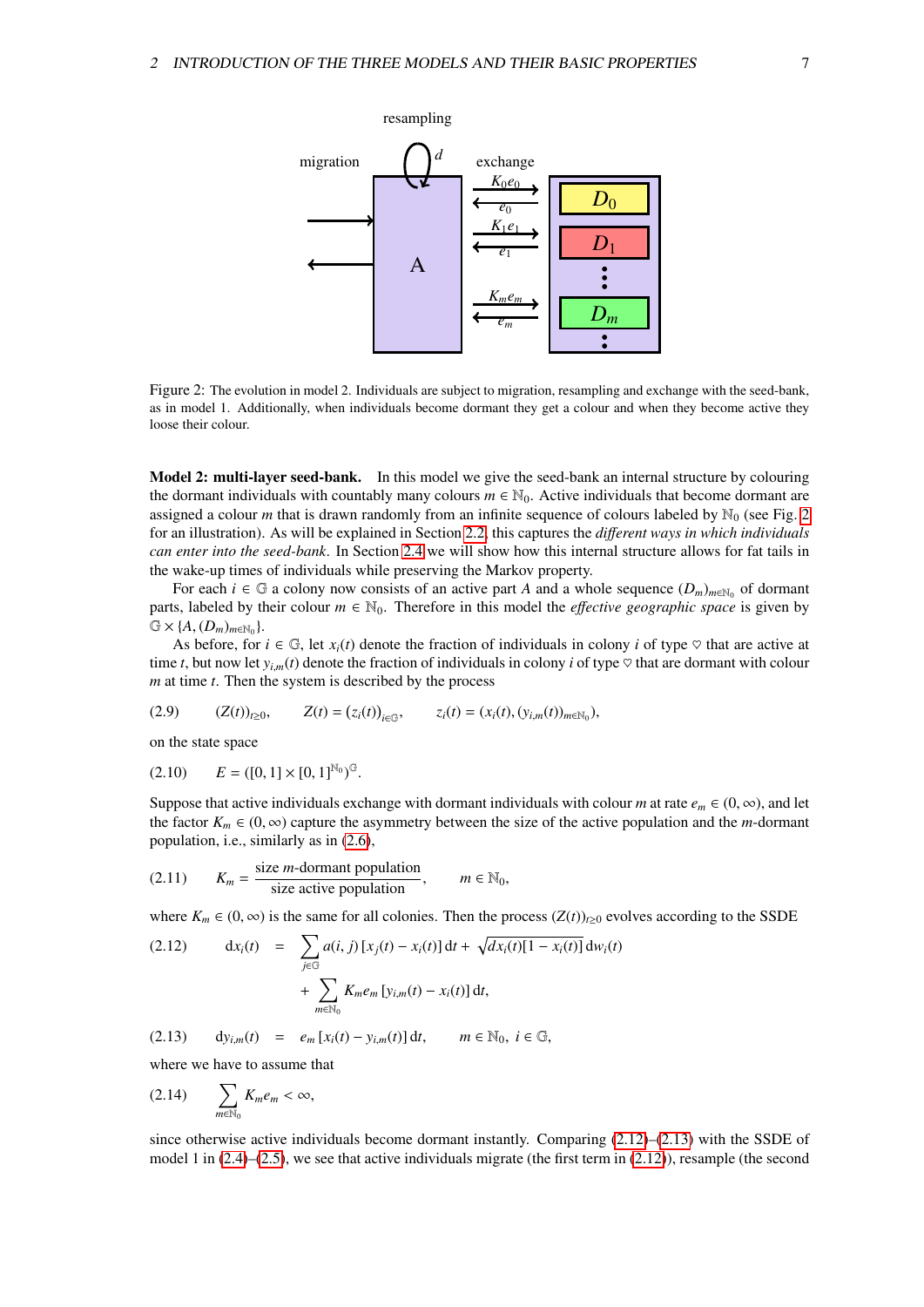term in [\(2.12\)](#page-7-1)), but now interact with a whole sequence of dormant populations (the third term in [\(2.12\)](#page-7-1) and the term in [\(2.13\)](#page-7-1)). As initial state  $Z(0) = z$  we may again take any  $z \in E$ .

Remark 2.3. [Interpretation of the state space.] Note that, like in Remark [2.2,](#page-6-3) the *state space* of the system can also be written as

$$
(2.15) \qquad E = [0,1]^{\mathbb{S}}, \qquad \mathbb{S} = \mathbb{G} \times \{A,(D_m)_{m \in \mathbb{N}_0}\}.
$$

<span id="page-8-2"></span>With this interpretation, the process is denoted by

$$
(2.16) \t (Z(t))_{t\geq 0}, \t Z(t) = (z_u(t))_{u\in \mathbb{S}},
$$

with 
$$
z_u(t) = x_i(t)
$$
 if  $u = (i, A)$  and  $z_u(t) = y_{i,m}(t)$  if  $u = (i, D_m)$  for  $m \in \mathbb{N}_0$ .

Model 3: multi-layer seed-bank with displaced seeds. We can extend the mechanism of model 2 by allowing active individuals that become dormant to do so in a randomly chosen colony. This amounts to introducing a sequence of irreducible *displacement kernels*  $a_m(\cdot, \cdot)$ ,  $m \in \mathbb{N}_0$ , satisfying

<span id="page-8-5"></span>
$$
(2.17) \qquad a_m(i,j) = a_m(0,j-i) \quad \forall \, i,j \in \mathbb{G}, \qquad \sum_{i \in \mathbb{G}} a_m(0,i) = 1 \quad \forall \, m \in \mathbb{N}_0,
$$

and replacing  $(2.12)$ – $(2.13)$  by

<span id="page-8-1"></span>(2.18) 
$$
dx_i(t) = \sum_{j \in \mathbb{G}} a(i, j) [x_j(t) - x_i(t)] dt + \sqrt{dx_i(t)[1 - x_i(t)]} dw_i(t) + \sum_{j \in \mathbb{G}} \sum_{m \in \mathbb{N}_0} K_m e_m a_m(j, i) [y_{j,m}(t) - x_i(t)] dt,
$$
  
(2.19) 
$$
dy_{i,m}(t) = \sum_{j \in \mathbb{G}} e_m a_m(i, j) [x_j(t) - y_{i,m}(t)] dt, \qquad m \in \mathbb{N}_0, i \in \mathbb{G}.
$$

Here, the third term in [\(2.18\)](#page-8-1) together with the term in [\(2.19\)](#page-8-1) describe the *switch of colony* when individuals exchange between active and dormant. Namely, with probability  $a_m(i, j)$  simultaneously an active individual in colony *i* becomes dormant with colour *m* in colony *j* and a randomly chosen dormant individual with colour *m* in colony *j* becomes active in colony *i*. The state space *E* is the same as in [\(2.10\)](#page-7-2). Also [\(2.9\)](#page-7-3), [\(2.11\)](#page-7-4), [\(2.14\)](#page-7-5) and [\(2.16\)](#page-8-2) remain the same.

<span id="page-8-3"></span>Two key quantities. In models 2 and 3 we must assume that

$$
(2.20) \qquad \chi = \sum_{m \in \mathbb{N}_0} K_m e_m < \infty
$$

in order to make sure that active individuals do not become dormant instantly. Define

<span id="page-8-4"></span>(2.21) 
$$
\rho = \sum_{m \in \mathbb{N}_0} K_m = \frac{\text{size dormant population}}{\text{size active population}}
$$

It turns out that  $\rho$  and  $\chi$  are two key quantities of our system. In particular, we will see that the long-time behaviour of model 2 and model 3 is different for  $\rho < \infty$  and  $\rho = \infty$ .

#### <span id="page-8-0"></span>2.2 Comments

(1) Models 1–3 are increasingly more general. Model 2 is the special case of model 3 when  $a_m(0, 0) = 1$ for all  $m \in \mathbb{N}_0$ , while model 1 is the special case of model 2 when  $e_0 = e$ ,  $K_0 = K$  and  $e_m = K_m = 0$ for all  $m \in \mathbb{N}$ . Nonetheless, in what follows we prefer to state our main theorems for each model separately, in order to exhibit the increasing level of complexity. In Appendix [A](#page-57-2) we explain how  $(2.4)$ – $(2.5)$ ,  $(2.12)$ – $(2.13)$  and  $(2.18)$ – $(2.19)$  arise as the large-colony-size limit of individual-based Fisher-Wright models.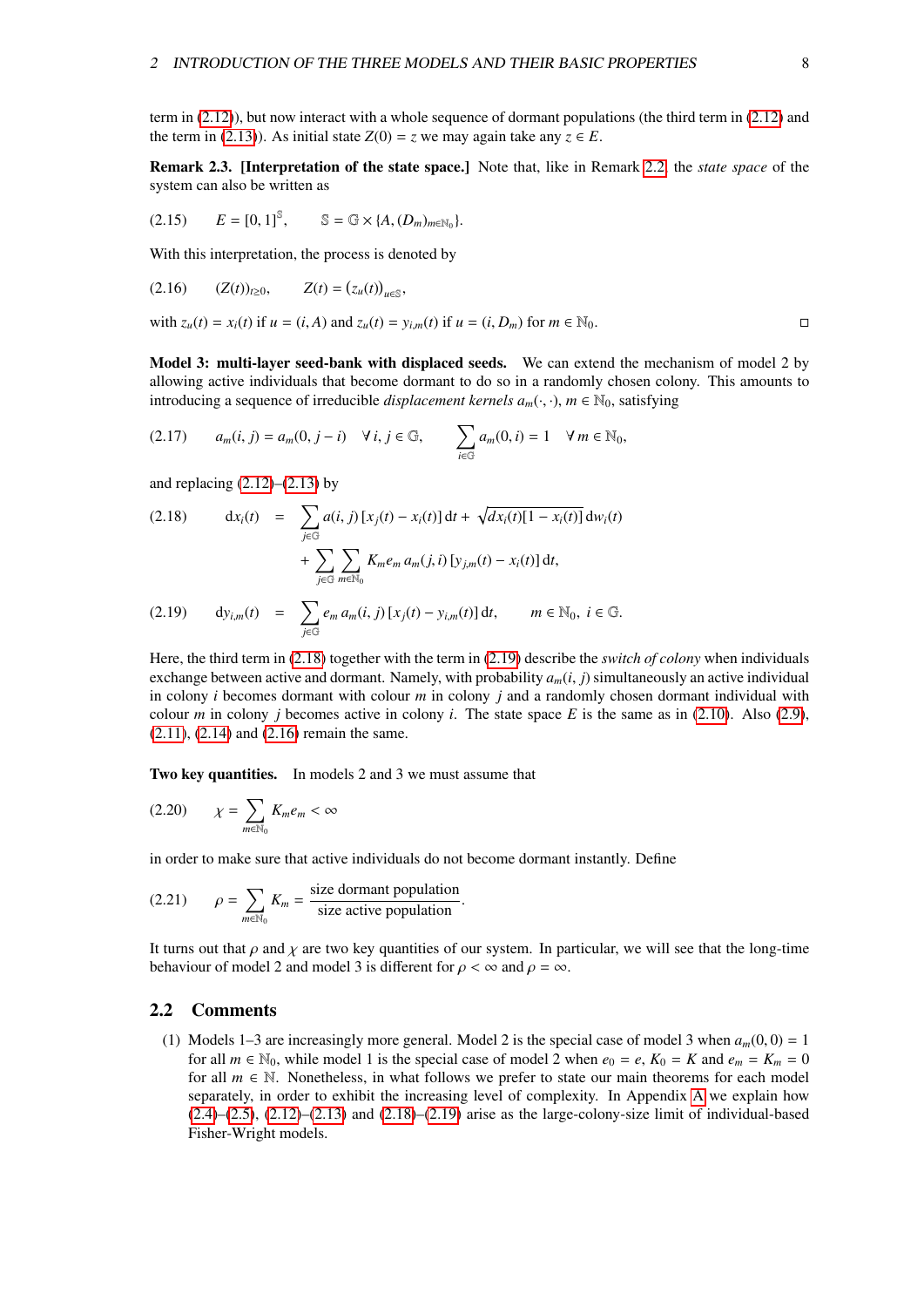- (2) As geographic space G we allow *any* countable Abelian group endowed with the discrete topology. Key examples are the Euclidean lattice  $\mathbb{G} = \mathbb{Z}^d$ ,  $d \in \mathbb{N}$ , and the hierarchical lattice  $\mathbb{G} = \Omega_N$ ,  $N \in \mathbb{N}$ . In this paper we will focus  $\mathbb{G} = \mathbb{Z}^d$ . The case  $\mathbb{G} = \Omega_N$  will be considered in more detail in [\[GHO20c\]](#page-72-8).
- (3) In model 1, each colony has a seed-bank that serves as a *repository* for the genetic information (type  $\heartsuit$ or  $\diamond$ ) carried by the individuals. Because the active and the dormant population exchange individuals, the genetic information can be temporarily stored in the seed-bank and thereby be withdrawn from the resampling. We may think of dormant individuals as seeds that drop into the soil and preserve their type until they come to the surface again and grow into a plant.

In model 2, the seed-bank is a repository for seeds with one of infinitely many colours. *The colours provide us with a tool to model di*ff*erent distributions for the time an individual stays dormant without loosing the Markov property for the evolution of the system*. Tuning the parameters *K<sup>m</sup>* and *e<sup>m</sup>* properly and subsequently forgetting about the colours, we can mimic different distributions for the time an individual stays dormant. This is of biological significance, especially in colonies of bacteria, where individuals stay dormant for random times whose distribution is fat-tailed (see [\[LJ11\]](#page-73-0)).

In model 3, the seed may even be blown elsewhere. Individuals that displace before becoming dormant are observed in plant-species as well as in bacteria populations (see [\[LJ11\]](#page-73-0)).

- (4) In Appendix [B](#page-59-0) we comment on what happens when the rates to become active or dormant are decoupled, i.e., individuals are no longer subject to exchange but move in and out of the seed-bank independently. This leads to a Moran model where the sizes of the active and the dormant population can fluctuate. We will show that, modulo a change of variables and a short transient period in which the sizes of the active and the dormant population establish equilibrium, this model has the same behaviour as the model with exchange.
- (5) In [\(2.4\)](#page-6-0), [\(2.12\)](#page-7-1) and [\(2.18\)](#page-8-1) we may replace the diffusion functions  $d_{\mathcal{S}^{\text{FW}}}, d \in (0, \infty)$ , where

<span id="page-9-1"></span>
$$
(2.22) \t\t g_{FW}(x) = x(1-x), \t x \in [0,1],
$$

is the Fisher-Wright diffusion function, by a *general di*ff*usion function* in the class G defined by

$$
(2.23) \quad \mathcal{G} = \{g \colon [0, 1] \to [0, \infty) \colon g(0) = g(1) = 0, \ g(x) > 0 \ \forall \ x \in (0, 1), \ g \text{ Lipschitz} \}.
$$

This class is appropriate because a diffusion with a diffusion function  $g \in G$  stays confined to [0, 1], yet can go everywhere in [0,1] (Breiman [\[Bre68,](#page-71-10) Chapter 16, Section 7]). Picking  $g \neq g_{FW}$  amounts to allowing the resampling rate to be *state-dependent*, i.e., the resampling rate in state *x* equals  $g(x)/x(1-x)$ ,  $x \in (0,1)$ . An example is the Kimura-Ohta diffusion function  $g(x) = [x(1-x)]^2$ ,  $x \in [0, 1]$  for which the resampling rate is equal to the genetic diversity of the colony. In the sequel  $x \in [0, 1]$ , for which the resampling rate is equal to the genetic diversity of the colony. *In the sequel we allow for general diffusion functions*  $g \in G$  *in all three models, unless stated otherwise.* 

#### <span id="page-9-0"></span>2.3 Well-posedness

For every law on *E*, with *E* depending on the choice of model, we want the SSDE for models 1, 2 and 3 to define a Borel Markov process, i.e., the law of the path is a Borel measurable function of the initial state for every starting point in the state space [\[Daw93,](#page-71-4) p.62]. We use a martingale problem, in the sense of [\[EK86,](#page-72-10) p.173], to characterize the SSDE. Let

<span id="page-9-2"></span>(2.24) 
$$
\mathcal{F} = \left\{ f \in C_b(E, \mathbb{R}) : f \text{ depends on finitely many components} \right\}
$$
  
and is twice continuously differentiable in each component

The generator *G* of the process acting on  $\mathcal F$  reads for model 1 ([\(2.4\)](#page-6-0)–[\(2.5\)](#page-6-0)),

<span id="page-9-3"></span>(2.25) 
$$
G = \sum_{i \in \mathbb{G}} \left( \left[ \sum_{j \in \mathbb{G}} a(i, j)(x_j - x_i) \right] \frac{\partial}{\partial x_i} + g(x_i) \frac{\partial^2}{\partial x_i^2} + Ke(y_i - x_i) \frac{\partial}{\partial x_i} + e(x_i - y_i) \frac{\partial}{\partial y_i} \right),
$$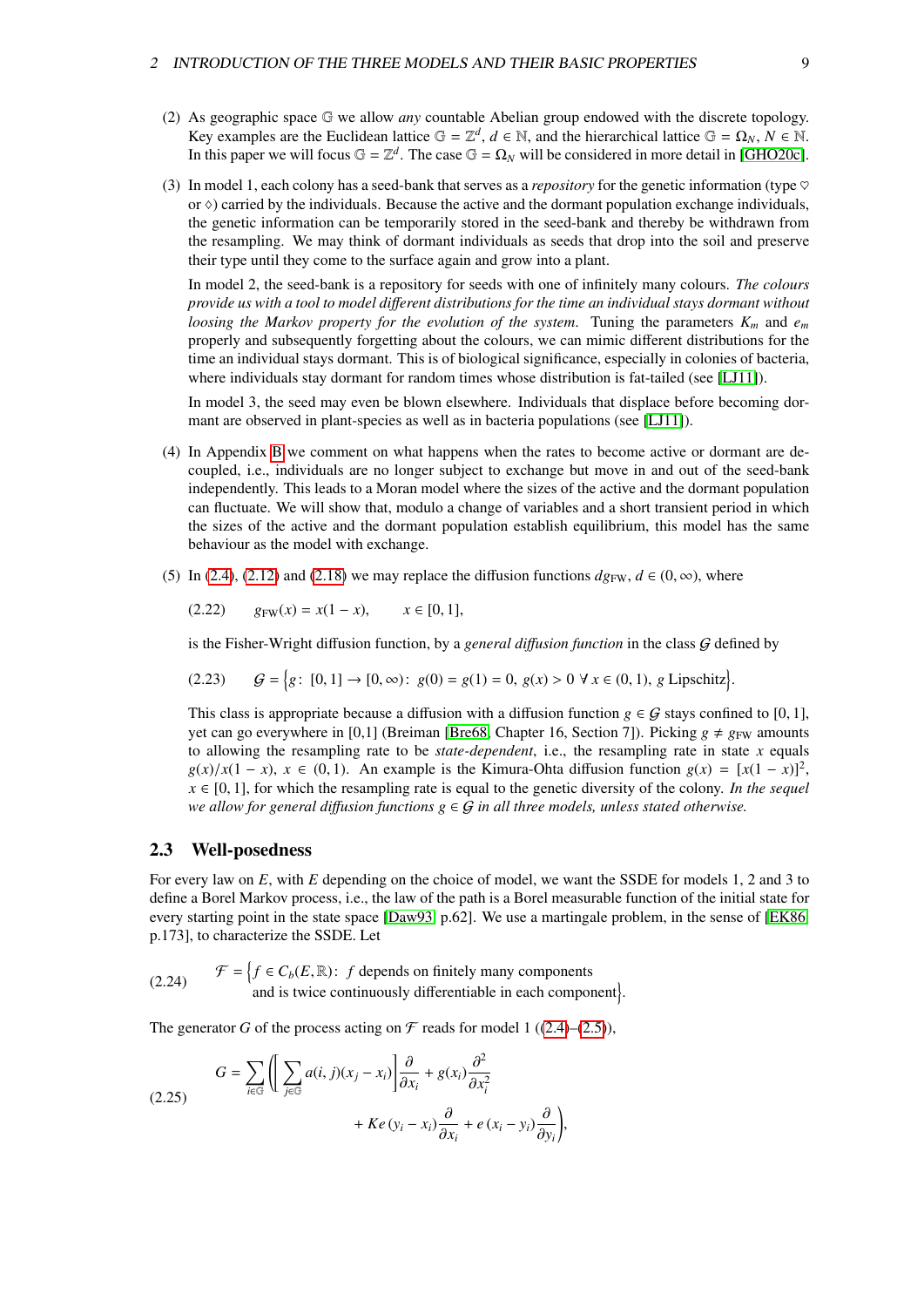

<span id="page-10-4"></span>Figure 3: Transition scheme for an ancestral lineage in the dual, which moves according to the transition kernel  $b(\cdot, \cdot)$ in [\(2.31\)](#page-11-0). Two active ancestral lineages that are at the same colony coalesce at rate *d*.

<span id="page-10-2"></span>for model 2 ([\(2.12\)](#page-7-1)–[\(2.13\)](#page-7-1)),

$$
G = \sum_{i \in \mathbb{G}} \left( \left[ \sum_{j \in \mathbb{G}} a(i, j)(x_j - x_i) \right] \frac{\partial}{\partial x_i} + g(x_i) \frac{\partial^2}{\partial x_i^2} + \sum_{m \in \mathbb{N}_0} \left[ K_m e_m (y_{i,m} - x_i) \frac{\partial}{\partial x_i} + e_m (x_i - y_{i,m}) \frac{\partial}{\partial y_{i,m}} \right] \right),
$$

while for model 3  $((2.18)–(2.19))$  $((2.18)–(2.19))$  $((2.18)–(2.19))$  $((2.18)–(2.19))$  $((2.18)–(2.19))$  the last term in the right-hand side of  $(2.26)$  is to be replaced by

$$
(2.27) \qquad \sum_{i,j\in\mathbb{G}}\sum_{m\in\mathbb{N}_0}\left[K_m e_m a_m(j,i)\left(y_{j,m}-x_i\right)\frac{\partial}{\partial x_i}+e_m a_m(i,j)\left(x_j-y_{i,m}\right)\frac{\partial}{\partial y_{i,m}}\right]
$$

#### <span id="page-10-1"></span>Theorem 2.4. [Well-posedness: models 1–3] *For each of the three models the following holds:*

*(a) The SSDE has a unique strong solution in*  $C([0, \infty), E)$ *. Its law is the unique solution of the*  $(G, \mathcal{F}, \delta_u)$ *martingale problem for all*  $u \in E$ .

*(b) The process starting in u* ∈ *E is Feller and strong Markov. Consequently, the SSDE defines a unique Borel Markov process starting from any initial law on E.*

#### <span id="page-10-0"></span>2.4 Duality

For  $g = dg_{FW}$  the three models have a tractable dual, which will be seen to play a crucial role in the analysis of their long-time behaviour. For  $g \neq dg_{FW}$  the three models do not have a tractable dual. However, we compare them with models that do and determine their long-time behaviour. In [\[BGCKWB16,](#page-71-1) Sections 2.2 and 3] it was shown that the non-spatial Fisher-Wright diffusion with seed-bank is dual to the so-called *block-counting process* of a seed-bank coalescent. The latter describes the evolution of the number of partition elements in a partition of *n* ∈ N individuals, sampled from the current population, into subgroups of individuals with the same ancestor (i.e., individuals that are identical by descent). The enriched dual generates the ancestral lineages of the individuals evolving according to a Fisher-Wright diffusion with seedbank, i.e., generates their full genealogy. The corresponding block-counting process counts the number of ancestral lineages left when traveling backwards in time. In this section we will extend the duality results in [\[BGCKWB16\]](#page-71-1) to the spatial setting.

**Model 1.** Recall that for model 1,  $\mathbb{S} = \mathbb{G} \times \{A, D\}$  is the effective geographic space. For  $n \in \mathbb{N}$  the state space of the *n*-spatial seed-bank coalescent is the set of partitions of  $\{1, \ldots, n\}$ , where the partition elements are marked with a position vector giving their location. A state is written as  $\pi$ , where

$$
\pi = ((\pi_1, \eta_1), \dots, (\pi_{\bar{n}}, \eta_{\bar{n}})), \quad \bar{n} = |\pi|,
$$
  
(2.28) 
$$
\pi_{\ell} \subset \{1, \dots, n\}, \text{ and } \{\pi_1, \dots, \pi_{\bar{n}}\} \text{ is a partition of } \{1, \dots, n\},
$$

$$
\eta_{\ell} \in \mathbb{S}, \quad \ell \in \{1, \dots, \bar{n}\}, \quad 1 \leq \bar{n} \leq n.
$$

<span id="page-10-3"></span>A marked partition element  $(\pi_\ell, \eta_\ell)$  is called active if  $\eta_\ell = (j, A)$  and called dormant if  $\eta_\ell = (j, D)$  for some  $i \in \mathbb{G}$ . The *n*-spatial seed-bank coalescent is denoted by  $j \in \mathbb{G}$ . The *n*-spatial seed-bank coalescent is denoted by

$$
(2.29) \qquad (C^{(n)}(t))_{t\geq 0},
$$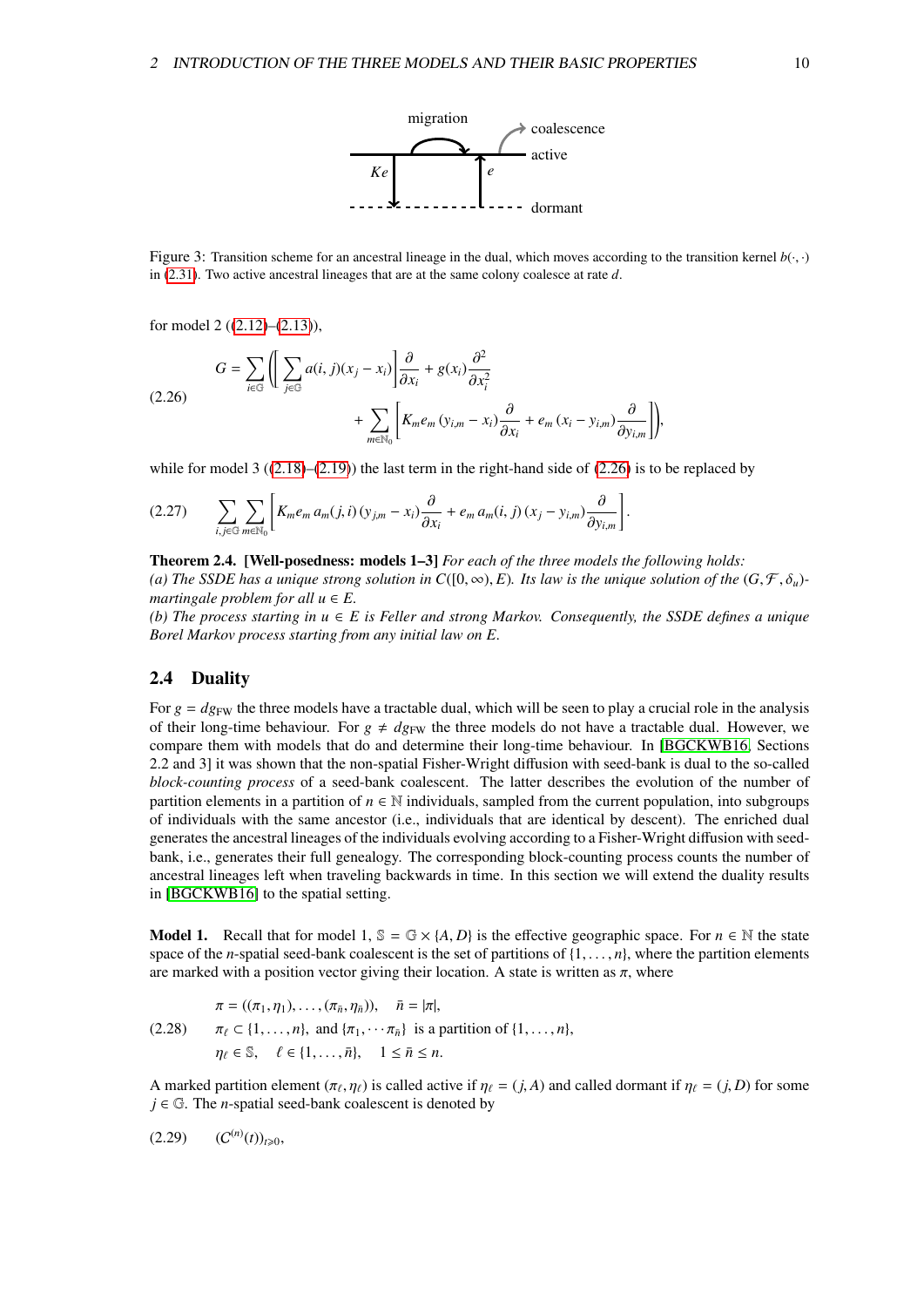<span id="page-11-0"></span>

Figure 4: Picture of the evolution of lineages in the spatial coalescent. The purple blocks depict the colonies, the blue lines the active lineages, and the red lines the dormant lineages. Blue lineages can migrate and become dormant, (i.e., become red lineages). Two blue lineages can coalesce when they are at the same colony. Red dormant lineages first have to become active (blue) before they can coalesce with other blue and active lineages or migrate. Note that the dual runs *backwards in time*. The collection of all lineages determines the genealogy of the system.

<span id="page-11-1"></span>and starts from

$$
(2.30) \tC^{(n)}(0) = \pi(0), \t\pi(0) = \{(\{1\}, \eta_{\ell_1}), \ldots, (\{n\}, \eta_{\ell_n})\}, \t\eta_{\ell_1}, \ldots, \eta_{\ell_n} \in \mathbb{S}.
$$

The *n*-spatial seed-bank coalescent is a Markov process that evolves according to the following two rules.

1. Each partition element moves independently of all other partition elements according the kernel

(2.31) 
$$
b^{(1)}((i, R_i), (j, R_j)) = \begin{cases} a(i, j), & \text{if } R_i = R_j = A, \\ Ke, & \text{if } i = j, R_i = A, R_j = D, \\ e, & \text{if } i = j, R_i = D, R_j = A, \\ 0, & \text{otherwise,} \end{cases}
$$

where  $a(\cdot, \cdot)$  is the migration kernel defined in [\(2.1\)](#page-5-2), *K* is the relative size of the dormant population defined in [\(2.6\)](#page-6-2), and *e* is the rate of exchange between the active and the dormant population shown in [\(2.4\)](#page-6-0)–[\(2.5\)](#page-6-0). Therefore an active partition element migrates according to the transition kernel  $a(\cdot, \cdot)$ and becomes dormant at rate *Ke*, while a dormant partition element can only become active and does so at rate *e*. In [\(2.31\)](#page-11-0), the notation  $b^{(1)}$  marks that the kernel refers to model 1. Later we will use the notation  $b^{(2)}$  for model 2 and  $b^{(3)}$  for model 3.

2. Independently of all other partition elements, two partition elements that are at the same colony and are both active coalesce with rate *d*, i.e., the two partition elements merge into one partition element.

The spatial seed-bank coalescent  $(C(t))_{t\geq0}$  is defined as the projective limit of the *n*-spatial seed-bank coalescents  $(C^{(n)}(t))_{t\geq0}$  as  $n \to \infty$ . This object is well-defined by Kolmogorov's extension theorem (see [\[BGCKWB16,](#page-71-1) Section 3]).

<span id="page-11-3"></span>For  $n \in \mathbb{N}$  we define the block-counting process  $(L(t))_{t>0}$  corresponding to the *n*-spatial seed-bank coalescent as the process that counts at each site  $(i, R_i) \in \mathbb{G} \times \{A, D\}$  the number of partition elements of  $C^{(n)}(t)$ , i.e.,

$$
L(t) = (L_{(i,A)}(t), L_{(i,D)}(t))_{i \in \mathbb{G}},
$$
  
(2.32) 
$$
L_{(i,A)}(t) = L_{(i,A)}(C^{(n)}(t)) = \sum_{\ell=1}^{\bar{n}} 1_{\{\eta_{\ell}(t) = (i,A)\}}, \qquad L_{(i,D)}(t) = L_{(i,D)}(C^{(n)}(t)) = \sum_{\ell=1}^{\bar{n}} 1_{\{\eta_{\ell}(t) = (i,D)\}}.
$$

Therefore  $(L(t))_{t\geq0}$  has state space  $E' = (\mathbb{N}_0 \times \mathbb{N}_0)^G$ . We denote the elements of *E'* by sequences  $(m_i, n_i)_{i\in\mathbb{G}}$ , and define  $\delta_{i,j,k} \in E'$  to be the element of *E'* that is 0 at all sites  $(i, R_i) \in \mathbb{C} \times 14$ and define  $\delta_{(j,R_j)} \in E'$  to be the element of *E'* that is 0 at all sites  $(i, R_i) \in \mathbb{G} \times \{A, D\} \setminus (j, R_j)$ , but 1 at the site  $(i, R_i)$ . From the evolution of  $C^{(n)}(t)$  described below (2.29) we see that the block-counti  $(j, R_j)$ . From the evolution of  $C^{(n)}(t)$  described below [\(2.29\)](#page-10-3) we see that the block-counting process has the following transition kernel: following transition kernel:

<span id="page-11-2"></span>(2.33) 
$$
(m_i, n_i)_{i \in \mathbb{G}} \rightarrow \begin{cases} (m_i, n_i)_{i \in \mathbb{G}} - \delta_{(j, A)} + \delta_{(k, A)}, & \text{at rate } m_j a(j, k) \text{ for } j, k \in \mathbb{G}, \\ (m_i, n_i)_{i \in \mathbb{G}} - \delta_{(j, A)}, & \text{at rate } d\binom{m_j}{2} \text{ for } j \in \mathbb{G}, \\ (m_i, n_i)_{i \in \mathbb{G}} - \delta_{(j, A)} + \delta_{(j, D)}, & \text{at rate } m_j K e \text{ for } j \in \mathbb{G}, \\ (m_i, n_i)_{i \in \mathbb{G}} + \delta_{(j, A)} - \delta_{(j, D)}, & \text{at rate } n_j e \text{ for } j \in \mathbb{G}. \end{cases}
$$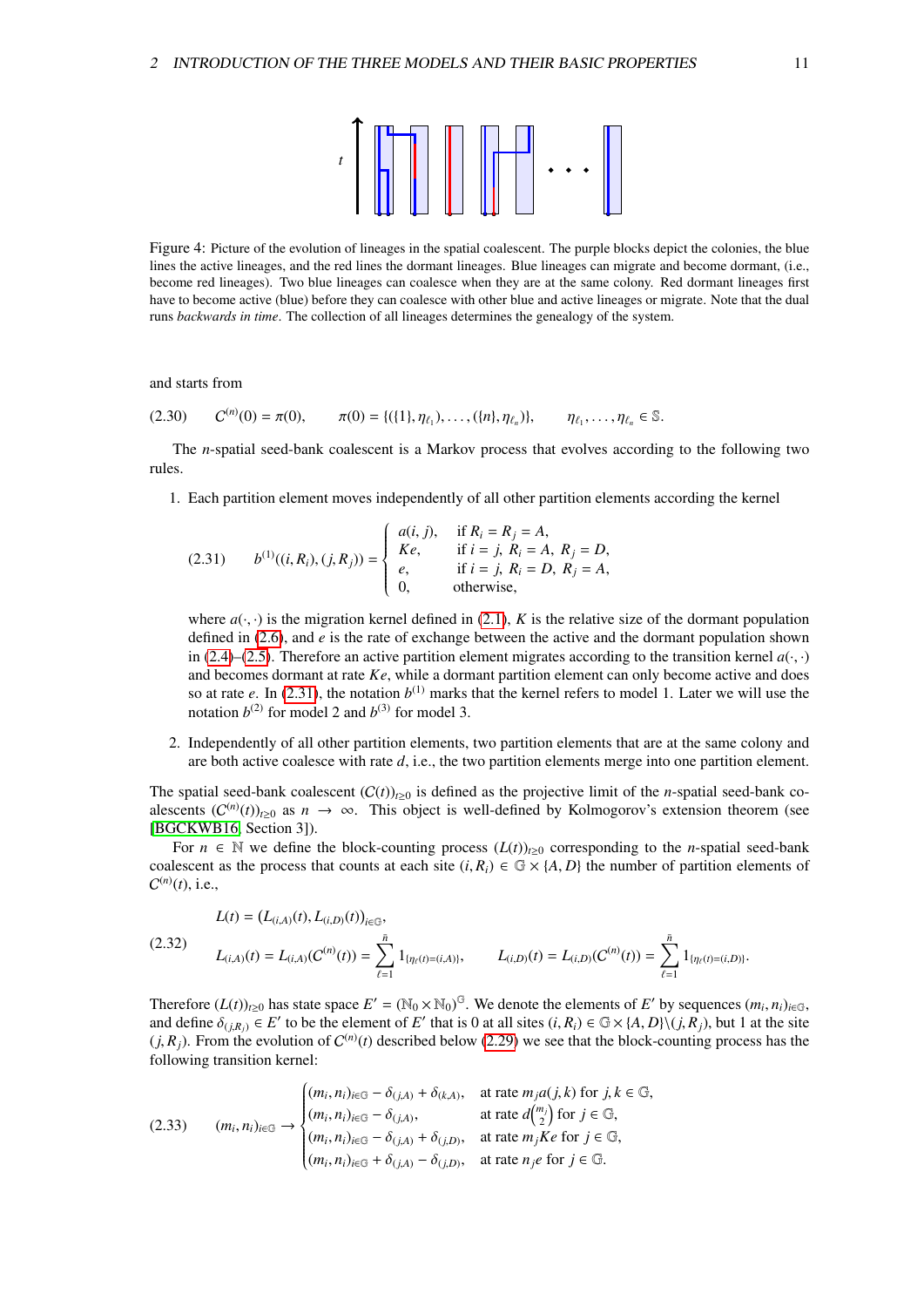<span id="page-12-1"></span>
$$
(2.34) \qquad H\big((x_i,y_i)_{i\in\mathbb{G}},(m_i,n_i)_{i\in\mathbb{G}}\big)=\prod_{i\in\mathbb{G}}x_i^{m_i}y_i^{n_i}.
$$

The *duality relation* reads as follows.

<span id="page-12-3"></span><span id="page-12-0"></span>**Theorem 2.5.** [Duality relation: model 1]*. Let H be defined as in* [\(2.34\)](#page-12-1)*. Then for all*  $(x_i, y_i)_{i \in \mathbb{G}}$  ∈ *E and*  $(m, n_i)_{i \in \mathbb{G}}$  ∈ *E'*  $(m_i, n_i)_{i \in \mathbb{G}} \in E',$ 

$$
(2.35) \qquad \mathbb{E}_{(x_i, y_i)_{i \in \mathbb{G}}} \Big[ H\Big( (x_i(t), y_i(t))_{i \in \mathbb{G}}, (m_i, n_i)_{i \in \mathbb{G}} \Big) \Big] = \mathbb{E}_{(m_i, n_i)_{i \in \mathbb{G}}} \Big[ H\Big( (x_i, y_i)_{i \in \mathbb{G}}, (L_{(i, A)}(t), L_{(i, D)}(t))_{i \in \mathbb{G}} \Big) \Big]
$$

*with* E *the generic symbol for expectation (on the left over the original process, on the right over the dual process).*

Since the duality function *H* gives all the mixed moments of  $(Z(t))_{t\geq0}$ , the duality relation in Theorem [2.5](#page-12-0) is called a *moment dual*.

<span id="page-12-2"></span>Remark 2.6. [Duality relation in terms of the effective geographic space] Interpreting  $(Z(t))_{t\geq0}$  as a process on the effective geographic space S, recall Remark [2.2,](#page-6-3) we can rewrite the duality relation. Let the block-counting process  $(L(t))_{t\geq0} = (L(C(t))_{t\geq0}$  count at each site  $u \in \mathbb{S}$  the number of partition elements of C(*t*), i.e.,

$$
L(t) = (L_u(t))_{u \in \mathbb{S}},
$$
  
(2.36) 
$$
L_u(t) = L_u(C(t)) = \sum_{\ell=1}^{\bar{n}} 1_{\{\eta_\ell(t) = u\}},
$$

and rewrite the duality function  $H$  in [\(2.34\)](#page-12-1) as

$$
(2.37) \qquad H((z_u, l_u)_{u \in \mathbb{S}}) = \prod_{u \in \mathbb{S}} z_u^{l_u}.
$$

<span id="page-12-4"></span>Then, for  $z \in \mathbb{E}$  and  $l \in \mathbb{E}'$ , the *duality relation* reads

$$
(2.38) \qquad \mathbb{E}[H(z_u(t), l_u)] = \mathbb{E}[H(z_u, L_u(t))].
$$

Interpreting the duality relation in terms of the effective geographic space S, we see that each ancestral lineage in the dual is a Markov chain that moves according to the transition kernel  $b^{(1)}(\cdot, \cdot)$ . Interpreting the duality relation in terms of the geographic space  $\mathbb{G}$ , we see that an ancestral lineage is a random the duality relation in terms of the geographic space  $\mathbb{G}$ , we see that an ancestral lineage is a random walk moving on G, with internal states *A* and *D*. Both interpretations turn out to be useful in analysing the long-time behaviour of the system.

Remark 2.7. [Wake-up times] Define (see Fig. [3\)](#page-10-4)

(2.39)  $\sigma$  = typical time spent by an ancestral lineage in state *A* before switching to state *D*,

 $\tau$  = typical time spent by an ancestral lineage in state *D* before switching to state *A*.

(Here, the word typical refers to what happens to an ancestral lineage each time it switches state at some geographic location. For a more precise definition we refer to Section [5.2](#page-29-0) and Fig. [5.](#page-30-0)) It follows from [\(2.31\)](#page-11-0) that

(2.40) 
$$
\mathbb{P}(\sigma > t) = e^{-Ket},
$$

$$
\mathbb{P}(\tau > t) = e^{-et}.
$$

An ancestral lineage in the dual of the spatial seed-bank process behaves as an ancestral lineage in the dual of a spatial Fisher-Wright diffusion without seed-bank (see e.g. [\[FG96\]](#page-72-11)), but becomes dormant every once in a while. On the long run we expect an ancestral lineage to be active only a fraction  $\frac{1}{1+K}$  of the time. We will see in Section [5](#page-27-1) that the effect of the seed-bank on the long-time behaviour of the ancestral lineages in the dual is a slow down by a factor  $\frac{1}{1+K}$  compared to the long-time behaviour of the ancestral lineages in the dual of interacting Fisher-Wright diffusions without seed-bank.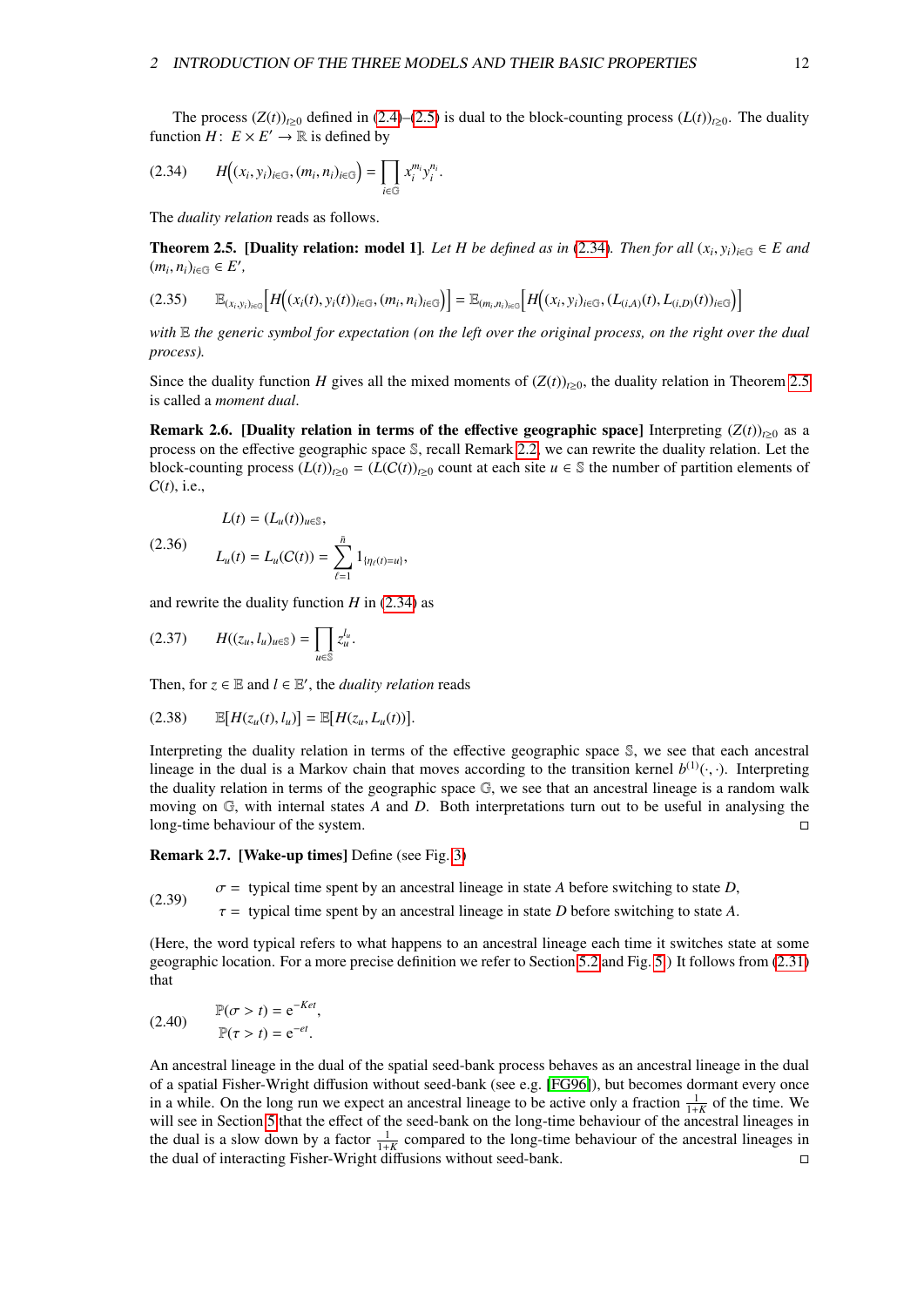Model 2. The dual for model 2 arises naturally from the dual for model 1 by adding internal states to the seed-bank and adapting the rates of becoming active and dormant accordingly. Recall that for model 2 the effective geographic space is  $\mathbb{S} = \mathbb{G} \times \{A, (D_m)_{m \in \mathbb{N}_0}\}\$ . Migration and coalescence are as before, but at every colony switches between an active conv A and a dormant conv D, now occur at rates e. respecti every colony switches between an active copy *A* and a dormant copy  $D_m$  now occur at rates  $e_m$ , respectively,  $K_m e_m$ . The spatial coalescent  $(C(t))_{t\geq0}$  in [\(2.29\)](#page-10-3) starts from an initial configuration like [\(2.30\)](#page-11-1) and evolves according to the same two rules, but the transition kernel  $b(\cdot, \cdot)$  must be replaced by

(2.41) 
$$
b^{(2)}((i, R_i), (j, R_j)) = \begin{cases} a(i, j), & R_i = R_j = A, \\ K_m e_m, & i = j, R_i = A, R_j = D_m, \text{ for } m \in \mathbb{N}_0, \\ e_m, & i = j, R_i = D_m, R_j = A, \text{ for } m \in \mathbb{N}_0, \\ 0, & \text{otherwise.} \end{cases}
$$

<span id="page-13-1"></span>The corresponding block-counting process becomes

$$
L(t) = (L_{(i,A)}(t), (L_{(i,D_m)}(t))_{m \in \mathbb{N}_0})_{i \in \mathbb{G}},
$$
  
(2.42)  

$$
L_{(i,A)}(t) = L_{(i,A)}(C(t)) = \sum_{\ell=1}^{\bar{n}} 1_{\{\eta_{\ell}(t) = (i,A)\}}, \qquad L_{(i,D_m)}(t) = L_{(i,D_m)}(C(t)) = \sum_{\ell=1}^{\bar{n}} 1_{\{\eta_{\ell}(t) = (i,D_m)\}}, \ m \in \mathbb{N}_0.
$$

The state space is now given by  $E' = (\mathbb{N}_0 \times \mathbb{N}_0^{\mathbb{N}_0})^{\mathbb{G}}$ , and the transition kernel becomes

<span id="page-13-5"></span>
$$
(2.43) \qquad (m_i, (n_{i,m})_{m \in \mathbb{N}_0})_{i \in \mathbb{G}} \rightarrow \begin{cases} (m_i, (n_{i,m})_{m \in \mathbb{N}_0})_{i \in \mathbb{G}} - \delta_{(j,A)} + \delta_{(k,A)}, & \text{at rate } m_j a(j,k) \text{ for } j, k \in \mathbb{G}, \\ (m_i, (n_{i,m})_{m \in \mathbb{N}_0})_{i \in \mathbb{G}} - \delta_{(j,A)}, & \text{at rate } d {m_j \choose 2} \text{ for } j \in \mathbb{G}, \\ (m_i, (n_{i,m})_{m \in \mathbb{N}_0})_{i \in \mathbb{G}} - \delta_{(j,A)} + \delta_{(j,D_m)}, & \text{at rate } m_j K_m e_m \text{ for } j \in \mathbb{G}, \\ (m_i, (n_{i,m})_{m \in \mathbb{N}_0})_{i \in \mathbb{G}} + \delta_{(j,A)} - \delta_{(j,D_m)}, & \text{at rate } n_{j,m} e_m \text{ for } j \in \mathbb{G}. \end{cases}
$$

<span id="page-13-6"></span><span id="page-13-3"></span>The duality function  $H: E \times E' \to \mathbb{R}$  is defined by

$$
(2.44) \qquad H\Big((x_i,y_{i,m})_{i\in\mathbb{G},m\in\mathbb{N}_0},(m_i,n_{i,m})_{i\in\mathbb{G},m\in\mathbb{N}_0}\Big)=\prod_{i\in\mathbb{G}}\prod_{m\in\mathbb{N}_0}x_i^{m_i}y_{i,m}^{n_{i,m}}.
$$

<span id="page-13-0"></span>**Theorem 2.8.** [Duality relation: model 2]  $For (x_i, y_{i,m})_{i \in \mathbb{G}, m \in \mathbb{N}_0} \in E$  and  $(m_i, n_{i,m})_{i \in \mathbb{G}, m \in \mathbb{N}_0} \in E'$ ,

$$
(2.45) \quad \mathbb{E}_{(x_i, y_{i,m})_{i \in \mathbb{G}, m \in \mathbb{N}_0}} \Big[ H\Big((x_i(t), y_{i,m}(t))_{i \in \mathbb{G}, m \in \mathbb{N}_0}, (m_i, n_{i,m})_{i \in \mathbb{G}, m \in \mathbb{N}_0}\Big) \Big] = \mathbb{E}_{(m_i, n_{i,m})_{i \in \mathbb{G}, m \in \mathbb{N}_0}} \Big[ H\Big((x_i, y_{i,m})_{i \in \mathbb{G}, m \in \mathbb{N}_0}, (L_{(i,A)}(t), L_{(i,D_m)}(t))_{i \in \mathbb{G}, m \in \mathbb{N}_0}\Big) \Big].
$$

By rewriting the block-counting process as in Remark [2.6,](#page-12-2) the duality function can be rewritten as

$$
(2.46) \qquad H((z_u, l_u)_{u \in \mathbb{S}}) = \prod_{u \in \mathbb{S}} z_u^{l_u}
$$

and the *duality relation* reads

$$
(2.47) \qquad \mathbb{E}\Big[H\big((z_u(t))_{u\in\mathbb{S}},(l_u)_{u\in\mathbb{S}}\big)\Big]=\mathbb{E}\Big[H\big((z_u)_{u\in\mathbb{S}},(L_u(t))_{u\in\mathbb{S}}\big)\Big].
$$

<span id="page-13-4"></span>**Remark 2.9. [Fat-tailed wake-up times.]** Recall the definition of  $\chi$  in [\(2.20\)](#page-8-3) and the definition of  $\rho$  in [\(2.21\)](#page-8-4). Define

<span id="page-13-7"></span><span id="page-13-2"></span> $\sigma$  = typical time spent by an ancestral lineage in the active state *A* 

before switching to a dormant state  $\cup_{m\in\mathbb{N}_0} D_m$ ,

(2.48)  $\tau$  = typical time spent by an ancestral lineage in the dormant state  $\cup_{m\in\mathbb{N}_0} D_m$ before switching to the active state *<sup>A</sup>*.

Note that  $\tau$  does not look at the colour of the dormant state. It follows from [\(2.41\)](#page-13-1) that

$$
\mathbb{P}(\sigma > t) = e^{-\chi t},
$$
\n
$$
\mathbb{P}(\tau > t) = \sum_{m \in \mathbb{N}_0} \frac{K_m e_m}{\chi} e^{-e_m t},
$$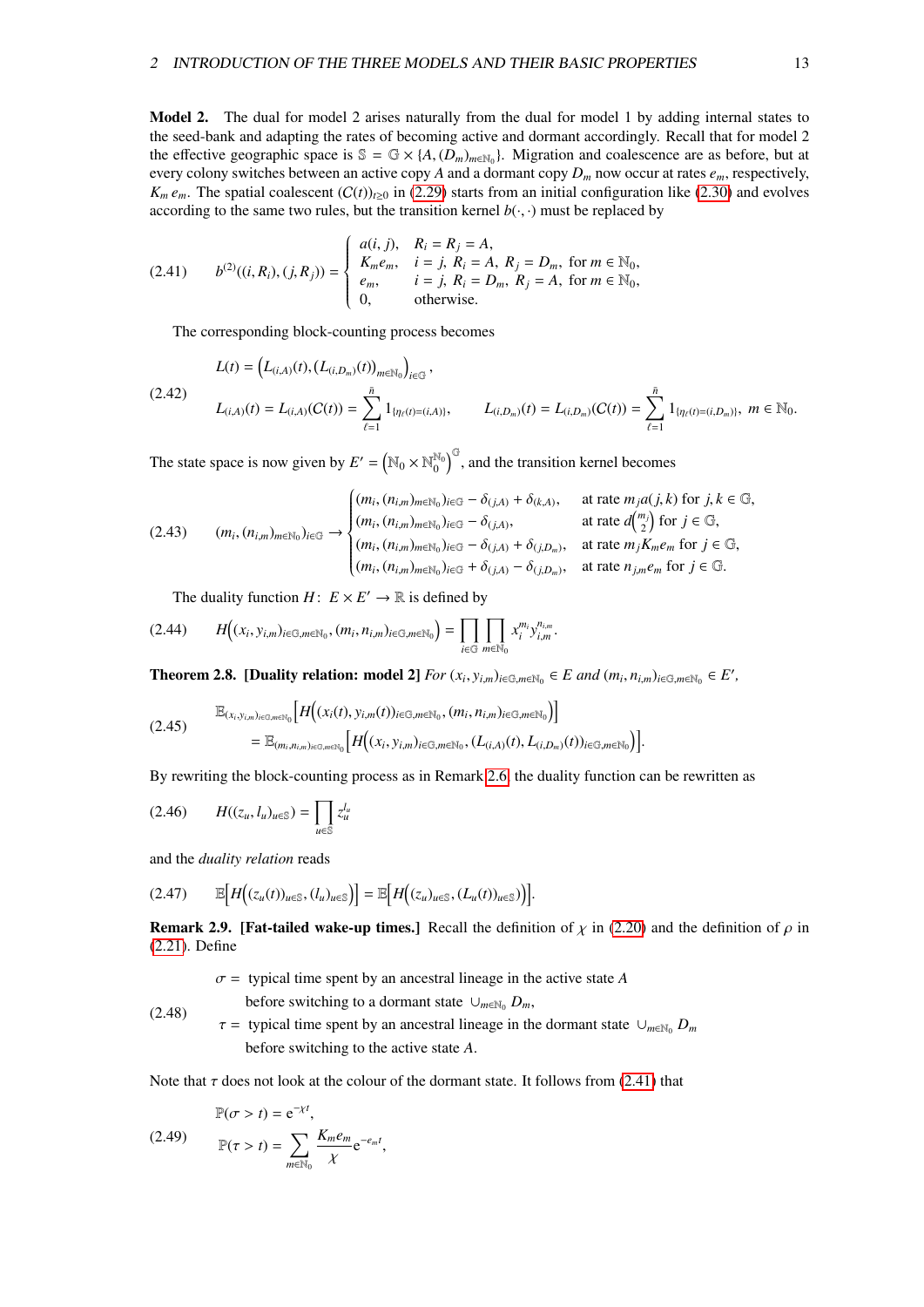<span id="page-14-3"></span>independently of the colony  $i \in \mathbb{G}$ . Hence

$$
(2.50) \qquad \mathbb{E}\left[\tau\right] = \frac{\rho}{\chi}.
$$

If  $\rho < \infty$ , then we invoke the seed-bank colours and use the balance equations for recurrent Markov chains to see that each ancestral lineage in the dual in the long run spends a fraction  $\frac{\rho}{1+\rho}$  of the time in the dormant the state. Like in model 1, an ancestral lineage in the dual behaves like an ancestral lineage in the dual of state. interacting Fisher-Wright diffusions, but is slowed down by a factor  $\frac{\rho}{1+\rho}$ . However, if  $\rho = \infty$ , then [\(2.41\)](#page-13-1) together with (2.50) imply that each ancestral lineage in the dual behaves like a null-recurrent Markov c together with [\(2.50\)](#page-14-3) imply that each ancestral lineage in the dual behaves like a null-recurrent Markov chain to the dual behaves like a null-recurrent Markov chain on  $\{A, (D_m)_{m \in \mathbb{N}_0}\}$ , and consequently the probability to be active tends to 0 as  $t \to \infty$ . Therefore we may expect that the long-time behaviour of the system is affected by the seed-bank. In particular, choosing expect that the long-time behaviour of the system is affected by the seed-bank. In particular, choosing

$$
(2.51) \quad\n\begin{aligned}\n& K_m \sim A \, m^{-\alpha}, \quad e_m \sim B \, m^{-\beta}, \quad m \to \infty, \\
& A, B \in (0, \infty), \quad \alpha, \beta \in \mathbb{R} \colon \alpha \le 1 < \alpha + \beta,\n\end{aligned}
$$

we see that [\(2.49\)](#page-13-2) implies

$$
(2.52) \qquad \mathbb{P}(\tau > t) \sim C t^{-\gamma}, \qquad t \to \infty,
$$

with  $\gamma = \frac{\alpha + \beta - 1}{\beta}$ <br>that  $\alpha = \infty$   $\gamma$  $\frac{\beta-1}{\beta}$  and *C* =  $\frac{A}{\chi\beta} B^{1-\gamma} \Gamma(\gamma)$ , where Γ is the Gamma-function. The conditions on α, β guarantee that  $\rho = \infty$ ,  $\chi < \infty$  (recall [\(2.20\)](#page-8-3) and [\(2.21\)](#page-8-4)). Examples are:  $\alpha = 0$ ,  $\beta > 1$  and  $\alpha \in (0, 1)$ ,  $\beta > 1 - \alpha$ .<br>Thus for  $\alpha = \infty$  we can model individuals with a fat-tailed wake-up time simply by not taking their colours Thus, for  $\rho = \infty$  we can model individuals with a fat-tailed wake-up time simply by not taking their colours into account. *The internal structure of the seed-bank captured by the colours allows us to model fat-tailed wake-up times without loosing the Markov property for the evolution.*

**Model 3.** The effective geographic space is again  $\mathbb{S} = \mathbb{G} \times \{A, (D_m)_{m \in \mathbb{N}_0}\}\)$ . On top of migration and coalescence each switch from A to D, and vice versa is accompanied by a displacement according to the coalescence, each switch from *A* to  $D<sub>m</sub>$  and vice versa is accompanied by a displacement according to the displacement kernel  $a_m(\cdot, \cdot)$  defined in [\(2.17\)](#page-8-5). Therefore each lineage in the dual evolves according to

$$
(2.53) \t b^{(3)}((i, R_i), (j, R_j)) = \begin{cases} a(i, j), & R_i = R_j = A, \\ K_m e_m a_m(j, i), & R_i = A, R_j = D_m, \text{ for } m \in \mathbb{N}_0, \\ e_m a_m(i, j), & R_i = D_m, R_j = A, \text{ for } m \in \mathbb{N}_0. \end{cases}
$$

<span id="page-14-4"></span>Again, when two ancestral lineages are active at the same site they coalesce at rate 1 and the corresponding block-counting process evolves according to the transition kernel

$$
(2.54) \qquad (m_i, (n_{i,m})_{m \in \mathbb{N}_0})_{i \in \mathbb{G}} \rightarrow \begin{cases} (m_i, (n_{i,m})_{m \in \mathbb{N}_0})_{i \in \mathbb{G}} - \delta_{(j,A)} + \delta_{(k,A)}, & \text{at rate } m_j a(j,k) \text{ for } j,k \in \mathbb{G}, \\ (m_i, (n_{i,m})_{m \in \mathbb{N}_0})_{i \in \mathbb{G}} - \delta_{(j,A)}, & \text{at rate } d {m_j \choose 2} \text{ for } j \in \mathbb{G}, \\ (m_i, (n_{i,m})_{m \in \mathbb{N}_0})_{i \in \mathbb{G}} - \delta_{(j,A)} + \delta_{(k,D_m)}, & \text{at rate } m_j K_m e_m a_m(k,j) \text{ for } j \in \mathbb{G}, \\ (m_i, (n_{i,m})_{m \in \mathbb{N}_0})_{i \in \mathbb{G}} + \delta_{(k,A)} - \delta_{(j,D_m)}, & \text{at rate } n_{j,m} e_m a_m(j,k) \text{ for } j \in \mathbb{G}. \end{cases}
$$

<span id="page-14-1"></span>Theorem 2.10. [Duality relation: model 3] *The same duality relation holds as in* [\(2.45\)](#page-13-3)*, where now the dual dynamics includes not only the exchange between active and dormant but also the accompanying displacement in space.*

#### <span id="page-14-0"></span>2.5 Dichotomy criterion

For  $g = dg_{FW}$  the duality relations in Theorems [2.5,](#page-12-0) [2.8](#page-13-0) and [2.10](#page-14-1) provide us with the following criterion to characterise the long-term behaviour. If, in the limit as  $t \to \infty$ , locally only one type survives in the population, then we say that the system exhibits *clustering*. If, in the limit as  $t \rightarrow \infty$ , locally both types survive in the population, then we say that the system exhibits *coexistence*. For model 1 the criterion reads as follows.

<span id="page-14-2"></span>Theorem 2.11. [Dichotomy criterion: model 1] *Suppose that*  $\mu(0)$  *is invariant and ergodic under translations. Let*  $d \in (0, \infty)$ *. Then the system with*  $g = dg_{\text{FW}}$  *clusters if and only if in the dual two partition elements coalesce with probability* 1*.*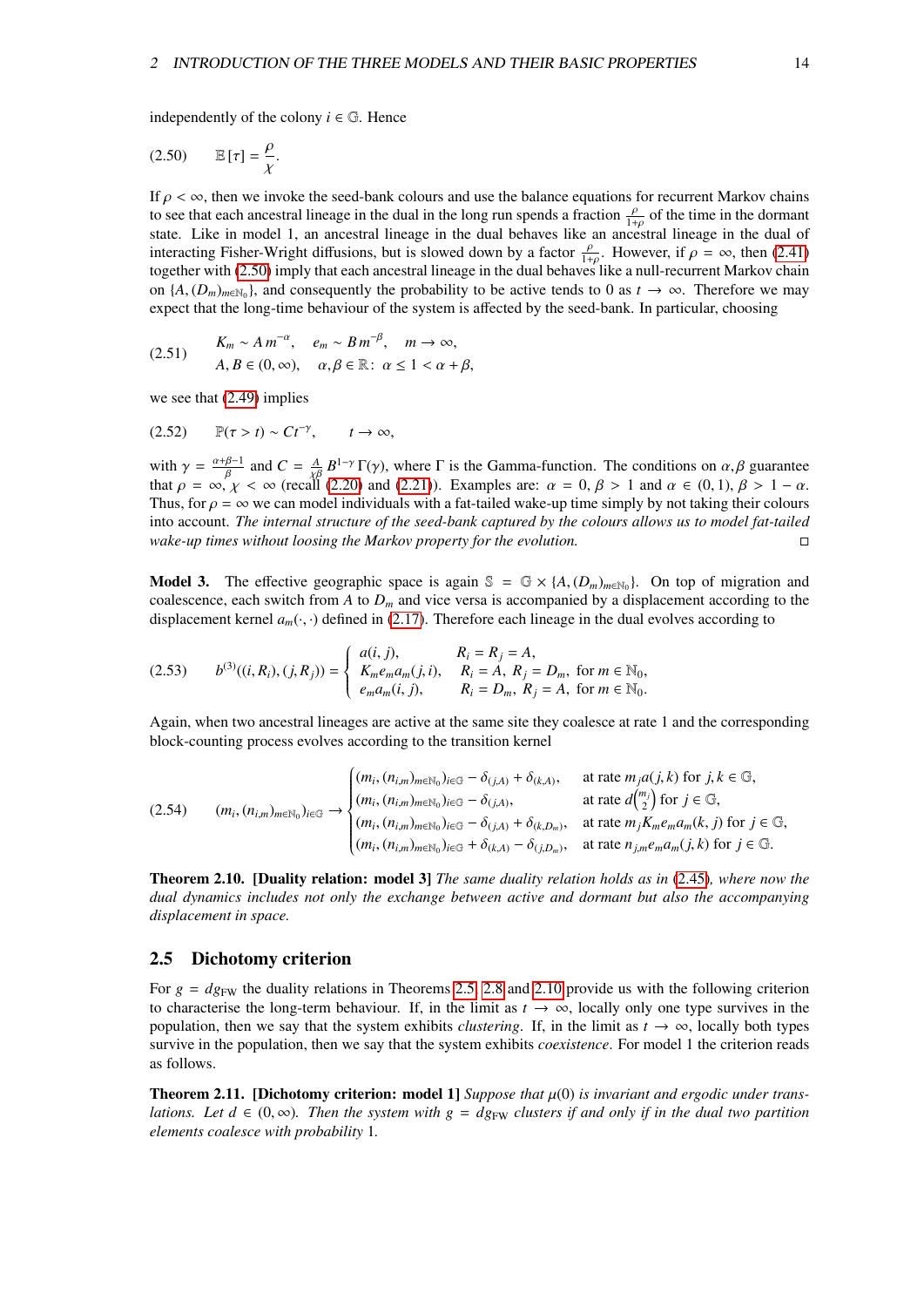#### 3 LONG-TIME BEHAVIOUR 15

The idea behind Theorem [2.11](#page-14-2) is as follows. If in the dual two partition elements coalesce with probability 1, then a random sample of *n* individuals drawn from the current population has a common ancestor some finite time backwards in time. Since individuals inherit their type from their parent individuals, this means that all *n* individuals have the same type. A formal proof will be given in Section [4.3.](#page-24-0)

For model 2–3 we need an extra assumption on  $\mu(0)$  when  $\rho = \infty$ .

<span id="page-15-2"></span>**Definition 2.12.** [Colour regular initial measures] We say that  $\mu(0)$  is *colour regular* when

 $(2.55)$  $\lim_{N \to \infty} \mathbb{E}_{\mu(0)}[y_{0,N}]$  exists,

i.e.,  $\mu(0)$  has asymptotically converging colour means.

Thus, colour regularity is a condition on the deep seed-banks (where deep means  $m \to \infty$ ). This condition is needed because as time proceeds lineages starting from deeper and deeper seed-banks become active for the first time, and bring new types into the active population. Without control on the initial states of the deep seed-banks, there may be no convergence to equilibrium.

<span id="page-15-1"></span>**Theorem 2.13. [Dichotomy criterion: models 2–3]** *The same as in Theorem [2.11](#page-14-2) is true for*  $\rho < \infty$ *, but for*  $\rho = \infty$  *additionally requires that*  $\mu(0)$  *is colour regular.* 

**Remark 2.14. [Clustering criterion general**  $g \in G$ ] In Section [3](#page-15-0) we will see that the dichotomy criterion in Theorems [2.11](#page-14-2) and [2.13](#page-15-1) for  $g = dg_{FW}$  does not depend on *d*, the rate of resampling. We will use *duality comparison arguments* to carry over the dichotomy criterion in Theorems [2.11](#page-14-2) and [2.13](#page-15-1) to  $g \in \mathcal{G}$ . We will see later that for all three models the system with *g* exhibits clustering if and only if the system with *g*<sub>FW</sub> exhibits clustering.

**Remark 2.15.** [Liggett conditions] We will see in Section [6.3](#page-47-0) that, for model 2 with  $\rho = \infty$ , if an initial measure  $\mu$  is invariant and ergodic under translations and is colour regular, then the Markov chain evolving according to  $b^{(2)}(\cdot, \cdot)$  satisfies the following two conditions:

(1) 
$$
\lim_{t\to\infty} \sum_{(k,R_k)\in\mathbb{G}\times\{A,(D_m)_{m\in\mathbb{N}_0}\}} b_t^{(2)}((i,R_i),(k,R_k)) \mathbb{E}_{\mu}[z_{(k,R_k)}] = \theta,
$$

(2)  $\lim_{t\to\infty}\sum_{(k,R_k),(l,R_l)\in\mathbb{G}\times\{A,(D_m)_{m\in\mathbb{N}_0}\}}b_l^{(2)}((i,R_i),(k,R_k))b_l^{(2)}((j,R_j),(l,R_l))\mathbb{E}_{\mu}[z_{(k,R_k)}z_{(l,R_l)}]=\theta^2.$ 

These are precisely the conditions in [\[Lig85,](#page-73-2) Chapter V.1] necessary to determine the dichotomy in the longtime behaviour of the voter model. We show that (1) and (2) imply convergence to a unique equilibrium that is invariant and ergodic under translations. It is difficult to identify exactly which initial measures  $\mu$ satisfy (1) and (2). This is the reason why we work with sufficient conditions and need the notion of colour regularity.

For model 2 with  $\rho < \infty$ , conditions (1) and (2) are satisfied when  $\mu(0)$  is invariant and ergodic under translations, and colour regularity is not needed. The same holds for model 1, once the state space is replaced by  $G \times \{A, D\}$  and  $b^{(2)}(\cdot, \cdot)$  is replaced by  $b^{(1)}(\cdot, \cdot)$ . Also for model 3 conditions (1) and (2) hold<br>after replacing  $b^{(2)}(\cdot, \cdot)$  by  $b^{(3)}(\cdot, \cdot)$ . If  $\rho = \infty$  in model 3 we need to assume colour regular after replacing  $b^{(2)}(\cdot, \cdot)$  by  $b^{(3)}(\cdot, \cdot)$ . If  $\rho = \infty$  in model 3 we need to assume colour regularity, if  $\rho < \infty$ , this  $\Box$  is not needed.  $\Box$ 

## <span id="page-15-0"></span>3 Long-time behaviour

In this section we study the long-time behaviour of models 1–3. In Sections [3.1](#page-16-0)[–3.3](#page-21-0) we prove convergence to a unique equilibrium measure, establish the dichotomy between clustering and coexistence, and identify which of the two occurs in terms of the migration kernel and the rates governing the exchange with the seed-bank (Theorems [3.1](#page-16-1)[–3.6\)](#page-21-3).

Throughout the sequel,  $g$  is a general diffusion function from the class  $G$  defined in [\(2.23\)](#page-9-1). Special cases are the multiples of the standard Fisher-Wright diffusion function:  $g = dg_{FW}$ ,  $d \in (0, \infty)$ , with  $g_{FW}(x) = x(1-x)$ ,  $x \in [0, 1]$ . We use the following notation (with  $P(E)$  denotes the set of probability measures on *E*):

(3.1)  $\mathcal{T} = {\mu \in \mathcal{P}(E) : \mu \text{ is invariant under translations in } \mathbb{G}},$  $\mathcal{T}^{\text{erg}} = {\mu \in \mathcal{T}: \mu \text{ is ergodic under translations in } \mathbb{G}},$  $\mathcal{I} = {\mu \in \mathcal{T}: \mu \text{ is invariant under the evolution}}.$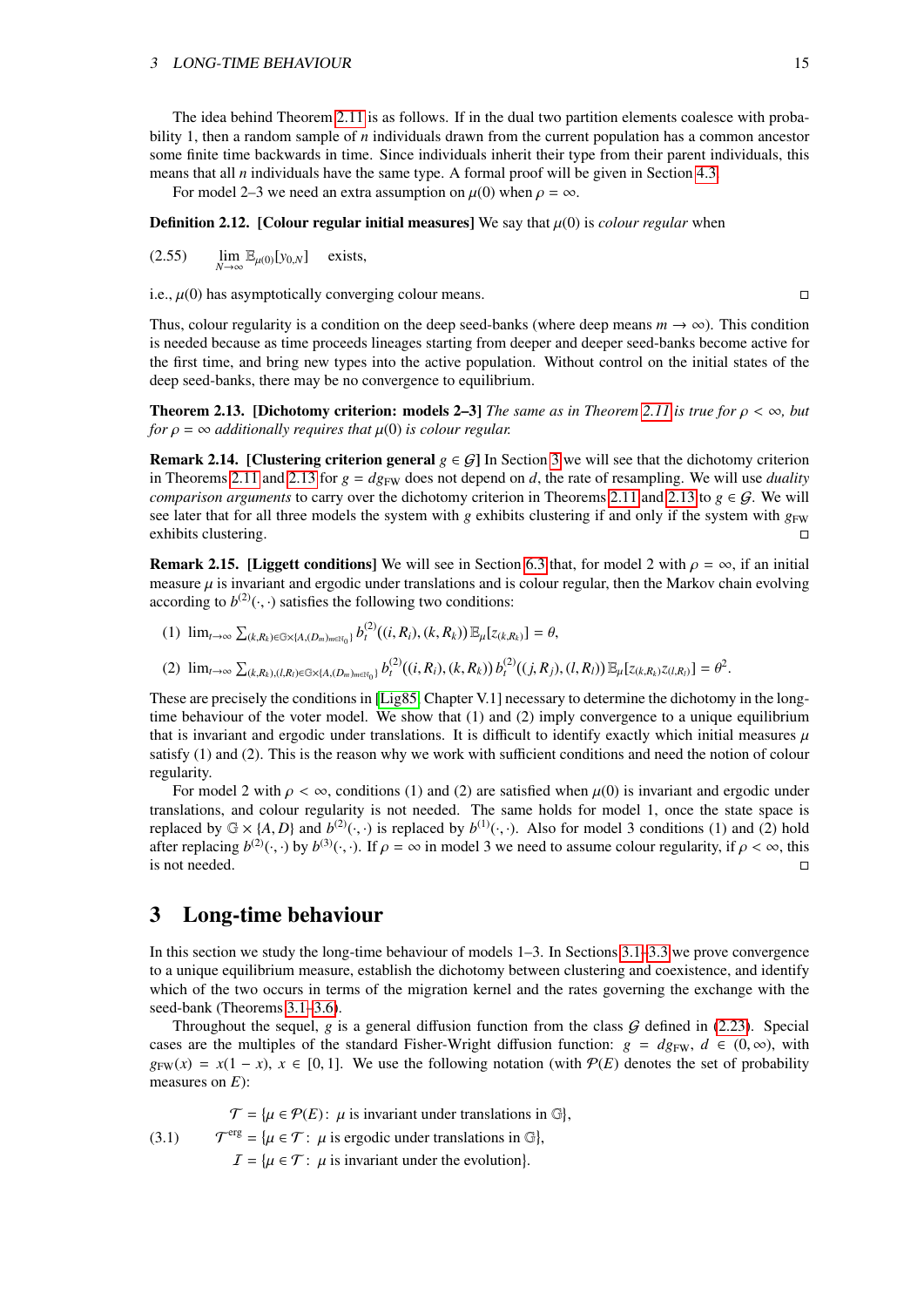#### <span id="page-16-0"></span>3.1 Long-time behaviour of Model 1

<span id="page-16-7"></span>Let  $a(\cdot, \cdot)$  be as in [\(2.1\)](#page-5-2). Define the *symmetrized* migration kernel

(3.2) 
$$
\hat{a}(i, j) = \frac{1}{2} [a(i, j) + a(j, i)], \qquad i, j \in \mathbb{G},
$$

<span id="page-16-6"></span>which describes the difference of two independent copies of the migration each driven by  $a(\cdot, \cdot)$ . Let  $\hat{a}_t(0, 0)$ denote the time-*t* transition kernel of the random walk with migration kernel  $\hat{a}(\cdot, \cdot)$ , and suppose that

(3.3)  $t \mapsto \hat{a}_t(0, 0)$  is regularly varying at infinity.

<span id="page-16-5"></span>(Examples can be found in [\[Hug95,](#page-72-12) Chapter 3].) Define

$$
(3.4) \tI_{\hat{a}} = \int_1^\infty dt \,\hat{a}_t(0,0).
$$

Note that  $I_{\hat{a}} = \infty$  if and only if  $\hat{a}(\cdot, \cdot)$  is recurrent (see e.g. [\[Spi64,](#page-73-3) Chapter 1]). Define

<span id="page-16-4"></span>
$$
(3.5) \qquad \theta = \mathbb{E}_{\mu(0)} \left[ \frac{x_0 + Ky_0}{1 + K} \right].
$$

If  $\mu(0)$  is invariant and ergodic under translations, then  $\theta$  is the initial density of  $\heartsuit$  in the population. From the SSDE in  $(2.4)$ – $(2.5)$  we see that

(3.6) 
$$
\left(\frac{x_0(t) + Ky_0(t)}{1 + K}\right)_{t \ge 0}
$$

is a martingale. In particular,

$$
(3.7) \qquad \theta = \mathbb{E}_{\mu(t)} \left[ \frac{x_0 + Ky_0}{1 + K} \right] \qquad \forall \, t \ge 0.
$$

For  $\theta \in [0, 1]$ , we define

$$
(3.8) \qquad \mathcal{T}_{\theta}^{\text{erg}} = \left\{ \mu \in \mathcal{T}^{\text{erg}}: \ \mathbb{E}_{\mu(0)} \left[ \frac{x_0 + K y_0}{1 + K} \right] = \theta \right\}.
$$

Write  $\mu(t)$  to denote the law of  $(Z(t))_{t\geq0}$ , defined in [\(2.2\)](#page-6-4). Recall that associated means that increasing functions of the configuration are positively correlated, i.e., if  $f: E \to \mathbb{R}$  and  $g: E \to \mathbb{R}$  depend on only finitely many coordinates and are coordinate-wise increasing, then

$$
(3.9) \qquad \mathbb{E}_{\nu_{\theta}}[f(x)g(x)] \geq \mathbb{E}_{\nu_{\theta}}[f(x)] \, \mathbb{E}_{\nu_{\theta}}[g(x)].
$$

<span id="page-16-1"></span>**Theorem 3.1.** [Long-time behaviour: model 1] *Suppose that*  $\mu(0) \in \mathcal{T}_{\theta}^{erg}$ .

(a) *(Coexistence regime)* If  $\hat{a}(\cdot, \cdot)$  *is transient, i.e.,*  $I_{\hat{a}} < \infty$ *, then* 

<span id="page-16-2"></span>
$$
(3.10) \qquad \lim_{t\to\infty}\mu(t)=\nu_\theta,
$$

*where*

- (3.11)  $v_{\theta}$  *is an equilibrium measure for the process on E*,<br>(3.12)  $v_{\theta}$  *is invariant, ergodic and mixing under translationaly*
- (3.12)  $v_\theta$  *is invariant, ergodic and mixing under translations*,<br>(3.13)  $v_\theta$  *is associated*,
- (3.13)  $v_{\theta}$  *is associated*,<br>(3.14)  $\mathbb{E}_{v_{\theta}}[x_0] = \mathbb{E}_{v_{\theta}}[y_0]$
- E(3.14)  $\mathbb{E}_{\nu_{\theta}}[x_0] = \mathbb{E}_{\nu_{\theta}}[y_0] = \theta,$

<span id="page-16-3"></span>*with*  $\mathbb{E}_{v_{\theta}}$  denoting expectation over  $v_{\theta}$ .

(b) *(Clustering regime)* If  $\hat{a}(\cdot, \cdot)$  *is recurrent, i.e.,*  $I_{\hat{a}} = \infty$ *, then* 

$$
(3.15) \qquad \lim_{t \to \infty} \mu(t) = \theta \left[ \delta_{(1,1)} \right]^{\otimes \mathbb{G}} + (1 - \theta) \left[ \delta_{(0,0)} \right]^{\otimes \mathbb{G}}.
$$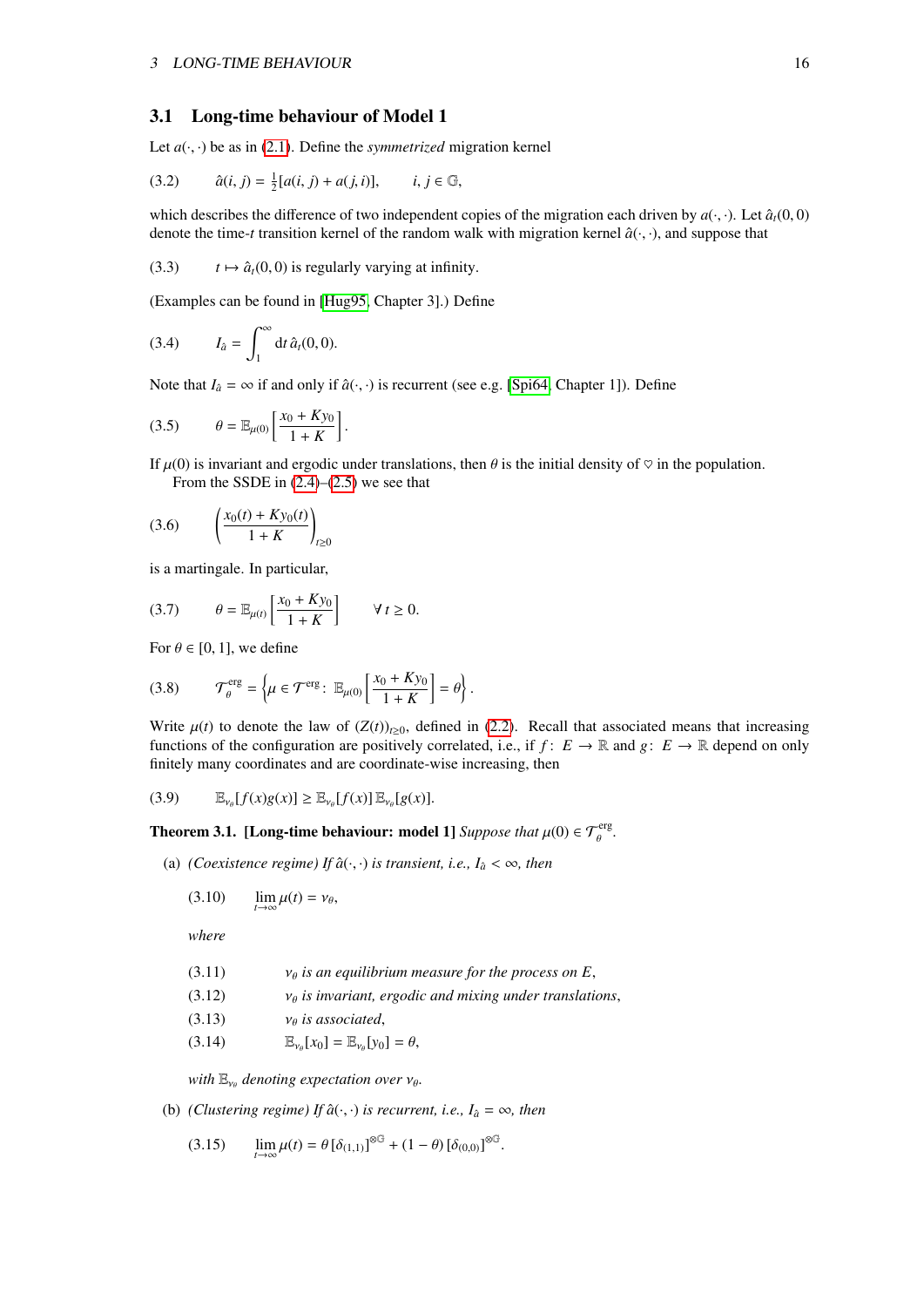The results in [\(3.10\)](#page-16-2)–[\(3.15\)](#page-16-3) say that the system converges to an equilibrium whose density of type  $\heartsuit$ equals  $\theta$  in [\(3.5\)](#page-16-4), a parameter that is controlled by the initial state  $\mu(0)$  and the asymmetry parameter *K*. The equilibrium can be either locally mono-type or locally multi-type, depending on whether the symmetrised migration kernel is recurrent or transient. If the equilibrium is mono-type, then the system grows large mono-type clusters (= clustering). If the equilibrium is multi-type, then the system allows  $\heartsuit$  and  $\diamond$  to mix (= coexistence). In the case of coexistence, the equilibrium measure  $v_\theta$  also depends on the migration kernel  $a(\cdot, \cdot)$ , the values of the parameters *e*, *K*, and the diffusion function  $g \in G$  (recall [\(2.23\)](#page-9-1)). The dichotomy itself, however, is *controlled by I<sub>a</sub> only*. In particular,  $g \in G$  plays no role, a fact that will be shown with the help of a *duality comparison* argument. In view of Theorem [2.11,](#page-14-2) if  $g = dg_{FW}$ , then  $I_a = \infty$  implies that with probability 1 two ancestral lineages in the dual coalesce. Therefore  $I_a = \infty$  is said to be *the total hazard of coalescence*. Remarkably, this dichotomy is the same as the dichotomy observed for systems without seedbank (see [\[CG94\]](#page-71-9)): clustering prevails for recurrent migration; coexistence prevails for transient migration; for  $G = \mathbb{Z}^d$  the critical dimension is  $d = 2$ . From the proof in Section [5.2](#page-29-0) it will become clear that in the dual the ancestral lineages in the long run behave like the ancestral lineages without seed-bank, but are slowed down by a factor  $\frac{1}{1+K}$ . Consequently, the dormant periods of the ancestral lineages do not affect the dichotomy of the system. In particular, it does not affect the critical dimension separating clustering from coexistence.

**Remark 3.2. [Ergodic decomposition]** Because  $\mathcal{T}$  is a Choquet simplex, Theorem [3.1](#page-16-1) carries over from  $\mu(0) \in \mathcal{T}$ <sup>erg</sup> to  $\mu(0) \in \mathcal{T}$ , after decomposition into ergodic components.

#### <span id="page-17-0"></span>3.2 Long-time behaviour of Model 2

<span id="page-17-1"></span>For model 2 we need the extra condition that  $a(\cdot, \cdot)$  is *symmetric*, i.e.,

(3.16) 
$$
a(i, j) = a(j, i)
$$
  $\forall i, j \in \mathbb{G}$ .

Note that  $\hat{a}_t(0,0) = a_t(0,0)$  because of [\(3.16\)](#page-17-1). Below we comment on what happens when we drop this assumption. Recall [\(2.20\)](#page-8-3)–[\(2.21\)](#page-8-4). It turns out that the long-time behaviour of model 2 is different for  $\rho < \infty$ and  $\rho = \infty$ .

**Case**  $\rho < \infty$ . For a finite seed-bank, we define the initial density as

$$
(3.17) \qquad \theta = \mathbb{E}_{\mu(0)} \left[ \frac{x_0 + \sum_{m \in \mathbb{N}_0} K_m y_{0,m}}{1 + \rho} \right],
$$

which is the counter part of  $(3.5)$  in model 1. Like in model 1, it follows from the SSDE in  $(2.12)$ – $(2.13)$ that

$$
(3.18) \qquad \left(\frac{x_0(t) + \sum_{m \in \mathbb{N}_0} K_m y_{0,m}(t)}{1 + \rho}\right)_{t \ge 0}
$$

is a martingale. Hence also here the density is a preserved quantity under the evolution of the system. The dichotomy is controlled by the same integral  $I_{\hat{a}}$  as defined in [\(3.4\)](#page-16-5) for model 1.

<span id="page-17-2"></span>**Case**  $\rho = \infty$ . For an infinite seed-bank, we assume that (recall Remark [2.9\)](#page-13-4)

(3.19) 
$$
K_m \sim A m^{-\alpha}, \quad e_m \sim B m^{-\beta}, \quad m \to \infty,
$$

$$
A, B \in (0, \infty), \quad \alpha, \beta \in \mathbb{R}: \alpha \le 1 < \alpha + \beta,
$$

<span id="page-17-3"></span>for which

(3.20)  $P(\tau > t) \sim C t^{-\gamma}, \quad t \to \infty,$ 

with  $\gamma = \frac{\alpha + \beta - 1}{\beta}$ <br>assume that the  $\frac{\beta-1}{\beta} \in (0,1)$  and  $C = \frac{A}{\beta}$ <br>the initial measure  $\mu(0)$ β  $B^{1-\gamma} \gamma \Gamma(\gamma) \in (0, \infty)$ , where  $\Gamma$  is the Gamma-function. In addition, we is colour regular (recall Definition 2.12), and define assume that the initial measure  $\mu(0)$  is colour regular (recall Definition [2.12\)](#page-15-2), and define

$$
(3.21) \qquad \theta = \lim_{m \to \infty} \mathbb{E}[y_{0,m}].
$$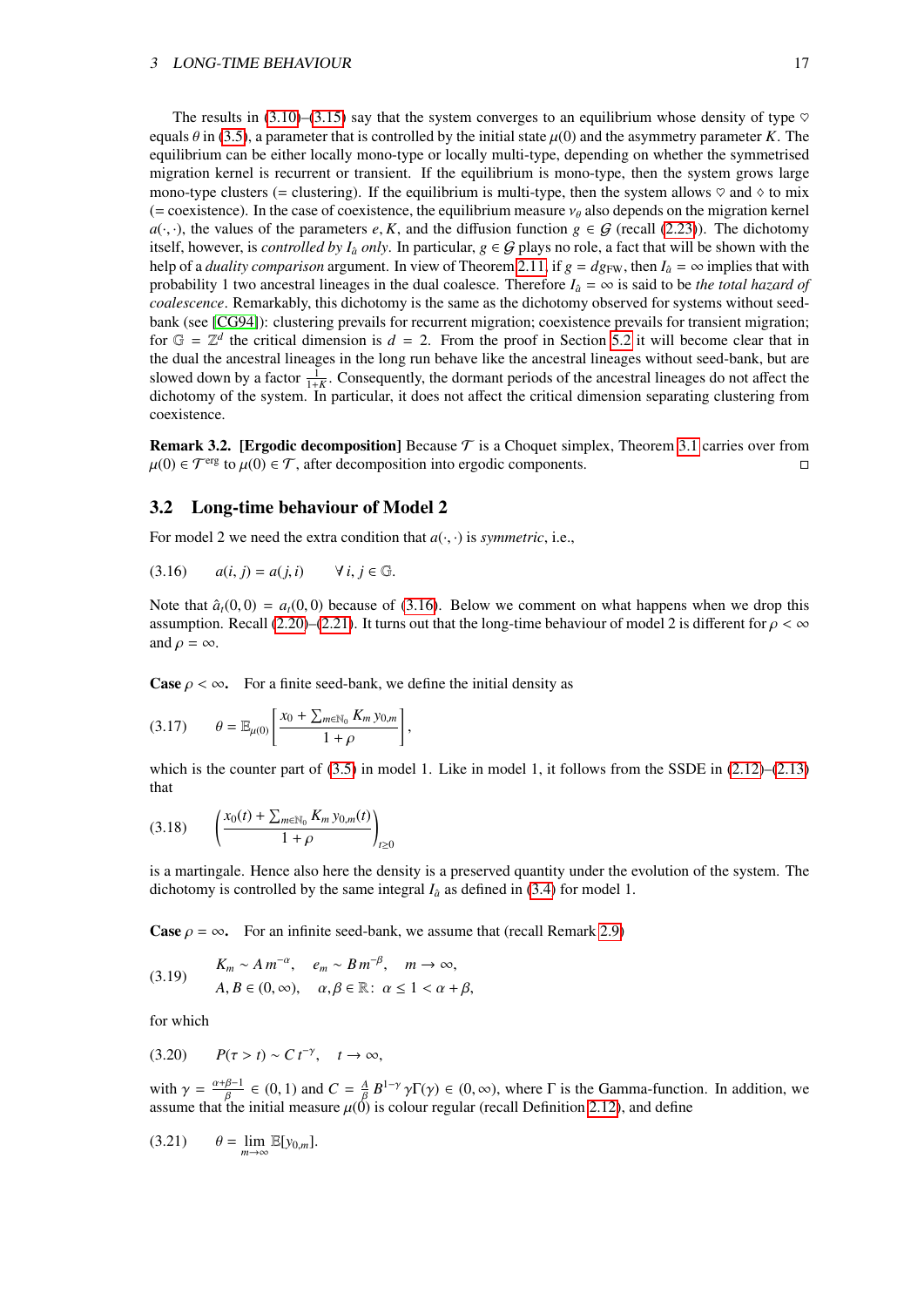<span id="page-18-0"></span>This ensures the existence of the initial density

$$
(3.22) \qquad \theta = \lim_{M \to \infty} \mathbb{E}_{\mu(0)} \left[ \frac{x_0 + \sum_{m=0}^{M} K_m y_{0,m}}{1 + \sum_{m=0}^{M} K_m} \right].
$$

It turns out that the dichotomy is controlled by the integral

(3.23) 
$$
I_{\hat{a},\gamma} = \int_1^{\infty} dt \ t^{-(1-\gamma)/\gamma} \, \hat{a}_t(0,0)
$$

instead of the integral  $I_{\hat{a}}$  for  $\rho < \infty$ .

<span id="page-18-1"></span>For  $\theta \in (0, 1)$ , define (both for  $\rho < \infty$  and  $\rho = \infty$ )

$$
(3.24) \qquad \mathcal{T}^{\text{erg}}_{\theta} = \left\{ \mu \in \mathcal{T}^{\text{erg}}: \ \lim_{M \rightarrow \infty} \mathbb{E}_{\mu(0)} \left[ \frac{x_0 + \sum_{m=0}^{M} K_m y_{0,m}}{1 + \sum_{m=0}^{M} K_m} \right] = \theta \right\}.
$$

#### <span id="page-18-4"></span>Theorem 3.3. [Long-time behaviour: model 2]

- (I) Let  $\rho < \infty$ . Assume [\(3.3\)](#page-16-6) and [\(3.16\)](#page-17-1). Suppose that  $\mu(0) \in \mathcal{T}_{\theta}^{\text{erg}}$ .
	- (a) *(Coexistence regime)* If  $I_a < \infty$ *, then*

<span id="page-18-2"></span>
$$
(3.25) \qquad \lim_{t\to\infty}\mu(t)=\nu_\theta,
$$

*where*

| (3.26) | $v_{\theta}$ is an equilibrium measure for the process on E,                                                    |
|--------|-----------------------------------------------------------------------------------------------------------------|
| (3.27) | $v_{\theta}$ is invariant, ergodic and mixing under translations.                                               |
| (3.28) | $v_{\theta}$ is associated,                                                                                     |
| (3.29) | $\mathbb{E}_{\nu_{\theta}}[x_0] = \mathbb{E}_{\nu_{\theta}}[y_{0,m}] = \theta \ \forall \, m \in \mathbb{N}_0,$ |
|        |                                                                                                                 |

<span id="page-18-5"></span>*with*  $\mathbb{E}_{\nu_{\theta}}$  denoting expectation over  $\nu_{\theta}$ . Moreover,

(3.30) 
$$
\liminf_{m \to \infty} e_m > 0: \liminf_{m \to \infty} \text{Var}_{\nu_\theta}(y_{0,m}) > 0,
$$

$$
\limsup_{m \to \infty} e_m = 0: \limsup_{m \to \infty} \text{Var}_{\nu_\theta}(y_{0,m}) = 0.
$$

(b) *(Clustering regime)* If  $I_{\hat{a}} = \infty$ *, then* 

<span id="page-18-3"></span>
$$
(3.31) \qquad \lim_{t \to \infty} \mu(t) = \theta \left[ \delta_{(1,1^{\mathbb{N}_0})} \right]^{\otimes \mathbb{G}} + (1 - \theta) \left[ \delta_{(0,0^{\mathbb{N}_0})} \right]^{\otimes \mathbb{G}}
$$

(II) Let  $\rho = \infty$ *. Assume* [\(3.3\)](#page-16-6), [\(3.16\)](#page-17-1) and [\(3.19\)](#page-17-2)*. Suppose that*  $\mu(0) \in \mathcal{T}^{\text{erg}}$  and, in addition, is colour *regular with initial density* <sup>θ</sup> *given by* [\(3.22\)](#page-18-0)*. Then the same results as in* (I) *hold after I<sup>a</sup>*<sup>ˆ</sup> *in* [\(3.4\)](#page-16-5) *is replaced by I<sub>a</sub>*<sup>γ</sup> *in* [\(3.23\)](#page-18-1)*. Moreover,* 

(3.32) 
$$
\lim_{M \to \infty} \mathbb{E}_{\nu_{\theta}} \left[ \frac{x_0 + \sum_{m=0}^{M} K_m y_{0,m}}{1 + \sum_{m=0}^{M} K_m} \right] = \theta,
$$

*and*  $v_{\theta}$  *is colour regular.* 

The result in part (I) shows that for  $\rho < \infty$  the long-time behaviour is similar to that of model 1. Like in model 1, the results in  $(3.25)$ – $(3.31)$  say that the system converges to an equilibrium whose density of type  $\heartsuit$  equals  $\theta$  in [\(3.5\)](#page-16-4), the density of  $\heartsuit$  under the initial measure  $\mu(0)$ . Again, the equilibrium can be either mono-type or multi-type, depending on whether the symmetrised migration kernel is recurrent or transient. Like in model 1, in both cases the equilibrium measure depends on  $\theta$ . In the case of coexistence, the equilibrium measure  $v_{\theta}$  also depends on the migration kernel  $a(\cdot, \cdot)$ , the sequences of parameters  $(e_m)_{m \in \mathbb{N}_0}$ and  $(K_m)_{m \in \mathbb{N}_0}$ , and the diffusion function  $g \in \mathcal{G}$  (recall [\(2.23\)](#page-9-1)). Again, the dichotomy itself is *controlled by*  $I_{\hat{a}}$  *only*, and the resampling rate given by  $g \in \mathcal{G}$  plays no role. Therefore if  $g = dg_{FW}$ , in view of Theorem [2.11,](#page-14-2) whether or not two ancestral lineages in the dual coalesce with probability 1 is still only determined by the migration kernel  $a(\cdot, \cdot)$ . The same dichotomy holds as for systems without seed-bank (see [\[CG94\]](#page-71-9)).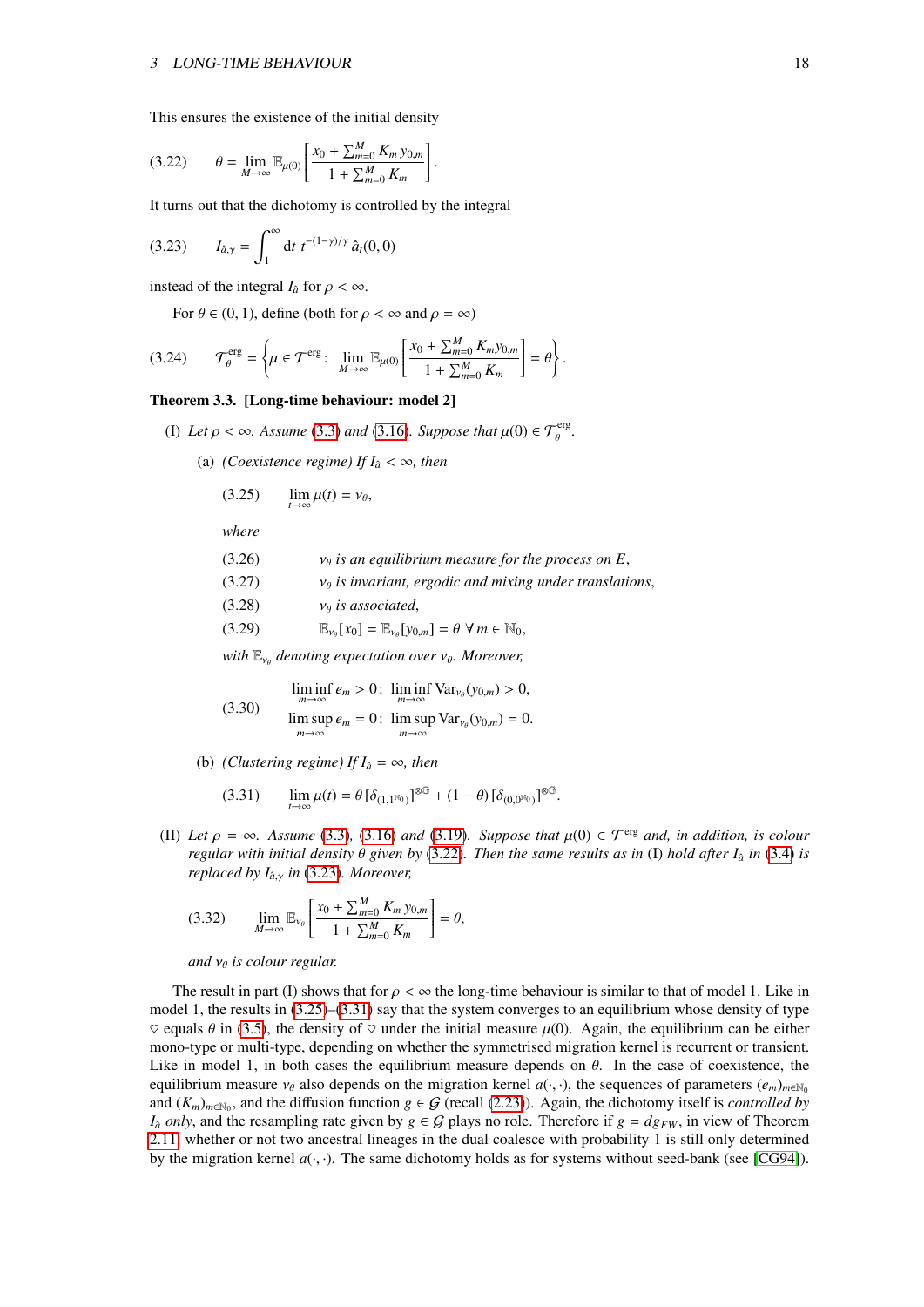Therefore part (I) of Theorem [3.3](#page-18-4) indicates that, as long as the dormant periods of the ancestral lineages in the dual have a finite mean (here  $\frac{\rho}{1+\rho}$ ; recall Remark [2.9\)](#page-13-4), the seed-bank does not affect the dichotomy of the system the system.

Even so, [\(3.30\)](#page-18-5) indicates that there is interesting behaviour in the deep seed-banks. Indeed, when the exchange rate  $e_m$  between the *m*-dormant and the active population is bounded away from zero as  $m \to \infty$ the deep seed-banks are asymptotically *random*, while when  $e_m$  tend to zero as  $m \to \infty$  the deep seed-banks are asymptotically *deterministic*. The latter means that the deep seed-banks serve as a reservoir, containing a fixed mixture of types. For  $\rho < \infty$  this reservoir is too small to influence the dichotomy of the system, but not for  $\rho = \infty$ .

For  $\rho = \infty$  the system again converges to an equilibrium whose density of type  $\heartsuit$  equals  $\theta$  in [\(3.22\)](#page-18-0), the density of  $\heartsuit$  under the initial measure  $\mu(0)$ . The equilibrium can be mono-type or multi-type, but *the dichotomy criterion has changed.* Instead of  $I_{\hat{a}}$ , the dichotomy is now controlled by the integral  $I_{\hat{a},\gamma}$  (recall  $(2,22)$ ) where  $\chi_i$  is the negregated determined by relative sizes  $K$ , of the solow  $m$  derm [\(3.23\)](#page-18-1)), where  $\gamma$  is the parameter determined by relative sizes  $K_m$  of the colour *m*-dormant populations with respect to the active population and the exchanges rates  $(e_m)_{m \in \mathbb{N}_0}$  with the seed-bank, recall [\(3.19\)](#page-17-2)–[\(3.20\)](#page-17-3). If  $g = dg_{FW}$ ,  $\gamma$  is the parameter of the tail of the wake-up time of an ancestral lineages in the dual (recall [\(2.9\)](#page-13-4)). Therefore if  $g = dg_{Fw}$ , in view of Theorem [2.13,](#page-15-1) we see that the dormant periods of the ancestral lineages in the dual do affect whether or not two ancestral lineages in the dual coalesce with probability 1. For general  $g \in \mathcal{G}$ , the integral *I*<sub>*a*</sub><sup> $\chi$ </sup> in [\(3.23\)](#page-18-1) shows a *competition* between migration and exchange. The smaller  $\gamma$  is, the longer the individuals remain dormant in the seed-bank, the smaller  $I_{\hat{a},\gamma}$  is, and the more coexistence becomes likely. As a consequence clustering requires more stringent conditions than recurrent migration; for  $\mathbb{G} = \mathbb{Z}^d$  the critical dimension is  $1 < d < 2$  for  $\gamma \in [\frac{1}{2}, 1]$  and  $d = 1$  for  $\gamma \in (0, \frac{1}{2})$ . The *seed-bank enhances genetic diversity.* Note that  $\gamma \uparrow 1$  links up with the case  $\rho < \infty$ , where coexistence occurs if and only if the migration is transient. Also note that for  $\gamma \in (0, \frac{1}{2})$  there is always coexistence<br>irrespective of the migration *irrespective of the migration*.

In the case of clustering the equilibrium measure only depends on  $\theta$ , while in the case of coexistence, like for  $\rho < \infty$ ,  $\nu_{\theta}$  depends on the migration kernel  $a(\cdot, \cdot)$ , the sequences of parameters  $(e_m)_{m \in \mathbb{N}_0}$ ,  $(K_m)_{m \in \mathbb{N}_0}$ ,  $(K_m)_{m \in \mathbb{N}_0}$ ,  $\sigma_{\theta}$  and the diffusion function  $g \in G$ . Since we assumed (3.1 and the diffusion function  $g \in \mathcal{G}$ . Since we assumed [\(3.19\)](#page-17-2), we have  $\limsup_{m\to\infty} e_m = 0$ , and so we are automatically in the second case of [\(3.30\)](#page-18-5). Hence the deep seed-banks are asymptotically deterministic, i.e., the *m*-dormant population converges in law to a deterministic state  $\theta$  as  $m \to \infty$ . Roughly speaking, in case  $g = dg_{FW}$ , in equilibrium the volatility of a colour is inversely proportional to its average wake-up time in the dual. Since  $\rho = \infty$ , for each  $M \in \mathbb{N}_0$  we have  $\sum_{m=M}^{\infty} K_m = \infty$ , and in the coexistence regime<br>the effect of the seed-bank can be interpreted as a migration towards an infinite reservoir with determini the effect of the seed-bank can be interpreted as a migration towards an infinite reservoir with deterministic density  $\theta$ .

Like for model 1, also here  $\tau$  is a Choquet simplex, and Theorem [3.3](#page-18-4) carries over from  $\tau$ <sup>erg</sup> to  $\tau$ , after decomposition into ergodic components.

Example of effect of infinite seed-bank. For a symmetric migration kernel with finite second moment the following holds:

- For  $\mathbb{G} = \mathbb{Z}^2$ ,  $\hat{a}_t(0,0) \times t^{-1}$ ,  $t \to \infty$ , and so coexistence occurs for all  $\gamma \in (0,1)$ .
- For  $\mathbb{G} = \mathbb{Z}$ ,  $\hat{a}_t(0,0) \times t^{-1/2}$ ,  $t \to \infty$ , and so coexistence occurs if and only if  $\gamma \in (0, \frac{2}{3})$ .

In both cases the migration is recurrent, so that clustering prevails in model 1.

Corollary 3.4. [Three regimes] *Under the conditions of Theorem [3.3,](#page-18-4) the system in* [\(2.12\)](#page-7-1)*–*[\(2.13\)](#page-7-1) *has three di*ff*erent parameter regimes:*

- (1)  $\gamma \in (1, \infty)$ *: migration determines the dichotomy.*
- (2)  $\gamma \in [\frac{1}{2}, 1]$ : interplay between migration and seed-bank determines the dichotomy.
- (3)  $\gamma \in (0, \frac{1}{2})$ : seed-bank determines the dichotomy.

Role of symmetry in migration. Unlike in model 1, it is *not* possible to remove the symmetry assumption in [\(3.16\)](#page-17-1), as the following counterexample shows. We consider model 2 with  $\rho < \infty$  under assumption [\(3.3\)](#page-16-6), but we do not assume [\(3.16\)](#page-17-1).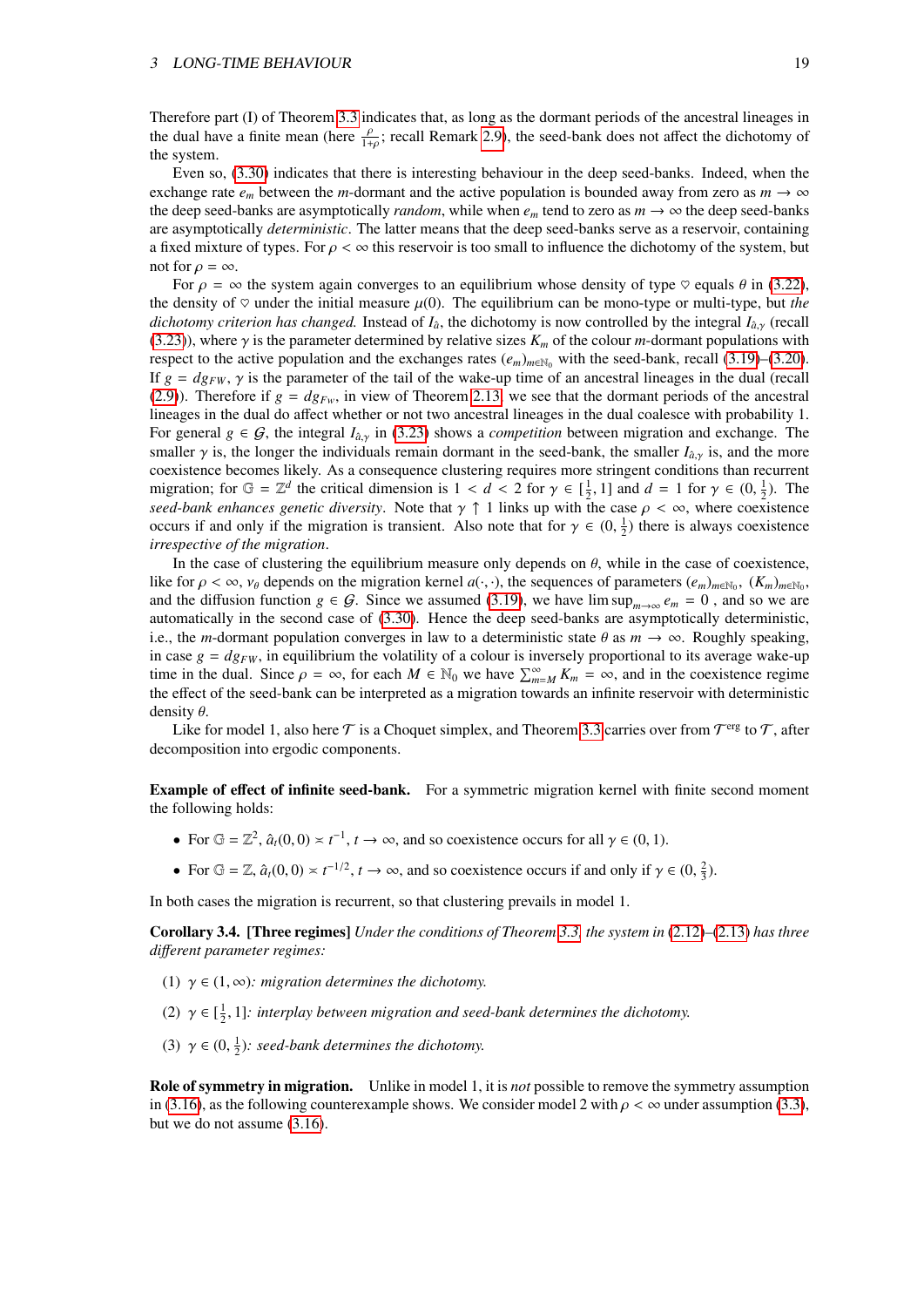• Counterexample: Let  $\mathbb{G} = \mathbb{Z}^2$ , and for  $\eta \in (0, 1)$  pick

(3.33) 
$$
a(i, j) = \begin{cases} \frac{1}{4}(1 + \eta), & j = i + (1, 0) \text{ or } i + (0, 1), \\ \frac{1}{4}(1 - \eta), & j = i - (1, 0) \text{ or } i - (0, 1), \end{cases}
$$

i.e., two-dimensional nearest-neighbour random walk with drift upward and rightward. Suppose that  $\tau$  in [\(3.20\)](#page-17-3) has a *one-sided stable distribution* with parameter  $\gamma \in (1, 2)$  (obtained from [\(3.19\)](#page-17-2) but with  $\alpha, \beta \in \mathbb{R}$ :  $1 < \alpha < 1 + \beta$ ). Then coexistence occurs while  $I_{\hat{a}} = \infty$ .

Recall that for the two-dimensional nearest-neighbour random walk without drift we get clustering accord-ing to Theorem [3.3,](#page-18-4) independently of the distribution of  $\tau$ . The key feature of the counterexample is that it corresponds to  $\mathbb{E}(\tau) < \infty$  and  $\mathbb{E}(\tau^2) = \infty$ . Hence the central limit theorem fails for  $\tau$ . We will see in Section [6.5](#page-55-1) that the failure of the central limit theorem for  $\tau$  is responsible for turning clustering into coexistence.

The above raises the question to what extent the equilibrium behaviour depends on the nature of the geographic space. To answer this question, we need a key concept for random walks on countable Abelian groups, which we describe next.

**Remark 3.5. [Dichotomy criterion and degrees of random walk] We can read the condition**  $I_{\hat{a},\gamma} < \infty$ for coexistence versus  $I_{a,y} = \infty$  for clustering in terms of the *degree* of the random walk. Namely, let  $\hat{a}(\cdot, \cdot)$ be the transition kernel of an irreducible random walk on a countable Abelian group. Then the degree  $\delta$  of  $\hat{a}(\cdot, \cdot)$  is defined as

$$
(3.34) \qquad \delta = \sup \left\{ \zeta > -1 \colon \int_1^\infty \mathrm{d}t \, t^\zeta \, \hat{a}_t(0,0) < \infty \right\}
$$

The degree is defined to be  $\delta^+$  when the integral is finite *at* the degree and  $\delta^-$  when the integral is infinite *at* the degree. Hence we can rephrase the dichotomy criterion in Theorem 3.3 as the degree. Hence we can rephrase the dichotomy criterion in Theorem [3.3](#page-18-4) as

(3.35) clustering 
$$
\iff
$$
 either  $-\frac{1-\gamma}{\gamma} \ge \delta^-$  or  $-\frac{1-\gamma}{\gamma} > \delta^+$ .

For further details we refer to [\[DGW04\]](#page-72-13), [\[DGW05\]](#page-72-14), which relate the degree of the random walk to the tail of its return time to the origin.

Modulation of wake-up time with slowly varying function. Under weak conditions it is possible to modulate [\(3.20\)](#page-17-3) by a slowly varying function. Assume that

$$
(3.36) \qquad \frac{P(\tau \in dt)}{dt} \sim \varphi(t) \, t^{-(1+\gamma)}, \quad t \to \infty,
$$

with  $\phi$  *slowly varying at infinity*. Define

(3.37) 
$$
\hat{\varphi}(t) = \begin{cases} \varphi(t), & \gamma \in (0, 1), \\ \int_1^t ds \, \varphi(s) s^{-1}, & \gamma = 1. \end{cases}
$$

As shown in [\[BGT87,](#page-71-11) Section 1.3], without loss of generality we may take  $\hat{\varphi}$  to be infinitely differentiable and to be represented by the integral

$$
(3.38) \qquad \hat{\varphi}(t) = \exp\left[\int_{\langle \cdot \rangle}^{t} \frac{\mathrm{d}u}{u} \psi(u)\right]
$$

for some  $\psi: [0, \infty) \to \mathbb{R}$  such that  $\lim_{u \to \infty} |\psi(u)| = 0$ . If we assume that  $\psi$  eventually has a sign and satisfies  $|\psi(u)| \le C/\log u$  for some  $C < \infty$ , then [\(3.23\)](#page-18-1) needs to be replaced by

<span id="page-20-0"></span>(3.39) 
$$
I_{\hat{a},\gamma,\varphi} = \int_1^{\infty} dt \,\hat{\varphi}(t)^{-1/\gamma} t^{-(1-\gamma)/\gamma} \,\hat{a}_t(0,0).
$$

A proof is given in Section [6.6.](#page-55-2) The modulation of the wake-up time by a slowly varying function appears naturally for the model on the hierarchical group, analysed in [\[GHO20c\]](#page-72-8). There the integral criterion for the dichotomy in [\(3.39\)](#page-20-0) is needed to apply Theorem [3.3.](#page-18-4)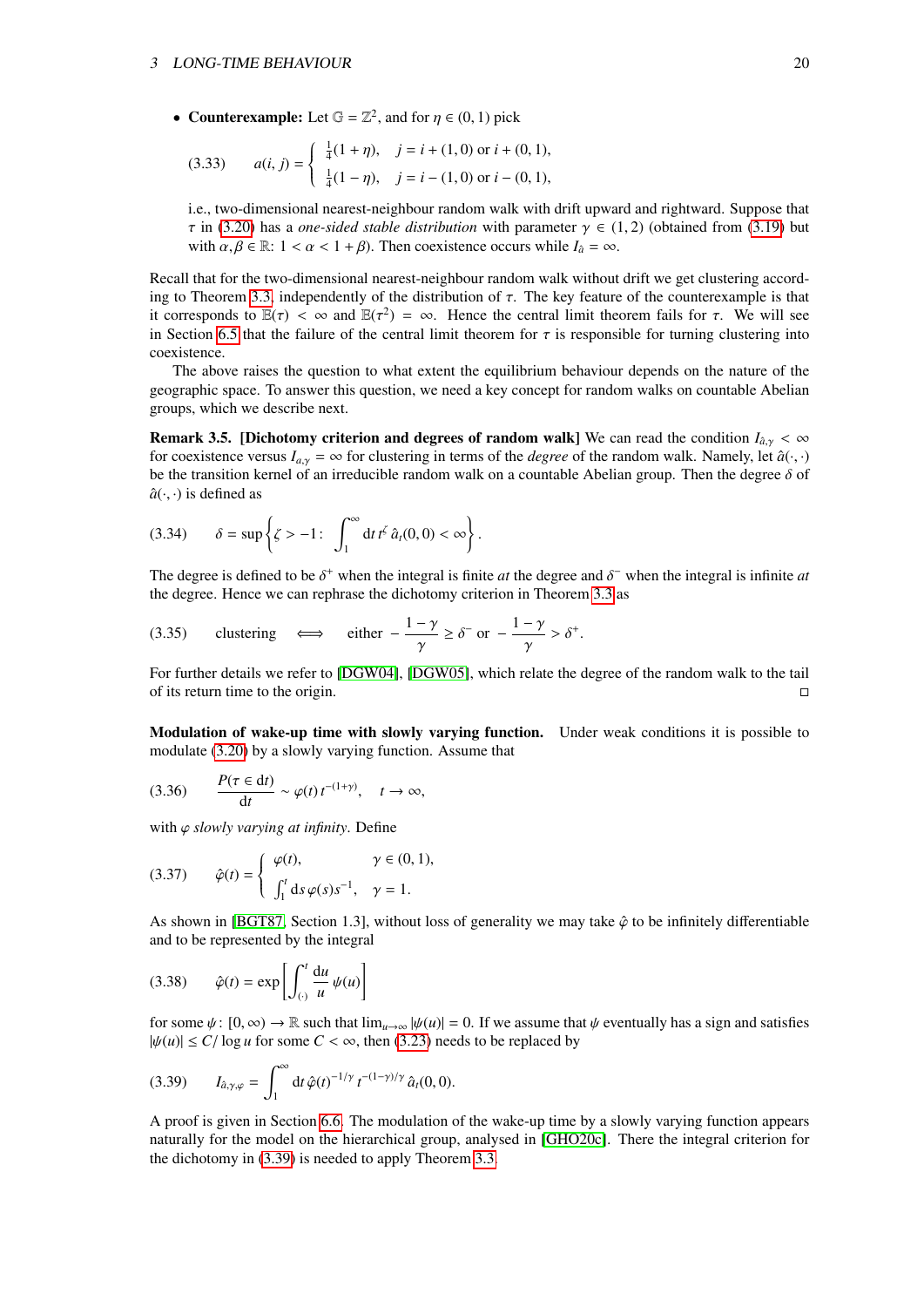#### <span id="page-21-0"></span>3.3 Long-time behaviour of Model 3

<span id="page-21-4"></span>It remains to see how the switch of colony during the exchange affects the dichotomy. We will focus on the special case where the displacement kernels do not depend on *m*, i.e.,

$$
(3.40) \qquad a_m(\cdot,\cdot)=a^{\dagger}(\cdot,\cdot) \qquad \forall \, m \in \mathbb{N}_0,
$$

<span id="page-21-5"></span>with  $a^{\dagger}(\cdot, \cdot)$  an irreducible *symmetric* random walk kernel on  $\mathbb{G} \times \mathbb{G}$ . Let  $\hat{a}^{\dagger}(\cdot, \cdot)$  denote the time-*t* transition kernel of the random walk with symmetrised displacement kernel  $\hat{a}^{\dagger}(\cdot, \cdot)$ kernel of the random walk with symmetrised displacement kernel  $\hat{a}^{\dagger}(\cdot,\cdot)$  (=  $a^{\dagger}(\cdot,\cdot)$ ) and jump rate 1. Assume<br>that (compare with (3.3)) that (compare with [\(3.3\)](#page-16-6))

(3.41) 
$$
t \mapsto (\hat{a}_t * \hat{a}_t^{\dagger})(0,0) \text{ is regularly varying at infinity,}
$$

$$
(\hat{a}_{Ct} * \hat{a}_t^{\dagger})(0,0) \times (\hat{a}_t * \hat{a}_t^{\dagger})(0,0) \text{ as } t \to \infty \text{ for every } C \in (0,\infty),
$$

<span id="page-21-6"></span>where ∗ stands for convolution. Let

$$
(3.42) \t I_{\hat{a}*\hat{a}^\dagger} = \int_1^\infty dt \; (\hat{a}_t * \hat{a}_t^\dagger)(0,0)
$$

<span id="page-21-7"></span>and

(3.43) 
$$
I_{\hat{a}*\hat{a}^\dagger,\gamma} = \int_1^\infty dt \ t^{-(1-\gamma)/\gamma} (\hat{a}_t*\hat{a}_t^\dagger)(0,0).
$$

<span id="page-21-3"></span>Theorem 3.6. [Long-time behaviour: model 3] *Suppose that, in addition to the assumptions of Theorem* [3.3,](#page-18-4) *both* [\(3.40\)](#page-21-4) *and* [\(3.41\)](#page-21-5) *hold. Then the same results as for model* 2 *hold:* (I) for  $\rho < \infty$  after  $I_{\hat{a}}$  *in*<br>(3.4) is replaced by L,  $\ldots$  in (3.42); (II) for  $\rho = \infty$  after L, in (3.23) is replaced by [\(3.4\)](#page-16-5) *is replaced by*  $I_{\hat{a}*\hat{a}^{\dagger}}$  *<i>in* [\(3.42\)](#page-21-6); (*II) for*  $\rho = \infty$  *after*  $I_{\hat{a},\gamma}$  *in* [\(3.23\)](#page-18-1) *is replaced by*  $I_{\hat{a}*\hat{a}^{\dagger},\gamma}$  *in* [\(3.43\)](#page-21-7).

In the case of coexistence the equilibrium measure  $v_{\theta}$  depends on  $a(\cdot, \cdot)$ ,  $a^{\dagger}(\cdot, \cdot)$ ,  $(e_m)_{m \in \mathbb{N}_0}$ ,  $(K_m)_{m \in \mathbb{N}_0}$  and  $a \in G$ . The dichotomy itself however is controlled by  $L_{\theta}$ , respectively  $L_{\theta}$  $g \in \mathcal{G}$ . The dichotomy itself, however, is controlled by  $I_{\hat{a} * \hat{a}^{\dagger}}$ , respectively,  $I_{\hat{a} * \hat{a}^{\dagger}, \gamma}$  alone.

An interesting observation is the following. Since  $\hat{a}_t(\cdot, \cdot)$  and  $\hat{a}_t^{\dagger}(\cdot, \cdot)$  are symmetric, we have (by a *dard Equrier argument*) standard Fourier argument)

$$
(3.44) \qquad \hat{a}_t(i,j) \leq \hat{a}_t(0,0), \qquad \hat{a}_t^{\dagger}(i,j) \leq \hat{a}_t^{\dagger}(0,0) \qquad \forall \, i,j \in \mathbb{G} \,\,\forall \, t \geq 0.
$$

Hence,  $I_{\hat{a}*\hat{a}^{\dagger},\gamma} \leq I_{\hat{a},\gamma} \wedge I_{\hat{a}^{\dagger},\gamma}$ . Consequently, the extra displacement in model 3 can only make coexistence more likely compared to model 2, which is intuitively playsible. more likely compared to model 2, which is intuitively plausible.

If  $a(\cdot, \cdot) = a^{\dagger}(\cdot, \cdot)$ , then  $(a_t * a_t^{\dagger})(0, 0) = a_{2t}(0, 0)$  and therefore the dichotomy is the same as for model 2. Hence the extra displacement has in this case no effect on the dichotomy. However, if the displacement is transient while the migration is recurrent, then there is a difference. For instance, if  $\rho < \infty$ , the migration is a simple random walk on  $\mathbb{Z}$ , and the displacement is a symmetric random walk on  $\mathbb{Z}$  with infinite mean, e.g.  $a^{\dagger}(0, x) = a^{\dagger}(0, -x) \sim D|x|^{-\delta}, D \in (0, \infty), \delta \in (1, 2),$  then  $I_a = \infty, I_{\hat{a}^{\dagger}} < \infty$  and  $I_{\hat{a}^*\hat{a}^{\dagger}} < \infty$  [\[Spi64,](#page-73-3) Section 8]. Therefore there is clustering in model 2, but coexistence in model 3.

## <span id="page-21-1"></span>4 Proofs: Well-posedness and duality

In Section [4.1](#page-21-2) we prove Theorem [2.4,](#page-10-1) in Section [4.2](#page-23-0) Theorems [2.5,](#page-12-0) [2.8](#page-13-0) and [2.10,](#page-14-1) and in Section [4.3](#page-24-0) Theorems [2.11](#page-14-2) and [2.13.](#page-15-1)

#### <span id="page-21-2"></span>4.1 Well-posedness

In this section we prove Theorem [2.4.](#page-10-1)

*Proof.* (a) We first prove Theorem [2.4\(](#page-10-1)a): existence and uniqueness of solutions to the SSDE. We do this for each of the three models separately.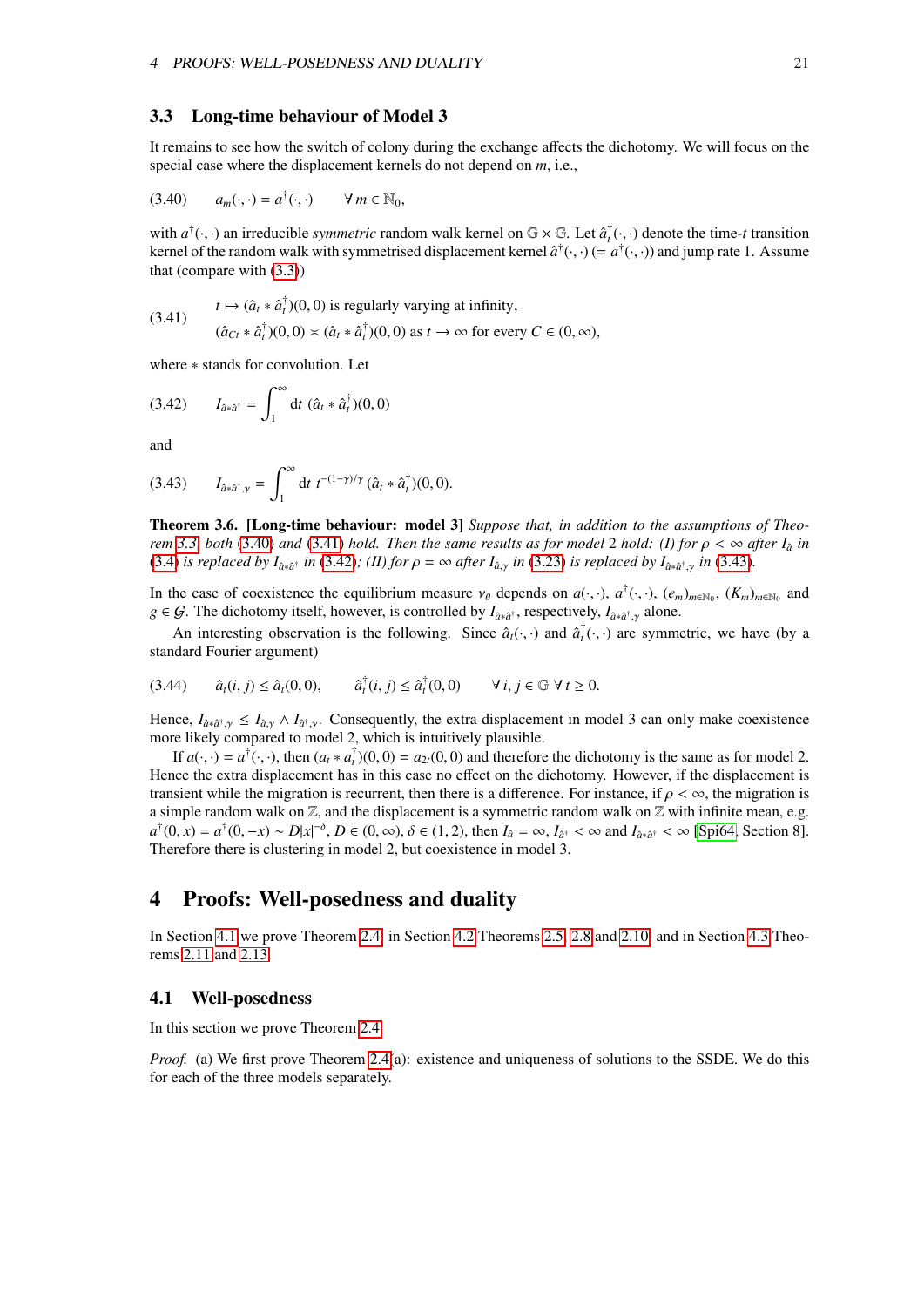**Model 1.** Existence of the process defined in  $(2.4)$ – $(2.5)$  for model 1 is a consequence of the assumptions in  $(2.1)$ ,  $(2.17)$  and  $(2.20)$ , in combination with [\[SS80,](#page-73-4) Theorem 3.2], which reads as follows:

<span id="page-22-1"></span><span id="page-22-0"></span>**Theorem 4.1.** [Unique strong solution] *Let*  $\mathbb{S}$  *be a countable set, and let*  $Z = \{z_u\}_{u \in \mathbb{S}} \in [0,1]^{\mathbb{S}}$ *. Consider*<br>the stochastic differential equation *the stochastic di*ff*erential equation*

(4.1) 
$$
d_{\mathcal{Z}_{u}}(t) = \alpha_{u}(z_{u}(t)) dB_{u}(t) + f_{u}(Z(t)) dt, \qquad u \in \mathbb{S},
$$

*where*  $\alpha_u$ :  $[0, 1] \to \mathbb{R}$  *for all*  $u \in \mathbb{S}$ ,  $f_u$ :  $[0, 1] \mathbb{S} \to [0, 1]$  *for all*  $u \in \mathbb{S}$ *, and*  $B = \{B_u\}_{u \in \mathbb{S}}$  *is a collection of independent standard Brownian motions. Suppose that:*

- (1) *The functions*  $\alpha_u$ ,  $u \in \mathbb{S}$ , are real-valued,  $\frac{1}{2}$ -Hölder continuous (i.e., there are  $C_u \in (0, \infty)$  such that  $|a_u(x) - a_u(y)| \le C_u |x - y|^{\frac{1}{2}}$  *for all x,y*  $\in [0, 1]$ *) and uniformly bounded, with*  $\alpha_u(0) = \alpha_u(1) = 0$ *,*  $u \in \mathbb{S}$ *u* ∈ S*.*
- (2) *The functions*  $f_u$ ,  $u \in \mathbb{S}$ , are continuous and satisfy:
	- There exists a matrix  $Q = \{Q_{u,v}\}_{u,v \in \mathbb{S}}$  such that  $Q_{u,v} \ge 0$  for all  $u, v \in \mathbb{S}$ ,  $\sup_{u \in \mathbb{S}} \sum_{v \in \mathbb{S}} Q_{u,v} < \infty$ , *and*

$$
(4.2) \quad |f_u(Z^1) - f_u(Z^2)| \le \sum_{v \in \mathbb{S}} Q_{u,v} |z_v^1 - z_v^2|, \quad \text{for} \quad Z^1 = \{z_v^1\}_{v \in \mathbb{S}} \in [0,1]^{\mathbb{S}}, \ Z^2 = \{z_v^2\}_{v \in \mathbb{S}} \in [0,1]^{\mathbb{S}}.
$$

- *For*  $Z \in [0, 1]^S$  *and*  $z_u = 0$ *,* 
	- (4.3)  $f_u(Z) \ge 0$ .
- *For*  $Z \in [0, 1]^{\mathbb{S}}$  *and*  $z_u = 1$ *,*

$$
(4.4) \t f_u(Z) \leq 0.
$$

*Then* [\(4.1\)](#page-22-0) *has a unique* [0, 1]<sup>§</sup>-valued strong solution with a continuous path.

To apply Theorem [4.1](#page-22-1) to model 1, recall that

$$
(4.5) \qquad \mathbb{S} = \mathbb{G} \times \{A, D\},
$$

where *A* denotes the active part of a colony and *D* the dormant part of a colony. Since G is countable and  ${A, D}$  is finite, S is countable. As before, we denote the fraction of active individuals of type  $\heartsuit$  at colony  $i \in \mathbb{G}$  by  $x_i$  and the fraction of dormant individuals of type  $\heartsuit$  at colony  $i \in \mathbb{G}$  by  $y_i$ . Note that for every  $u \in \mathbb{S}$ we have either  $u = (i, A)$  or  $u = (i, D)$  for some  $i \in \mathbb{G}$ . Therefore  $Z = \{z_u\}_{u \in \mathbb{S}} = \{x_i : i \in \mathbb{G}\} \cup \{y_i : i \in \mathbb{G}\}$ <br>and  $z = r$ , when  $u = (i, A)$  and  $z = v$ , when  $u = (i, D)$ . We can rewrite  $(2A)$ – $(2.5)$  in the form of and  $z_u = x_i$  when  $u = (i, A)$  and  $z_u = y_i$  when  $u = (i, D)$ . We can rewrite [\(2.4\)](#page-6-0)–[\(2.5\)](#page-6-0) in the form of [\(4.1\)](#page-22-0) by picking

(4.6) 
$$
\alpha_u(z_u) = \begin{cases} \sqrt{g(x_i)}, & u = (i, A), \\ 0, & u = (i, D), \end{cases}
$$

and

(4.7) 
$$
f_u(Z) = \begin{cases} \sum_{j \in \mathbb{G}} a(i, j) (x_j - x_i) + Ke (y_i - x_i), & u = (i, A), \\ e (x_i - y_i), & u = (i, D). \end{cases}
$$

Since  $g \in \mathcal{G}$  (recall [\(2.23\)](#page-9-1)), the conditions in (1) are satisfied. To check the conditions in (2), define the matrix  $Q = \{Q_{u,v}\}_{u,v \in \mathbb{S}}$  by

(4.8) 
$$
Q_{u,v} = \begin{cases} \sum_{j \in \mathbb{G}} a(i,j) + Ke, & u = (i,A), v = (i,A), \\ a(i,j), & u = (i,A), v = (j,A), \\ Ke, & u = (i,A), v = (i,D), \\ e, & u = (i,D), v = (i,D) \text{ or } u = (i,D), v = (i,A), \\ 0, & \text{otherwise.} \end{cases}
$$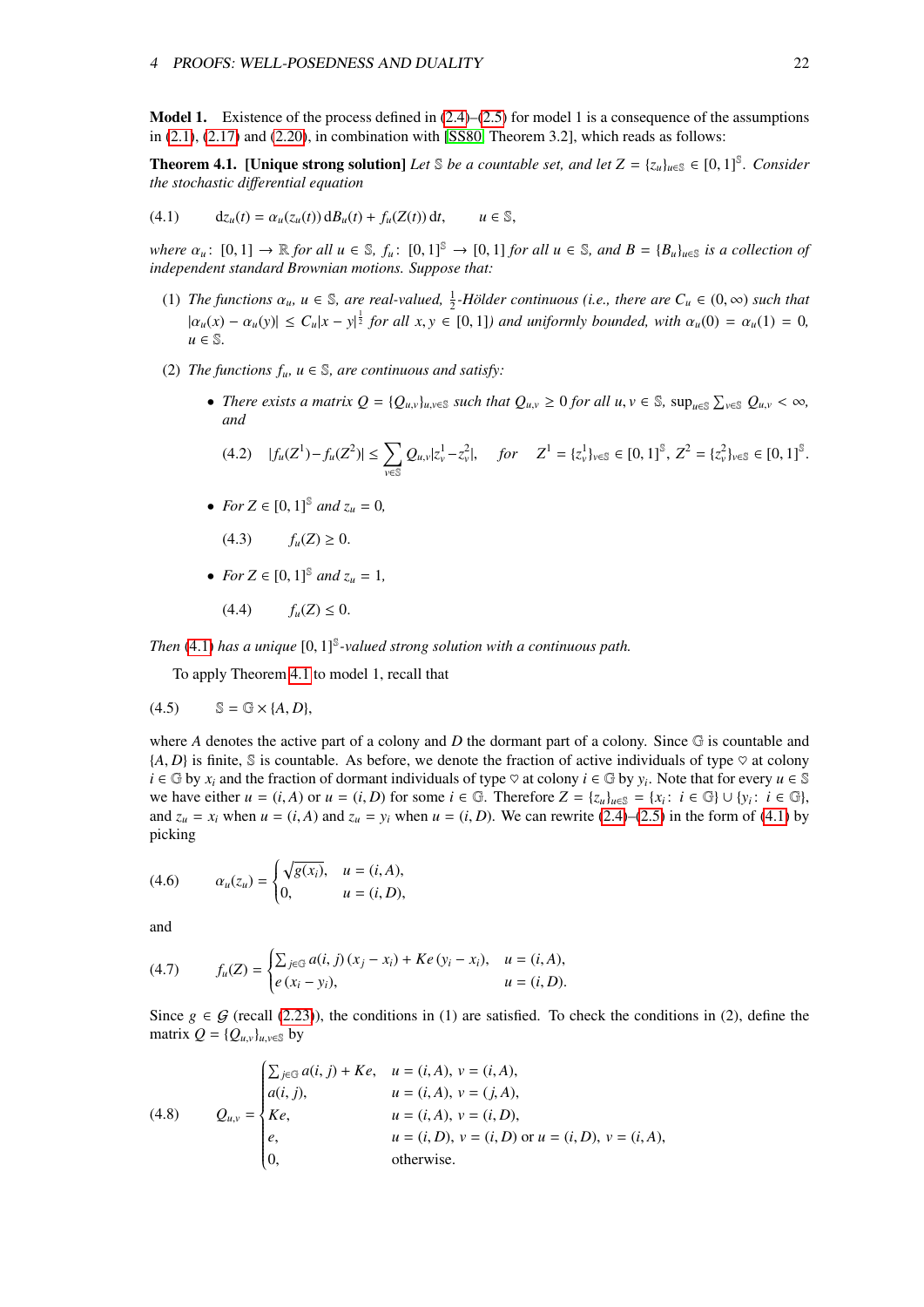Then

(4.9) 
$$
\sum_{v \in S} Q_{u,v} = \begin{cases} 2 \sum_{j \in \mathbb{G}} a(i,j) + 2Ke, & u = (i, A), \\ 2e, & u = (i, D). \end{cases}
$$

Since we have assumed that  $\sum_{j\in\mathbb{G}} a(i, j) = \sum_{j\in\mathbb{G}} a(0, j - i) < \infty$ , it follows that  $\sup_{u\in\mathbb{S}} \sum_{v\in\mathbb{S}} Q_{u,v} < \infty$ . Since  $v \in [0, 1]$  and  $v \in [0, 1]$  the requirements on f are immediate. Hence we have a unique s  $x_i \in [0, 1]$  and  $y_i \in [0, 1]$ , the requirements on  $f_u$  are immediate. Hence we have a unique strong solution with a continuous path.

By Itô's formula, the law of the strong solution solves the martingale problem. Uniqueness of that solution follows from [\[RY99,](#page-73-5) Theorem IX 1.7(i)]. This in turn implies the Markov property.

Model 2. To apply Theorem [4.1](#page-22-1) to model 2, recall that

(4.10)  $\mathbb{S} = \mathbb{G} \times \{A, (D_m)_{m \in \mathbb{N}_0}\}.$ 

Pick

(4.11) 
$$
\alpha_u(z_u) = \begin{cases} \sqrt{g(x_i)}, & u = (i, A), \\ 0, & u = (i, D_m), m \in \mathbb{N}_0, \end{cases}
$$

and

$$
(4.12) \t f_u(Z) = \begin{cases} \sum_{j \in \mathbb{G}} a(i,j) (x_j - x_i) + \sum_{m \in \mathbb{N}_0} K_m e_m (y_{i,m} - x_i), & u = (i, A), \\ e_m (x_i - y_{i,m}), & u = (i, D_m). \end{cases}
$$

Set

(4.13) 
$$
Q_{u,v} = \begin{cases} \sum_{j \in \mathbb{G}} a(i,j) + \sum_{m \in \mathbb{N}_0} K_m e_m, & u = (i, A), v = (i, A), \\ a(i,j), & u = (i, A), v = (j, A), j \neq i, \\ K_m e_m, & u = (i, A), v = (i, D_m), \\ e_m, & u = (i, D_m), v = (i, D_m) \text{ or } u = (i, D_m), v = (i, A), \\ 0, & \text{otherwise.} \end{cases}
$$

Then, by assumptions [\(2.1\)](#page-5-2) and [\(2.20\)](#page-8-3),  $Q$ ,  $f$  and  $\alpha$  satisfy the conditions of Theorem [4.1.](#page-22-1)

**Model 3.** The state space S and the function  $\alpha$  are the same as in model 2. When  $u \in S$  is of the form  $(i, A)$ , we must adapt the function  $f_u$  such that it takes the displacement of seeds into account. The matrix  $Q$ must be adapted accordingly and, by assumption [\(2.17\)](#page-8-5), the conditions of Theorem [4.1](#page-22-1) are again satisfied.

(b) The proof of Theorem [2.4\(](#page-10-1)b) is the same for models 1–3. The Feller property can be proved by using duality if  $g = dg_{\text{FW}}, d \in (0, \infty)$ . For general *g* we use [\[SS80,](#page-73-4) Remark 3.2] (see also [\[Lig85,](#page-73-2) Theorem 5.8]).<br>The Feller property in turn implies the strong Markov property. The Feller property in turn implies the strong Markov property.

#### <span id="page-23-0"></span>4.2 Duality

In this section we prove Theorems [2.5,](#page-12-0) [2.8](#page-13-0) and [2.10.](#page-14-1)

#### Model 1: Proof of Theorem [2.5.](#page-12-0)

*Proof.* We use the generator criterion (see [\[EK86,](#page-72-10) p.190–193] or [\[JK14,](#page-72-15) Proposition 1.2]) to prove the duality relation given in [\(2.35\)](#page-12-3). Let *F* be the generator of the spatial block-counting process defined in [\(2.33\)](#page-11-2), and let  $H((m_j, n_j)_{j \in \mathbb{G}})$  be defined as in [\(2.34\)](#page-12-1), but read as a function of the second sequence only.<br>Then Then

$$
(F H)((m_j, n_j)_{j \in \mathbb{G}}) = \sum_{i \in \mathbb{G}} \Big[ \sum_{k \in \mathbb{G}} m_i a(i, k) \left[ H((m_j, n_j)_{j \in \mathbb{G}} - \delta_{(i, A)} + \delta_{(k, A)}) - H((m_j, n_j)_{j \in \mathbb{G}}) \right] + d \binom{m_i}{2} \left[ H((m_j, n_j)_{j \in \mathbb{G}} - \delta_{(i, A)}) - H((m_j, n_j)_{j \in \mathbb{G}}) \right] + m_i K e \left[ H((m_j, n_j)_{j \in \mathbb{G}} - \delta_{(i, A)} + \delta_{(i, D)}) - H((m_j, n_j)_{j \in \mathbb{G}}) \right] + n_i e \left[ H((m_j, n_j)_{j \in \mathbb{G}} + \delta_{(i, A)} - \delta_{(i, D)}) - H((m_j, n_j)_{j \in \mathbb{G}}) \right].
$$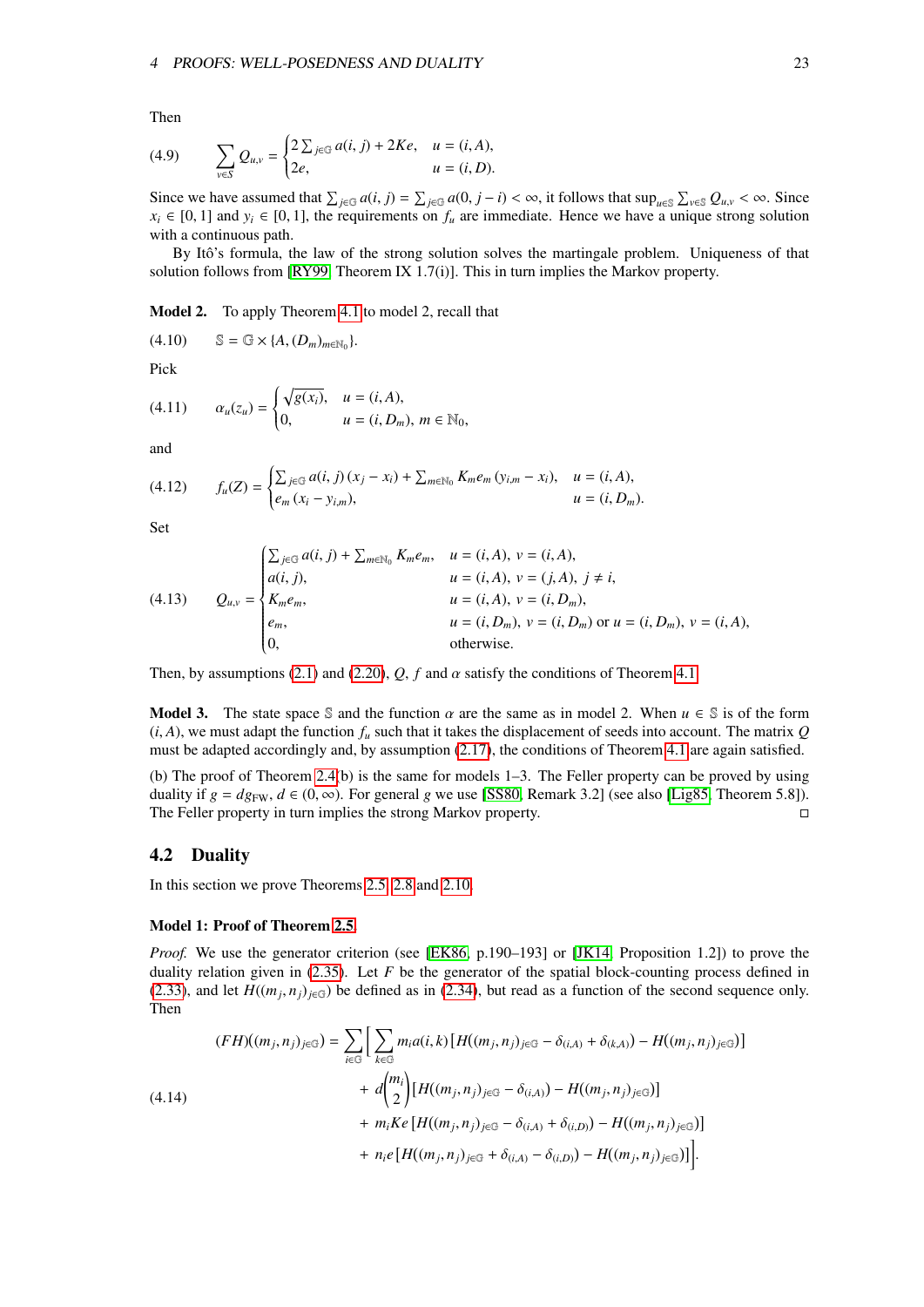Recall that *G* is the generator of the SSDE (recall [\(2.24\)](#page-9-2)–[\(2.25\)](#page-9-3)). Let  $\mathcal{D}_G$  denote the domain of *G* and  $\mathcal{D}_F$ the domain of *F*. Let  $(S_t)_{t\geq0}$  denote the semigroup of the process  $(Z(t))_{t\geq0}$  in [\(2.2\)](#page-6-4) and  $(R_t)_{t\geq0}$  the semigroup of the process  $(L(t))_{t\geq0}$  in [\(2.32\)](#page-11-3). Since

$$
(4.15) \qquad \frac{d^2}{dt^2}(R_tH)((x_j, y_j, n_j, m_j)_{j \in \mathbb{G}}) = (F^2R_tH)((x_j, y_j, n_j, m_j)_{j \in \mathbb{G}}),
$$

we see that  $H((x_j, y_j, n_j, m_j)_{j \in \mathbb{G}}) \in \mathcal{D}_G$  and  $(R_i H)((x_j, y_j, n_j, m_j)_{j \in \mathbb{G}}) \in \mathcal{D}_G$ . It is also immediate that  $H((x_j, y_j, n_j, m_j)_{j \in \mathbb{G}}) \in \mathcal{D}_G$ . The subsequently  $H((x_j, y_j, n_j, m_j)_{j \in \mathbb{G}}) \in \mathcal{D}_G$ . Applying  $H((x_j, y_j, n_j, m_j)_{j \in \mathbb{G}}) \in \mathcal{D}_F$  and  $(S_t H)((x_j, y_j, n_j, m_j)_{j \in \mathbb{G}}) \in \mathcal{D}_F$ . Applying the generator G in [\(2.25\)](#page-9-3) with  $a = \frac{d}{dx}$  and  $(2.34)$  we find  $g = \frac{d}{2}g_{\text{FW}}$  to [\(2.34\)](#page-12-1), we find

$$
(GH)((x_j, y_j)_{j \in G})
$$
\n
$$
= \sum_{i \in G} \left\{ \left[ \sum_{k \in G} a(i,k) (x_k - x_i) \right] \frac{\partial}{\partial x_i} \left( \prod_{j \in G} x_j^{m_j} y_j^{n_j} \right) \right.
$$
\n
$$
+ \frac{d}{2} x_i (1 - x_i) \frac{\partial^2}{\partial x_i^2} \left( \prod_{j \in G} x_j^{m_j} y_j^{n_j} \right) + Ke (y_i - x_i) \frac{\partial}{\partial x_i} \left( \prod_{j \in G} x_j^{m_j} y_j^{n_j} \right) \right.
$$
\n
$$
+ e (x_i - y_i) \frac{\partial}{\partial y_i} \left( \prod_{j \in G} x_j^{m_j} y_j^{n_j} \right) \right\}
$$
\n
$$
= \sum_{i \in G} \left\{ \left[ \sum_{k \in G} m_i a(i,k) \prod_{\substack{j \in G \\ j \neq i}} x_j^{m_j} y_j^{n_j} (x_i^{m_i - 1} y_i^{n_i} x_k^{m_k + 1} y_k^{n_k} - x_i^{m_i} y_i^{n_i} x_k^{m_i} y_k^{n_k} \right] \right\}
$$
\n
$$
+ \prod_{\substack{j \in G \\ j \neq i}} x_j^{m_j} y_j^{n_j} \frac{d}{2} m_i (m_i - 1) (x_i^{m_i - 1} y_i^{n_i} - x_i^{m_i} y_i^{n_i}) 1_{\{m_i \geq 2\}}
$$
\n
$$
+ m_i K e \prod_{\substack{j \in G \\ j \neq i}} x_j^{m_j} y_j^{n_j} (x_i^{m_i - 1} y_i^{n_i + 1} - x_i^{m_i} y_i^{n_i})
$$
\n
$$
+ n_i e \prod_{\substack{j \in G \\ j \neq i}} x_j^{m_j} y_j^{n_j} (x_i^{m_i + 1} y_i^{n_i - 1} - x_i^{m_i} y_i^{n_i}) \right\}
$$
\n
$$
= (FH)((m_j, n_j)_{j \in G}).
$$

Consequently, it follows from the generator criterion that

$$
(4.17) \qquad \mathbb{E}\Big[H\big((X_i(t),Y_i(t),m_i,n_i)_{i\in\mathbb{G}}\big)\Big]=\mathbb{E}\Big[H\big((x_i,y_i,M_i(t),N_i(t))_{i\in\mathbb{G}}\big)\Big].
$$

This settles Theorem [2.5.](#page-12-0)

Model 2: Proof of Theorem [2.8.](#page-13-0)

*Proof.* Theorem [2.8](#page-13-0) follows after replacing in the above proof the block-counting process in [\(2.33\)](#page-11-2) by the one in [\(2.43\)](#page-13-5), the duality function by the one in [\(2.44\)](#page-13-6), and checking the generator criterion.  $\square$ 

#### Model 3: Proof of Theorem [2.10.](#page-14-1)

*Proof.* Theorem [2.10](#page-14-1) follows after replacing the block-counting process in [\(2.33\)](#page-11-2) by the one in [\(2.54\)](#page-14-4), the duality function is by the one in  $(2.44)$ , and checking the generator criterion.

## <span id="page-24-0"></span>4.3 Dichotomy criterion

In this section we prove Theorems [2.11](#page-14-2) and [2.13.](#page-15-1)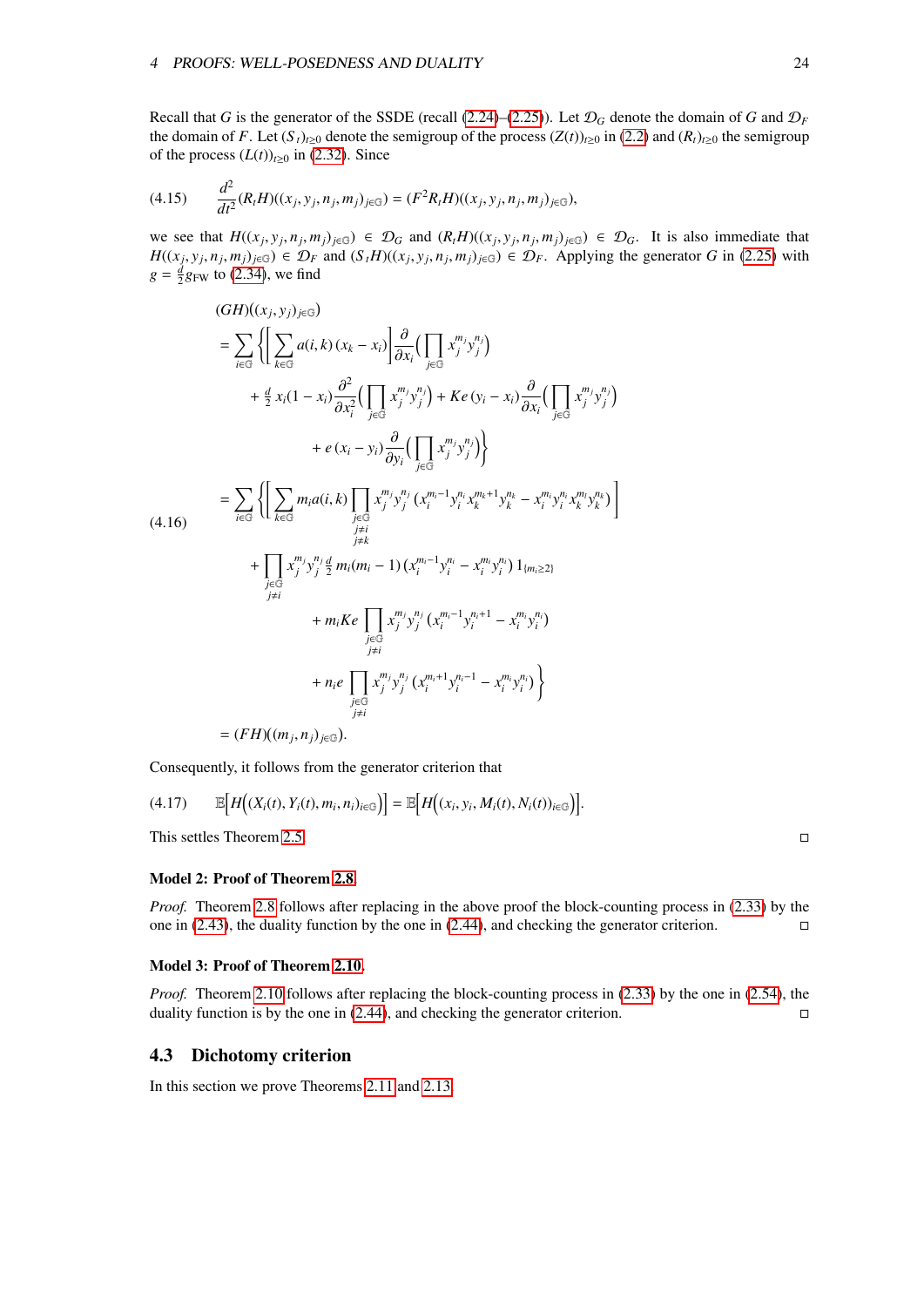#### Model 1: Proof of Theorem [2.11.](#page-14-2)

#### *Proof.*

" $\leftarrow$ " The proof uses the duality relation in Theorem [2.5.](#page-12-0) Define  $\theta_x = \mathbb{E}_{\mu(0)}[x_0]$  and  $\theta_y = \mathbb{E}_{\mu(0)}[y_0]$ . Note that, since  $\mu(0)$  is invariant under translations, we have  $\mathbb{E}_{\mu(0)}[x_i] = \theta_x$  and  $\mathbb{E}_{\mu(0)}[y_i] = \theta_y$  for all  $i \in \mathbb{G}$ . We proceed as in [\[BGCKWB16,](#page-71-1) Proposition 2.9]. Let  $(m_i, n_i)_{i \in \mathbb{G}} \in E'$  be such that  $\sum_{i \in \mathbb{G}} [m_i(0) + n_i(0)] < \infty$ , and put

(4.18) 
$$
T = \inf \left\{ t \ge 0 : \sum_{i \in \mathbb{G}} [m_i(t) + n_i(t)] = 1 \right\}
$$

<span id="page-25-0"></span>By assumption, each pair of partition elements coalesces with probability 1, and hence  $\mathbb{P}(T < \infty) = 1$ . By duality

$$
\lim_{t \to \infty} \mathbb{E} \left[ \prod_{i \in \mathbb{G}} x_i(t)^{m_i} y_i(t)^{n_i} \right]
$$
\n
$$
= \lim_{t \to \infty} \mathbb{E} \left[ \prod_{i \in \mathbb{G}} x_i^{m_i(t)} y_i^{n_i(t)} \right]
$$
\n
$$
= \lim_{t \to \infty} \mathbb{E} \left[ \prod_{i \in \mathbb{G}} x_i^{m_i(t)} y_i^{n_i(t)} \middle| T < \infty \right] \mathbb{P}(T < \infty) + \mathbb{E} \left[ \prod_{i \in \mathbb{G}} x_i^{m_i(t)} y_i^{n_i(t)} \middle| T = \infty \right] \mathbb{P}(T = \infty)
$$
\n
$$
= \lim_{t \to \infty} \mathbb{E} \left[ \prod_{i \in \mathbb{G}} x_i^{m_i(t)} y_i^{n_i(t)} \middle| T < \infty, \ m(t) = 1, \ n(t) = 0 \right] \mathbb{P}(m(t) = 1, \ n(t) = 0)
$$
\n
$$
+ \lim_{t \to \infty} \mathbb{E} \left[ \prod_{i \in \mathbb{G}} x_i^{m_i(t)} y_i^{n_i(t)} \middle| T < \infty, \ m(t) = 1, \ n(t) = 0 \right] \mathbb{P}(m(t) = 0, \ n(t) = 1)
$$
\n
$$
= \theta_x \frac{1}{1 + K} + \theta_y \frac{K}{1 + K},
$$

where in the last step we use that a single lineage in the dual behaves like the Markov chain with transition kernel  $b^{(1)}(\cdot, \cdot)$  defined in [\(2.31\)](#page-11-0). It follows from [\(4.19\)](#page-25-0) that, for all *i*,  $j \in \mathbb{G}$ ,

<span id="page-25-1"></span>
$$
(4.20) \qquad \lim_{t \to \infty} \mathbb{E}\left[\frac{x_i(t) + Ky_i(t)}{1 + K}\left(1 - \frac{x_j(t) + Ky_j(t)}{1 + K}\right)\right] = 0.
$$

Hence, either  $\lim_{t\to\infty}(x(t), y(t)) = (0, 0)^{\mathbb{G}}$  or  $\lim_{t\to\infty}(x(t), y(t)) = (1, 1)^{\mathbb{G}}$ . Computing  $\lim_{t\to\infty} \mathbb{E}[x_i(t)]$  with the help of [\(4.19\)](#page-25-0), we find

$$
(4.21) \qquad \lim_{t \to \infty} \mu(t) = (1 - \theta) \left[ \delta_{(0,0)} \right]^{\textcircled{\mathbb{S}}} + \theta \left[ \delta_{(1,1)} \right]^{\textcircled{\mathbb{S}}}
$$

with  $\theta = \mathbb{E}_{\mu(0)} \left[ \frac{x_0 + Ky_0}{1+K} \right] = \frac{\theta_x + K\theta_y}{1+K}$ , which means that the system clusters. " $\implies$ " Suppose that the systems clusters. Then [\(4.20\)](#page-25-1) holds for all *i*, *j*  $\in \mathbb{G}$ , which means that

<span id="page-25-2"></span>
$$
(4.22) \qquad \lim_{t\to\infty} \mathbb{E} \left[ z_u(t) \left( 1 - z_v(t) \right) \right] = 0 \qquad \forall \, u, v \in \mathbb{S}.
$$

Let

$$
(4.23) \qquad |L(t)| = \sum_{u \in \mathbb{S}} L_u(t),
$$

be the total number of lineages left at time *t*. Applying the duality relation in [\(2.38\)](#page-12-4) to [\(4.22\)](#page-25-2), we find

<span id="page-25-3"></span>
$$
0 = \lim_{t \to \infty} \mathbb{E} [z_u(t)(1 - z_v(t))]
$$
  
\n
$$
= \lim_{t \to \infty} \mathbb{E}_{\mu(0)} \left[ \mathbb{E}_{\delta_u} \left[ \prod_{u \in \mathbb{S}} z_u^{L_u(t)} \right] \right] - \mathbb{E}_{\mu(0)} \left[ \mathbb{E}_{\delta_u + \delta_v} \left[ \prod_{u \in \mathbb{S}} z_u^{L_u(t)} \right] \right]
$$
  
\n(4.24)  
\n
$$
= \frac{\theta_x + K\theta_y}{1 + K} \left[ 1 - \lim_{t \to \infty} \mathbb{P}_{\delta_u + \delta_v} (|L(t)| = 1) \right]
$$
  
\n
$$
- \lim_{t \to \infty} \mathbb{E}_{\mu(0)} \left[ \mathbb{E}_{\delta_u + \delta_v} \left[ \prod_{u \in \mathbb{S}} z_u^{L_u(t)} \right] |L(t)| = 2 \right] \left[ \mathbb{P}_{\delta_u + \delta_v} (|L(t)| = 2) \right].
$$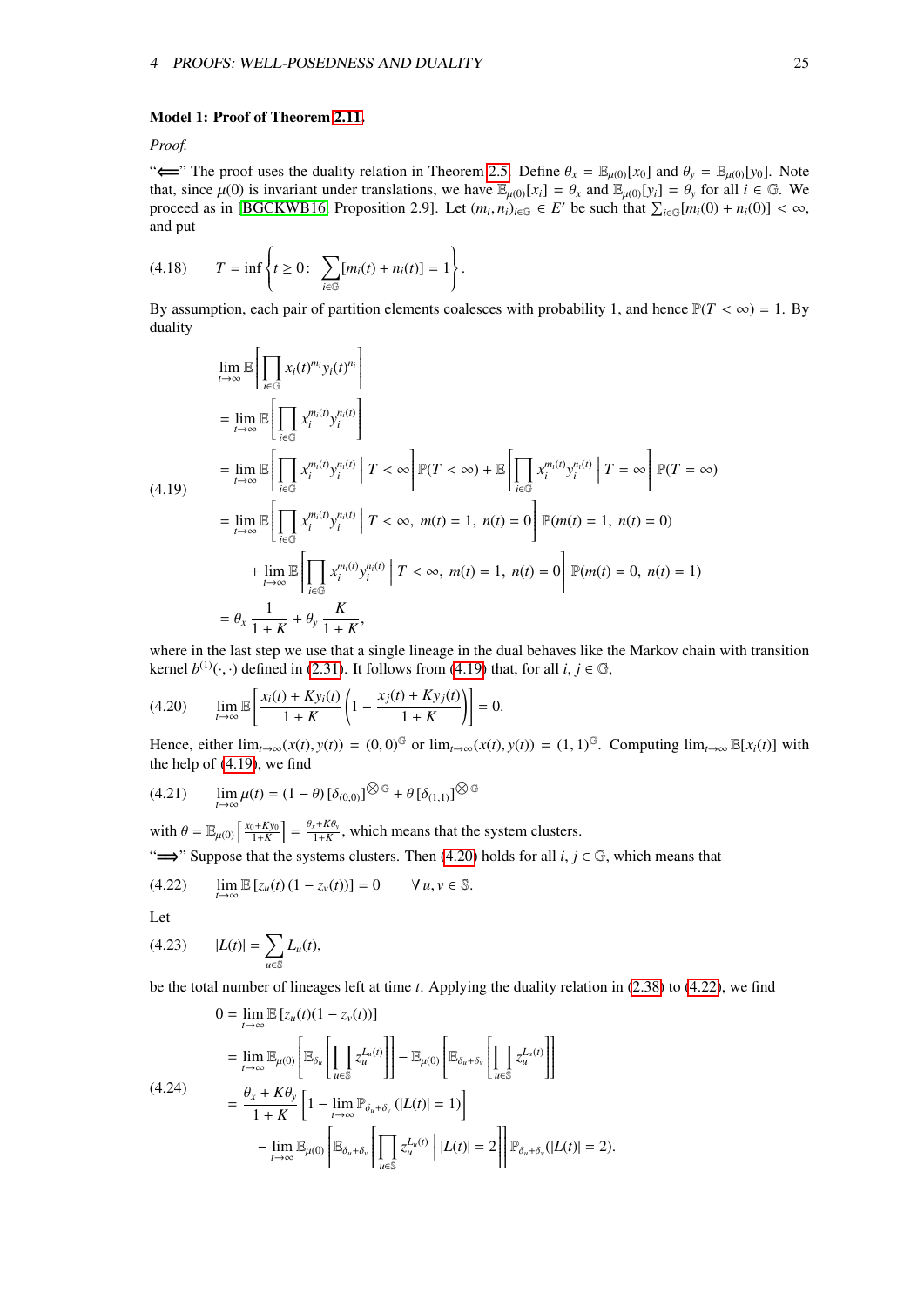$\overline{a}$ 

 $\overline{a}$ 

As to the last term in the right-hand side of [\(4.24\)](#page-25-3), we note that

$$
\lim_{t \to \infty} \mathbb{E}_{\mu(0)} \left[ \mathbb{E}_{\delta_u + \delta_v} \left[ \prod_{u \in \mathbb{S}} z_u^{L_u(t)} \middle| |L(t)| = 2 \right] \right]
$$
\n
$$
= \lim_{t \to \infty} \frac{1}{(1 + K)^2} \mathbb{E} \left[ \prod_{u \in \mathbb{S}} z_u^{L_u(t)} \middle| L(t) = \delta_{(i,A)} + \delta_{(j,A)}, i, j \in \mathbb{G} \right]
$$
\n
$$
+ \lim_{t \to \infty} \frac{2K}{(1 + K)^2} \mathbb{E} \left[ \prod_{u \in \mathbb{S}} z_u^{L_u(t)} \middle| L(t) = \delta_{(i,A)} + \delta_{(j,D)}, i, j \in \mathbb{G} \right]
$$
\n
$$
+ \lim_{t \to \infty} \frac{K^2}{(1 + K)^2} \mathbb{E} \left[ \prod_{u \in \mathbb{S}} z_u^{L_u(t)} \middle| L(t) = \delta_{(i,D)} + \delta_{(j,D)}, i, j \in \mathbb{G} \right]
$$
\n
$$
< \frac{\theta_x}{(1 + K)^2} + \frac{K\theta_x + K\theta_y}{(1 + K)^2} + \frac{K^2\theta_y}{(1 + K)^2} = \frac{\theta_x + K\theta_y}{1 + K} = \theta.
$$

Here, the strict inequality follows from the non-trivial invariant initial distribution (ruling out  $z \equiv 0$  and  $z \equiv 1$ ), together with the fact that the swapping between active and dormant is driven by a positive recurrent Markov chain on {*A*, *D*}. Hence [\(4.22\)](#page-25-2) holds if and only if  $\lim_{n\to\infty} P_{\delta_n+\delta_y}(|L(t)| = 2||L(0)| = 2) = 0$  for every  $\mu, \nu \in \mathbb{S}$ . Therefore every pair of lineages coalesces with probability 1  $u, v \in \mathbb{S}$ . Therefore every pair of lineages coalesces with probability 1.

Thus, we have proved Theorem [2.11.](#page-14-2)

#### Model 2: Proof of Theorem [2.13.](#page-15-1)

**Case**  $\rho < \infty$ . Like for model 1, we define

(4.26) 
$$
\theta_x = \mathbb{E}_{\mu(0)}[x_0], \qquad \theta_{y,m} = \mathbb{E}_{\mu(0)}[y_{0,m}], \qquad \theta = \frac{\theta_x + \sum_{m=0}^{\infty} K_m \theta_{y,m}}{1 + \rho}.
$$

For  $\rho < \infty$ , a lineage in the dual moves as a positive recurrent Markov chain on  $\{A, (D_m)_{m \in \mathbb{N}_0}\}$ . Therefore the argument for "⇐=" given for model 1 goes through via the duality relation, which gives

<span id="page-26-0"></span>
$$
(4.27) \qquad \lim_{t \to \infty} \mathbb{E}\left[\prod_{u \in \mathbb{S}} z_u(t)^{l_u}\right] = \lim_{t \to \infty} \mathbb{E}\left[\prod_{u \in \mathbb{S}} z_u^{L_u(t)}\right] = \frac{\theta_x + \sum_{m \in \mathbb{N}_0} K_m \theta_{y,m}}{1 + \sum_{m \in \mathbb{N}_0} K_m}
$$

With the duality relation in [\(2.47\)](#page-13-7), the argument for " $\implies$ " given for model 1 also goes through directly.

**Case**  $\rho = \infty$ . For  $\rho = \infty$ , a lineage in the dual moves as a null-recurrent Markov chain, which has no stationary distribution, and so [\(4.27\)](#page-26-0) does not carry over. However, from [\[Lin92,](#page-73-6) Section 3] it follows that, for all  $u_1, u_2 \in \mathbb{S}$ ,

$$
(4.28) \qquad \lim_{t\to\infty}\left\|\mathbb{P}_{u_1}(L(t)=\delta_{(\cdot)}\mid L(t)=1)-\mathbb{P}_{u_2}(L(t)=\delta_{(\cdot)}\mid L(t)=1)\right\|_{\mathbb{I}_V}=0.
$$

<span id="page-26-1"></span>Moreover, by null-recurrence,

(4.29)  
\n
$$
\lim_{t \to \infty} \mathbb{P}(L(t) = \delta_{(\cdot,A)}) = 0,
$$
\n
$$
\lim_{t \to \infty} \mathbb{P}(L(t) = \delta_{(\cdot,D_m)}) = 0 \qquad \forall m \in \mathbb{N}_0,
$$
\n
$$
\lim_{t \to \infty} \sum_{m=M}^{\infty} \mathbb{P}(L(t) = \delta_{(\cdot,D_m)}) = 1 \qquad \forall M \in \mathbb{N}_0.
$$

<span id="page-26-2"></span>"⇐=" By duality, we have

$$
(4.30) \qquad \lim_{t\to\infty}\mathbb{E}\left[\prod_{u\in\mathbb{S}}z_u(t)^{l_u}\right]=\lim_{t\to\infty}\mathbb{E}\left[\prod_{u\in\mathbb{S}}z_u^{L_u(t)}\right]=\lim_{t\to\infty}\left[\theta_x\mathbb{P}(L(t)=\delta_{(\cdot,A)})+\sum_{m\in\mathbb{N}_0}\theta_{y,m}\mathbb{P}(L(t)=\delta_{(\cdot,D_m)})\right],
$$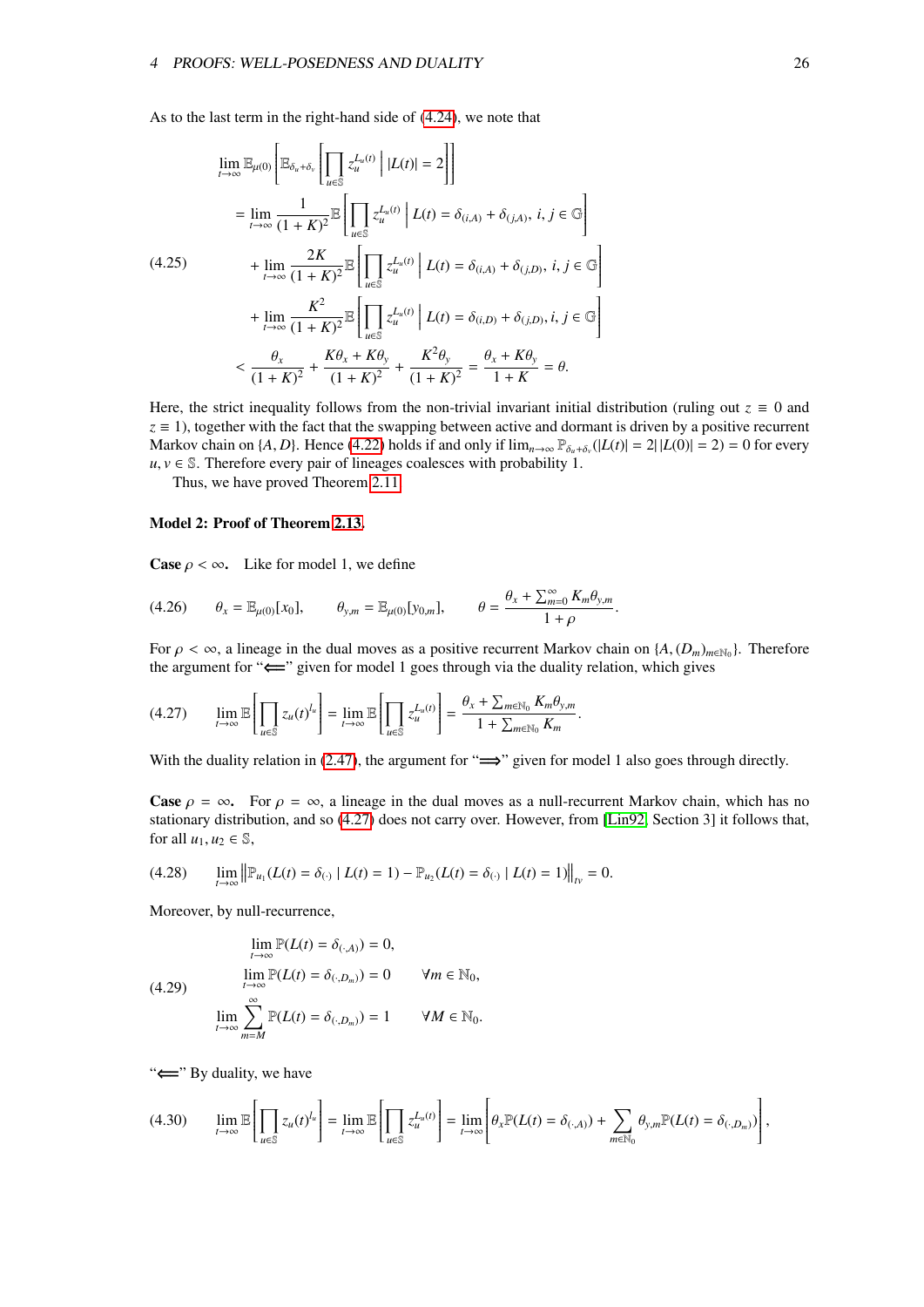where we follow an argument similar as in [\(4.19\)](#page-25-0) and use that  $P(T < \infty) = 1$ . Because the initial measure is colour regular, we know that  $\lim_{m\to\infty} \theta_{v,m} = \theta$  (recall Definition [2.12\)](#page-15-2). But [\(4.29\)](#page-26-1)–[\(4.30\)](#page-26-2) imply that all moments tend to  $\theta$ . In particular,

(4.31) 
$$
\lim_{t\to\infty}\mathbb{E}[x_i(t)] = \theta = \lim_{t\to\infty}\mathbb{E}[y_{i,m}(t)], \qquad i \in \mathbb{G}, m \in \mathbb{N}_0.
$$

"=⇒" By the duality relation in [\(2.47\)](#page-13-7) and the assumption of clustering, we find

$$
(4.32) \qquad \lim_{t\to\infty} \mathbb{E} \left[ z_u(t)(1-z_v(t)) \right] = 0 \qquad \forall u, v \in \mathbb{S}.
$$

Therefore

$$
\lim_{t \to \infty} \mathbb{E} \left[ z_u(t) (1 - z_v(t)) \right]
$$
\n
$$
= \lim_{t \to \infty} \mathbb{E}_{\mu(0)} \left[ \mathbb{E}_{\delta_u} \left[ \prod_{u \in \mathbb{S}} z_u^{L_u(t)} \right] \right] - \mathbb{E}_{\mu(0)} \left[ \mathbb{E}_{\delta_u + \delta_v} \left[ \prod_{u \in \mathbb{S}} z_u^{L_u(t)} \right] \right]
$$
\n
$$
(4.33)
$$
\n
$$
= \theta \left[ 1 - \lim_{t \to \infty} \mathbb{P}_{\delta_u + \delta_v} \left( |L(t)| = 1 \right) \right]
$$
\n
$$
- \lim_{t \to \infty} \mathbb{E}_{\mu(0)} \left[ \mathbb{E}_{\delta_u + \delta_v} \left[ \prod_{u \in \mathbb{S}} z_u^{L_u(t)} \right] |L(t)| = 2 \right] \right] \mathbb{P}_{\delta_u + \delta_v} (|L(t)| = 2) = 0.
$$

Suppose that  $\lim_{t\to\infty} \mathbb{P}_{\delta_u+\delta_v}(|L(t)| = 2) \neq 0$ . Then  $\lim_{t\to\infty} \mathbb{E}_{\delta_u+\delta_v}[\prod_{u\in\mathbb{S}} z_u^{L_u(t)} | |L(t)| = 2] = \theta$ . However,

$$
(4.34) \qquad \lim_{t\to\infty} \mathbb{E}_{\mu(0)}\left[\mathbb{E}_{\delta_u+\delta_v}\left[\prod_{u\in\mathbb{S}}z_u^{L_u(t)}\,\bigg\vert\, |L(t)|=2\right]\right] < \mathbb{E}_{\mu(0)}\left[\mathbb{E}_{\delta_u+\delta_v}\left[\prod_{u\in\mathbb{S}}z_u^{L_u(t)}\,\bigg\vert\, |L(t)|=1\right]\right]=\theta,
$$

because we start from a nontrivial stationary distribution.

Thus, we have proved Theorem [2.13.](#page-15-1)

Model 3: Proof of Theorem [2.13.](#page-15-1) Since the duality relation for model 3 is exactly the same as for model 2, the same results hold by translation invariance and the extra displacement does not affect the dichotomy criterion.

 $\Box$ 

#### <span id="page-27-0"></span>4.4 Outline remainder of paper

In Sections [5](#page-27-1)[–7](#page-56-0) we prove Theorems [3.1,](#page-16-1) [3.3](#page-18-4) and [3.6,](#page-21-3) respectively. For each of the three models we split the proof into four parts:

- 1. Moment relations.
- 2. The clustering case.
- 3. The coexistence case.
- 4. Proof of the dichotomy.

## <span id="page-27-1"></span>5 Proofs: Long-time behaviour for Model 1

In Section [5.1](#page-28-0) we relate the first and second moments of the process  $(Z(t))_{t\geq0}$  in [\(2.4\)](#page-6-0)–[\(2.5\)](#page-6-0) to the random walk with internal states  $\{A, D\}$  that evolves according to the transition kernel  $b^{(1)}(\cdot, \cdot)$  given in [\(2.31\)](#page-11-0) (Lemma 5.1 helow). These moment relations hold for all  $a \in G$ . In Section 5.2 we deal with the clusteri (Lemma [5.1](#page-28-1) below). These moment relations hold for all  $g \in G$ . In Section [5.2](#page-29-0) we deal with the clustering case (Lemmas [5.4–](#page-30-1)[5.5](#page-33-0) below), in Section [5.3](#page-35-0) with the coexistence case (Lemmas [5.7](#page-36-0)[–5.13](#page-42-0) below). In Section [5.4](#page-43-0) we prove Theorem [3.1.](#page-16-1) In Sections [5.2](#page-29-0) and [5.3](#page-35-0) we will see that the moment relations are crucial when no duality is available.

Below we write  $\mathbb{E}_z$  for  $\mathbb{E}_{\delta_z}$ , the expectation when the process starts from the initial distribution  $\delta_z$ ,  $z \in E$ .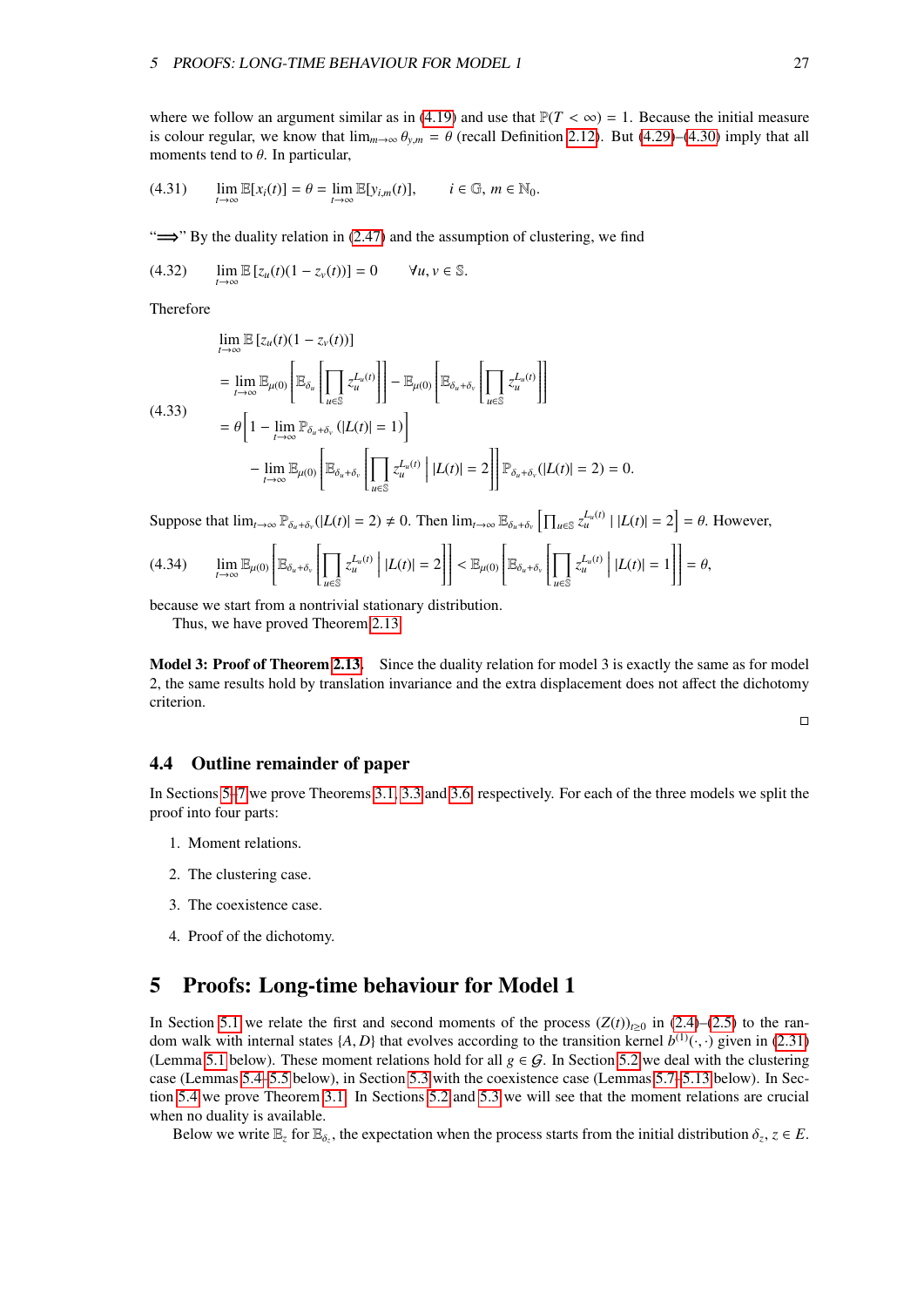#### <span id="page-28-0"></span>5.1 Moment relations

<span id="page-28-4"></span><span id="page-28-1"></span>**Lemma 5.1.** [First and second moment] *For*  $z \in E$ ,  $t \ge 0$  *and*  $(i, R_i)$ ,  $(j, R_j) \in \mathbb{G} \times \{A, D\}$ *,* 

$$
(5.1) \t\t\t\mathbb{E}_{z}[z_{(i,R_i)}(t)] = \sum_{(k,R_k)\in\mathbb{G}\times\{A,D\}} b_t^{(1)}((i,R_i),(k,R_k)) z_{(k,R_k)}
$$

<span id="page-28-5"></span>*and*

$$
\mathbb{E}_{z}[z_{(i,R_i)}(t)z_{(j,R_j)}(t)] = \sum_{(k,R_k),(l,R_i) \in \mathbb{G} \times \{A,D\}} b_t^{(1)}((i,R_i),(k,R_k)) b_t^{(1)}((j,R_j),(l,R_l)) z_{(k,R_k)} z_{(l,R_l)} \n+ 2 \int_0^t ds \sum_{k \in \mathbb{G}} b_{(t-s)}^{(1)}((i,R_i),(k,A)) b_{(t-s)}^{(1)}((j,R_j),(k,A)) \mathbb{E}_{z}[g(x_k(s))].
$$

*Proof.* We derive systems of differential equations for the moments and solve these in terms of the random walk. Let  $(RW_t)_{t\geq0}$  denote the semigroup of the random walk with transition kernel  $b^{(1)}(\cdot, \cdot)$ , and recall that the corresponding generator is given by the corresponding generator is given by

(5.3) 
$$
(G_{RW}f)(i, R_i) = \sum_{(j, R_j) \in \mathbb{G} \times \{A, D\}} b^{(1)}((i, R_i), (j, R_j)) \Big[ f(j, R_j) - f(i, R_i) \Big].
$$

<span id="page-28-2"></span>Applying the generator [\(2.25\)](#page-9-3) of the system in [\(2.4\)](#page-6-0)–[\(2.5\)](#page-6-0) to the function  $f_{(i,R_i)}$ :  $E \to \mathbb{R}$ ,  $f_{(i,R_i)}(z) = z_{(i,R_i)}$ , we obtain by standard stochastic calculus

(5.4) 
$$
\frac{d\mathbb{E}_{z}[z_{(i,R_{i})}(t)]}{dt} = \left[\sum_{j\in\mathbb{G}} a(i,j) \left(\mathbb{E}_{z}[x_{j}(t)] - \mathbb{E}_{z}[x_{i}(t)]\right) + Ke\left(\mathbb{E}_{z}[y_{i}(t)] - \mathbb{E}_{z}[x_{i}(t)]\right)\right]1_{(R_{i}=A)} + e\left(\mathbb{E}_{z}[x_{i}(t)] - \mathbb{E}_{z}[y_{i}(t)]\right)1_{(R_{i}=D)}.
$$

<span id="page-28-3"></span>Hence, denoting by  $(S_t)_{t\geq0}$  the semigroup of the system in [\(2.4\)](#page-6-0)–[\(2.5\)](#page-6-0), we see from [\(5.4\)](#page-28-2) and the definition of  $b^{(1)}(\cdot, \cdot)$  in [\(2.31\)](#page-11-0) that  $(S_t f_{(i,R_i)})$  solves the differential equation

$$
(5.5) \qquad F'(t) = (G_{RW}F)(t).
$$

On the other hand, for each *f* ∈  $C_b$ ( $\mathbb{G} \times \{A, D\}$ ),  $RW_t$  also solves [\(5.5\)](#page-28-3). In particular, for *z* ∈ E define *f*  $\cdot$   $\mathbb{G} \times \{A, D\} \rightarrow \mathbb{R}$  by *f* (*i*, *R*) = *z*(*i*, *R*) for *z* ∈ *E* then *RW f* is a s  $f_z: \mathbb{G} \times \{A, D\} \to \mathbb{R}$  by  $f_z(i, R_i) = z(i, R_i)$  for  $z \in E$ , then  $RW_t f_z$  is a solution to [\(5.5\)](#page-28-3). Since

(5.6) 
$$
(RW_0f_z)(i, R_i) = z(i, R_i) = (S_0f_{(i, R_i)})(z),
$$

we see that  $(5.1)$  holds. To prove  $(5.2)$ , we derive a similar system of differential equations and again solve this in terms of the random walk moving according to the kernel  $b(\cdot, \cdot)$ . Let  $f: E \to \mathbb{R}$  be given by  $f(z) = z_{(i,R_i)}z_{(j,R_j)}$ . Using the generator [\(2.25\)](#page-9-3), we obtain via Itô-calculus that

<span id="page-28-6"></span>
$$
\frac{d}{dt} \mathbb{E}_{z}[z_{(i,R_i)}(t)z_{(j,R_j)}(t)] = \sum_{k \in \mathbb{G}} a(i,k) \left( \mathbb{E}_{z}[x_k(t)z_{(j,R_j)}(t)] - \mathbb{E}_{z}[x_i(t)z_{(j,R_j)}(t)] \right) 1_{\{R_i = A\}}
$$
\n
$$
+ Ke \left( \mathbb{E}_{z}[y_i(t)z_{(j,R_j)}(t)] - \mathbb{E}_{z}[x_i(t)z_{(j,R_j)}(t)] \right) 1_{\{R_i = A\}}
$$
\n
$$
+ e \left( \mathbb{E}_{z}[x_i(t)z_{(j,R_j)}(t)] - \mathbb{E}_{z}[y_i(t)z_{(j,R_j)}(t)] \right) 1_{\{R_i = D\}}
$$
\n(5.7)\n
$$
+ \sum_{l \in \mathbb{G}} a(j,l) \left( \mathbb{E}_{z}[x_l(t)z_{(i,R_i)}(t)] - \mathbb{E}_{z}[x_j(t)z_{(i,R_i)}(t)] \right) 1_{\{R_j = A\}}
$$
\n
$$
+ Ke \left( \mathbb{E}_{z}[y_j(t)z_{(i,R_i)}(t)] - \mathbb{E}_{z}[y_j(t)z_{(i,R_i)}(t)] \right) 1_{\{R_j = A\}}
$$
\n
$$
+ e \left( \mathbb{E}_{z}[x_j(t)z_{(i,R_i)}(t)] - \mathbb{E}_{z}[y_j(t)z_{(i,R_i)}(t)] \right) 1_{\{R_j = D\}}
$$
\n
$$
+ 2 \mathbb{E}_{z}[g(x_i(t))] 1_{\{i = j\}} 1_{\{R_i = R_j = A\}}.
$$

Let *U* be the generator of two independent random walks each moving with transition kernel  $b^{(1)}(\cdot, \cdot)$ , i.e.,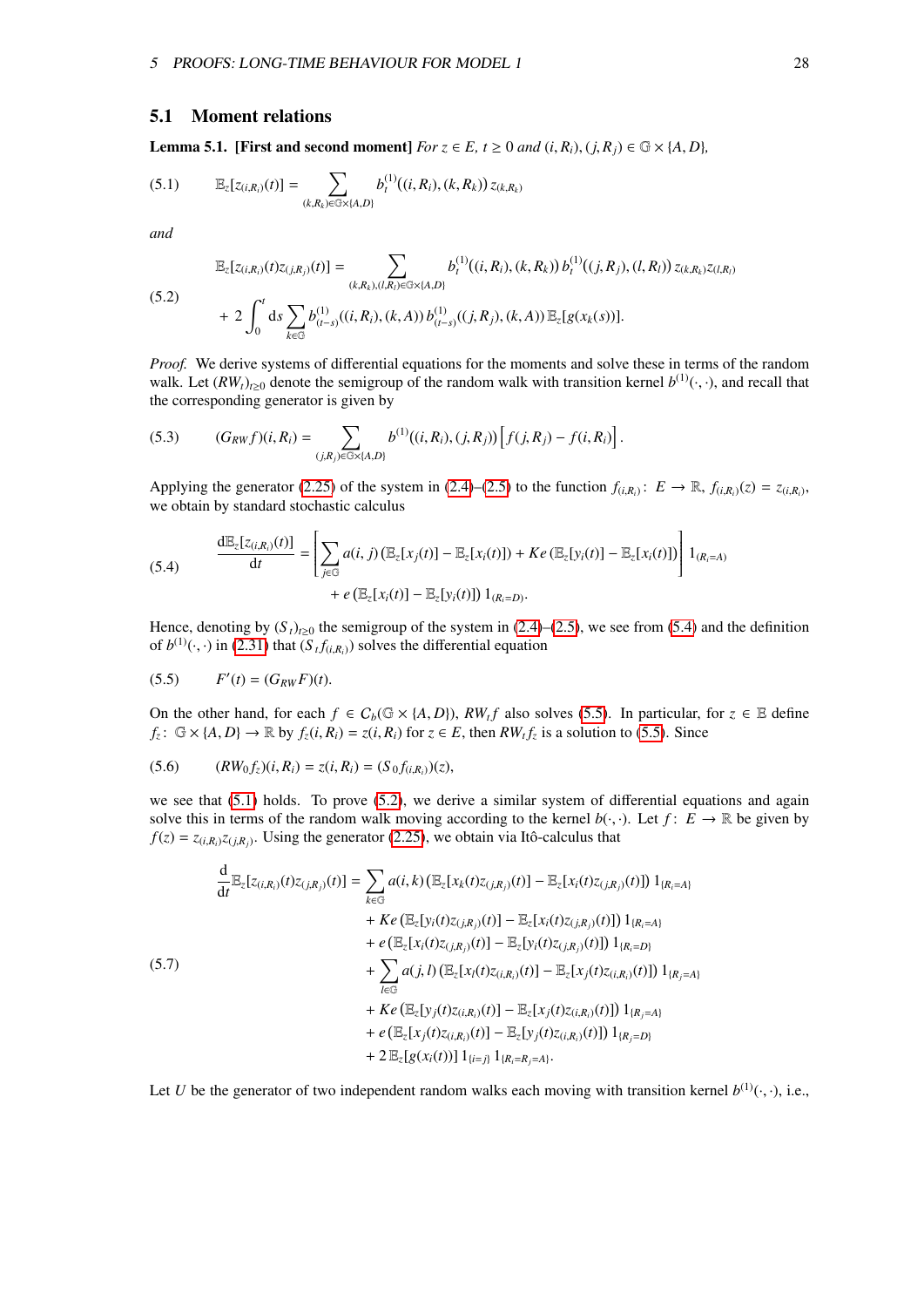for all  $h \in C_b((\mathbb{G} \times \{A, D\})^2)$ ,

(5.8)  
\n
$$
(Uh)((i, R_i), (j, R_j)) = \sum_{k \in \mathbb{G}} a(i,k) [h((k, A), (j, R_j)) - h((i, R_i), (j, R_j))] 1_{\{i, R_i = A\}}
$$
\n
$$
+ Ke [h((i, D), (j, R_j)) - h((i, R_i), (j, R_j))] 1_{\{i, R_i = A\}}
$$
\n
$$
+ e [h((i, A), (j, R_j)) - h((i, R_i), (j, R_j))] 1_{\{i, R_i = D\}}
$$
\n
$$
+ \sum_{l \in \mathbb{G}} a(j, l) [h((i, R_i), (l, A)) - h((i, R_i), (j, R_j))] 1_{\{R_j = A\}}
$$
\n
$$
+ Ke [h((i, R_i), (j, D)) - h((i, R_i), (j, R_j))] 1_{\{R_j = D\}}.
$$

Let  $F(t) = \mathbb{E}_{z}[z_{(i,R_i)}(t)z_{(j,R_i)}(t)]$  and  $H(t) = 2\mathbb{E}_{z}[g(x_i(t))]1_{\{i=j\}}1_{\{R_i = R_j = A\}}$ . Then we can rewrite [\(5.7\)](#page-28-6) as

(5.9) 
$$
\frac{d}{dt}F(t) = (UF)(t) + H(t).
$$

Denote by  $(RW_t^{(2)})_{t\geq0}$  the semigroup corresponding to *U*. Applying [\[Lig85,](#page-73-2) Theorem I.2.15], we obtain

(5.10) 
$$
F(t) = RW_t^{(2)}F(0) + \int_0^t ds RW_{t-s}^{(2)}H(s).
$$

Hence

$$
\mathbb{E}_{z}[z_{(i,R_i)}(t)z_{(j,R_j)}(t)] = \sum_{(k,R_k),(l,R_i)\in\mathbb{G}\times\{A,D\}} b_t^{(1)}((i,R_i),(k,R_k)) b_t^{(1)}((j,R_j),(l,R_l)) \mathbb{E}_{z}[z_{(k,R_k)}z_{(l,R_l)}] + 2\int_0^t ds \sum_{k\in\mathbb{G}} b_{t-s}^{(1)}((i,R_i),(k,A)) b_{t-s}^{(1)}((j,R_j),(k,A)) \mathbb{E}_{z}[g(x_k(s))].
$$

<span id="page-29-1"></span>**Remark 5.2. [Density]** From Lemma [5.1](#page-28-1) we obtain that if  $\mu$  is a translation invariant measure such that  $\mathbb{E}_{\mu}[x_0(0)] = \theta_x$  and  $\mathbb{E}_{\mu}[y_0(0)] = \theta_y$ , then

$$
(5.12) \t\t\t\t\mathbb{E}_{\mu}[z_{(i,R_i)}(t)] = \theta_x \sum_{(k,R_k) \in \mathbb{G} \times \{A\}} b_t^{(1)}((i,R_i),(k,R_k)) + \theta_y \sum_{(k,R_k) \in \mathbb{G} \times \{D\}} b_t^{(1)}((i,R_i),(k,R_k)),
$$

in particular,  $\lim_{t\to\infty} \mathbb{E}_{\mu}[z_{(i,R_i)}(t)] = \frac{\theta_x + K\theta_y}{1+K} = \theta$ , recall [\(3.5\)](#page-16-4), and

$$
\mathbb{E}_{\mu}[z_{(i,R_i)}(t)z_{(j,R_j)}(t)]
$$
\n
$$
= \sum_{(k,R_k),(l,R_i)\in\mathbb{G}\times\{A,D\}} b_i^{(1)}((i,R_i),(k,R_k)) b_i^{(1)}((j,R_j),(l,R_l)) \mathbb{E}_{\mu}[z_{(k,R_k)}z_{(l,R_l)}]
$$
\n
$$
+ 2 \int_0^t ds \sum_{k\in\mathbb{G}} b_{t-s}^{(1)}((i,R_i),(k,A)) b_{t-s}^{(1)}((j,R_j),(k,A)) \mathbb{E}_{\mu}[g(x_i(s))].
$$

**Remark 5.3.** [First moment duality] Note that [\(5.1\)](#page-28-4) shows that even for general  $g \in G$  there is a *first moment duality* between the process *<sup>Z</sup>*(*t*) and the random walk *RW*(*t*), that moves according to the kernel  $b^{(1)}(\cdot, \cdot)$ . The duality function is given by

$$
(5.14) \qquad H: E \times \mathbb{G} \times \{A, D\} \to \mathbb{R}, \qquad H(z, (i, R_i)) = z_{(i, R_i)}.
$$

Equation [\(5.1\)](#page-28-4) in Lemma [5.1](#page-28-1) tells us that  $\mathbb{E}[H(Z(t), RW(0))] = \mathbb{E}[H(Z(0), RW(t))].$ 

#### <span id="page-29-0"></span>5.2 The clustering case

The proof that the system in [\(2.4\)](#page-6-0)–[\(2.5\)](#page-6-0) converges to a unique trivial equilibrium when  $\hat{a}(\cdot, \cdot)$  is recurrent goes as follows. We first consider the case where  $g = dg_{FW}$ , for which *duality* is available (Lemma [5.4\)](#page-30-1). Afterwards we use a *duality comparison argument* to show that the dichotomy between coexistence and clustering does not depend on the choice of  $g \in \mathcal{G}$  (Lemma [5.5\)](#page-33-0).

 $\Box$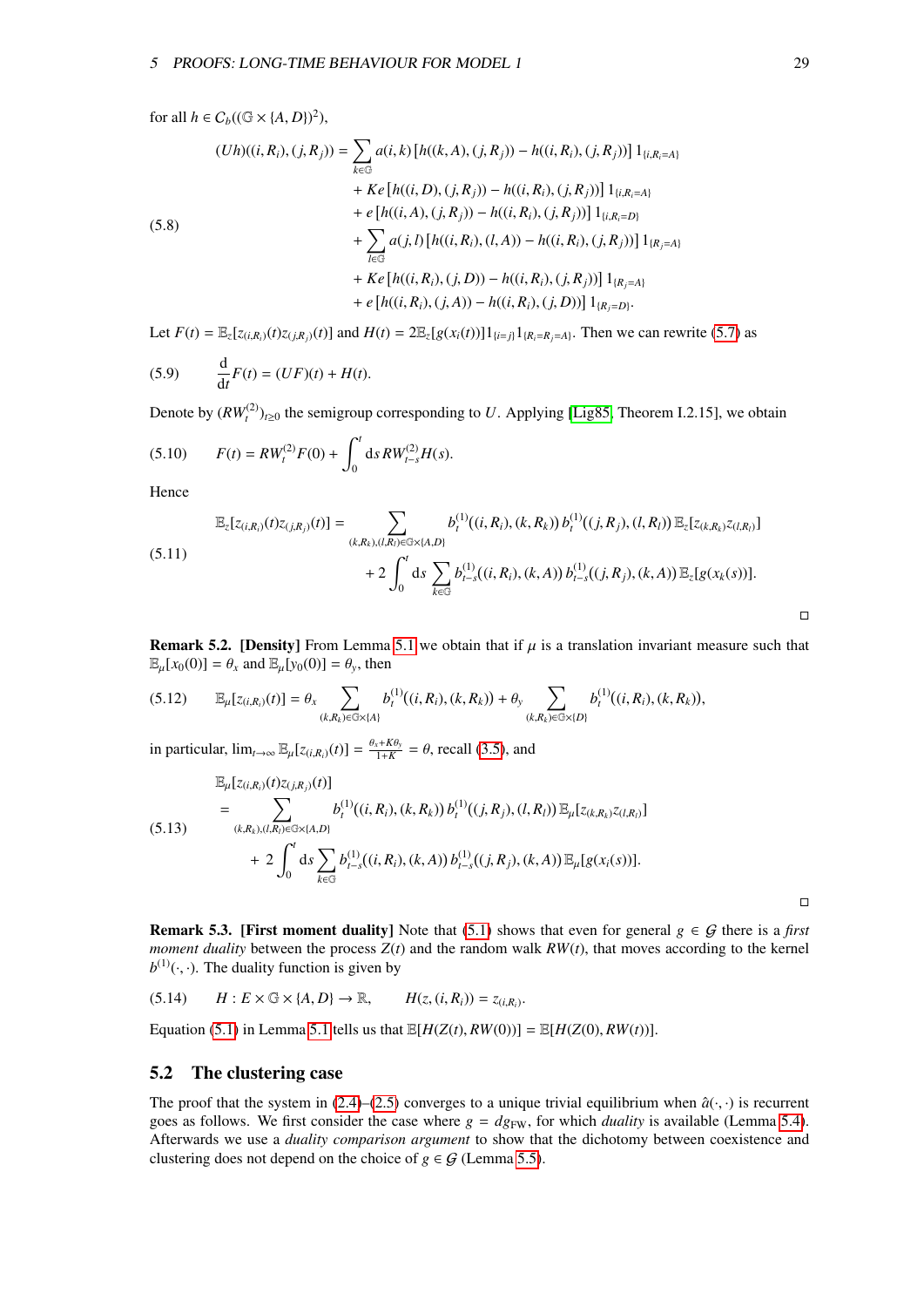#### • Case  $g = dg$ FW.

<span id="page-30-1"></span>**Lemma 5.4.** [Clustering] *Suppose that*  $\mu(0) \in \mathcal{T}_{\theta}^{\text{erg}}$  and  $g = dg_{\text{FW}}$ *. Moreover, suppose that*  $\hat{a}(\cdot, \cdot)$  *defined* in (3.2) is recurrent i.e.  $I_2 = \infty$ , Let  $\mu(t)$  be the law at time t of the system define *in* [\(3.2\)](#page-16-7) *is recurrent, i.e.,*  $I_{\hat{a}} = \infty$ *. Let*  $\mu(t)$  *be the law at time t of the system defined in* [\(2.4\)](#page-6-0)–[\(2.5\)](#page-6-0)*. Then* 

$$
(5.15) \qquad \lim_{t \to \infty} \mu(t) = \theta \left[ \delta_{(1,1)} \right]^{\otimes \mathbb{G}} + (1 - \theta) \left[ \delta_{(0,0)} \right]^{\otimes \mathbb{G}}
$$

*Proof.* Since  $g = dg_{FW}$ , we can use duality. By the dichotomy criterion in Theorem [2.11,](#page-14-2) it is enough to show that in the dual two partition elements coalesce with probability 1. Recall from Section [2.4](#page-10-0) that each of the partition elements in the dual moves according to the transition kernel  $b^{(1)}(\cdot, \cdot)$  on  $\mathbb{G} \times \{A, D\}$  defined<br>by (2.31) (see Fig. 3). Recall from Section (2.4) that  $b^{(1)}(\cdot, \cdot)$  describes a random walk on  $\math$ by [\(2.31\)](#page-11-0) (see Fig. [3\)](#page-10-4). Recall from Section [\(2.4\)](#page-10-0) that  $b^{(1)}(\cdot, \cdot)$  describes a random walk on G with migration rate kernel  $a(\cdot, \cdot)$  that becomes dormant (state *D*) at rate *Ke* (after which it stops moving), and becom rate kernel  $a(\cdot, \cdot)$  that becomes dormant (state *D*) at rate *Ke* (after which it stops moving), and becomes active (state *A*) at rate *e* (after which it can move again). When two partition elements in the dual are active and are at the same site, they coalesce at rate *d*, i.e., each time they are active and meet at the same site they coalesce with probability  $d/[\sum_{j\in\mathbb{Z}^d}a(i,j) + Ke + d] > 0$ . Hence, in order to show that two partition elements coalesce with probability 1, we have to show that *with probability* 1 two partition elements meet elements coalesce with probability 1, we have to show that *with probability* 1 *two partition elements meet infinitely often while being active*. The latter holds if and only if the expected total time the random walks spend together at the same colony while being active is infinite. We will show that this occurs if and only the random walk with *symmetrised* transition rate kernel  $\hat{a}(\cdot, \cdot)$  is recurrent. The proof comes in 4 Steps.

<span id="page-30-4"></span>**1. Active and dormant time lapses.** Consider two copies of the random walk with kernel  $b^{(1)}(\cdot, \cdot)$ , both starting at 0 and in the active state. Let starting at 0 and in the active state. Let

(5.16)  $(\sigma_k)_{k \in \mathbb{N}}, \quad (\sigma'_k)_{k \in \mathbb{N}},$ 

denote the successive time lapses during which they are active and let

(5.17)  $(\tau_k)_{k \in \mathbb{N}}, \quad (\tau'_k)_{k \in \mathbb{N}},$ 

denote the successive time lapses during which they are dormant (see Fig. [5\)](#page-30-0). These are mutually independent sequences of i.i.d. random variables with marginal laws

(5.18)  $\mathbb{P}(\sigma_1 > t) = \mathbb{P}(\sigma'_1 > t) = e^{-Ket}, \quad t \ge 0,$ <br>  $\mathbb{P}(\tau_1 > t) = \mathbb{P}(\tau' > t) = e^{-et}, \quad t > 0,$  $\mathbb{P}(\tau_1 > t) = \mathbb{P}(\tau_1' > t) = e^{-e t} \quad t \ge 0,$ 

<span id="page-30-0"></span>where we use the symbol  $\mathbb P$  to denote the joint law of the two sequences.

<span id="page-30-5"></span><span id="page-30-2"></span>

Figure 5: Successive periods during which the two random walks are active and dormant. The time lapses between the dotted lines represent periods of joint activity.

Let  $a_t(\cdot, \cdot)$  denote the time-*t* transition kernel of the random walk with migration kernel  $a(\cdot, \cdot)$ . Let

(5.19) 
$$
\mathcal{E}(k, t) = \left\{ \sum_{\ell=1}^{k} (\sigma_{\ell} + \tau_{\ell}) \le t < \sum_{\ell=1}^{k} (\sigma_{\ell} + \tau_{\ell}) + \sigma_{k+1} \right\},
$$

$$
\mathcal{E}'(k', t) = \left\{ \sum_{\ell=1}^{k'} (\sigma'_{\ell} + \tau'_{\ell}) \le t < \sum_{\ell=1}^{k'} (\sigma'_{\ell} + \tau'_{\ell}) + \sigma'_{k+1} \right\},
$$

<span id="page-30-3"></span>be the events that the random walks are active at time *t* after having become dormant and active exactly  $k$ ,  $k'$  times and let times, and let

(5.20) 
$$
T(k,t) = \sum_{\ell=1}^k \sigma_{\ell} + \left( \left( t - \sum_{\ell=1}^k (\sigma_{\ell} + \tau_{\ell}) \right) \wedge \sigma_{k+1} \right),
$$

$$
T'(k',t) = \sum_{\ell=1}^{k'} \sigma'_{\ell} + \left( \left( t - \sum_{\ell=1}^{k'} (\sigma'_{\ell} + \tau'_{\ell}) \right) \wedge \sigma_{k+1} \right),
$$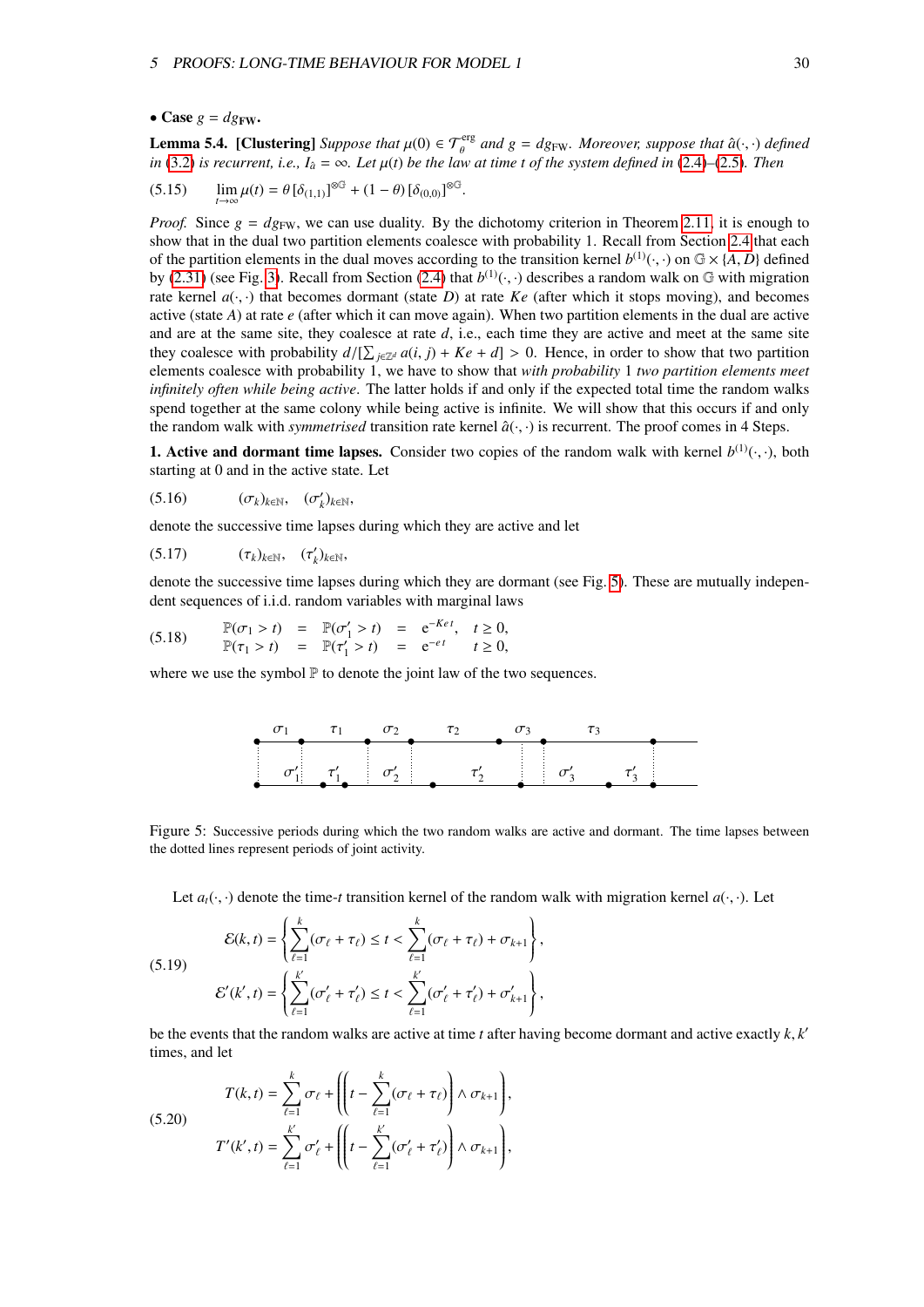be the total accumulated activity times of the random walks on the events in [\(5.19\)](#page-30-2). Note that the terms between brackets in [\(5.20\)](#page-30-3) are at most  $\sigma_{k+1}$ , respectively,  $\sigma'_{k+1}$ , and therefore are negligible as  $k, k' \to \infty$ .<br>Given the outcome of the sequences in (5.16)–(5.17), the probability that at time *t* both random wa

Given the outcome of the sequences in  $(5.16)$ – $(5.17)$ , the probability that at time *t* both random walks are active and are at the same colony equals

$$
(5.21) \qquad \sum_{k,k'\in\mathbb{N}}\left(\sum_{i\in\mathbb{G}}a_{T(k,t)}(0,i)\,a_{T'(k',t)}(0,i)\right)1_{\mathcal{E}(k,t)}\,1_{\mathcal{E}(k',t)},
$$

Therefore the expected total time the random walks are active and are at the same colony equals

$$
(5.22) \tI = \int_0^\infty dt \sum_{k,k' \in \mathbb{N}} \mathbb{E}_{(0,A),(0,A)} \left[ \left( \sum_{i \in \mathbb{G}} a_{T(k,t)}(0,i) a_{T'(k',t)}(0,i) \right) 1_{\mathcal{E}(k,t)} 1_{\mathcal{E}'(k',t)} \right],
$$

where  $E$  is the expectation over the sequences in [\(5.16\)](#page-30-4). Let

$$
(5.23) \qquad N(t) = \max\left\{k \in \mathbb{N}: \sum_{\ell=1}^k (\sigma_\ell + \tau_\ell) \leq t\right\}, \qquad N'(t) = \max\left\{k' \in \mathbb{N}: \sum_{\ell=1}^{k'} (\sigma_\ell + \tau_\ell) \leq t\right\},\
$$

be the number of times the random walks have become dormant and active up to time *t*. Let

(5.24) 
$$
T(t) = T(N(t), t), \quad T'(t) = T'(N'(t), t), \quad \mathcal{E}(t) = \mathcal{E}(N(t), t), \quad \mathcal{E}'(t) = \mathcal{E}'(N'(t), t),
$$

<span id="page-31-1"></span>be the total accumulated activity times of the random walks up to time *t*, respectively, the events that the random walks are active at time *t*. Then we may write

$$
(5.25) \tI = \int_0^\infty dt \ \mathbb{E}_{(0,A),(0,A)} \left[ \left( \sum_{i \in \mathbb{G}} a_{T(i)}(0,i) a_{T'(i)}(0,i) \right) 1_{\mathcal{E}(t)} 1_{\mathcal{E}'(t)} \right].
$$

We know that coalescence occurs with probability 1 if and only if  $I = \infty$ .

#### 2. Fourier analysis. Define

(5.26) 
$$
M(t) = T(t) \wedge T'(t), \qquad \Delta(t) = [T(t) \vee T'(t)] - [T(t) \wedge T'(t)].
$$

<span id="page-31-0"></span>Then

$$
(5.27) \qquad \sum_{i\in\mathbb{G}} a_{T(i)}(0,i) \, a_{T'(i)}(0,i) = \sum_{j\in\mathbb{G}} \hat{a}_{2M(t)}(0,j) \, a_{\Delta(t)}(j,0).
$$

Indeed, the difference of the two random walks at time  $M(t)$  has distribution  $\hat{a}_{2M(t)}(0, \cdot)$ , and in order for the random walk with the largest activity time to meet the random walk with the smallest activity time at time  $2M(t) + \Delta(t)$ , it must bridge this difference in time  $\Delta(t)$ . To work out [\(5.27\)](#page-31-0), we assume without loss of generality that  $\sum_{j\in\mathbb{G}} a(0, j) = 1$ , and use *Fourier analysis*. For ease of exposition we focus on the special case where  $\mathbb{G} - \mathbb{Z}^d$  but the argument below extends to *any* countable. Abelian group endowed case where  $G = \overline{\mathbb{Z}}^d$ , but the argument below extends to *any* countable Abelian group endowed with the discrete topology, because these properties ensure that there is a version of Fourier analysis on G [\[Rud62,](#page-73-7) Section 1.2]. For  $\phi \in [-\pi, \pi]^d$ , define

(5.28) 
$$
a(\phi) = \sum_{j \in \mathbb{Z}^d} e^{i(\phi, j)} a(0, j), \qquad \hat{a}(\phi) = \text{Re } a(\phi), \qquad \tilde{a}(\phi) = \text{Im } a(\phi).
$$

<span id="page-31-2"></span>Then

(5.29) 
$$
\hat{a}_t(0, j) = \frac{1}{(2\pi)^d} \int_{[-\pi, \pi]^d} d\phi \, e^{-i(\phi, j)} \, e^{-t[1 - \hat{a}(\phi)]},
$$

$$
a_t(j, 0) = \frac{1}{(2\pi)^d} \int_{[-\pi, \pi]^d} d\phi' \, e^{i(\phi', j)} \, e^{-t[1 - \hat{a}(\phi') - i\tilde{a}(\phi')]},
$$

where we use that  $a(\phi) = \hat{a}(\phi) + i\tilde{a}(\phi)$ . Inserting these representations into [\(5.27\)](#page-31-0), we get

$$
(5.30) \qquad \sum_{i\in\mathbb{Z}^d} a_{T(i)}(0,i) \, a_{T'(i)}(0,i) = \frac{1}{(2\pi)^d} \int_{[-\pi,\pi]^d} \mathrm{d}\phi \, \mathrm{e}^{-[2M(t)+\Delta(t)][1-\hat{a}(\phi)]} \, \cos(\Delta(t)\tilde{a}(\phi)),
$$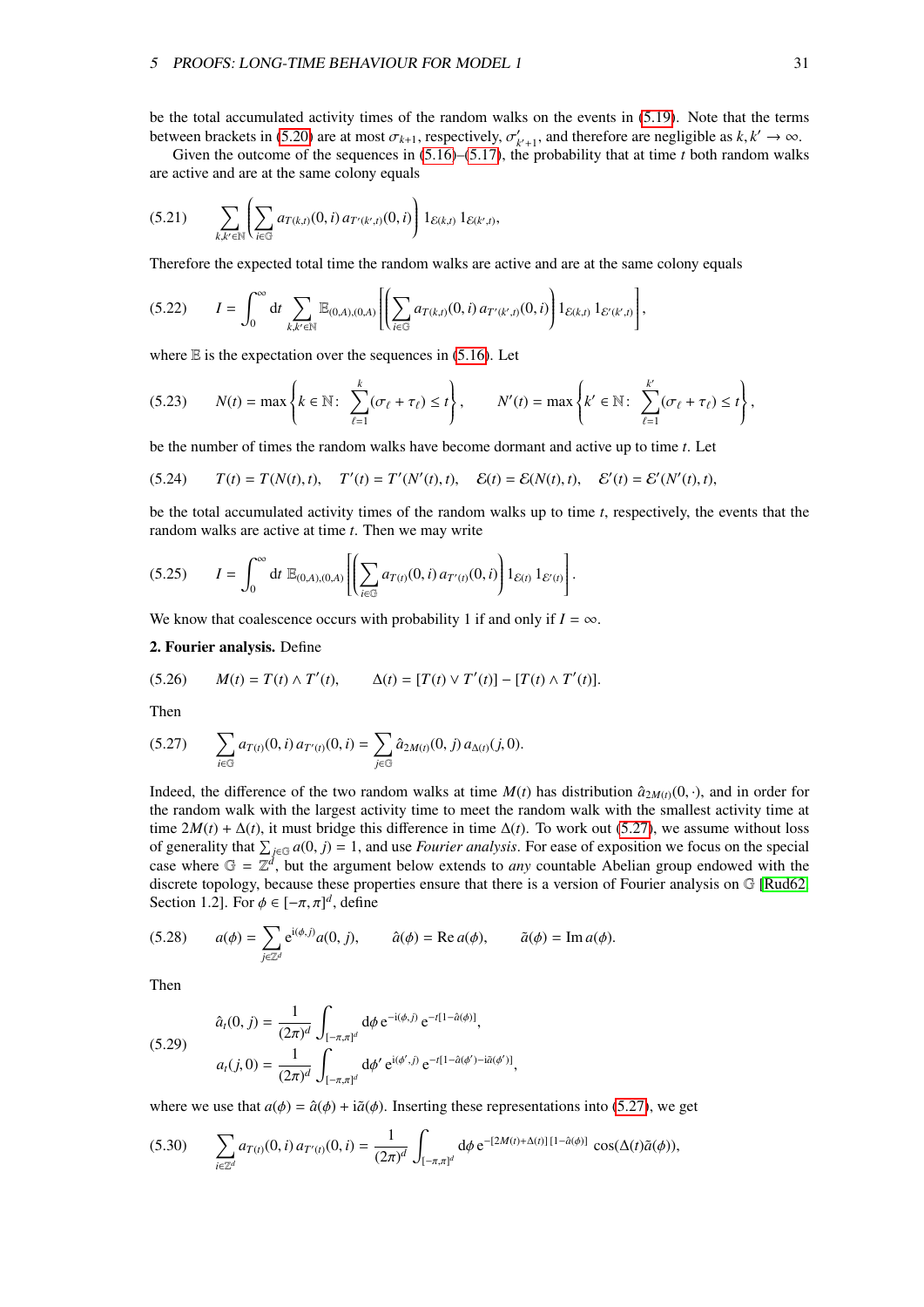where we use that  $\sum_{j\in\mathbb{Z}^d} e^{i(\phi'-\phi,j)} = (2\pi)^d \delta(\phi'-\phi)$ , with  $\delta(\cdot)$  the Dirac distribution (Folland [\[Fol92,](#page-72-16) Chapter 71) 7]).

3. Limit theorems. By the strong law of large numbers, we have

$$
(5.31) \qquad \lim_{k \to \infty} \frac{1}{k} \sum_{\ell=1}^{k} \sigma_{\ell} = \frac{1}{Ke} \quad \mathbb{P}\text{-a.s.,} \qquad \lim_{k \to \infty} \frac{1}{k} \sum_{\ell=1}^{k} \tau_{\ell} = \frac{1}{e} \quad \mathbb{P}\text{-a.s.}
$$

Therefore, by the standard renewal theorem (Asmussen [\[Asm03,](#page-71-12) Chapter I, Theorem 2.2]),

(5.32) 
$$
\lim_{t \to \infty} \frac{1}{t} N(t) = \lim_{t \to \infty} \frac{1}{t} N'(t) = A \quad \mathbb{P}\text{-a.s.},
$$

$$
\lim_{t \to \infty} \frac{1}{t} T(t) = \lim_{t \to \infty} \frac{1}{t} T'(t) = B \quad \mathbb{P}\text{-a.s.},
$$

<span id="page-32-3"></span><span id="page-32-2"></span>
$$
\lim_{t\to\infty}\mathbb{P}(\mathcal{E}(t))=\lim_{t\to\infty}\mathbb{P}(\mathcal{E}'(t))=B,
$$

with

(5.33) 
$$
A = \frac{1}{\frac{1}{Ke} + \frac{1}{e}} = \frac{K}{1 + K} e, \qquad B = \frac{\frac{1}{Ke}}{\frac{1}{Ke} + \frac{1}{e}} = \frac{1}{1 + K}.
$$

Moreover, by the central limit theorem, we have

$$
(5.34) \qquad \left(\frac{T(t) - Bt}{c\sqrt{t}}, \frac{T'(t) - Bt}{c\sqrt{t}}\right) \quad \Longrightarrow \quad (Z, Z') \quad \text{in } \mathbb{P}\text{-distribution as } t \to \infty
$$

with  $(Z, Z')$  independent standard normal random variables and

(5.35) 
$$
c^{2} = A \left[ (1 - B)^{2} \mathbb{V}ar(\sigma_{1}) + B^{2} \mathbb{V}ar(\tau_{1}) \right]
$$

<span id="page-32-0"></span>(see [\[Smi55\]](#page-73-8) or [\[Asm03,](#page-71-12) Theorem VI.3.2]). Since  $T(t)$ ,  $\mathcal{E}(t)$  and  $T'(t)$ ,  $\mathcal{E}'(t)$  are independent, and each pair<br>is asymptotically independent as well, we find that is asymptotically independent as well, we find that

$$
(5.36) \qquad \mathbb{E}_{(0,A),(0,A)}\left[\left(\sum_{i\in\mathbb{Z}^d}a_{T(i)}(0,i)\,a_{T'(i)}(0,i)\right)1_{\mathcal{E}(t)}1_{\mathcal{E}'(t)}\right]\sim B^2f(t), \qquad t\to\infty,
$$

<span id="page-32-1"></span>with

(5.37) 
$$
f(t) = \frac{1}{(2\pi)^d} \int_{[-\pi,\pi]^d} d\phi \, e^{-[1+o(1)]\,2Bt\,[1-\hat{a}(\phi)]} \mathbb{E}\left[\cos\left([1+o(1)]\,c(Z-Z')\,\sqrt{t}\,\tilde{a}(\phi)\right)\right]
$$

$$
= \frac{1}{(2\pi)^d} \int_{[-\pi,\pi]^d} d\phi \, e^{-[1+o(1)]\,2Bt\,[1-\hat{a}(\phi)]} \, e^{-[1+o(1)]\,c^2t\,\tilde{a}(\phi)^2},
$$

where we use that cos is symmetric,  $Z - Z' = \sqrt{Q}$  $\overline{2}Z''$  in P-distribution with  $Z''$  standard normal, and  $\mathbb{E}(e^{i\mu Z'}) = e^{-\mu^2/2}, \mu \in \mathbb{R}$ . From [\(5.25\)](#page-31-1) and [\(5.36\)](#page-32-0) we have that  $I < \infty$  if and only if  $t \mapsto f(t)$  is integrable.<br>By Cramér's theorem, deviations of  $T(t)/t$  and  $T'(t)/t$  away from *R* are exponentially costly in t. H By Cramer's theorem, deviations of  $T(t)/t$  and  $T'(t)/t$  away from *B* are exponentially costly in *t*. Hence the error terms in (5.37) arising from (5.32) and (5.34) do *not* affect the integrability of  $t \mapsto f(t)$ . Note the error terms in [\(5.37\)](#page-32-1), arising from [\(5.32\)](#page-32-2) and [\(5.34\)](#page-32-3), do *not* affect the integrability of  $t \mapsto f(t)$ . Note that, because  $a(\cdot, \cdot)$  is assumed to be *irreducible* (recall [\(2.1\)](#page-5-2)),  $\hat{a}(\phi) = 1$  if and only if  $\phi = 0$ . Hence the integrability of  $t \mapsto f(t)$  is determined by the behaviour of  $\hat{a}(\phi)$  and  $\tilde{a}(\phi)$  as  $\phi \to 0$ .

**4. Irrelevance of asymmetric part of migration.** We next observe that  $\tilde{a}(\phi)^2 \le 1 - \hat{a}(\phi)^2 \le 2[1 - \hat{a}(\phi)]$ .<br>Hence  $t \tilde{a}(\phi)^2 < 2t[1 - \hat{a}(\phi)]$ . Therefore we see from (5.37) that for sufficiently large  $T \in \mathbb{R}$  we Hence,  $t \tilde{a}(\phi)^2 \le 2t [1 - \hat{a}(\phi)]$ . Therefore we see from [\(5.37\)](#page-32-1) that for sufficiently large  $T \in \mathbb{R}$  we can bound  $t \mapsto f(t)$  on  $[T \infty)$  from above and below by functions of the form  $t \mapsto a \tilde{a}(t)$  with  $t \mapsto f(t)$  on  $[T, \infty)$  from above and below by functions of the form  $t \mapsto g_C(t)$  with

<span id="page-32-4"></span>
$$
(5.38) \t g_C(t) = \frac{1}{(2\pi)^d} \int_{[-\pi,\pi]^d} d\phi \, e^{-Ct \, [1-\hat{a}(\phi)]}, \t C \in (0,\infty).
$$

<span id="page-32-5"></span>From [\(5.29\)](#page-31-2) we have

$$
(5.39) \t gC(t) = \hat{a}_{Ct}(0,0) \approx \hat{a}_t(0,0),
$$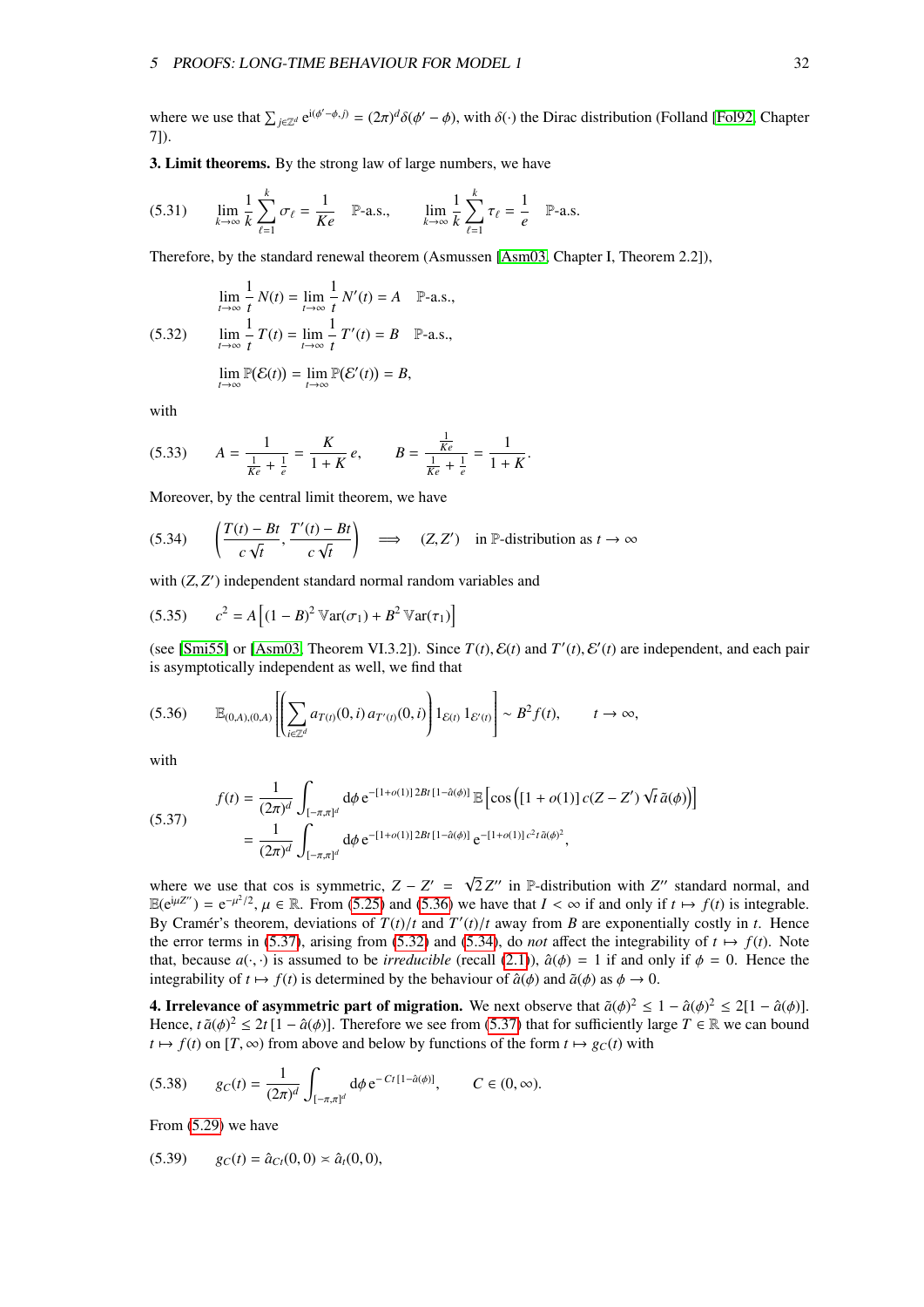where the last asymptotics uses that  $t \mapsto \hat{a}(0, 0)$  is regularly varying at infinity (recall [\(3.3\)](#page-16-6)). Combining [\(5.25\)](#page-31-1), [\(5.36\)](#page-32-0) and [\(5.38\)](#page-32-4)–[\(5.39\)](#page-32-5), we get

$$
(5.40) \tI = \infty \t\iff I_{\hat{a}} = \infty
$$

with  $I_{\hat{a}} = \int_{1}^{\infty} dt \, \hat{a}_t(0,0)$ . Thus, if  $\hat{a}(\cdot,\cdot)$  is recurrent, then  $I = \infty$  and the system clusters. Moreover, we see from the bounds on *f*(*t*) (recall [\(5.37\)](#page-32-1)) that *the asymmetric part of the migration kernel has no e*ff*ect on the integrability*.

This settles the dichotomy between clustering and coexistence when  $g = g_{\text{FW}}$ .

• Case  $g \neq dg_{\text{FW}}$ . For  $g \neq dg_{\text{FW}}$  the proof of Lemma [5.4](#page-30-1) does not go through. However, the *moments relations* in Lemma [5.1](#page-28-1) hold for general  $g \in \mathcal{G}$ . Using these moment relations and a technique called duality comparison (see [\[CG94\]](#page-71-9)), we prove Lemma [5.4](#page-30-1) for general  $g \in \mathcal{G}$ .

<span id="page-33-0"></span>**Lemma 5.5. [Duality comparison]** *Suppose that*  $\mu(0) \in \mathcal{T}_{\theta}^{\text{erg}}$  and  $g \in \mathcal{G}$ *. Moreover, suppose that*  $\hat{a}(\cdot, \cdot)$  defined in (3.2) is recurrent i.e.  $L = \infty$ . Let  $\mu(t)$  be the low at time t of the system de *defined in* [\(3.2\)](#page-16-7) *is recurrent, i.e.,*  $I_{\hat{a}} = \infty$ *. Let*  $\mu(t)$  *be the law at time t of the system defined in* [\(2.4\)](#page-6-0)–[\(2.5\)](#page-6-0)*. Then Then*

$$
(5.41) \qquad \lim_{t \to \infty} \mu(t) = \theta \left[ \delta_{(1,1)} \right]^{\otimes \mathbb{G}} + (1 - \theta) \left[ \delta_{(0,0)} \right]^{\otimes \mathbb{G}}.
$$

*Proof.* We proceed as in the proof of [\[CG94,](#page-71-9) Theorem]. First assume that  $\mu(0) = \delta_z$  for some  $z \in E$ , and satisfies

$$
(5.42) \qquad \lim_{t\to\infty}\sum_{(k,R_k)\in\mathbb{G}\times\{A,D\}}b_t^{(1)}((i,R_i),(k,R_k))\,z_{(k,R_k)}=\theta.
$$

By Lemma [5.1,](#page-28-1) we have

$$
(5.43) \qquad \mathbb{E}_{z}\left[z_{(i,R_i)}(t)\right]=\sum_{(k,R_k)\in\mathbb{G}\times\{A,D\}}b_i^{(1)}((i,R_i),(k,R_k))\,z_{(k,R_k)}.
$$

<span id="page-33-1"></span>Hence, by assumption, for all  $(i, R_i) \in \mathbb{G} \times \{A, D\}$  we have

$$
(5.44) \qquad \lim_{t\to\infty}\mathbb{E}_z\left[z_{(i,R_i)}(t)\right]=\theta.
$$

Since we have clustering if, for all  $(i, R_i)$ ,  $(j, R_j) \in \mathbb{G} \times \{A, D\}$ ,

$$
(5.45) \qquad \lim_{t \to \infty} \mathbb{E}_z \left[ z_{(i,R_i)}(t) (1 - z_{(j,R_j)}(t)) \right] = 0,
$$

<span id="page-33-3"></span>we are left to prove that

<span id="page-33-2"></span>
$$
(5.46) \qquad \lim_{t\to\infty}\mathbb{E}_z\left[z_{(i,R_i)}z_{(j,R_j)}\right]=\theta.
$$

Since [\(5.44\)](#page-33-1) implies that  $\limsup_{t\to\infty} \mathbb{E}_{z}[z_{(i,R_i)}z_{(i,R_i)}] \leq \theta$ , we are left to prove that

$$
(5.47) \qquad \liminf_{t\to\infty} \mathbb{E}_{z}[z_{(i,R_i)}z_{(j,R_j)}] \geq \theta.
$$

Like in [\[CG94\]](#page-71-9), we will prove [\(5.47\)](#page-33-2) by *comparison duality*.

Fix  $\epsilon > 0$ . Since  $g \in \mathcal{G}$  we can choose a  $c = c(\epsilon) > 0$  such that  $g(x) \ge \tilde{g}(x) = c(x - \epsilon)(1 - (x + \epsilon))$ , *x* ∈ [0, 1]. Note that  $\tilde{g}(x)$  < 0 for  $x \in [0, \epsilon) \cup (1 - \epsilon, 1]$ , so we cannot replace *g* by  $\tilde{g}$  in the SSDE. Instead we use  $\tilde{g}$  as an auxiliary function.

Consider the Markov chain  $(B(t))_{t\geq0}$ , with state space  $\{1, 2\} \times (\mathbb{G} \times \{A, D\}) \times (\mathbb{G} \times \{A, D\})$  and  $B(t) =$  $(B_0(t), B_1(t), B_2(t))$ , evolving according to

$$
(1, (i, R_i), (i, R_i)) \rightarrow (1, (k, R_k), (k, R_k)), \quad \text{at rate } b^{(1)}((i, R_i), (k, R_k)),
$$
\n
$$
(5.48) \qquad (2, (i, R_i), (j, R_j)) \rightarrow \begin{cases} (2, (k, R_k), (j, R_j)), & \text{at rate } b^{(1)}((i, R_i), (k, R_k)), \\ (2, (i, R_i), (j, R_j)) & \text{at rate } b^{(1)}((j, R_j), (l, R_l)), \\ (1, (i, R_i), (i, R_i)), & \text{at rate } c1_{\{i=j\}}1_{\{R_i = R_j = A\}}.\end{cases}
$$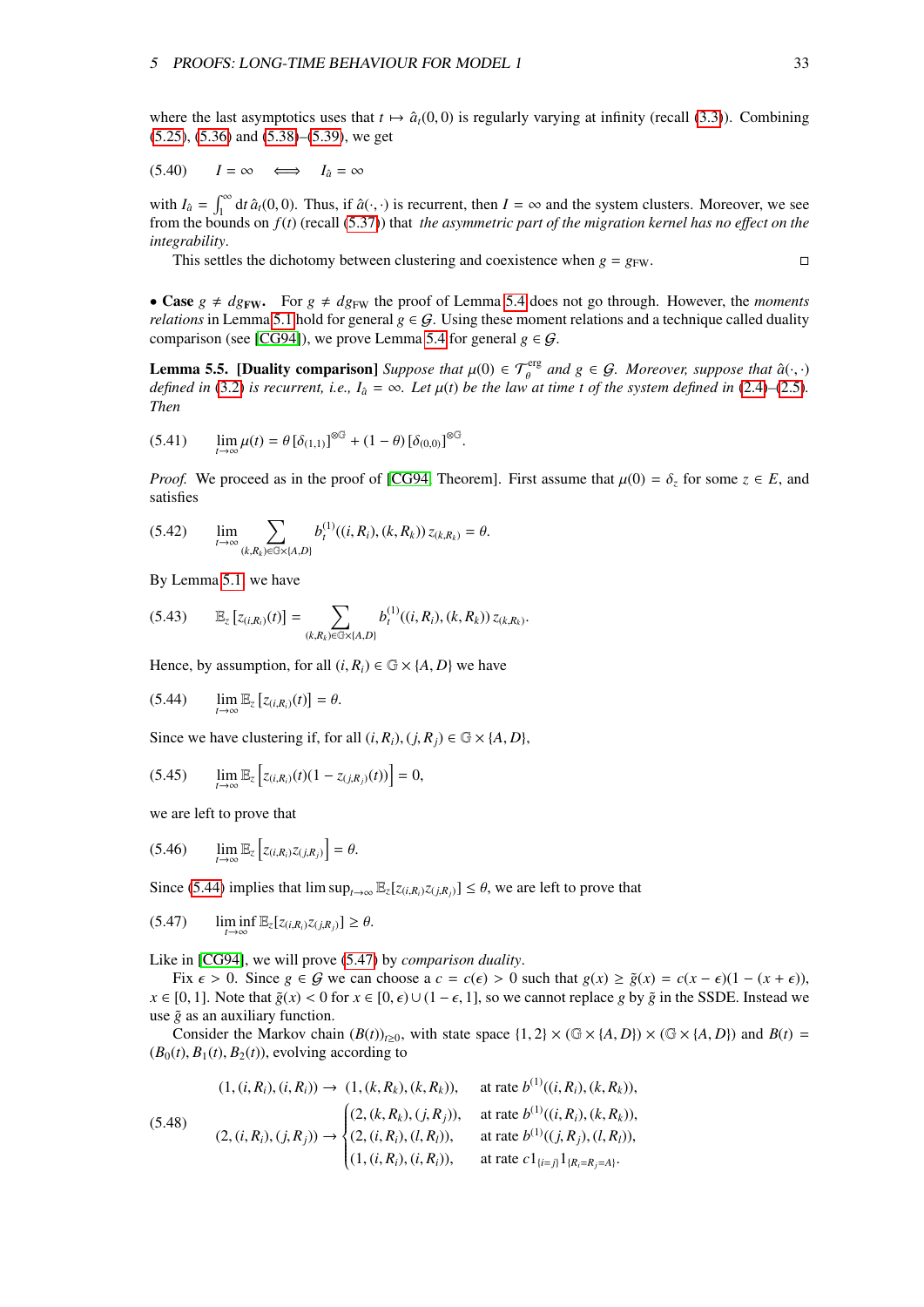This describes two random walks, evolving independently according to the transition kernel  $b^{(1)}(\cdot, \cdot)$ , that coalesce at rate  $c > 0$  when they are at the same site and are active. We put  $B_0(t) = 1$  when the two random coalesce at rate  $c > 0$  when they are at the same site and are active. We put  $B_0(t) = 1$  when the two random walks have already coalesced by time *t*, and  $B_0(t) = 2$  otherwise. Let  $\mathbb{P}_{(2,(i,R_i),(i,R_j))}$  denote the law of the Markov Chain  $B(t)$  that starts in  $(2, (i, R_i), (j, R_j))$ . Note that

$$
(5.49) \qquad \mathbb{P}_{(2,(i,R_i),(j,R_j))} (B_1(t)=(k,R_k))=b_t^{(1)}((i,R_i),(k,R_k)),
$$

and similarly

$$
(5.50) \qquad \mathbb{P}_{(2,(i,R_i),(j,R_j))} (B_2(t) = (l,R_l)) = b_l^{(1)}((j,R_j),(l,R_l)).
$$

<span id="page-34-1"></span>Since we have assumed that  $\hat{a}(\cdot, \cdot)$  is recurrent, i.e.,  $I_{\hat{a}} = \infty$ , the two random walks meet infinitely often at the same site while being active and hence coalesce with probability 1. Therefore

$$
(5.51) \qquad \lim_{t\to\infty} \mathbb{P}_{(2,(i,R_i),(j,R_j))} (B_0(t) = 2) = 0.
$$

<span id="page-34-0"></span>We can rewrite the SSDE in [\(2.4\)](#page-6-0)–[\(2.5\)](#page-6-0) in terms of  $b^{(1)}(\cdot, \cdot)$ , namely, for all  $(i, R_i) \in \mathbb{G} \times \{A, D\}$ ,

$$
(5.52) \t d z_{(i,R_i)}(t) = \sum_{(k,R_k) \in \mathbb{G} \times \{A,D\}} b^{(1)}((i,R_i),(j,R_j))[z_{(j,R_j)}(t) - z_{(i,R_i)}(t)] dt + \sqrt{g(z_{i,R_i}(t))} 1_{\{R_i = A\}} dw_i(t).
$$

Using  $(5.52)$  and Itô-calculus, we obtain

$$
(5.53) \qquad \frac{\mathrm{d}\mathbb{E}_{z}[z_{(i,R_i)}(t)-\epsilon]}{\mathrm{d}t}=\sum_{(k,R_k)\in\mathbb{G}\times\{A,D\}}b^{(1)}((i,R_i),(k,R_k))\,\mathbb{E}\left[(z_{(k,R_k)}(t)-\epsilon)-\left(z_{(i,R_i)}(t)-\epsilon\right)\right]
$$

and

$$
\frac{d\mathbb{E}_{z}[(z_{(i,R_{i})}(t) - \epsilon)(z_{(j,R_{j})}(t) + \epsilon)]}{dt}
$$
\n
$$
= \sum_{(k,R_{k}) \in \mathbb{G} \times \{A,D\}} b^{(1)}((i,R_{i}), (k,R_{k})) \mathbb{E}_{z} [(z_{(j,R_{j})}(t) + \epsilon)(z_{(k,R_{k})}(t) - \epsilon) - (z_{(j,R_{j})}(t) + \epsilon)(z_{(i,R_{i})}(t) - \epsilon)]
$$
\n(5.54)\n
$$
+ \sum_{(l,R_{l}) \in \mathbb{G} \times \{A,D\}} b^{(1)}((j,R_{j}), (k,R_{k})) \mathbb{E}_{z} [(z_{(i,R_{i})}(t) - \epsilon)(z_{(l,R_{i})}(t) + \epsilon) - (z_{(i,R_{i})}(t) - \epsilon)(z_{(j,R_{j})}(t) + \epsilon)]
$$
\n
$$
+ \mathbb{E}_{z} [c(z_{(i,R_{i})}(t) - \epsilon)(1 - (z_{(j,R_{j})}(t) + \epsilon))1_{\{i=j\}}1_{\{R_{i} = R_{j} = A\}}]
$$
\n
$$
+ \mathbb{E}_{z} [(g(z_{(i,R_{i})}(t)) - \tilde{g}(z_{(i,R_{i})}(t)))1_{\{i=j\}}1_{\{R_{i} = R_{j} = A\}}].
$$

For  $t \ge 0$ , define  $F_t$ :  $\{0, 1\} \times (\mathbb{G} \times \{A, D\}) \times (\mathbb{G} \times \{A, D\}) \to \mathbb{R}$  by

(5.55) 
$$
F_t(1,(i,R_i),(i,R_i)) = \mathbb{E}_z [z_{(i,R_i)}(t) - \epsilon] F_t(2,(i,R_i),(j,R_j)) = \mathbb{E}_z [ (z_{(i,R_i)}(t) - \epsilon) (z_{(j,R_j)}(t) + \epsilon) ],
$$

and  $H_t$ :  $\{0, 1\} \times (\mathbb{G} \times \{A, D\}) \times (\mathbb{G} \times \{A, D\}) \to \mathbb{R}$  by

(5.56) 
$$
H_t(1,(i,R_i),(i,R_i)) = 0,
$$
  
\n
$$
H_t(2,(i,R_i),(j,R_j)) = \mathbb{E}_z \left[ \left( g(z_{(i,R_i)}(t)) - \tilde{g}(z_{(i,R_i)}(t)) \right) 1_{\{i=j\}} 1_{\{R_i = R_j = A\}} \right].
$$

Let  $\mathfrak B$  denote the generator of  $(B(t))_{t\geq0}$ , and let  $(V_t)_{t\geq0}$  the associated semigroup. Then

$$
(5.57) \qquad \frac{\mathrm{d}F_t}{\mathrm{d}t} = \mathfrak{B}F_t + H_t.
$$

Hence, by [\[Lig85,](#page-73-2) Theorem I.2.15], it follows that

$$
(5.58) \tF_t = V_t F_0 + \int_0^t \mathrm{d} s \, V_{(t-s)} H_s.
$$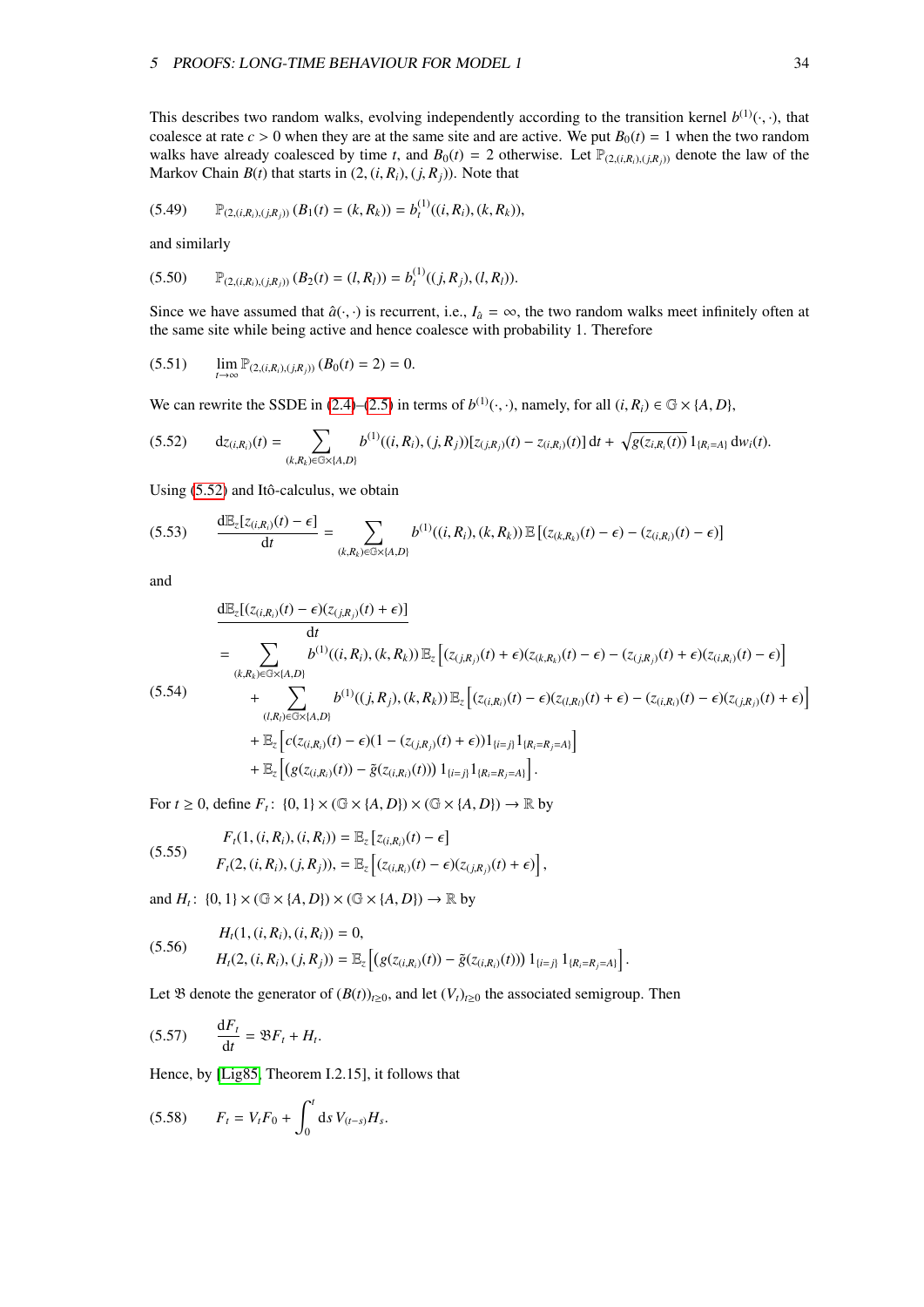Since  $H_t > 0$  for all  $t \geq 0$ , we obtain

$$
F_{t}(2,(i,R_{i}),(j,R_{j})) \geq V_{t}F_{0}(2,(i,R_{i}),(j,R_{j}))
$$
\n
$$
= \mathbb{E}_{(2,(i,R_{i}),(j,R_{j}))}[F_{0}(B(t))]
$$
\n
$$
= \mathbb{E}_{(2,(i,R_{i}),(j,R_{j}))}[F_{0}(B(t))]_{\{B_{0}(t)=1\}} + F_{0}(B(t))1_{\{B_{0}(t)=2\}}]
$$
\n
$$
= \sum_{(k,R_{k}),(l,R_{i}) \in \mathbb{G} \times \{A,D\}} \mathbb{P}_{(2,(i,R_{i}),(j,R_{j}))}[B_{0}(t) = 1, B_{1}(t) = (k,R_{k})](z_{(k,R_{k})} - \epsilon)
$$
\n
$$
+ \mathbb{E}_{(2,(i,R_{i}),(j,R_{j}))}[F_{0}(B(t))1_{\{B_{0}(t)=2\}}]
$$
\n(5.59)\n
$$
= \sum_{(k,R_{k}),(l,R_{i}) \in \mathbb{G} \times \{A,D\}} \mathbb{P}_{(2,(i,R_{i}),(j,R_{j}))}[B_{1}(t) = (k,R_{k})](z_{(k,R_{k})} - \epsilon)
$$
\n
$$
- \sum_{(k,R_{k}),(l,R_{i}) \in \mathbb{G} \times \{A,D\}} \mathbb{P}_{(2,(i,R_{i}),(j,R_{j}))}[B_{0}(t) = 2, B_{1}(t) = (k,R_{k})](z_{(k,R_{k})} - \epsilon)
$$
\n
$$
+ \mathbb{E}_{(2,(i,R_{i}),(j,R_{j}))}[F_{0}(B(t))1_{\{B_{0}(t)=2\}}]
$$
\n
$$
\geq \sum_{(k,R_{k}) \in \mathbb{G} \times \{A,D\}} b_{t}^{(1)}((i,R_{i}),(k,R_{k})) (z_{(k,R_{k})} - \epsilon) - (1 + \epsilon^{2}) \mathbb{P}_{(2,(i,R_{i}),(j,R_{j}))}[B_{1}(t) = 2].
$$

Hence, by [\(5.51\)](#page-34-1), we obtain

$$
(5.60) \qquad \liminf_{t \to \infty} F_t(2, (i, R_i), (j, R_j)) \ge \liminf_{t \to \infty} \mathbb{E}_z \left[ (z_{(i, R_i)}(t) - \epsilon)(z_{(j, R_j)}(t) + \epsilon) \right] \ge \theta - \epsilon^2
$$

Letting  $\epsilon \downarrow 0$ , we get [\(5.46\)](#page-33-3).

To get rid of the assumption  $\mu(0) = \delta_z$ , note that for  $\mu(0) \in \mathcal{T}_{\theta}^{\text{erg}}$  we have (recall Remark [5.2\)](#page-29-1)

$$
(5.61) \qquad \lim_{t\to\infty}\sum_{(k,R_k)\in\mathbb{G}\times\{A,D\}}b_t((i,R_i),(k,R_k))\mathbb{E}_{\mu}[z_{(k,R_k)}]=\theta.
$$

Hence, by the above argument,

$$
\mathbb{E}_{\mu}\left[\left(z_{(i,R_i)}(t) - \epsilon\right)\left(z_{j,R_j}(t) + \epsilon\right)\right] = \int \mathbb{E}_{z}\left[\left(z_{(i,R_i)}(t) - \epsilon\right)\left(z_{j,R_j}(t) + \epsilon\right)\right]d\mu(z)
$$
\n
$$
\geq \int \sum_{(k,R_k)\in\mathbb{G}\times\{A,D\}} b_t^{(1)}((i,R_i),(k,R_k))\left(z_{(k,R_k)} - \epsilon\right)
$$
\n
$$
- \left(1 + \epsilon^2\right)\mathbb{P}_{(2,(i,R_i),(j,R_j))}\left[B_1(t) = 2\right]d\mu(z)
$$

Letting first  $t \to \infty$  and then  $\epsilon \downarrow 0$ , we find that

$$
(5.63) \qquad \lim_{t\to\infty} \mathbb{E}_{\mu} \left[ (z_{(i,R_i)}(t) - \epsilon)(z_{j,R_j}(t) + \epsilon) \right] = \theta,
$$

and, for all  $(i, R_i)$ ,  $(j, R_j) \in \mathbb{G} \times \{A, D\}$ ,

$$
(5.64) \qquad \lim_{t \to \infty} \mathbb{E}_{\mu} \left[ z_{(i,R_i)}(t) (1 - z_{j,R_j}(t)) \right] = 0.
$$

 $\Box$ 

#### <span id="page-35-0"></span>5.3 The coexistence case

For the coexistence case we proceed as in [\[CG94\]](#page-71-9) with small adaptations. For the convenience of the reader we have written out the full proof. The proof relies on the moment relations in Lemma [5.1](#page-28-1) and no distinction between  $g = dg_{FW}$  and general  $g \in G$  is needed. The proof consist of several lemmas (Lemmas [5.7](#page-36-0)[–5.13](#page-42-0)) below), organised into 4 Steps. In Step 1 we use the moment relations in Lemma [5.1](#page-28-1) to define a set of measures that are preserved under the evolution. In Step 2 we use coupling to prove that, for each given  $\theta$ , the system converges to a unique equilibrium. In Step 3 we show that, for each given  $\theta$ , each initial measure under the evolution converges to an invariant measure. In Step 4 we show that the limiting measure is invariant, ergodic and mixing under translations, and is associated.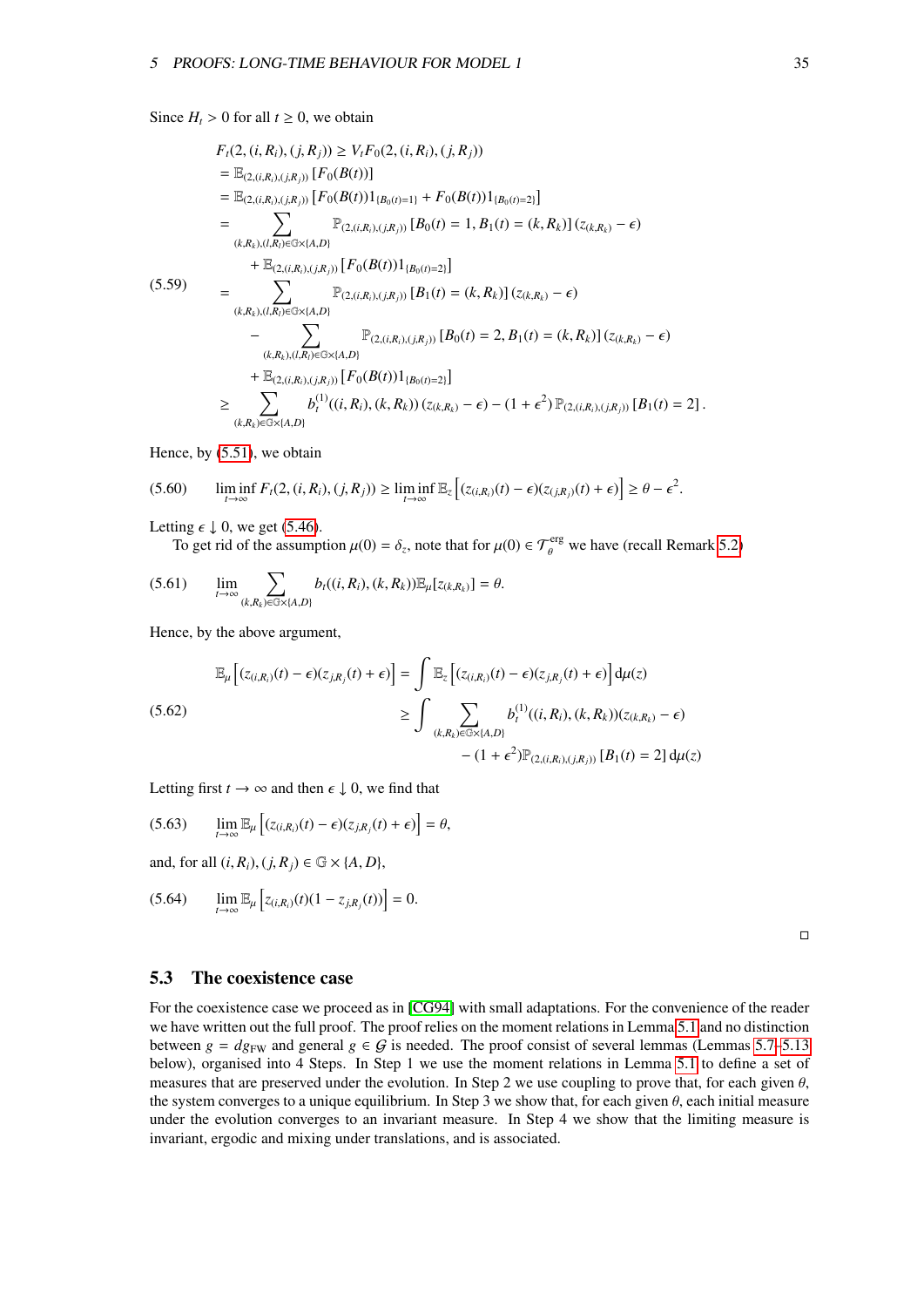1. Properties of measures preserved under the evolution. Let  $\theta$  be defined as in [\(3.5\)](#page-16-0) such that  $\theta =$  $\mathbb{E}_{\mu(0)}\left[\frac{x_0+Ky_0}{1+K}\right]=\frac{\theta_x+K\theta_y}{1+K}.$ 

**Definition 5.6.** [Preserved class of measure] Let  $\mathcal{R}_{\theta}^{(1)}$  denote the set of measures  $\mu \in \mathcal{T}$  satisfying:

(1) For all  $(i, R_i) \in \mathbb{G} \times \{A, D\}$ ,

<span id="page-36-3"></span><span id="page-36-2"></span>
$$
(5.65) \qquad \lim_{t\to\infty} \mathbb{E}_{\mu}[z_{(i,R_i)}(t)] = \theta.
$$

(2) for all  $(i, R_i)$ ,  $(j, R_j) \in \mathbb{G} \times \{A, D\}$ ,

$$
(5.66) \qquad \lim_{t\to\infty}\sum_{(k,R_k),(l,R_l)\in\mathbb{G}\times\{A,D\}}b_t^{(1)}((i,R_i),(k,R_k))\,b_t^{(1)}((j,R_j),(l,R_l))\,\mathbb{E}_{\mu}[z_{(k,R_k)}z_{(l,R_l)}]=\theta^2.
$$

Clearly, if  $\mu \in \mathcal{R}_{\theta}^{(1)}$ , then (1) and (2) together with Lemma [5.1](#page-28-0) imply

$$
(5.67) \qquad \lim_{t\to\infty} \mathbb{E}_{\mu} \left[ \left( \sum_{(k,R_k)\in\mathbb{G}\times\{A,D\}} b_t^{(1)}((i,R_i),(k,R_k)) z_{(k,R_k)} - \theta \right)^2 \right] = 0,
$$

and so  $\lim_{t\to\infty} z_{i,R_i}(t) = \theta$  in  $L^2(\mu)$ .<br>On the other hand, suppose the

On the other hand, suppose that [\(5.67\)](#page-36-0) holds for *some*  $(i, R_i) \in \mathbb{G} \times \{A, D\}$ . Then, by Lemma [\(5.1\)](#page-28-0), we can rewrite [\(5.67\)](#page-36-0) as

$$
(5.68) \qquad \lim_{t\to\infty} \mathbb{E}_{\mu}\left[ \left( \mathbb{E}_{z}[z_{(i,R_{i})}(t)] - \theta \right)^{2} \right] = 0.
$$

This implies

$$
(5.69) \qquad \lim_{t\to\infty} \mathbb{E}_{\mu}[z_{(i,R_i)}(t)] = \theta,
$$

<span id="page-36-1"></span>and hence, by translation invariance,

$$
(5.70) \qquad \lim_{t\to\infty} \mathbb{E}_{\mu}[z_{(k,R_i)}(t)] = \theta \qquad \forall \, k \in \mathbb{G}.
$$

Using that switches between the active state at the dormant state occur at a positive rate, we can use the strong Markov property to obtain that [\(5.70\)](#page-36-1) holds both for  $R_i = A$  and for  $R_i = D$ . Hence [\(5.65\)](#page-36-2) holds. Combining  $(5.65)$  and  $(5.67)$ , we see that also  $(5.66)$  holds.

<span id="page-36-4"></span>**Lemma 5.7.**  $\mu \in \mathcal{R}_{\theta}^{(1)}$  for all  $\mu \in \mathcal{T}_{\theta}^{\text{erg}}$ .

*Proof.* The proof relies on *Fourier analysis* and the existence of spectral measures. As in Section [5.2,](#page-29-0) for ease of exposition we focus on the special case where  $G = \mathbb{Z}^d$ , but the argument below extends to *any* countable Abelian group endowed with the discrete topology.

<span id="page-36-5"></span>By translation invariance and the Herglotz theorem, there exist spectral measures  $\lambda_A$  and  $\lambda_D$  such that, for all  $j, k \in \mathbb{Z}^d$ ,

(5.71) 
$$
\mathbb{E}_{\mu}\left[(x_{j}-\theta_{x})(x_{k}-\theta_{x})\right]=\int_{(-\pi,\pi]^{d}}e^{i(j-k,\phi)}d\lambda_{A}(\phi),
$$

$$
\mathbb{E}_{\mu}\left[(y_{j}-\theta_{y})(y_{k}-\theta_{y})\right]=\int_{(-\pi,\pi]^{d}}e^{i(j-k,\phi)}d\lambda_{D}(\phi).
$$

Let  $a(\phi) = \sum_{k \in \mathbb{Z}^d} e^{i(\phi, j)} a(0, k)$  be the characteristic function of the kernel  $a(\cdot, \cdot)$  (recall [\(5.28\)](#page-31-0)), and *T*(*t*) the activity time of the random walk up to time *t* (recall (5.20)). Then activity time of the random walk up to time *t* (recall [\(5.20\)](#page-30-0)). Then

$$
(5.72) \qquad \sum_{k \in \mathbb{Z}^d} a_{T(t)}(0,k) \, \mathrm{e}^{\mathrm{i}(k,\phi)} = \sum_{n \in \mathbb{N}_0} \frac{\mathrm{e}^{-T(t)} [T(t)]^n}{n!} \sum_{k \in \mathbb{Z}^d} a^n(0,k) \, \mathrm{e}^{\mathrm{i}(k,\phi)} = \sum_{n \in \mathbb{N}_0} \frac{\mathrm{e}^{-T(t)} [T(t) \, a(\phi)]^n}{n!} = \mathrm{e}^{-T(t)(1-a(\phi))}.
$$

<span id="page-36-0"></span> $\Box$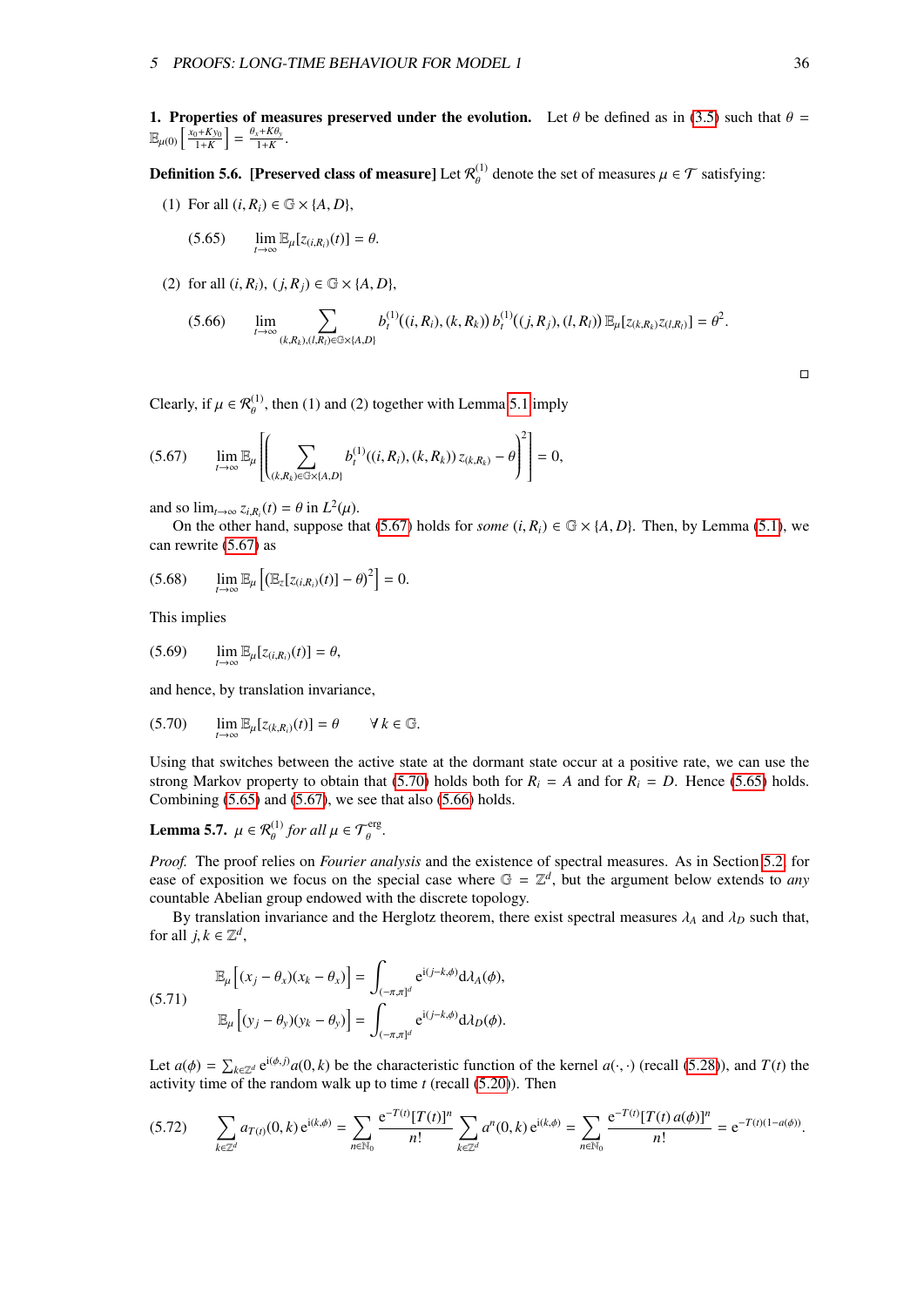<span id="page-37-0"></span>Let  $\mathcal{E}(t)$  be defined as in [\(5.24\)](#page-31-1). Then, for fixed  $t > 0$ ,  $\mathbb{P}_{(0,A)}(\mathcal{E}(t)) = \sum_{k \in \mathbb{Z}^d} b_t^{(1)}((0,A),(k,A)) > 0$  and hence

$$
\mathbb{E}_{\mu}\left[\left(\frac{1}{\mathbb{P}_{(0,A)}(\mathcal{E}(t))}\sum_{k\in\mathbb{Z}^{d}}b_{t}^{(1)}((0,A),(k,A))x_{k}-\theta_{x}\right)^{2}\right] \n= \frac{1}{\mathbb{P}_{(0,A)}(\mathcal{E}(t))^{2}}\sum_{k,l\in\mathbb{Z}^{d}}b_{t}^{(1)}((0,A),(k,A))b_{t}^{(1)}((0,A),(l,A))\mathbb{E}_{\mu}[(x_{k}-\theta_{x})(x_{l}-\theta_{x})]
$$
\n
$$
= \frac{1}{\mathbb{P}_{(0,A)}(\mathcal{E}(t))^{2}}\sum_{k,l\in\mathbb{Z}^{d}}b_{t}^{(1)}((0,A),(k,A))b_{t}^{(1)}((0,A),(l,A))\int_{(-\pi,\pi]^{d}}e^{i(k-l,\phi)}d\lambda_{A}(\phi)
$$
\n(5.73)\n
$$
= \frac{1}{\mathbb{P}_{(0,A)}(\mathcal{E}(t))^{2}}\sum_{k,l\in\mathbb{Z}^{d}}\mathbb{E}_{(0,A),(0,A)}[a_{T(t)}(0,k)a_{T'(t)}(0,l)1_{\mathcal{E}(t)}1_{\mathcal{E}'(t)}]\int_{(-\pi,\pi]^{d}}e^{i(k-l,\phi)}d\lambda_{A}(\phi)
$$
\n
$$
= \frac{1}{\mathbb{P}_{(0,A)}(\mathcal{E}(t))^{2}}\int_{(-\pi,\pi]^{d}}\mathbb{E}_{(0,A),(0,A)}\left[\sum_{k\in\mathbb{Z}^{d}}a_{T(t)}e^{i(k,\phi)}(0,k)1_{\mathcal{E}(t)}\sum_{l\in\mathbb{Z}^{d}}a_{T'(t)}e^{-i(l,\phi)}(0,l)1_{\mathcal{E}'(t)}\right]d\lambda_{A}(\phi)
$$
\n
$$
= \frac{1}{\mathbb{P}_{(0,A)}(\mathcal{E}(t))^{2}}\int_{(-\pi,\pi]^{d}}\mathbb{E}_{(0,A),(0,A)}\left[e^{-T(t)(1-a(\phi))}1_{\mathcal{E}(t)}e^{-T'(t)(1-\tilde{a}(\phi))}1_{\mathcal{E}'(t)}\right]d\lambda_{A}(\phi).
$$

Since  $a(\cdot, \cdot)$  is irreducible,  $a(\phi) \neq 1$  for all  $\phi \in (-\pi, \pi]^d \setminus \{0\}$ . Taking the limit  $t \to \infty$ , we find

$$
(5.74) \qquad \lim_{t\to\infty} \mathbb{E}_{\mu}\left[\left(\frac{1}{\mathbb{P}_{(0,A)}(\mathcal{E}(t))}\sum_{k\in\mathbb{Z}^d} b_t^{(1)}((0,A),(k,A))x_k-\theta_x\right)^2\right]=\lambda_A(\{0\}).
$$

Similarly,

$$
(5.75) \qquad \lim_{t \to \infty} \mathbb{E}_{\mu} \left[ \left( \frac{1}{\mathbb{P}_{(0,A)}(\mathcal{E}^c(t))} \sum_{k \in \mathbb{Z}^d} b_t^{(1)}((0,A),(k,D)) y_k - \theta_y \right)^2 \right] = \lambda_D(\{0\}).
$$

Hence

$$
\lim_{t \to \infty} \mathbb{E}_{\mu} \left[ \left( \sum_{(k,R_k) \in \mathbb{Z}^d \times \{A,D\}} b_t^{(1)}((0,A),(k,R_k) z_{(k,R_k)} - \theta) \right]^2 \right]
$$
\n
$$
= \lim_{t \to \infty} \mathbb{E}_{\mu} \left[ \left( \mathbb{P}_{(0,A)}(\mathcal{E}(t)) \sum_{k \in \mathbb{Z}^d} \frac{b_t^{(1)}((0,A),(k,A))}{\mathbb{P}_{(0,A)}(\mathcal{E}(t))} x_k - \frac{\theta_x}{1+K} + \mathbb{P}_{(0,A)}(\mathcal{E}^c(t)) \sum_{k \in \mathbb{Z}^d} \frac{b_t^{(1)}((0,A),(k,D))}{\mathbb{P}_{(0,A)}(\mathcal{E}^c(t))} y_k - \frac{K\theta_y}{1+K} \right)^2 \right]
$$
\n
$$
\leq \lim_{t \to \infty} \mathbb{P}_{(0,A)}(\mathcal{E}(t)) \mathbb{E}_{\mu} \left[ \left( \sum_{k \in \mathbb{Z}^d} \frac{b_t^{(1)}((0,A),(k,A))}{\mathbb{P}_{(0,A)}(\mathcal{E}(t))} x_k - \frac{\theta_x}{(1+K)} \frac{1}{\mathbb{P}_{(0,A)}(\mathcal{E}(t))} \right)^2 \right]
$$
\n
$$
+ \mathbb{P}_{(0,A)}(\mathcal{E}^c(t)) \mathbb{E}_{\mu} \left[ \left( \sum_{k \in \mathbb{Z}^d} \frac{b_t^{(1)}((0,A),(k,D))}{\mathbb{P}_{(0,A)}(\mathcal{E}^c(t))} y_k - \frac{K\theta_y}{1+K} \frac{1}{\mathbb{P}_{(0,A)}(\mathcal{E}^c(t))} \right)^2 \right]
$$
\n
$$
= \frac{1}{1+K} \lambda_A(\{0\}) + \frac{K}{1+K} \lambda_D(\{0\}).
$$

Hence, if  $\lambda_A(\{0\}) = 0$  and  $\lambda_D(\{0\}) = 0$ , then  $\mu \in \mathcal{R}_{\theta}^{(1)}$ . We will show that  $\lambda_A(\{0\}) = 0$  and  $\lambda_D(\{0\}) = 0$  for  $\mu \in \mathcal{T}_{\theta}^{\text{erg}}.$ <br>Let  $\Lambda$ 

Let  $\Lambda_N = [0, N)^d \cap \mathbb{Z}^d$ . By the *L*<sup>1</sup>-ergodic theorem, we have, for  $\mu \in \mathcal{T}_{\theta}^{\text{erg}}$ ,

$$
(5.77) \qquad \lim_{N \to \infty} \mathbb{E}_{\mu} \left[ \left( \frac{1}{\Lambda_N} \sum_{j \in \Lambda_N} x_j - \theta_x \right)^2 \right] = 0.
$$

(For general G not that countable groups endowed with the discrete topology are amenable. For amenable groups G, (Λ*N*)*N*∈<sup>N</sup> must be replaced by a so-called Følner sequence, i.e., a sequence of finite subsets of G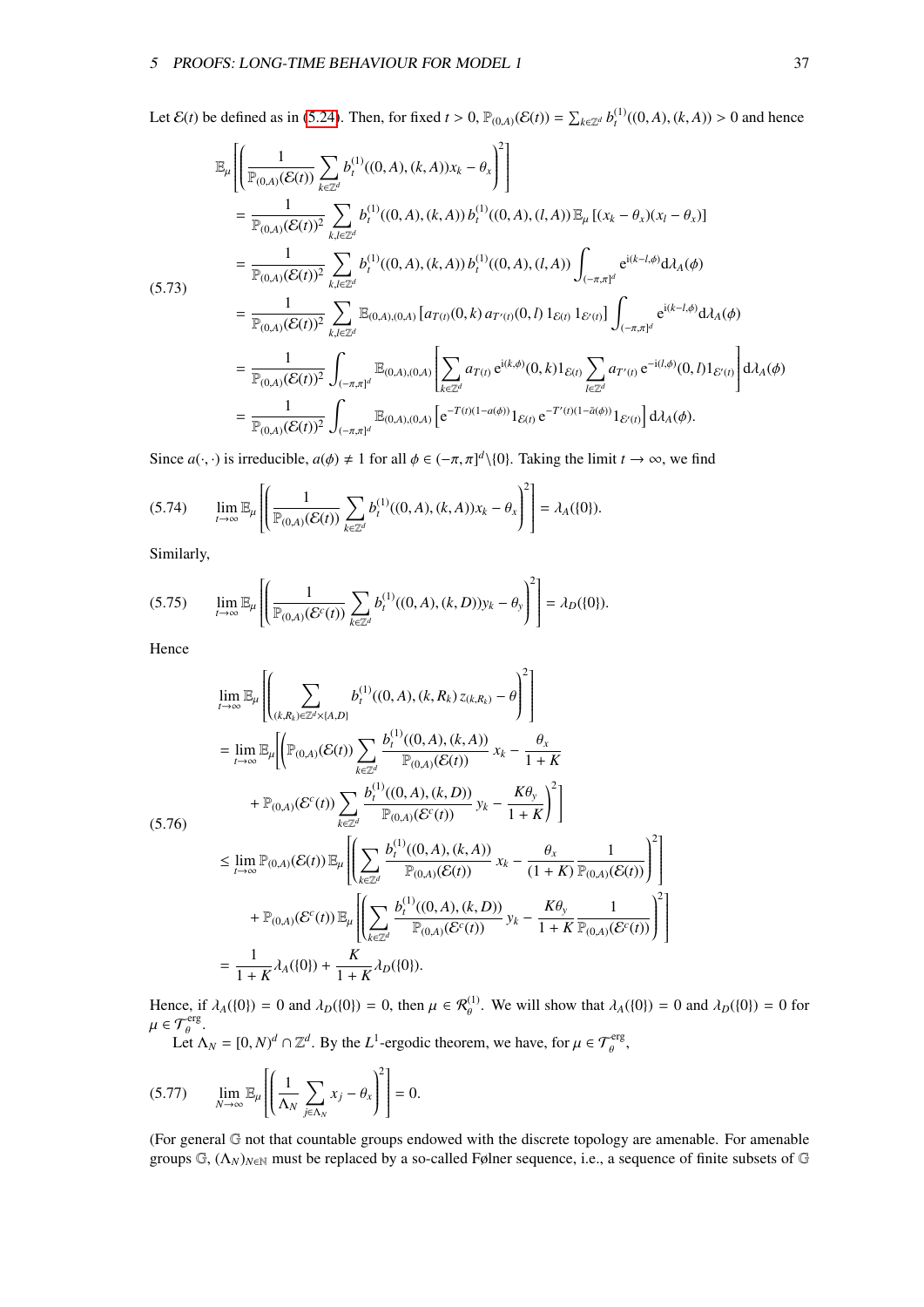<span id="page-38-2"></span>that exhaust G and satisfy  $\lim_{N\to\infty}$   $|g\Lambda_N\Delta\Lambda_N|/|\Lambda_N| = 0$  for any  $g \in \mathbb{G}$  [\[Lin99\]](#page-73-0). ) Using the spectral measure, we can write

$$
\lim_{N \to \infty} \mathbb{E}_{\mu} \left[ \left( \frac{1}{\Lambda_N} \sum_{j \in \Lambda_N} x_j - \theta_x \right)^2 \right] = \lim_{N \to \infty} \frac{1}{\Lambda_N^2} \sum_{j,k \in \Lambda_N} \int_{(-\pi,\pi]^d} e^{i(j-k,\phi)} d\lambda_A
$$
\n
$$
= \lim_{N \to \infty} \int_{(-\pi,\pi]^d} \left( \frac{1}{\Lambda_N} \sum_{j \in \Lambda_N} e^{i(j,\phi)} \right) \left( \frac{1}{\Lambda_N} \sum_{k \in \Lambda_N} e^{-i(k,\phi)} \right) d\lambda_A = \lambda_A \{0\}.
$$

In the last equality we use dominated convergence and

1. For all  $\phi \in (-\pi, \pi]^d$ ,

(5.79) 
$$
\lim_{N \to \infty} \frac{1}{\Lambda_N} \sum_{j,k \in \Lambda_N} e^{-i(k,\phi)} = 1_{\{0\}}(\phi).
$$

2. For all  $\delta > 0$  there exist  $\epsilon(N, \delta) > 0$  such that if  $J_{\delta} = (-\delta, \delta)$ , then

$$
(5.80) \qquad \left|\frac{1}{\Lambda_N}\sum_{j,k\in\Lambda_N}e^{-i(k,\phi)}-1_{\{0\}}(\phi)\right|\leq 1_{J_\delta}(\phi)+\epsilon(N,\delta),
$$

where  $\epsilon(N, \delta) \downarrow 0$  as  $N \to \infty$ .

We conclude that  $\lambda_A(\{0\}) = 0$ . Similarly we can show that  $\lambda_D(\{0\}) = 0$ , and hence  $\mu \in \mathcal{R}_{\theta}^{(1)}$ . .

Recall that  $(S_t)_{t\geq0}$  is the semigroup associated with [\(2.4\)](#page-6-0)–[\(2.5\)](#page-6-0).

<span id="page-38-1"></span>**Lemma 5.8.** [Preservation] *If b*( $\cdot$ ,  $\cdot$ ) *is transient and*  $\mu \in \mathcal{R}_{\theta}^{(1)}$ , *then the following hold:* 

- (a)  $\mu S_t \in \mathcal{R}_{\theta}^{(1)}$  for each  $t \geq 0$ .
- <span id="page-38-0"></span>(b) If  $t_n \to \infty$  and  $\mu S_{t_n} \to \mu(\infty)$ , then  $\mu(\infty) \in \mathcal{R}_{\theta}^{(1)}$ .

*Proof.* Our dynamics preserve translation invariance. To check property (1) of  $\mathcal{R}_{\theta}^{(1)}$  $f_{\theta}^{(1)}$  (see [\(5.65\)](#page-36-2)), set  $f(z) =$  $z_{(i,R_i)}$ . Since  $\mu \in \mathcal{R}_{\theta}^{(1)}$ , applying Lemma [5.1](#page-28-0) multiple times, we obtain

$$
\lim_{s \to \infty} \mathbb{E}_{\mu S_t}[z_{(i,R_i)}(s)] = \lim_{s \to \infty} \sum_{(k,R_k) \in \mathbb{G} \times \{A,D\}} b_s^{(1)}((i,R_i),(k,R_k)) \mathbb{E}_{\mu S_t}[z_{(k,R_k)}]
$$
\n
$$
= \lim_{s \to \infty} \sum_{(k,R_k) \in \mathbb{G} \times \{A,D\}} b_s^{(1)}((i,R_i),(k,R_k)) \mathbb{E}_{\mu}[z_{(k,R_k)}(t)]
$$
\n(5.81)\n
$$
= \lim_{s \to \infty} \sum_{(k',R'_{k'}) \in \mathbb{G} \times \{A,D\}} b_{s+t}^{(1)}((i,R_i),(k',R_{k'})) \mathbb{E}_{\mu}[z_{(k',R_{k'})}]
$$
\n
$$
= \lim_{s \to \infty} \mathbb{E}_{\mu}[z_{(i,R_i)}(t+s)] = \theta.
$$

To check property (2) of  $\mathcal{R}_{\theta}^{(1)}$  (see [\(5.66\)](#page-36-3)), we set  $f(z) = z_{(i,R_i)}z_{(j,R_j)}$ . Then, again by applying Lemma [5.1,](#page-28-0) we find

$$
\lim_{s \to \infty} \sum_{(k,R_k),(l,R_l) \in \mathbb{G} \times \{A,D\}} b_s^{(1)}((i,R_i),(k,R_k)) b_s^{(1)}((j,R_j),(l,R_l)) \mathbb{E}_{\mu S_t}[z_{(k,R_k)}z_{(l,R_l)}]
$$
\n
$$
= \lim_{s \to \infty} \sum_{(k,R_k),(l,R_l) \in \mathbb{G} \times \{A,D\}} b_s^{(1)}((i,R_i),(k,R_k)) b_s^{(1)}((j,R_j),(l,R_l)) \mathbb{E}_{\mu}[z_{(k,R_k)}(t)z_{(l,R_l)}(t)]
$$
\n(5.82)\n
$$
= \lim_{s \to \infty} \left[ \sum_{(k',R_{k'}),(l',R_l') \in \mathbb{G} \times \{A,D\}} b_{t+s}^{(1)}((i,R_i),(k',R_{k'})) b_{t+s}^{(1)}((j,R_j),(l',R_l')) \mathbb{E}_{\mu}[z_{(k',R_{k'})}z_{(l',R_{l'})}]
$$
\n
$$
+ 2 \int_0^t dr \sum_{k' \in \mathbb{G}} b_{t-r+s}^{(1)}((i,R_i),(k',A)) b_{t-r+s}^{(1)}((j,R_j),(k',A)) \mathbb{E}_{\mu}[g(x_{k'}(r))]
$$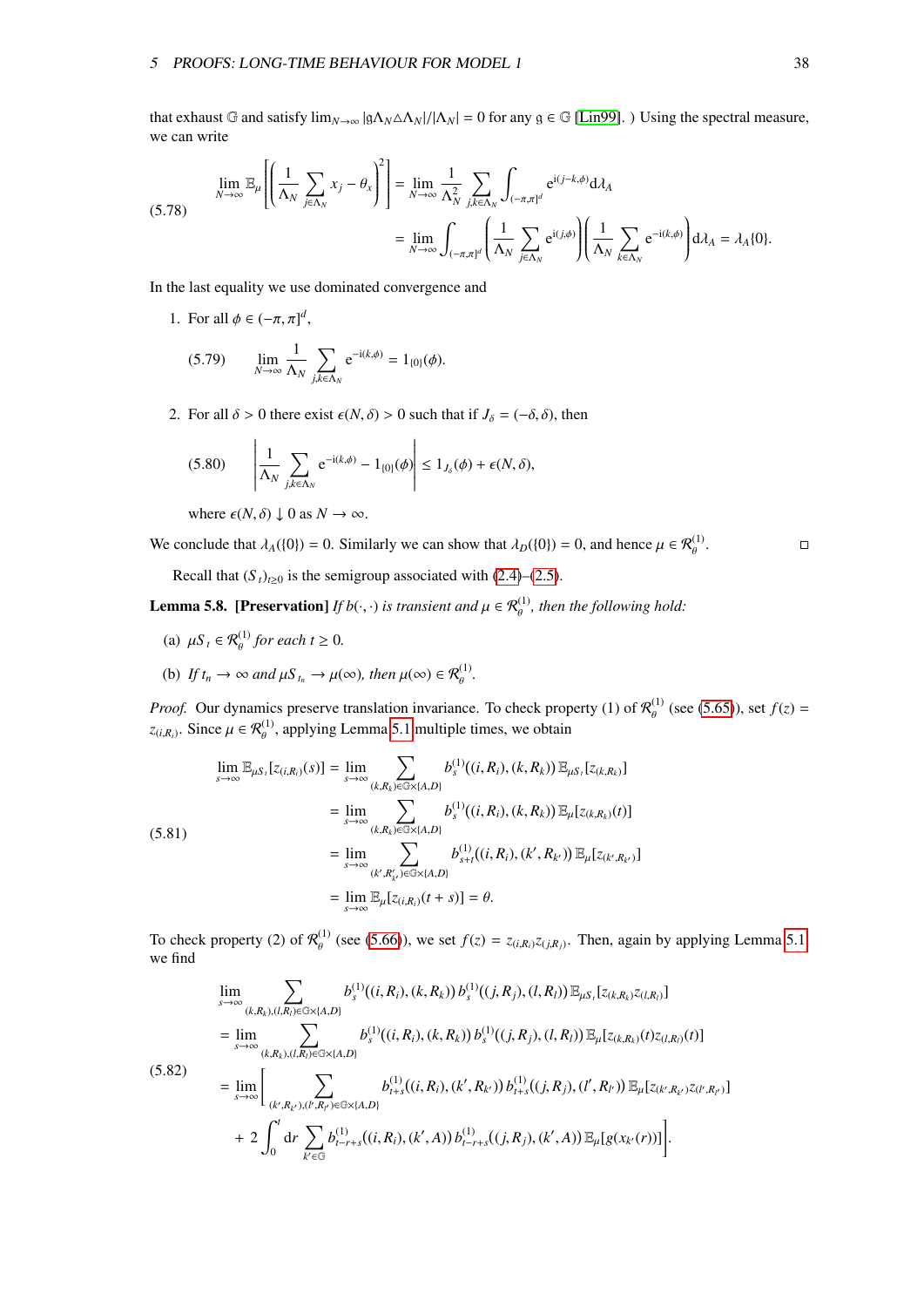Since  $\mu \in \mathcal{R}_{\theta}^{(1)}$ , we are left to show that

$$
(5.83) \qquad \lim_{s\to\infty}\int_s^{t+s} \mathrm{d}u \sum_{k'\in\mathbb{G}} b_u^{(1)}((i,R_i),(k',A))\,b_u^{(1)}((j,R_j),(k',A))\,\mathbb{E}_{\mu}[g(x_{k'}(t+s-u))] = 0.
$$

Using the notation of Section [5.2,](#page-29-0) we get

$$
\lim_{s \to \infty} \int_{s}^{t+s} du \sum_{k' \in \mathbb{G}} b_{u}^{(1)}((i, R_{i}), (k', A)) b_{u}^{(1)}((j, R_{j}), (k', A)) \mathbb{E}_{\mu}[g(x_{k'}(t+s-u))]
$$
\n
$$
\leq ||g|| \lim_{s \to \infty} \int_{s}^{t+s} du \sum_{k' \in \mathbb{G}} b_{u}^{(1)}((i, R_{i}), (k', A)) b_{u}^{(1)}((j, R_{j}), (k', A))
$$
\n(5.84)\n
$$
= ||g|| \lim_{s \to \infty} \int_{s}^{t+s} du \mathbb{E}_{(i, R_{i}), (j, R_{j})} \left[ \sum_{k' \in \mathbb{G}} a_{T(u)}(i, k') 1_{\mathcal{E}(u)} a_{T'(u)}(j, k') 1_{\mathcal{E}'(u)} \right]
$$
\n
$$
\leq ||g|| \lim_{s \to \infty} \int_{s}^{t+s} du \mathbb{E}_{(0, A), (0, A)} \left[ \sum_{k' \in \mathbb{G}} a_{T(u)}(i, k') 1_{\mathcal{E}(u)} a_{T'(u)}(j, k') 1_{\mathcal{E}'(u)} \right] = 0,
$$

where the last equality follows from the assumption  $I_a < \infty$  in Theorem [3.1,](#page-16-1) [\(5.22\)](#page-31-2) and [\(5.40\)](#page-33-0). The last inequality follows from the Markov property and the observation that, in order to get a contribution to the integral, the two random walks first have to meet at the same site and both be active. We conclude that  $\mu S_t \in \mathcal{R}_{\theta}^{(1)}$  for all  $t \geq 0$ .

To show that  $\mu(\infty) \in \mathcal{R}_{\theta}^{(1)}$ , we proceed like in [\(5.81\)](#page-38-0), to obtain

$$
(5.85) \qquad \lim_{s\to\infty}\mathbb{E}_{\mu(\infty)}[z_{(i,R_i)}(s)]=\lim_{s\to\infty}\lim_{n\to\infty}\mathbb{E}_{\mu S_{t_n}}[z_{(i,R_i)}(s)]=\lim_{s\to\infty}\lim_{n\to\infty}\mathbb{E}_{\mu}[z_{(i,R_i)}(t_n+s)]=\theta,
$$

and so [\(5.65\)](#page-36-2) is satisfied. To get [\(5.66\)](#page-36-3), we note that, by Lemma [5.1,](#page-28-0)

$$
\sum_{(k,R_k),(l,R_l)\in\mathbb{G}\times\{A,D\}} b_{t_n}^{(1)}((i,R_i),(k,R_k)) b_{t_n}^{(1)}((j,R_j),(l,R_l)) \mathbb{E}_{\mu}[z_{(k,R_k)}z_{(l,R_l)}]
$$
\n
$$
\leq E_{\mu}[z_{(i,R_i)}(t_n)z_{(j,R_j)}(t_n)]
$$
\n(5.86)\n
$$
\leq \sum_{(k,R_k),(l,R_l)\in\mathbb{G}\times\{A,D\}} b_{t_n}^{(1)}((i,R_i),(k,R_k)) b_{t_n}^{(1)}((j,R_j),(l,R_l)) \mathbb{E}_{\mu}[z_{(k,R_k)}z_{(l,R_l)}]
$$
\n
$$
+ 2||g|| \int_0^{t_n} ds \sum_{k\in\mathbb{G}} b_{t_n-s}^{(1)}((i,R_i),(k,A)) b_{t_n-s}^{(1)}((j,R_j),(k,A)).
$$

<span id="page-39-0"></span>Letting  $n \to \infty$ , we see that, since  $\mu \in \mathcal{R}_{\theta}^{(1)}$ ,

$$
\theta^2 \leq \mathbb{E}_{\mu(\infty)}[z_{(i,R_i)}z_{(j,R_j)}]
$$
  
(5.87)  

$$
\leq \theta^2 + 2||g||\int_0^\infty ds \sum_{k \in \mathbb{G}} b_r^{(1)}((i,R_i),(k,A)) b_r^{(1)}((j,R_j),(k,A)).
$$

Inserting  $(5.87)$  into  $(5.66)$ , we see that it is enough to show that

$$
\lim_{s \to \infty} \sum_{(k,R_k),(l,R_l) \in \mathbb{G} \times \{A,D\}} b_s^{(1)}((i,R_i),(k,R_k)) b_s^{(1)}((j,R_j),(l,R_l))
$$
\n
$$
\times 2||g|| \int_0^\infty dr \sum_{k' \in \mathbb{G}} b_r^{(1)}((k,R_k),(k',A)) b_r^{(1)}((l,R_l),(k',A))
$$
\n
$$
= \lim_{s \to \infty} 2||g|| \int_0^\infty dr \sum_{k' \in \mathbb{G}} b_{r+s}^{(1)}((i,R_i),(k',A)) b_{r+s}^{(1)}((j,R_j),(k',A)) = 0.
$$

However, from the assumption  $I_a < \infty$  in Theorem [3.1,](#page-16-1) [\(5.22\)](#page-31-2) and [\(5.40\)](#page-33-0), we have

(5.89)  
\n
$$
\lim_{s \to \infty} ||g|| \int_0^{\infty} dr \sum_{k' \in \mathbb{G}} b_{r+s}^{(1)}((i, R_i), (k', A)) b_{r+s}^{(1)}((j, R_j), (k', A))
$$
\n
$$
= \lim_{s \to \infty} ||g|| \int_s^{\infty} dr \mathbb{E}_{(i, R_i), (j, R_j)} \left[ \sum_{k' \in \mathbb{G}} a_{T(r)}(i, k') 1_{\mathcal{E}(r)} a_{T'(r)}(j, k') 1_{\mathcal{E}'(r)} \right] = 0.
$$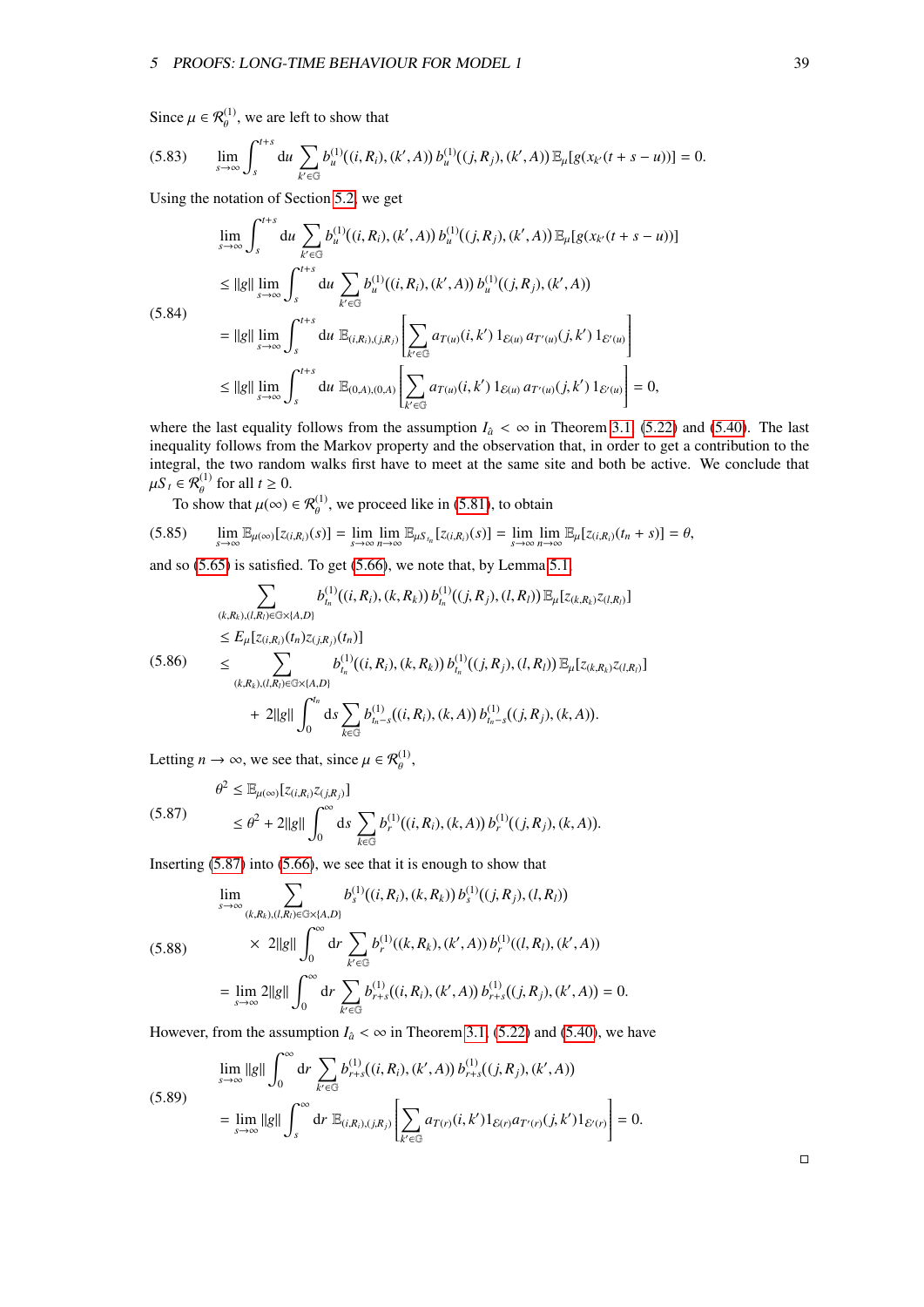2. Uniqueness of the equilibrium. In this section we show that, for given  $\theta$ , the equilibrium when it exists is unique. To prove this we extend the coupling argument in [\[CG94\]](#page-71-0). Consider two copies of the system [\(2.4\)](#page-6-0)–[\(2.5\)](#page-6-0) *coupled via their Brownian motions*:

<span id="page-40-6"></span>
$$
(5.90) \quad dx_i^k(t) = \sum_{j \in \mathbb{G}} a(i,j) \left[ x_j^k(t) - x_i^k(t) \right] dt + \sqrt{g(x_i^k(t))} \, dw_i(t) + Ke \left[ y_i^k(t) - x_i^k(t) \right] dt,
$$

(5.91) 
$$
dy_i^k(t) = e[x_i^k(t) - y_i^k(t)] dt, \quad k \in \{1, 2\}.
$$

Here, *k* labels the copy, and the two copies are driven by the same set of Brownian motions  $(w_i(t))_{i\geq 0}$ ,  $i \in \mathbb{G}$ . As initial probability distributions we choose  $\mu^1(0)$  and  $\mu^2(0)$  that are both invariant and ergodic under translations translations.

<span id="page-40-5"></span>Let

(5.92) 
$$
\bar{z}_i(t) = (z_i^1(t), z_i^2(t)), \qquad z_i^k(t) = (x_i^k(t), y_i^k(t)), \quad k \in \{1, 2\}.
$$

The coupled system  $(\bar{z}_i(t))_{i\in\mathbb{G}}$  has a unique strong solution [\[SS80,](#page-73-1) Theorem 3.2] whose marginals are the single-component systems. Write  $\hat{P}$  to denote the law of the coupled system, and let  $\Delta_i(t) = x_i^1(t) - x_i^2(t)$ and  $\delta_i(t) = y_i^1(t) - y_i^2(t)$ .

<span id="page-40-3"></span>**Lemma 5.9.** [Coupling dynamics] *For every t*  $\geq 0$ *,* 

<span id="page-40-4"></span>
$$
\frac{\mathrm{d}}{\mathrm{d}t} \widehat{\mathbb{E}}\big[|\Delta_i(t)| + K|\delta_i(t)|\big] = -2 \sum_{j \in \mathbb{G}} a(i,j) \widehat{\mathbb{E}}\Big[|\Delta_j(t)| \, 1_{\{\text{sgn}\,\Delta_i(t) \neq \text{sgn}\,\Delta_j(t)\}}\Big] \n- 2Ke \widehat{\mathbb{E}}\Big[\big(|\Delta_i(t)| + |\delta_i(t)|\big) \, 1_{\{\text{sgn}\,\Delta_i(t) \neq \text{sgn}\,\delta_i(t)\}}\Big]
$$

*Proof.* Let  $f(x) = |x|, x \in \mathbb{R}$ . Then  $f'(x) = \text{sgn } x$  and  $f''(x) = 0$  for  $x \neq 0$ , but *f* is not differentiable at  $x = 0$ , a point the path hits. Therefore, by a generalization of Itô's formula, we have

<span id="page-40-7"></span>(5.94) 
$$
d|\Delta_i(t)| = sgn \Delta_i(t) d\Delta_i(t) + dL_t^0,
$$

$$
d\Delta_i(t) = \sum_{j \in \mathbb{G}} a(i, j)[\Delta_j(t) - \Delta_i(t)] dt + \left[\sqrt{g(x_i^1(t))} - \sqrt{g(x_i^2(t))}\right] dw_i(t)
$$

$$
+ Ke\left[\delta_i(t) - \Delta_i(t)\right] dt,
$$

where  $L_t^0$  is the local time of  $\Delta_i(t)$  at 0 (see [\[RW00,](#page-73-2) Section IV.43]). Next, we use that  $\Delta_i(t)$  has zero local time at *x* = 0 because *g* is Lipschitz (see [\[RW00,](#page-73-2) Proposition V.39.3]). Taking expectation, we get

<span id="page-40-0"></span>
$$
(5.95) \qquad \frac{\mathrm{d}}{\mathrm{d}t} \,\hat{\mathbb{E}}\big[|\Delta_i(t)|\big] = \sum_{j\in\mathbb{G}} a(i,j) \,\hat{\mathbb{E}}\big[\mathrm{sgn}\,\Delta_i(t)\,[\Delta_j(t)-\Delta_i(t)]\big] + Ke\,\hat{\mathbb{E}}\big[\mathrm{sgn}\,\Delta_i(t)\,[\delta_i(t)-\Delta_i(t)]\big].
$$

Similarly, we have

(5.96) 
$$
d|\delta_i(t)| = \operatorname{sgn} \delta_i(t) d\delta_i(t),
$$

$$
d\delta_i(t) = e [\Delta_i(t) - \delta_i(t)] dt.
$$

<span id="page-40-1"></span>Taking expectation, we get

$$
(5.97) \qquad \frac{\mathrm{d}}{\mathrm{d}t} \,\hat{\mathbb{E}}\big[|\delta_i(t)|\big] = e \,\hat{\mathbb{E}}\big[\mathrm{sgn}\,\delta_i(t)\,[\Delta_i(t)-\delta_i(t)]\big]
$$

<span id="page-40-2"></span>Combining [\(5.95\)](#page-40-0) and [\(5.97\)](#page-40-1), we get

(5.98) 
$$
\frac{d}{dt} \hat{\mathbb{E}}[|\Delta_i(t)| + K|\delta_i(t)|] = \sum_{j \in \mathbb{G}} a(i, j) \hat{\mathbb{E}}\Big[\text{sgn}\,\Delta_i(t) \,[\Delta_j(t) - \Delta_i(t)]\Big] + K e \hat{\mathbb{E}}\Big[\text{[sgn}\,\Delta_i(t) - \text{sgn}\,\delta_i(t)\big] \,[\delta_i(t) - \Delta_i(t)]\Big].
$$

Note that

$$
(5.99) \quad \operatorname{sgn} \Delta_i(t) \left[ \Delta_j(t) - \Delta_i(t) \right] = |\Delta_j(t)| - |\Delta_i(t)| - 2 |\Delta_j(t)| 1_{\{\operatorname{sgn} \Delta_i(t) \neq \operatorname{sgn} \Delta_j(t)\}}.
$$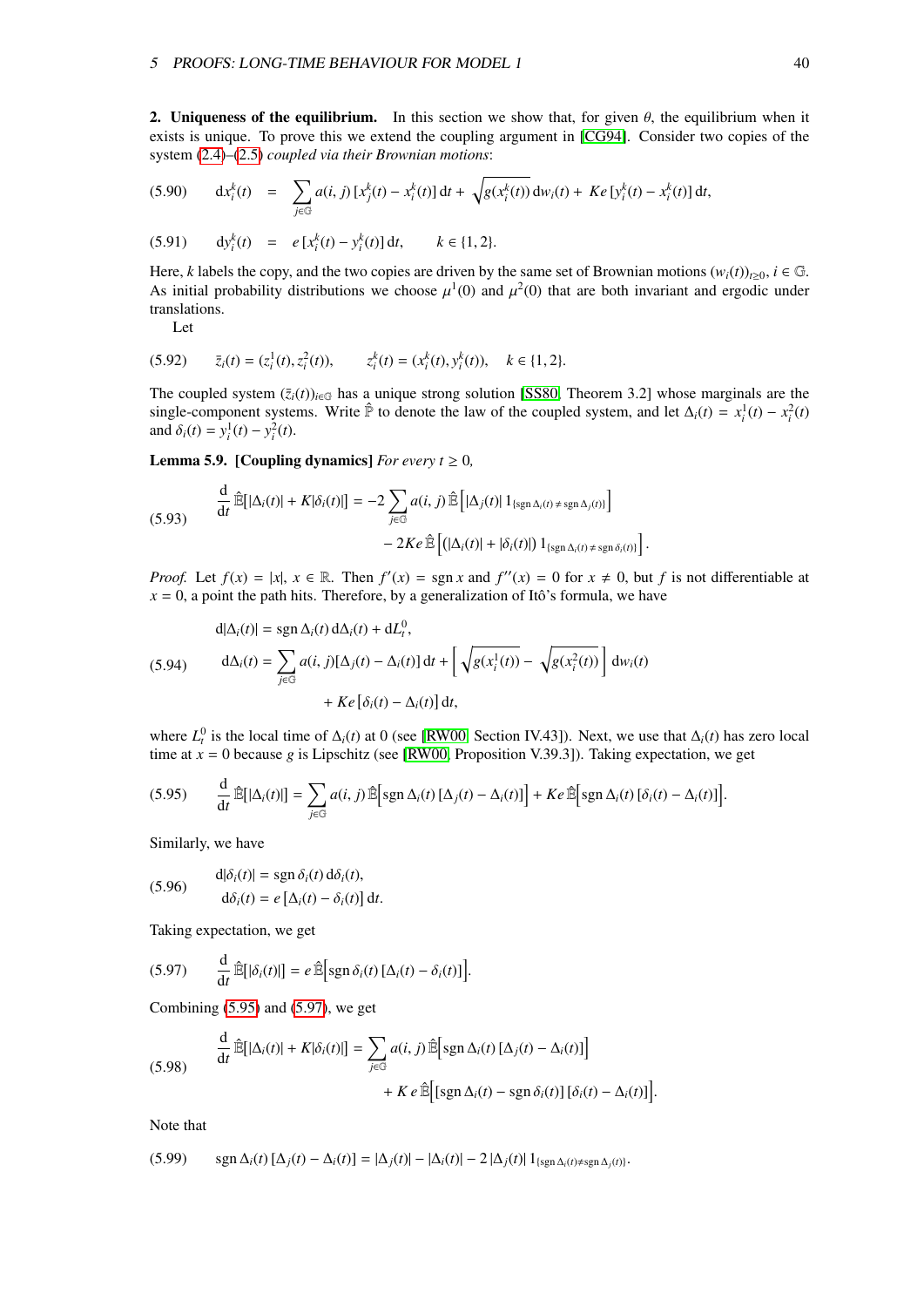<span id="page-41-0"></span>By translation invariance,  $\mathbb{E}[\Delta_i(t)]$  is independent of *i*. Hence the first sum in the right-hand side can be rewritten as

$$
(5.100) \t-2\sum_{j\in\mathbb{G}}a(i,j)\hat{\mathbb{E}}\big[\vert\Delta_j(t)\vert 1_{\{\operatorname{sgn}\Delta_i(t)\neq\operatorname{sgn}\Delta_j(t)\}}\big].
$$

Similarly, the second sum in the right-hand side can be rewritten as

$$
(5.101) \qquad -2Ke \widehat{\mathbb{E}} \left[ \left( |\Delta_i(t)| + |\delta_i(t)| \right) 1_{\{\text{sgn }\Delta_i(t) \neq \text{sgn }\delta_i(t)\}} \right]
$$

Combining  $(5.98)$  and  $(5.100)$ – $(5.101)$ , we get the claim.

Lemma [5.9](#page-40-3) tells us that *t*  $\mapsto \hat{\mathbb{E}}[|\Delta_i(t)| + K|\delta_i(t)|]$  is a non-increasing Lyapunov function. Therefore lim<sub>*t*→∞</sub>  $\hat{\mathbb{E}}[|\Delta_i(t)| + K|\delta_i(t)|] = c_i \in [0, 1 + K]$  exists. To show that the coupling is successful we need the following lemma.

<span id="page-41-4"></span>**Lemma 5.10. [Uniqueness of equilibrium]** *If*  $a(\cdot, \cdot)$  *is transient, then*  $c_i = 0$  *for all*  $i \in \mathbb{G}$ *, and so the coupling is successful, i.e.,*

$$
(5.102) \qquad \lim_{t\to\infty}\widehat{\mathbb{E}}[|\Delta_i(t)|+K|\delta_i(t)|]=0.
$$

*Proof.* Write  $-h_i(t)$  to denote the right-hand side of [\(5.93\)](#page-40-4). We begin with the observation that  $t \mapsto h_i(t)$ has the following properties:

\n- (a) 
$$
h_i \geq 0
$$
.
\n- (b)  $0 \leq \int_0^\infty dt \, h_i(t) \leq 1 + K$ .
\n- (c)  $h_i$  is differentiable with  $h'_i$  bounded.
\n

Property (a) is evident. Property (b) follows from integration of [\(5.93\)](#page-40-4):

$$
(5.103) \qquad \int_0^t \mathrm{d} s \, h_i(s) = \hat{\mathbb{E}}[|\Delta_i(0)| + K|\delta_i(0)|] - \hat{\mathbb{E}}[|\Delta_i(t)| + K|\delta_i(t)|].
$$

<span id="page-41-3"></span>The proof of Property (c) is given in Appendix [D.](#page-69-0) It follows from (a)–(c) that  $\lim_{t\to\infty} h(t) = 0$ . Hence, for every  $\epsilon > 0$ ,

$$
\forall i, j \in \mathbb{G} \text{ with } a(i, j) > 0:
$$
  
\n
$$
\lim_{t \to \infty} \hat{\mathbb{P}}\Big(\{\Delta_i(t) < -\epsilon, \Delta_j(t) > \epsilon\} \cup \{\Delta_i(t) > \epsilon, \Delta_j(t) < -\epsilon\}\Big) = 0,
$$
\n
$$
\forall i \in \mathbb{G}:
$$

<span id="page-41-6"></span>
$$
\lim_{t\to\infty}\widehat{\mathbb{P}}\Big(\{\Delta_i(t)<-\epsilon,\,\delta_i(t)>\epsilon\}\cup\{\Delta_i(t)>\epsilon,\,\delta_i(t)<-\epsilon\}\Big)=0.
$$

In Appendix [C](#page-65-0) we will prove the following lemma:

<span id="page-41-2"></span>**Lemma 5.11.** [Successful coupling ] *For all i, j*  $\in$  *G and*  $\epsilon$  > 0*,* 

$$
(5.105) \qquad \lim_{t\to\infty}\widehat{\mathbb{P}}\Big(\{\Delta_i(t) < -\epsilon,\ \Delta_j(t) > \epsilon\}\cup\{\Delta_i(t) > \epsilon,\ \Delta_j(t) < -\epsilon\}\Big) = 0.
$$

The proof of this lemma relies on the fact that  $\hat{a}(\cdot, \cdot)$  is irreducible. Let

$$
(5.106) \quad E_0 \times E_0 = \left\{ \overline{z} \in E \times E : z^1_{(i,R_i)}(t) \ge z^2_{(i,R_i)}(t) \,\,\forall (i,R_i) \in \mathbb{G} \times \{A,D\} \right\}
$$
\n
$$
\cup \left\{ \overline{z} \in E \times E : z^2_{(i,R_i)}(t) \ge z^1_{(i,R_i)}(t) \,\,\forall (i,R_i) \in \mathbb{G} \times \{A,D\} \right\}
$$

Then Lemma [5.11](#page-41-2) together with [\(5.104\)](#page-41-3) imply that  $\lim_{t\to\infty} \hat{P}(E_0 \times E_0) = 1$ , which we express by saying that "one diffusion lies on top of the other".

Using Lemma [5.11](#page-41-2) we can complete the proof of the successful coupling. Let  $t_n \to \infty$  as  $n \to \infty$  and suppose, by possibly going to further subsequences, that  $\lim_{n\to\infty} \mu^1(t_n) = v_\theta^1$  and  $\lim_{n\to\infty} \mu^2(t_n) = v_\theta^2$ . Let  $\bar{v}_\theta$ 

<span id="page-41-5"></span><span id="page-41-1"></span>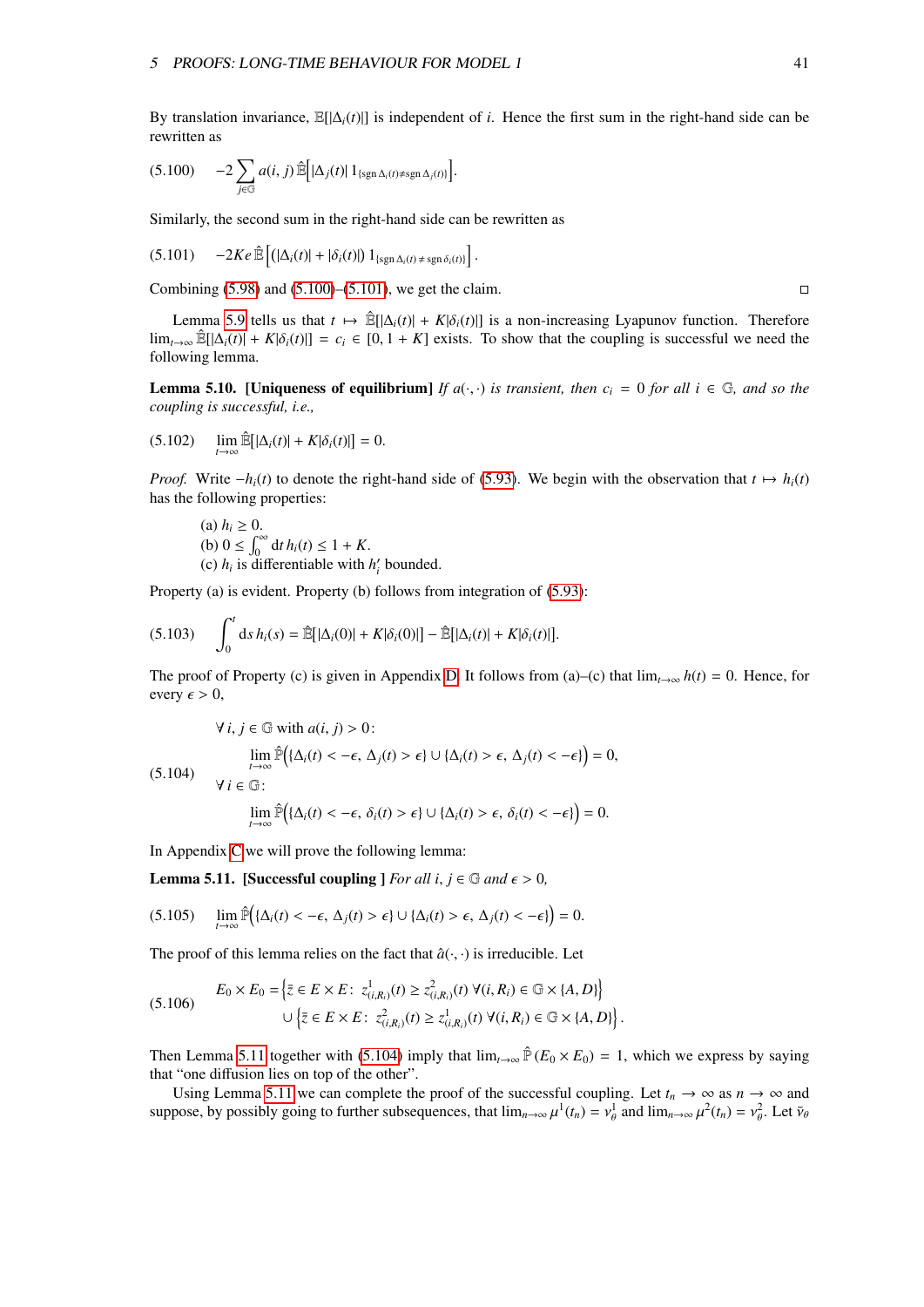<span id="page-42-0"></span>be the measure on  $E \times E$  given by  $\bar{v}_{\theta} = v_{\theta}^1 \times v_{\theta}^2$ . Using dominated convergence, invoking the preservation of tensile involving and wing the limiting distribution of  $h^{(1)}(x)$  on  $(A, D)$  we find translation invariance, and using the limiting distribution of  $b_t^{(1)}(\cdot, \cdot)$  on  $\{A, D\}$ , we find

$$
\int_{E\times E} d\bar{v}_{\theta} |\Delta_{i}| + K|\delta_{i}|
$$
\n
$$
= (1 + K) \int_{E_{0}\times E_{0}} d\bar{v}_{\theta} \lim_{n \to \infty} \sum_{j \in G} \left[ b_{i_{n}}^{(1)}((i, R_{i}), (j, A)) |x_{i}^{1} - x_{i}^{2}| + b_{i_{n}}^{(1)}((i, R_{i}), (j, D)) |y_{i}^{1} - y_{i}^{2}| \right]
$$
\n
$$
= \lim_{n \to \infty} (1 + K) \int_{E_{0}\times E_{0}} d\bar{v}_{\theta} \left| \sum_{j \in G \times \{A, D\}} b_{i_{n}}^{(1)}((i, R_{i}), (j, R_{j})) (z_{(j, R_{j})}^{1} - z_{(j, R_{j})}^{2}) \right|
$$
\n
$$
\leq \lim_{n \to \infty} (1 + K) \int_{E} d\nu_{\theta}^{1} \left| \sum_{j \in G \times \{A, D\}} b_{i_{n}}^{(1)}((i, R_{i}), (j, R_{j})) z_{(j, R_{j})}^{1} - \theta \right|
$$
\n
$$
+ \lim_{n \to \infty} (1 + K) \int_{E} d\nu_{\theta}^{2} \left| \sum_{i \in G \times \{A, D\}} b_{i_{n}}^{(1)}((i, R_{i}), (j, R_{j})) z_{(j, R_{j})}^{2} - \theta \right| = 0.
$$

Here, the last equality follows because both  $v_\theta^1$  and  $v_\theta^2$  are in  $\mathcal{R}_\theta^{(1)}$  by Lemma [5.8.](#page-38-1) Thus, we see that  $\bar{v}_\theta$  concentrates on the diagonal. Suppose now that there exists a sequence  $(t)$  as such that  $\lim$ concentrates on the diagonal. Suppose now that there exists a sequence  $(t_n)_{n\in\mathbb{N}}$  such that  $\lim_{n\to\infty} \mathbb{E}[|\Delta_i(t_n)|+$  $K|\delta_i(t_n)| = \delta > 0$ . Since  $\{\mathcal{L}(\bar{Z}(t_n))\}_{n \in \mathbb{N}}$  is tight (recall [\(5.92\)](#page-40-5)), by Prokhorov's theorem there exists a converging subsequence  $\{\mathcal{L}(\bar{Z}(t_{n_k}))\}_{k \in \mathbb{N}}$ . Let  $\bar{v}_\theta$  denote the limiting measure. Then, by Lemma [5.8](#page-38-1) and  $(5.107)$ [\(5.107\)](#page-42-0),

$$
(5.108) \quad \delta = \lim_{k \to \infty} \mathbb{E}[|\Delta_i(t_{n_k})| + K|\delta_i(t_{n_k})|] = \int_{E \times E} d\bar{\nu}_{\theta} [|\Delta_i| + K|\delta_i|] = 0.
$$

Thus,  $\lim_{t\to\infty}$  E[| $\Delta_i(t)$ | + *K*| $\delta_i(t)$ |] = 0, and we conclude that the coupling is successful. Hence, given the initial average density  $\theta$  in (3.5) the equilibrium measure is unique if it exists initial average density  $\theta$  in [\(3.5\)](#page-16-0), the equilibrium measure is unique if it exists.

#### 3. Stationarity of  $v_{\theta}$  and convergence to  $v_{\theta}$ .

<span id="page-42-1"></span>**Lemma 5.12.** [Existence of equilibrium] *Let*  $\mu(0) \in \mathcal{T}_{\theta}^{\text{erg}}$ . *Then*  $\lim_{t \to \infty} \mu(t) = v_{\theta}$  for some invariant *measure* ν<sub>θ</sub>.

*Proof.* To prove that the limit is an invariant measure, suppose that  $\mu(0) = \mu = \delta_{\theta}$ . Since the state space of  $(Z(t))_{t\geq0}$  is compact, each sequence  $\{\mathcal{L}(Z(t_n))\}_{n\in\mathbb{N}}$  is tight. Hence, by Prokhorov's theorem, there exists a converging subsequence such that  $\lim_{n\to\infty} \delta_\theta S_{t_n} = v_\theta$ . Since  $\delta_\theta \in \mathcal{R}_\theta^{(1)}$ , Lemma [5.8](#page-38-1) tells us that  $\lim_{n\to\infty} S_n = \mathcal{R}_\theta^{(1)}$ . Then hy Lemma 5.8  $\lim_{n\to\infty} \delta_\theta S_{t_n} \in \mathcal{R}_{\theta}^{(1)}$ . To prove that  $v_\theta$  is invariant, fix any  $s_0 \ge 0$ . Let  $\mu = \delta_\theta S_{s_0}$ . Then, by Lemma [5.8,](#page-38-1)  $\mu \in \mathcal{R}_{\theta}^{(1)}$  and, by Lemma [5.11,](#page-41-2) we can find a further subsequence such that  $\lim_{k \to \infty} \mu(t_{n_k}) = v_{\theta}$ . By the Feller property of the SSDE in  $(2.4)$ – $(2.5)$ , we obtain

$$
(5.109) \qquad v_{\theta}S_{s_0}=\lim_{n\to\infty}\delta_{\theta}S_{t_n}S_{s_0}=\lim_{k\to\infty}\delta_{\theta}S_{s_0}S_{t_{n_k}}=\lim_{k\to\infty}\mu S_{t_{n_k}}=v_{\theta}.
$$

Hence,  $v_{\theta}$  is indeed an invariant measure.

To prove the convergence of  $\mu(t)$  to  $\nu_{\theta}$ , note that  $\nu_{\theta} \in \mathcal{R}_{\theta}^{(1)}$  by Lemma [5.8.](#page-38-1) Let  $\nu = \nu_{\theta}$ . Then, by the priance of  $\nu_{\theta}$ , we have  $\lim_{\theta \to 0^+} \nu_{\theta}^C = \nu_{\theta}$  for all invariance of  $v_\theta$ , we have  $\lim_{t\to\infty} vS_t = v_\theta$ . By Lemma [5.10,](#page-41-4) we have  $\lim_{t\to\infty} \mu S_t = \lim_{t\to\infty} vS_t = v_\theta$  for all  $\mu \in \mathcal{R}^{(1)}_\theta$ .  $\mu \in \mathcal{R}^{(1)}_{\rho}$ .

#### 4. Ergodicity, mixing and associatedness.

<span id="page-42-2"></span>**Lemma 5.13. [Properties of equilibrium]** Let  $\mu(0) \in \mathcal{R}_{\theta}^{(1)}$  be ergodic under translations. Then  $v_{\theta} =$ <br>limed this ergodic and mixing under translations, and is associated.  $\lim_{t\to\infty}\mu(t)$  *is ergodic and mixing under translations, and is associated.* 

*Proof.* After a standard approximation argument, [\[HP91,](#page-72-0) Corollary1.5 and subsequent discussion] implies that associatedness is preserved over time. Note that  $\delta_{\theta}$  is an associated measure and lies in  $\mathcal{R}_{\theta}^{(1)}$  $\theta_{\theta}^{(1)}$ . Hence, by Lemma [5.12,](#page-42-1)  $v_\theta = \lim_{t \to \infty} \delta_\theta S_t$  and therefore  $v_\theta$  is associated.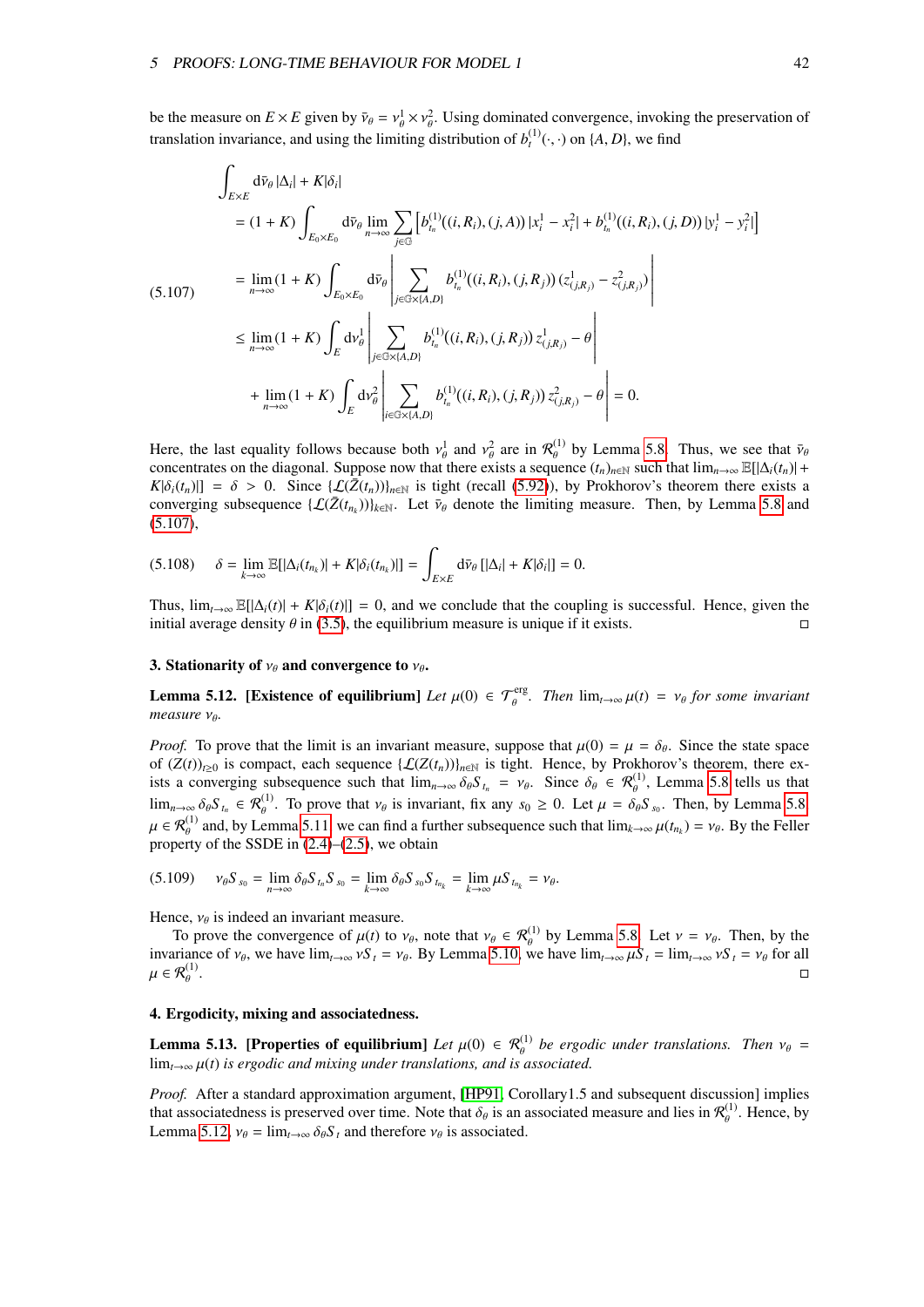We prove the ergodicity of  $v_{\theta}$  by showing that the random field of components is mixing. To prove that  $v_{\theta}$  is mixing, we use associatedness and decay of correlations. Let *B*,  $B' \subset \mathbb{G}$  be finite, and let  $c_j$ ,  $d_i$  be positive constants for  $i \in B$ ,  $i \in B'$ . For  $k \in \mathbb{G}$ , define the random variables positive constants for  $j \in B$ ,  $i \in B'$ . For  $k \in \mathbb{G}$ , define the random variables

$$
(5.110) \t Y_0 = \sum_{j \in B} c_j z_{(j,R_j)}, \t Y_k = \sum_{i \in B'} d_i z_{(i+k,R_{i+k})}.
$$

Note that  $Y_0$  and  $Y_k$  are associated under  $v_\theta$  because  $(z_{(i,R_i)})_{(i,R_i)\in\mathbb{G}\times\{A,D\}}$  are associated. Therefore, by [\[NW81,](#page-73-3) Eq.(2.2)], it follows that for  $s, t \in \mathbb{R}$ ,

$$
(5.111) \qquad \left| \mathbb{E}_{\nu_{\theta}}[e^{i(sY_0 + tY_n)}] - \mathbb{E}_{\nu_{\theta}}[e^{isY_0}] \, \mathbb{E}_{\nu_{\theta}}[e^{itY_n}] \right| \leq |st| \, \text{Cov}_{\nu_{\theta}}(Y_0, Y_n).
$$

Since  $\mu \in \mathcal{R}_{\theta}^{(1)}$  by Lemma [5.1,](#page-28-0)

$$
(5.112) \quad \text{Cov}_{\nu_{\theta}}(Y_0, Y_k) = \sum_{j \in B} \sum_{i \in B'} c_j d_i \lim_{t \to \infty} \text{Cov}_{\mu}(z_{(j,R_j)}(t), z_{(i+k,R_{i+k})}(t))
$$
  
 
$$
\leq 2||g|| \sum_{j \in B} \sum_{i \in B'} c_j d_i \int_0^{\infty} dr \sum_{(l,R_l) \in \mathbb{G} \times \{A\}} b_r^{(1)}((j,R_j),(l,A)) b_r^{(1)}((i+k,R_{i+k}),(l,A)).
$$

<span id="page-43-1"></span>The last integral gives the expected total time for two partition elements in the dual, starting in  $(j, R<sub>j</sub>)$  and  $(i + k, R_{i+k})$ , to be active at the same site. To show that this integral converges to 0 as  $||k|| \rightarrow \infty$ , we rewrite the sum as (recall  $(5.26)$ – $(5.27)$ )

$$
\mathbb{E}_{(i+k,R_{i+k}),(j,R_{j})}\left[\left(\sum_{l\in\mathbb{G}}a_{T(r)}(j,l)a_{T'(r)}(i+k,l)\right)1_{\mathcal{E}(r)}1_{\mathcal{E}'(r)}\right]
$$
\n
$$
=\mathbb{E}_{(i+k,R_{i+k}),(j,R_{j})}\left[\left(\sum_{l'\in\mathbb{G}}\hat{a}_{2M(r)}(i+k-j,l')a_{\Delta(r)}(l',0)\right)1_{\mathcal{E}(r)}1_{\mathcal{E}'(r)}\right]
$$
\n
$$
\leq\mathbb{E}_{(i+k,R_{i+k}),(j,R_{j})}\left[\left(\sum_{l'\in\mathbb{G}}\hat{a}_{2M(r)}(i+k-j,l')\left[a_{\Delta(r)}(l',0)+a_{\Delta(r)}(0,l')\right]\right)1_{\mathcal{E}(r)}1_{\mathcal{E}'(r)}\right]
$$
\n
$$
=\mathbb{E}_{(i+k,R_{i+k}),(j,R_{j})}\left[\hat{a}_{2M(r)+2\Delta(r)}(i+k-j,0)1_{\mathcal{E}(r)}1_{\mathcal{E}'(r)}\right].
$$

Because  $\hat{a}(\cdot, \cdot)$  is symmetric, we have  $\hat{a}_{2M(r)+2\Delta(r)}(i+k-j, 0) \leq \hat{a}_{2M(r)+2\Delta(r)}(0, 0)$ . Since

$$
(5.114) \tT(t) + T'(t) \le 2M(r) + 2\Delta(r) \le 2(T(t) + T'(t)),
$$

and the Fourier transform in [\(5.36\)](#page-32-0)–[\(5.37\)](#page-32-1) implies that

$$
(5.115)\quad \int_0^\infty\mathrm{d} r\,\mathbb{E}_{(i+k,R_{i+k}),(j,R_j)}\big[\hat{a}_{2M(r)+2\Delta(r)}(0,0)1_{\mathcal{E}(r)}\,1_{\mathcal{E}'(r)}\big]<\infty.
$$

if and only if  $I_a < \infty$ . Since we are in the transient regime, i.e.,  $I_a < \infty$ , we can use dominated convergence, in combination with the fact that  $\lim_{\|k\| \to \infty} \hat{a}_t(i + k - j, 0) = 0$  for all *i*, *j*, *t*, to conclude that  $\lim_{\|k\| \to \infty} C_0 v$ .  $(Y_0, Y_1) = 0$  $\lim_{\|k\|\to\infty} \text{Cov}_{\nu_{\theta}}(Y_0, Y_k) = 0.$  $(Y_0, Y_k) = 0.$ 

# <span id="page-43-0"></span>5.4 Proof of the dichotomy

Theorem [3.1\(](#page-16-1)a) follows from Lemmas [5.7,](#page-36-4) [5.12](#page-42-1) and [5.13.](#page-42-2) The equality  $\mathbb{E}_{\nu_{\theta}}[x_0] = \mathbb{E}_{\nu_{\theta}}[y_0] = \theta$  follows from the evolution equations in (2.4)–(2.5), the fact that  $\nu_{\theta}$  is an equilibrium measure, and the p the evolution equations in [\(2.4\)](#page-6-0)–[\(2.5\)](#page-6-0), the fact that  $\nu_{\theta}$  is an equilibrium measure, and the preservation of  $\theta$ (see  $(3.6)$ ). Theorem  $3.1(b)$  follows from Lemma [5.5.](#page-33-1)

# <span id="page-43-2"></span>6 Proofs: Long-time behaviour for Model 2

In Sections [6.1](#page-44-0)[–6.4](#page-55-0) we show that the results proved in Sections [5.1](#page-28-1)[–5.4](#page-43-0) carry over from model 1 to model 2. In Section [6.5](#page-55-1) we show that symmetry of  $a(\cdot, \cdot)$  is needed. In Section [6.6](#page-55-2) we show what happens when for infinite seed-bank the fat-tailed wake-up time is modulated by a slowly varying function.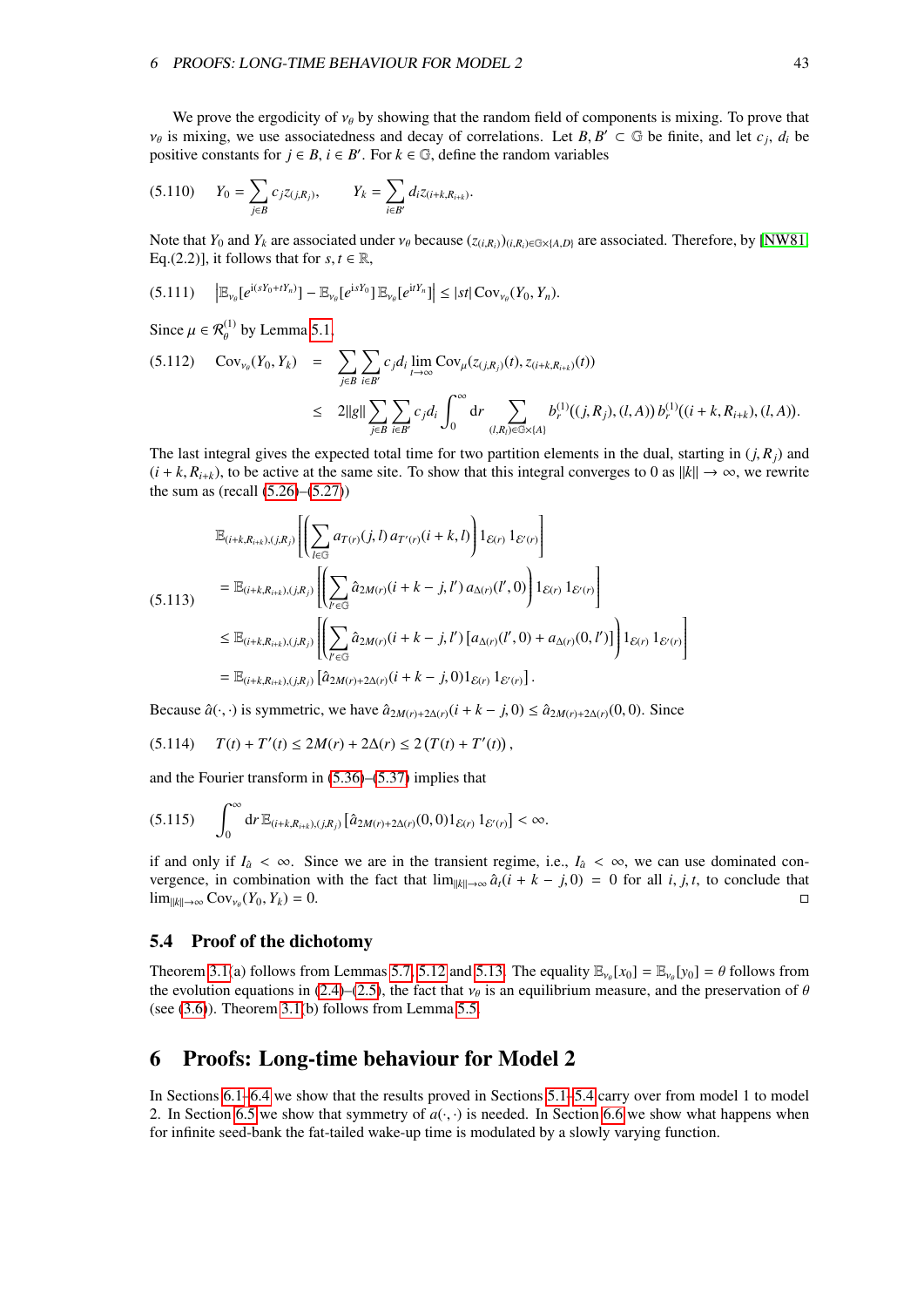## <span id="page-44-0"></span>6.1 Moment relations

Like in model 1, we start by relating the first and second moments of the system in  $(2.12)$ – $(2.13)$  to the random walk that evolves according to the transition kernel  $b^{(2)}(\cdot, \cdot)$  on  $\mathbb{G} \times \{A, (D_m)_{m \in \mathbb{N}_0}\}$  given by [\(2.41\)](#page-13-0). Also here these moment relations hold for all  $g \in G$ . Moreover these moment relations holds for  $\rho < \infty$ as well as for  $\rho = \infty$ . Below we write  $\mathbb{E}_z$  for  $\mathbb{E}_{\delta_z}$ , the expectation when the process starts from the initial measure  $\delta \preceq \epsilon F$ measure  $\delta_z$ ,  $z \in E$ .

<span id="page-44-1"></span>**Lemma 6.1.** [First and second moment]  $For z \in E$ ,  $t \ge 0$  and  $(i, R_i)$ ,  $(j, R_j) \in \mathbb{G} \times \{A, (D_m)_{m \in \mathbb{N}_0}\}\,$ 

(6.1) 
$$
\mathbb{E}_{z}[z_{(i,R_i)}(t)] = \sum_{(k,R_k)\in\mathbb{G}\times\{A,(D_m)_{m\in\mathbb{N}_0}\}} b_t^{(2)}((i,R_i),(k,R_k)) z_{(k,R_k)}
$$

*and*

$$
\mathbb{E}_{z}[z_{(i,R_i)}(t)z_{(j,R_j)}(t)] = \sum_{(k,R_k),(l,R_i) \in \mathbb{G} \times \{A,(D_m)_{m \in \mathbb{N}_0}\}} b_t^{(2)}((i,R_i),(k,R_k)) b_t^{(2)}((j,R_j),(l,R_l)) z_{(k,R_k)} z_{(l,R_l)} + 2 \int_0^t ds \sum_{k \in \mathbb{G}} b_{(t-s)}^{(2)}((i,R_i),(k,A)) b_{(t-s)}^{(2)}((j,R_j),(k,A)) \mathbb{E}_{z}[g(x_k(s))].
$$

*Proof.* The proof follows from that of Lemma [5.1](#page-28-0) after we replace  $b^{(1)}(\cdot, \cdot)$  by  $b^{(2)}(\cdot, \cdot)$  and use [\(2.12\)](#page-7-0)–[\(2.13\)](#page-7-0) instead of (2.4)–(2.5) instead of  $(2.4)$ – $(2.5)$ .

**Remark 6.2.** [Density] From Lemma [6.1](#page-44-1) we obtain that if  $\mu$  is invariant under translations with  $\mathbb{E}_{\mu}[x_0(0)] =$  $\theta$ <sub>x</sub> and  $\mathbb{E}_{u}[y_{0,m}(0)] = \theta_{v,m}$  for all  $m \in \mathbb{N}_0$ , then

$$
(6.3) \qquad \mathbb{E}_{\mu}[z_{(i,R_i)}(t)] = \theta_x \sum_{(k,R_k)\in\mathbb{G}\times\{A\}} b_t^{(2)}((i,R_i),(k,R_k)) + \sum_{m\in\mathbb{N}_0} \theta_{y,m} \sum_{(k,R_k)\in\mathbb{G}\times\{D_m\}} b_t^{(2)}((i,R_i),(k,R_k))
$$

and

$$
\mathbb{E}_{\mu}[z_{(i,R_i)}(t)z_{(j,R_j)}(t)]
$$
\n
$$
= \sum_{(k,R_k),(l,R_i)\in\mathbb{G}\times\{A,(D_m)_{m\in\mathbb{N}_0}\}} b_i^{(2)}((i,R_i),(k,R_k)) b_i^{(2)}((j,R_j),(l,R_l)) \mathbb{E}_{\mu}[z_{(k,R_k)}z_{(l,R_l)}]
$$
\n
$$
+ 2 \int_0^t ds \sum_{k\in\mathbb{G}} b_{t-s}^{(2)}((i,R_i),(k,A)) b_{t-s}^{(2)}((j,R_j),(k,A)) \mathbb{E}_{\mu}[g(x_i(s))].
$$

• For  $\rho < \infty$ , the kernel  $b^{(2)}(\cdot, \cdot)$  projected on the second component (= the seed-bank) is a recurrent<br>Markov chain. Therefore, by translation invariance in the first component, we have Markov chain. Therefore, by translation invariance in the first component, we have

(6.5) 
$$
\lim_{t\to\infty} \mathbb{E}_{\mu}[z_{(i,R_i)}(t)] = \frac{\theta_x + \sum_{m\in\mathbb{N}_0} K_m \theta_{y,m}}{1 + \sum_{m\in\mathbb{N}_0} K_m} = \theta.
$$

• For  $\rho = \infty$  the kernel  $b^{(2)}(\cdot, \cdot)$  viewed as a kernel on  $\{A, (D_m)_{m \in \mathbb{N}_0}\}$  relates to a null-recurrent Markov chain. Hence for all *(i. R.)* and all  $D_m \in \mathbb{N}_0$ chain. Hence, for all  $(i, R_i)$  and all  $D_m$ ,  $m \in \mathbb{N}_0$ ,

(6.6) 
$$
\lim_{t \to \infty} \sum_{k \in \mathbb{G}} b_t^{(2)}((i, R_i), (k, D_m)) = 0.
$$

Since for  $\rho = \infty$  we assume not only that  $\mu \in \mathcal{T}_{\theta}^{\text{erg}}$  but also that  $\mu$  is colour regular, it follows that, for all  $M \in \mathbb{N}_{\theta}$ all  $M \in \mathbb{N}_0$ ,

$$
\lim_{t \to \infty} \mathbb{E}_{\mu}[z_{(i,R_i)}(t)] = \lim_{t \to \infty} \theta_x \sum_{k \in \mathbb{G}} b_t^{(2)}((i,R_i),(k,R_k)) + \sum_{m \in \mathbb{N}_0} \theta_{y,m} \sum_{(k,R_k) \in \mathbb{G} \times \{D_m\}} b_t^{(2)}((i,R_i),(k,R_k))
$$
\n
$$
= \lim_{t \to \infty} \sum_{m=M}^{\infty} \theta_{y,m} \sum_{(k,R_k) \in \mathbb{G} \times \{D_m\}} b_t^{(2)}((i,R_i),(k,R_k)).
$$

<span id="page-44-2"></span>Therefore

$$
(6.8) \qquad \lim_{t\to\infty} \mathbb{E}_{\mu}[z_{(i,R_i)}(t)] = \theta.
$$

 $\Box$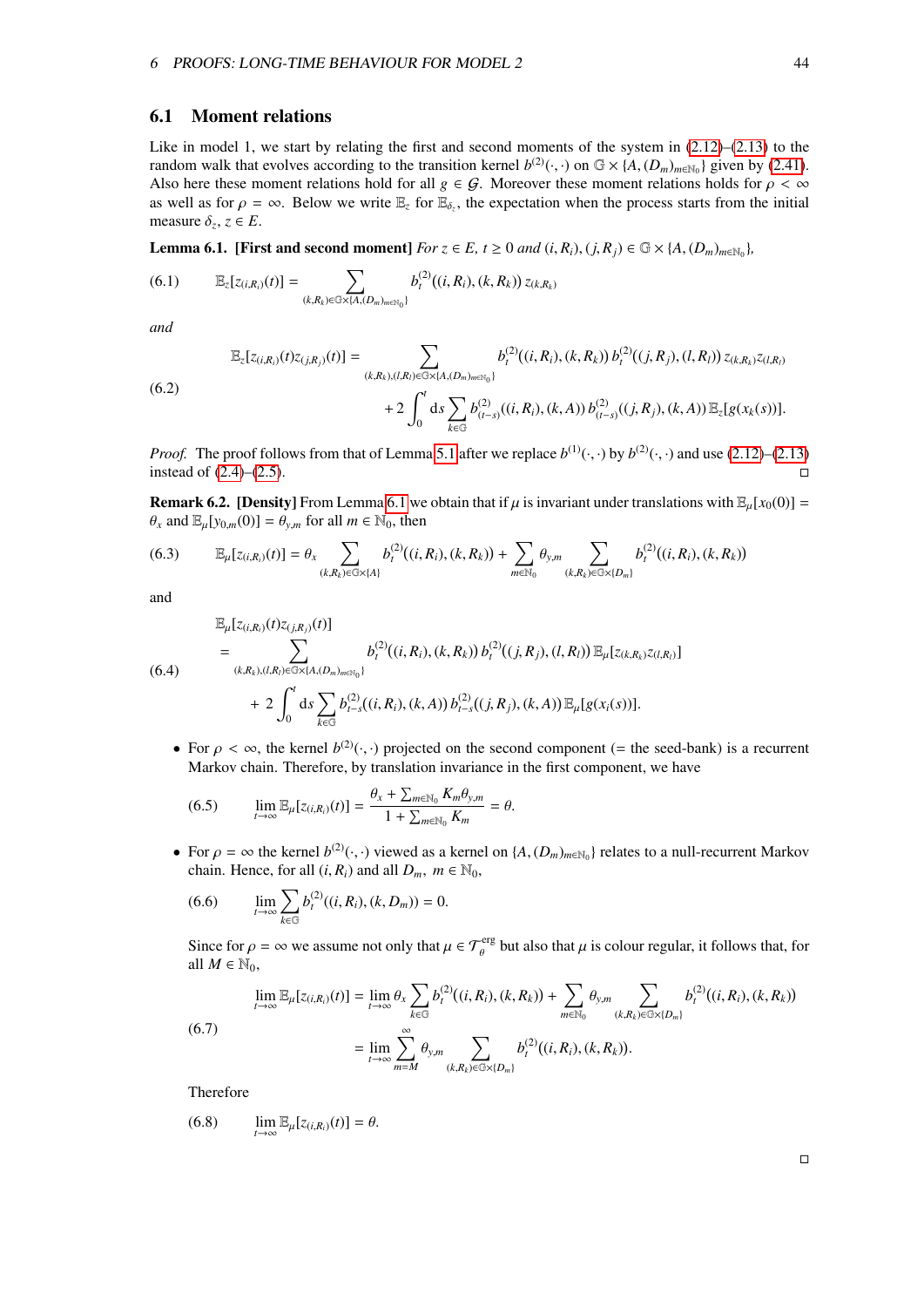### 6.2 The clustering case

In this section we prove convergence to a trivial equilibrium when  $\rho < \infty$  and  $I_{\hat{a}} = \infty$  and when  $\rho = \infty$ and  $I_{\hat{a}\gamma} = \infty$ . The proof follows along the same lines as in Section [5.2.](#page-29-0) Therefore we again first consider  $g = dg_{\text{FW}}$ , and subsequently use a duality comparison argument to show that the results hold for  $g \neq dg_{\text{FW}}$ as well.

**Case**  $g = dg_{\text{FW}}$ . We start by proving the equivalent of Lemma [5.4,](#page-30-1) which is Lemma [6.3](#page-45-0) below.

<span id="page-45-0"></span>**Lemma 6.3. [Clustering]** *Suppose that*  $\mu(0) \in \mathcal{T}_{\text{eff}}^{\text{erg}}$  and  $g = dg_{\text{FW}}$ . Let  $\mu(t)$  be the law at time t of the system defined in (2.12)–(2.13). Then the following two statements hold: system defined in [\(2.12\)](#page-7-0)–[\(2.13\)](#page-7-0). Then the following two statements hold:

• *If*  $\rho < \infty$  *and*  $I_{\hat{a}} = \infty$ *, i.e.,*  $\hat{a}(\cdot, \cdot)$  *is recurrent, then* 

(6.9) 
$$
\lim_{t\to\infty}\mu(t)=\theta\left[\delta_{(1,1^{\mathbb{N}_0})}\right]^{\otimes\mathbb{G}}+(1-\theta)\left[\delta_{(0,0^{\mathbb{N}_0})}\right]^{\otimes\mathbb{G}}.
$$

- *If*  $\rho = \infty$  *and*  $I_{\hat{\theta}y} = \infty$  *then* 
	- (6.10)  $\lim_{t \to \infty} \mu(t) = \theta \left[ \delta_{(1,1^{N_0})} \right]^{\otimes \mathbb{G}} + (1 \theta) \left[ \delta_{(0,0^{N_0})} \right]^{\otimes \mathbb{G}}$

*Proof.* We distinguish between  $\rho < \infty$  and  $\rho = \infty$ , which exhibit different behaviour.

**Case**  $\rho < \infty$ . The same dichotomy as for model 1 holds when the average wake-up time is finite (recall  $(2.20)$ – $(2.21)$ ,  $(2.50)$ ). Indeed, the argument in  $(5.31)$ – $(5.40)$  can be copied with *Ke*, *e* replaced by  $\chi$ ,  $\chi/\rho$ and *A*, *B* by  $\chi/(1+\rho)$ ,  $1/(1+\rho)$ . Under the *symmetry assumption* in [\(3.16\)](#page-17-0) we have  $\tilde{a}(\phi) = 0$ . Hence only the law of large numbers in [\(5.32\)](#page-32-3) is needed, not the central limit theorem in [\(5.34\)](#page-32-4), which may fail (see Section  $6.5$ ).

**Case**  $\rho = \infty$ . When the average wake-up time is infinite, we need the assumptions in [\(3.3\)](#page-16-3) and [\(3.19\)](#page-17-1). By the standard law of large numbers for stable random variables (see e.g. [\[Fel71,](#page-72-1) Section XIII.6]), we have

(6.11) 
$$
\lim_{k \to \infty} \frac{1}{k} \sum_{\ell=1}^{k} \sigma_{\ell} = \frac{1}{\chi} \quad \mathbb{P}\text{-a.s.,} \qquad \lim_{k \to \infty} \frac{1}{k^{1/\gamma}} \sum_{\ell=1}^{k} \tau_{\ell} = W \quad \text{in } \mathbb{P}\text{-probability,}
$$

with *W* a stable law random variable on  $(0, \infty)$  with exponent  $\gamma$ . Therefore

<span id="page-45-2"></span><span id="page-45-1"></span>
$$
\lim_{t \to \infty} \frac{1}{t^{\gamma}} N(t) = \lim_{t \to \infty} \frac{1}{t^{\gamma}} N'(t) = W^{-\gamma} \quad \text{in } \mathbb{P}\text{-probability},
$$

(6.12) 
$$
\lim_{t \to \infty} \frac{1}{t^{\gamma}} T(t) = \lim_{t \to \infty} \frac{1}{t^{\gamma}} T'(t) = \frac{1}{\chi} W^{-\gamma} \text{ in } \mathbb{P}\text{-probability,}
$$

$$
\lim_{t \to \infty} t^{1-\gamma} \mathbb{P}(\mathcal{E}(t)) = \lim_{t \to \infty} t^{1-\gamma} \mathbb{P}(\mathcal{E}'(t)) = \frac{1}{\chi} \mathbb{E}[W^{-\gamma}], \qquad t \to \infty.
$$

For the last statement to make sense, we must check the following.

Lemma 6.4. [Finite limits]  $\mathbb{E}[W^{-\gamma}] < \infty$ .

*Proof.* Let  $W_k = k^{-1/\gamma} \sum_{l=1}^k \tau_l$ . Then  $W_k^{-\gamma} \le k(\max_{1 \le i \le k} \tau_i^{\gamma})^{-1}$  and, since  $\tau_i$  are i.i.d. random variables,

$$
(6.13) \quad \mathbb{E}[W_k^{-\gamma}] \leq \int_0^{\infty} dx \, \mathbb{P}\left(k\left(\max_{1\leq i\leq k} \tau_i^{\gamma}\right)^{-1} > x\right) = \int_0^{\infty} dx \, \mathbb{P}\left(\tau_1^{\gamma} < \frac{k}{x}\right)^k.
$$

To estimate the integral in the right-hand side of  $(6.13)$ , we introduce three constants,  $T$ ,  $C_1$ ,  $C_2$ . Let  $\epsilon \in (0, 1)$  and choose  $T \in \mathbb{R}_+$  such that, for all  $t > T$ ,  $\left[\mathbb{P}(\tau > t)/(Ct^{-\gamma})\right] - 1| < \epsilon$ . Since  $\mathbb{P}(\tau \le t) = 1 - \nu^{-1} \sum_{r \in \mathbb{R}} K e^{-e^{-\epsilon_m t}}$  we note that under assumption (3.19)  $\tau$  admits a continuous bounded den  $1 - \chi^{-1} \sum_{m \in \mathbb{N}_0} K_m e_m e^{-e_m t}$ , we note that, under assumption [\(3.19\)](#page-17-1), τ admits a continuous bounded density.<br>Hence there exists a C, ∈ R such that  $\mathbb{P}(\tau \le t) \le C$ , t Finally choose Ce ∈ R such that Ce > may(1 C<sup>y</sup> Hence there exists a  $C_1 \in \mathbb{R}_+$  such that  $\mathbb{P}(\tau \le t) < C_1 t$ . Finally, choose  $C_2 \in \mathbb{R}_+$  such that  $C_2 > \max(1, C_1^{\gamma})$ . Split

$$
(6.14) \qquad \int_0^\infty dx \, \mathbb{P}\left(\tau_1^\gamma < \tfrac{k}{x}\right)^k = \int_0^{k/T} dx \, \mathbb{P}\left(\tau_1^\gamma < \tfrac{k}{x}\right)^k + \int_{k/T}^{k/C_2} dx \, \mathbb{P}\left(\tau_1^\gamma < \tfrac{k}{x}\right)^k + \int_{kC_2}^\infty dx \, \mathbb{P}\left(\tau_1^\gamma < \tfrac{k}{x}\right)^k.
$$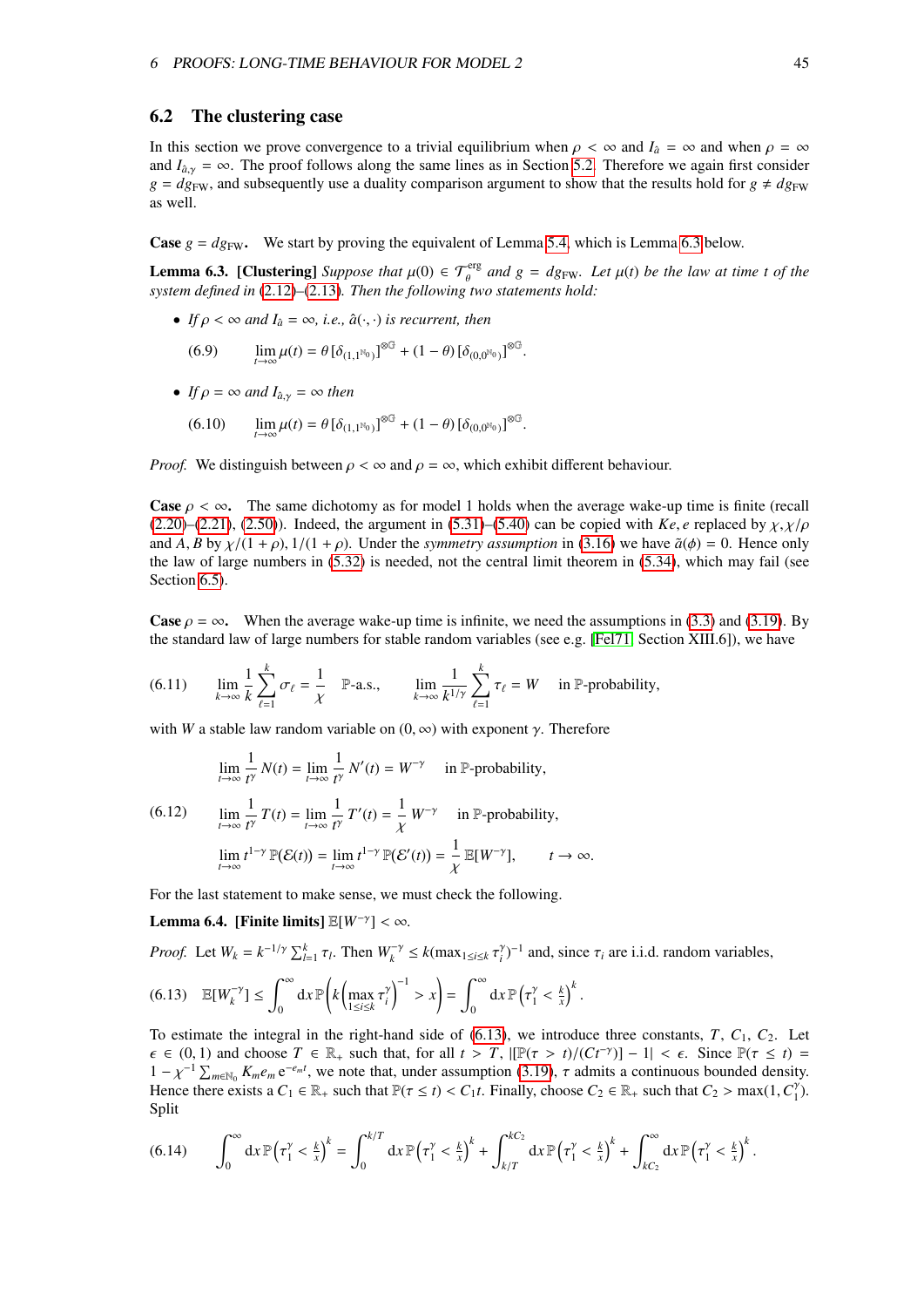We estimate each of the three integrals separately. For the first integral, we use the estimate  $(1 - \mathbb{P}(\tau_1^{\gamma} \ge k))^k \le \alpha \text{erf}^{-1} \mathbb{E} \mathbb{P}(\tau_1^{\gamma} \ge k)$  to obtain  $(\frac{k}{x})^k \le \exp[-k\mathbb{P}(\tau_1^{\gamma} \ge \frac{k}{x})]$  to obtain

$$
(6.15) \qquad \int_0^{k/T} dx \, \mathbb{P}\left(\tau_1^{\gamma} < \frac{k}{x}\right)^k = \int_0^{k/T} dx \, \exp\left[-k \, \mathbb{P}\left(\tau_1 \geq \left(\frac{k}{x}\right)^{1/\gamma}\right)\right] \leq \int_0^{k/T} dx \, e^{-(1-\epsilon)Cx} \leq \frac{1}{(1-\epsilon)C}.
$$

For the second integral, we note that  $t \mapsto t \mathbb{P}(\tau_1^{\gamma} > t)$  is a continuous function on  $[\frac{1}{C_2}, T]$ , and hence attains a minimum value  $C_3 \in \mathbb{R}_+$  on  $\left[\frac{1}{C_2}, T\right]$ . Therefore

$$
(6.16) \qquad \int_{k/T}^{kC_2} dx \, \mathbb{P}\left(\tau_1^{\gamma} < \frac{k}{x}\right)^k = \int_{k/T}^{kC_2} dx \, \left[1 - \mathbb{P}\left(\tau_1^{\gamma} \geq \frac{k}{x}\right)\right]^k \leq \int_{k/T}^{kC_2} dx \, \exp\left[-x\left(\frac{k}{x}\mathbb{P}(\tau_1^{\gamma} \geq \frac{k}{x})\right)\right] \leq \frac{1}{C_3}.
$$

For the third integral, we compute

$$
(6.17) \qquad \int_{kC_2}^{\infty} dx \, \mathbb{P}\left(\tau_1^{\gamma} < \frac{k}{x}\right)^k \leq \int_{kC_2}^{\infty} dx \, \left(C_1^{\gamma} \frac{k}{x}\right)^{\frac{k}{\gamma}} = \int_0^{1/C_2} dv \, \frac{k}{v^2} \left(C_1^{\gamma} v\right)^{\frac{k}{\gamma}} = \frac{C_1^{\gamma} k}{\frac{k}{\gamma} - 1} \left(\frac{C_1^{\gamma}}{C_2}\right)^{\frac{k}{\gamma} - 1},
$$

where in the first equality we substitute  $v = \frac{k}{x}$ . Since  $C_2 > C_1^{\gamma}$ , we see that the right-hand side tends to zero as  $k \to \infty$ . Hence as  $k \rightarrow \infty$ . Hence

$$
(6.18) \qquad \mathbb{E}[W_k^{-\gamma}] \le \frac{1}{(1-\epsilon)(C/\gamma)} + \frac{1}{C_3} + \frac{C_1^{\gamma}k}{\frac{k}{\gamma} - 1} \left(\frac{C_1^{\gamma}}{C_2}\right)^{k-1},
$$

and by dominated convergence it follows that  $\mathbb{E}[W^{-\gamma}] = \lim_{k \to \infty} \mathbb{E}[W_k^{-\gamma}] < \infty$ .

By [\(3.16\)](#page-17-0), we have  $\hat{a}(\phi) = a(\phi)$  and  $\tilde{a}(\phi) = 0$  in [\(5.28\)](#page-31-0), and so [\(5.36\)](#page-32-0) becomes, with the help of [\(6.12\)](#page-45-2),

$$
(6.19) \qquad \mathbb{E}_{(0,A),(0,A)}\left[\left(\sum_{i\in\mathbb{G}}a_{T(t)}(0,i)a_{T'(t)}(0,i)\right)1_{\mathcal{E}(t)}1_{\mathcal{E}'(t)}\right] \asymp t^{-2(1-\gamma)}f(t), \qquad t\to\infty,
$$

with (recall  $(5.30)$ )

$$
(6.20) \t f(t) = \hat{a}_{ct'}(0,0)
$$

<span id="page-46-1"></span>for some  $c \in (0, \infty)$ . Here we use that deviations of  $T(t)/t^{\gamma}$  and  $T'(t)/t^{\gamma}$  away from order 1 are stretched<br>exponentially costly in t [EW101] and therefore are peoligible. Since  $t \mapsto \hat{a}(0, 0)$  is regularly varying exponentially costly in *t* [\[EJU19\]](#page-72-2), and therefore are negligible. Since  $t \mapsto \hat{a}_t(0, 0)$  is regularly varying at infinity (recall [\(3.3\)](#page-16-3)), it follows that

<span id="page-46-2"></span>
$$
(6.21) \qquad \hat{a}_{cr}(0,0) \approx \hat{a}_{r}(0,0), \qquad t \to \infty.
$$

Combining  $(5.25)$  and  $(6.19)$ – $(6.21)$ , we get

$$
(6.22) \qquad I = \infty \qquad \Longleftrightarrow \qquad I_{\hat{a},\gamma} = \infty
$$

with  $I_{\hat{a},\gamma} = \int_1^\infty dt \, t^{-2(1-\gamma)} \, \hat{a}_{t}^{\gamma}(0,0)$ . Putting  $s = t^{\gamma}$ , we have

(6.23) 
$$
I_{\hat{a},\gamma} = \int_1^{\infty} ds \, s^{-(1-\gamma)/\gamma} \hat{a}_s(0,0),
$$

which is precisely the integral defined in  $(3.23)$ .

**Case**  $g \neq dg_{FW}$ . To prove that the dichotomy criterion of Lemma [6.3](#page-45-0) holds for general  $g \in G$  we need the equivalent of Lemma [5.5.](#page-33-1) Replacing  $(2.4)$ – $(2.5)$  by  $(2.12)$ – $(2.13)$ , replacing  $b^{(1)}$  by  $b^{(2)}$  in the proof of Lemma [5.5,](#page-33-1) and using the moment relations in Lemma [6.1](#page-44-1) instead of the moment relations in Lemma [5.1,](#page-28-0) we see that Lemma [6.3](#page-45-0) also holds for  $g \in \mathcal{G}$ .

<span id="page-46-0"></span>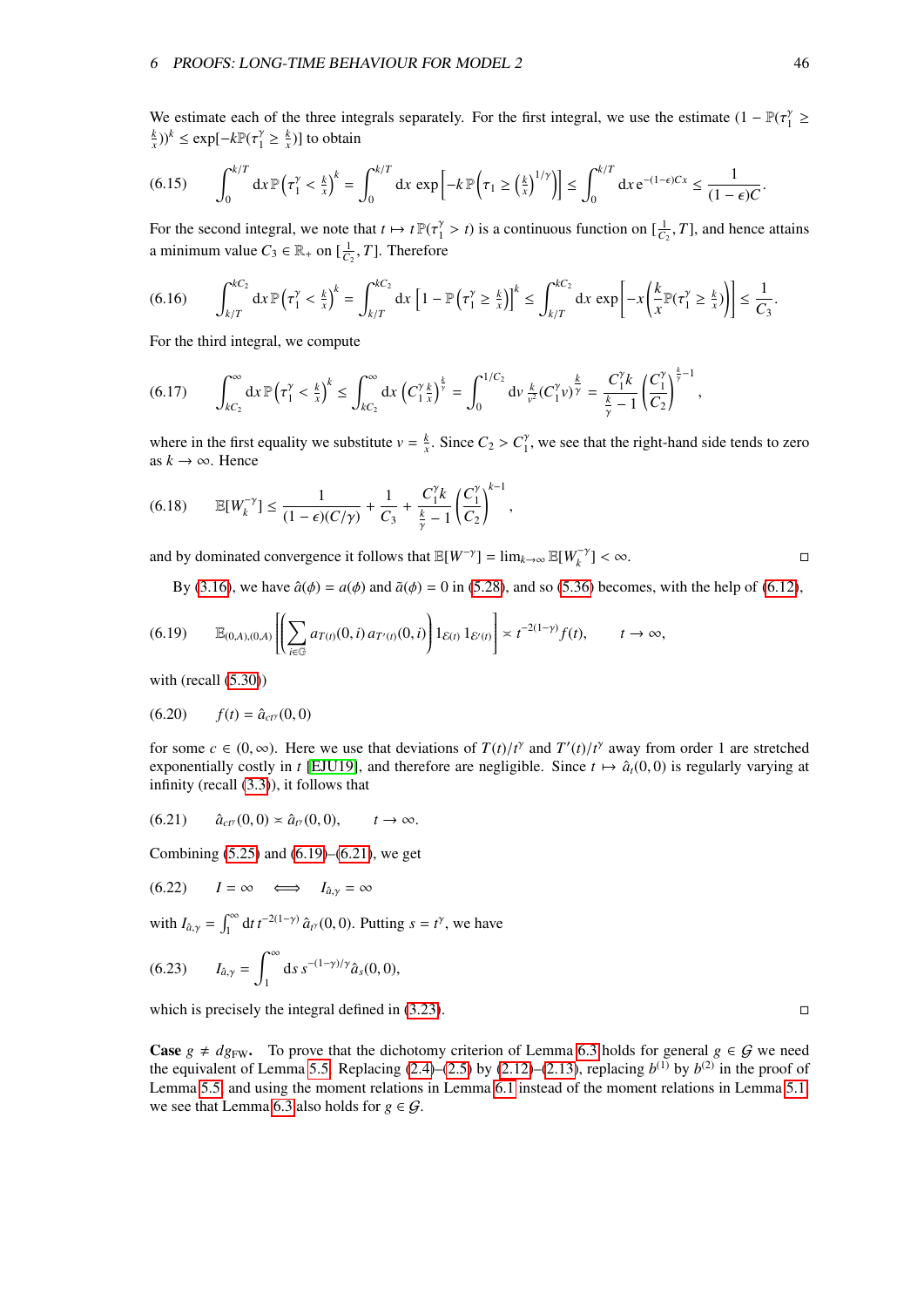### <span id="page-47-4"></span>6.3 The coexistence case

In this section we prove the coexistence results stated in Theorem [3.3.](#page-18-1) Like for model 1 the proofs hold for general  $g \in G$  and we need not distinguish between  $g = dg_{FW}$  and  $g \neq dg_{FW}$ . For  $\rho < \infty$ , the argument is given in Section [6.3.1](#page-47-0) and proceeds as in Section [5.3.](#page-35-0) It is organised along the same 4 Steps as the argument for model 1, plus an extra Step 5 that settles the statement in [\(3.30\)](#page-18-2). For  $\rho = \infty$ , the argument is given in Section [6.3.2](#page-49-0) and is also organised along 5 Steps, but structured differently. In Step 1 we define a set of measures that is preserved under the evolution. In Step 2 we use a coupling argument to show the existence of invariant measures. In Step 3 we show that these invariant measures have vanishing covariances in the seed-bank direction. In Step 4 we use the vanishing covariances to show uniqueness of the invariant measure by coupling. Finally, in Step 5 we show that the unique equilibrium measure is invariant, ergodic and mixing under translations, and is associated.

#### <span id="page-47-0"></span>6.3.1 Proof of coexistence for finite seed-bank

1. Properties of measures preserved under the evolution. For model 2 with  $\rho < \infty$ , the class of preserved measures is equivalent to  $\mathcal{R}_{\theta}^{(1)}$  for model 1 and is now defined as follows.

<span id="page-47-1"></span>**Definition 6.5.** [Preserved class of measure] Let  $\mathcal{R}_{\theta}^{(2)}$  denote the set of measures  $\mu \in \mathcal{T}$  satisfying, for all  $\hat{H}$   $R \cdot \hat{H}$   $\hat{H}$   $R \cdot \hat{H}$   $\hat{H}$   $\hat{H}$   $\hat{H}$   $\hat{H}$   $\hat{H}$   $\hat{H}$   $\hat{H}$   $(i, R_i), (j, R_j) \in \mathbb{G} \times \{A, (D_m)_{m \in \mathbb{N}_0}\},$ 

(1) 
$$
\lim_{t\to\infty} \mathbb{E}_{\mu}[z_{(i,R_i)}(t)] = \theta
$$
,

$$
(2) \ \lim_{t\to\infty}\sum_{(k,R_k),(l,R_l)\in\mathbb{G}\times\{A,(D_m)_{m\in\mathbb{N}_0}\}}b^{(2)}_t((i,R_i),(k,R_k))\,b^{(2)}_t((j,R_j),(l,R_l))\,\mathbb{E}_{\mu}[z_{(k,R_k)}z_{(l,R_l)}]=\theta^2.
$$

Like for model 1, properties (1) and (2) of Definition [6.5](#page-47-1) hold if and only if

(6.24) 
$$
\lim_{t \to \infty} \mathbb{E}_{\mu} \left[ \left( \sum_{(k,R_k),(l,R_l) \in \mathbb{G} \times \{A,(D_m)_{m \in \mathbb{N}_0}\}} b_t^{(2)}((0,A),(k,R_k)) z_{(k,R_k)} - \theta \right)^2 \right] = 0
$$
  
for some  $(i, R_i) \in \mathbb{G} \times \{A,(D_m)_{m \in \mathbb{N}_0}\}.$ 

Also for model 2 with  $\rho < \infty$  we have  $\mathcal{T}_{\theta}^{\text{erg}} \subset \mathcal{R}_{\theta}^{(1)}$ . To see why, note for all  $t > 0$  and  $m \in \mathbb{N}_0$ ,  $(x_i(t))_{i \in \mathbb{G}}$  and  $(y_i(t))_{i \in \mathbb{G}}$  and  $(y_i(t))_{i \in \mathbb{G}}$  and  $(y_i(t))_{i \in \mathbb{G}}$  and  $(x_i(t))_{i \in \mathbb{G}}$ and  $(y_{i,m}(t))_{i\in\mathbb{G}}$  still are stationary time series. Hence with the help of the Herglotz theorem we can define spectral measures  $\lambda_A$ ,  $\lambda_{D_m}$  for  $m \in \mathbb{N}_0$  as in [\(5.71\)](#page-36-5). Let  $(RW_t)_{t \geq 0}$  be the random walk evolving according to  $h^{(2)}(t, \cdot)$ .  $b^{(2)}(\cdot, \cdot)$ . Introduce the sets

<span id="page-47-2"></span>(6.25) 
$$
\mathcal{E}(t) = \{ \text{at time } t \text{ the random walk is active} \},
$$

$$
\mathcal{E}_m(t) = \{ \text{at time } t \text{ the random walk is dominant with colour } m \}.
$$

<span id="page-47-3"></span>Note that

$$
\begin{split} \lim_{t \to \infty} \mathbb{E}_{\mu} \left[ \left( \sum_{(k,R_k),(l,R_l) \in \mathbb{G} \times \{A,(D_m)_{m \in \mathbb{N}_0}\}} b_t^{(2)}((0,A),(k,R_k)) z_{(k,R_k)} - \theta \right)^2 \right] \\ \leq \lim_{t \to \infty} \mathbb{P}_{(0,A)}(\mathcal{E}(t)) \mathbb{E}_{\mu} \left[ \left( \sum_{k \in \mathbb{Z}^d} \frac{b_t^{(2)}((0,A),(k,A))}{\mathbb{P}_{(0,A)}(\mathcal{E}(t))} x_k - \frac{1}{\mathbb{P}_{(0,A)}(\mathcal{E}(t))} \frac{\theta_x}{1+\rho} \right)^2 \right] \\ + \sum_{m \in \mathbb{N}_0} \mathbb{P}_{(0,A)}(\mathcal{E}_m(t)) \mathbb{E}_{\mu} \left[ \left( \sum_{k \in \mathbb{Z}^d} \frac{b_t^{(2)}((0,A),(k,(D_m))}{\mathbb{P}_{(0,A)}(\mathcal{E}_m(t))} y_{k,m} - \frac{1}{\mathbb{P}_{(0,A)}(\mathcal{E}_m(t))} \frac{K_m \theta_{y,m}}{1+\rho} \right)^2 \right]. \end{split}
$$

Hence we can use the same argument as in the proof of Lemma [5.7](#page-36-4) to show that  $\mathcal{T}_{\theta}^{erg} \subset \mathcal{R}_{\theta}^{(2)}$ .

Also Lemma [5.8](#page-38-1) carries over after we replace  $b^{(1)}(\cdot, \cdot)$  by  $b^{(2)}(\cdot, \cdot)$  and  $\mathcal{R}_{\theta}^{(1)}$  by  $\mathcal{R}_{\theta}^{(2)}$ , as defined in [\(6.5\)](#page-47-1).

 $\Box$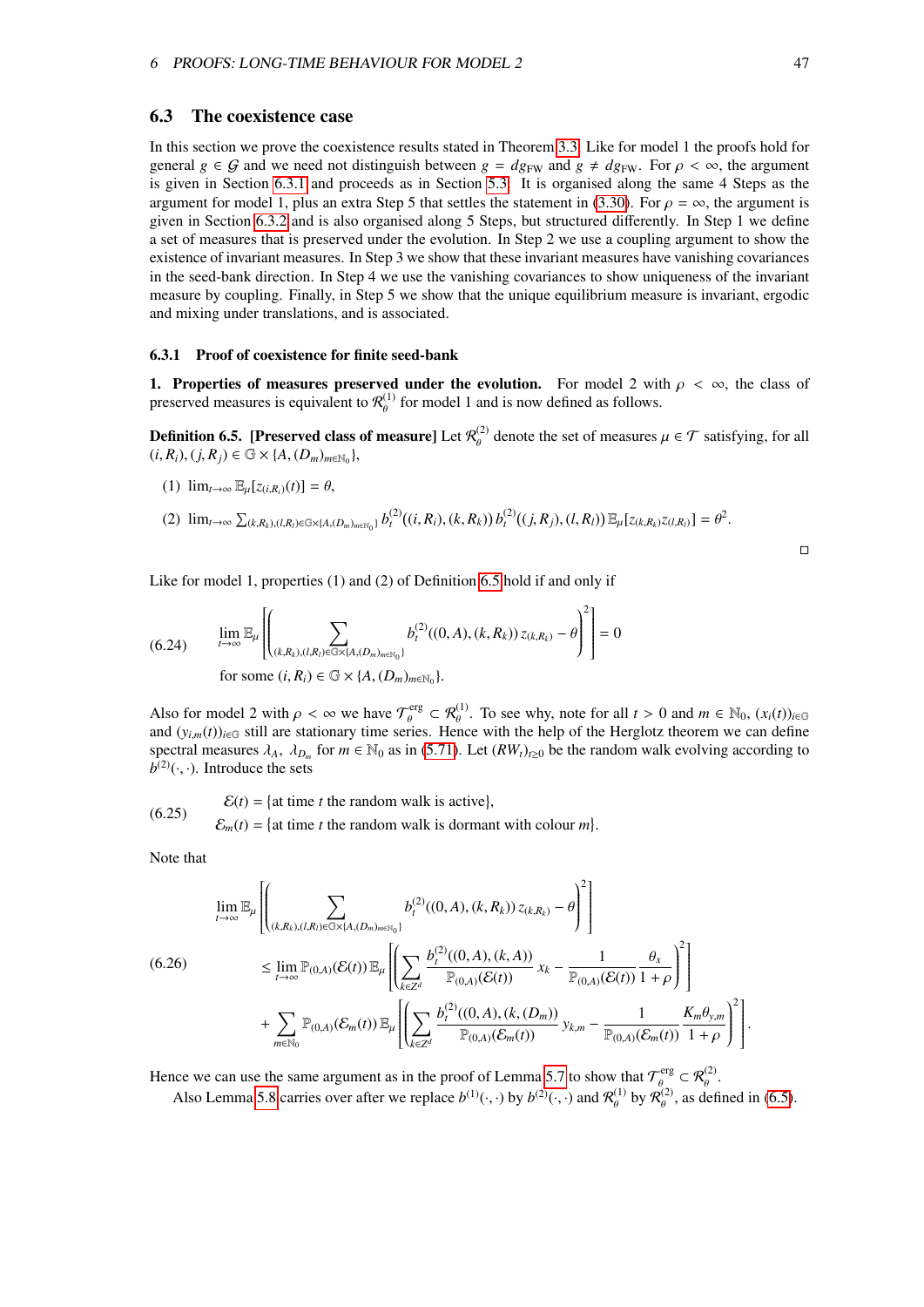**2. Uniqueness of the equilibrium.** To prove uniqueness of the equilibrium for given  $\theta$ , we use a similar coupling as for model 1 in Section [5.3](#page-35-0) in Step 3. Consider two copies of the system in [\(2.12\)](#page-7-0)–[\(2.13\)](#page-7-0) *coupled via their Brownian motions*:

<span id="page-48-3"></span>(6.27) 
$$
dx_i^k(t) = \sum_{j \in \mathbb{G}} a(i, j) [x_j^k(t) - x_i^k(t)] dt + \sqrt{g(x_i^k(t))} dw_i(t) + \sum_{m \in \mathbb{N}_0} K_m e_m [y_{i,m}^k(t) - x_i^k(t)] dt,
$$

(6.28)  $dy_{i,m}^k(t) = e_m[x_i^k(t) - y_{i,m}^k(t)]dt, \qquad m \in \mathbb{N}_0, \qquad k \in \{1, 2\}.$ Here, *k* labels the copy, and the two copies are driven by the same Brownian motions  $(w_i(t))_{t\geq0}$ ,  $i \in \mathbb{G}$ . As initial measures we choose  $\mu^1(0), \mu^2(0) \in \mathcal{T}_{\theta}^{\text{erg}}$ .

<span id="page-48-0"></span>Let

$$
(6.29) \qquad \bar{z}_i(t) = (z_i^1(t), z_i^2(t)), \qquad z_i^k(t) = (x_i^k(t), (y_{i,m}^k(t))_{m \in \mathbb{N}_0}), \quad k \in \{1, 2\}.
$$

By [\[SS80,](#page-73-1) Theorem 3.2], the coupled system  $(\bar{z}_i(t))_{i\in\mathbb{G}}$  has a unique strong solution whose marginals are the single-component systems. Write  $\hat{P}$  to denote the law of the coupled system, and let  $\Delta_i(t) = x_i^1(t) - x_i^2(t)$ and  $\delta_{i,m}(t) = y_{i,m}^1(t) - y_{i,m}^2(t)$ ,  $m \in \mathbb{N}_0$ . The analogue of Lemma [5.9](#page-40-3) reads:

<span id="page-48-1"></span>**Lemma 6.6.** [Coupling dynamics  $\rho < \infty$ ] *For every t*  $\geq 0$ *,* 

$$
\frac{\mathrm{d}}{\mathrm{d}t} \hat{\mathbb{E}} \left[ |\Delta_i(t)| + \sum_{m \in \mathbb{N}_0} K_m | \delta_i(t) | \right] = -2 \sum_{j \in \mathbb{G}} a(i, j) \hat{\mathbb{E}} \left[ |\Delta_j(t)| \mathbf{1}_{\{ \operatorname{sgn} \Delta_i(t) \neq \operatorname{sgn} \Delta_j(t) \}} \right] - 2 \sum_{m \in \mathbb{N}_0} K_m e_m \hat{\mathbb{E}} \left[ (|\Delta_i(t)| + |\delta_{i,m}(t)|) \mathbf{1}_{\{\operatorname{sgn} \Delta_i(t) \neq \operatorname{sgn} \delta_{i,m}(t) \}} \right].
$$

*Proof.* Note that the left-hand side of [\(6.30\)](#page-48-0) is well defined because  $\rho < \infty$ . The proof of Lemma [6.6](#page-48-1) carries over from that of Lemma 5.9 after replacing (2.4)–(2.5) by (2.12)–(2.13). over from that of Lemma [5.9](#page-40-3) after replacing  $(2.4)$ – $(2.5)$  by  $(2.12)$ – $(2.13)$ .

The analogue of Lemma [5.10](#page-41-4) reads as follows.

<span id="page-48-2"></span>**Lemma 6.7.** [Succesfull coupling  $\rho < \infty$ ] *If a*( $\cdot$ , $\cdot$ ) *is transient, then the coupling is successful, i.e.*,

$$
(6.31) \qquad \lim_{t\to\infty}\widehat{\mathbb{E}}[|\Delta_i(t)|+\sum_{m\in\mathbb{N}_0}K_m|\delta_{i,m}(t)|]=0, \qquad \forall i\in\mathbb{G}.
$$

*Proof.* This follows in the same way as in the proof of Lemma [5.10,](#page-41-4) by defining −*h*<sub>*i*</sub>(*t*) as in the right-hand side of [\(6.30\)](#page-48-0). Using that the second line of [\(5.104\)](#page-41-3) now holds for  $\delta_{i,m}(t)$  and all  $m \in \mathbb{N}_0$ , we can finish the proof after replacing  $b_{i}^{(1)}(\cdot, \cdot)$  in (5.107) by  $b_{i}^{(2)}(\cdot, \cdot)$  and summing over the seed-banks proof after replacing  $b_t^{(1)}(\cdot, \cdot)$  in [\(5.107\)](#page-42-0) by  $b_t^{(2)}(\cdot, \cdot)$  and summing over the seed-banks  $D_m$ ,  $m \in \mathbb{N}_0$ .

**3. Stationarity of the equilibrium**  $v_{\theta}$  and convergence to  $v_{\theta}$ . Lemma [5.12](#page-42-1) holds also for  $\mu \in \mathcal{R}_{\theta}^{(2)}$ . This follows after replacing  $\mu \in \mathcal{R}_{\theta}^{(1)}$  by  $\mu \in \mathcal{R}_{\theta}^{(2)}$  in the proof of Lemma [5.12,](#page-42-1) using the equivalent of Lemma [5.8](#page-38-1) and invoking Lemma [6.7](#page-48-2) instead of Lemma [5.10.](#page-41-4)

**4. Ergodicity, mixing and associatedness.** Also Lemma [5.13](#page-42-2) holds, after replacing  $b^{(1)}(\cdot, \cdot)$  by  $b^{(2)}(\cdot, \cdot)$ .<br>The proof even simplifies, since we can invoke the symmetry of  $a(\cdot, \cdot)$  in (5.113). The proof even simplifies, since we can invoke the symmetry of  $a(\cdot, \cdot)$  in [\(5.113\)](#page-43-1).

**5. Variances under the equilibrium measure**  $v_{\theta}$ . If lim sup<sub>*m*→∞  $e_m = 0$ , then the claim in [\(3.30\)](#page-18-2) is a</sub> direct consequence of the proof of Lemma [6.10](#page-51-0) for  $\rho = \infty$ . If  $\liminf_{m \to \infty} e_m > 0$ , then the claim follows from the fact that  $\mu \in \mathbb{R}_{\theta}^{(2)}$  $\frac{d^{(2)}}{d}$  and

$$
(6.32) \quad \text{Var}_{\nu_{\theta}}(y_{0,m}) = 2 \int_0^t ds \sum_{k \in \mathbb{G}} b_{t-s}^{(2)}((0, D_m), (k, A)) b_{t-s}^{(2)}((0, D_m), (k, A)) \mathbb{E}_{\mu}[g(x_i(s))].
$$

Since  $e_m > 0$  for all  $m \in \mathbb{N}_0$  and  $\liminf_{m \to \infty} e_m > 0$ , there is a positive probability that after the first steps the two random walks are both active at 0, i.e., are both in state  $(0, A)$ . Hence, for all  $m \in \mathbb{N}_0$  there exists a constant  $c > 0$  such that

$$
(6.33) \quad \text{Var}_{\nu_{\theta}}(y_{0,m}) \ge c \text{Var}_{\nu_{\theta}}(x_0).
$$

Since  $v_{\theta}$  is a non-trivial equilibrium, we have  $Var_{v_{\theta}}(x_0) > 0$ .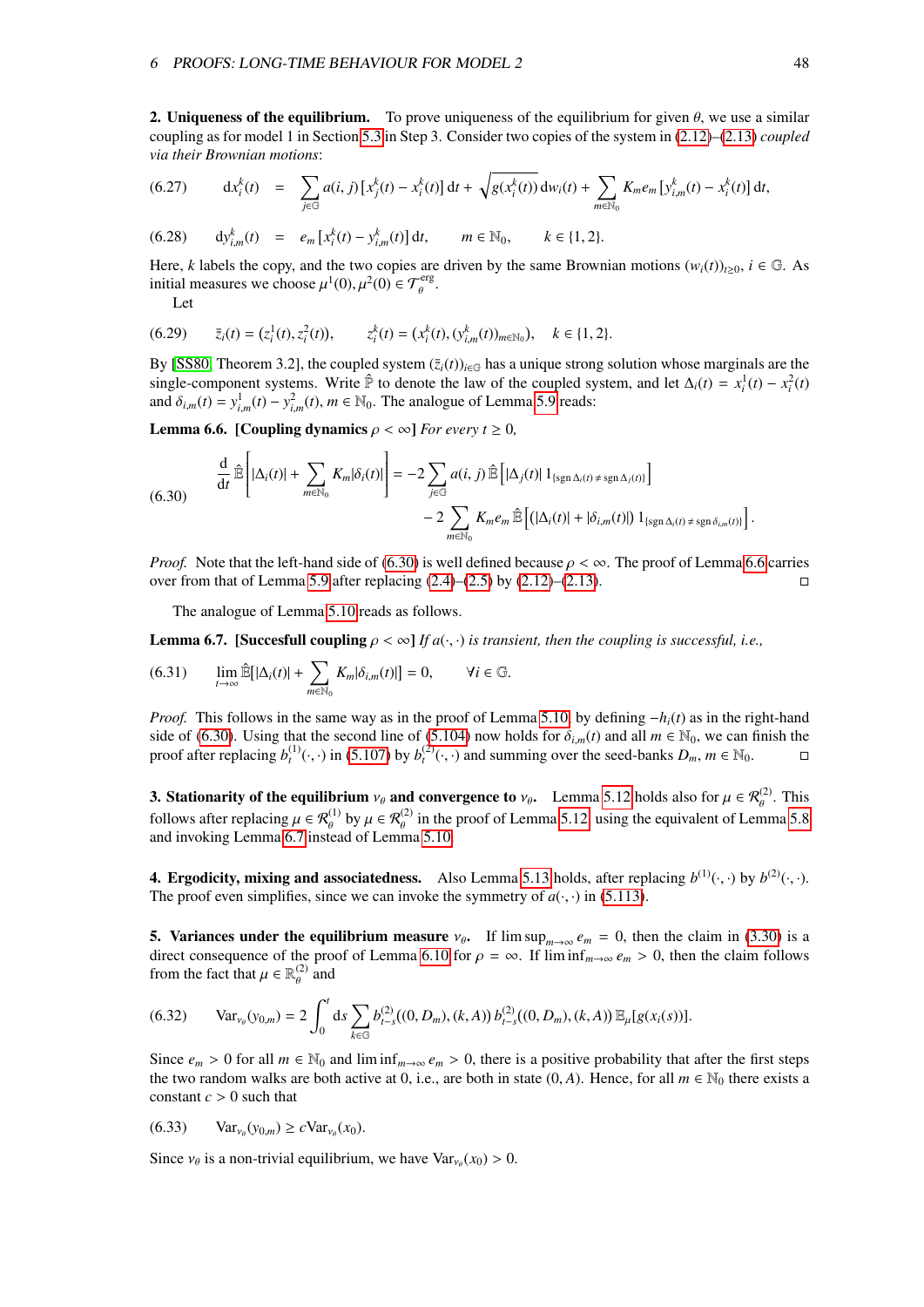#### <span id="page-49-0"></span>6.3.2 Proof of coexistence for infinite seed-bank

**1. Properties of measures preserved under the evolution.** For  $\rho = \infty$ , the class of preserved measures is also given by  $\mathcal{R}_{\theta}^{(2)}$  (recall Definition 6.5). We show that if  $\mu \in \mathcal{T}_{\theta}^{erg}$  is colour regular, then (2) (recall Definition [6.5\)](#page-47-1). We show that if  $\mu \in \mathcal{T}_{\theta}^{\text{erg}}$  is colour regular, then  $\mu \in \mathcal{R}_{\theta}^{(2)}$ . Let  $\theta$   $m \in \mathbb{N}_{\theta}$  be defined as in (6.25) and define  $\lambda_{\theta}$  and  $\lambda_{\theta}$  analogously to (5.71) like fo the sets  $\mathcal{E}_m(t)$ ,  $t > 0$ ,  $m \in \mathbb{N}_0$ , be defined as in [\(6.25\)](#page-47-2), and define  $\lambda_A$  and  $\lambda_{D_m}$  analogously to [\(5.71\)](#page-36-5), like for  $\rho < \infty$ . The equivalent of [\(5.73\)](#page-37-0) is

$$
(6.34) \quad \mathbb{E}_{\mu}\left[\left(\frac{1}{\mathbb{P}_{(0,A)}(\mathcal{E}(t))}\sum_{k\in\mathbb{G}}b_{t}^{(2)}((0,A),(k,A))x_{k}-\theta_{x}\right)^{2}\right] \\ =\frac{1}{\mathbb{P}_{(0,A)}(\mathcal{E}(t))^{2}}\int_{[-\pi,\pi]^{d}}\mathbb{E}_{(0,A),(0,A)}\left[e^{-T(t)(1-a(\phi))}1_{\mathcal{E}(t)}e^{-T'(t)(1-\bar{a}(\phi))}1_{\mathcal{E}'(t)}\right]d\lambda_{A}.
$$

Using that  $T(t)$ ,  $T'(t) \rightarrow \infty$  as  $t \rightarrow \infty$  (see [\(6.12\)](#page-45-2)), that  $T(t)$ ,  $T'(t)$ ,  $\mathcal{E}(t)$ ,  $\mathcal{E}'(t)$  are asymptotically energient and that  $a(t)$ , is irreducible we still find independent and that  $a(\cdot, \cdot)$  is irreducible, we still find

$$
(6.35) \qquad \lim_{t \to \infty} \mathbb{E}_{\mu} \left[ \left( \frac{1}{\mathbb{P}_{(0,A)}(\mathcal{E}(t))} \sum_{k \in \mathbb{G}} b_t^{(2)}((0,A),(k,A))x_k - \theta_x \right)^2 \right] = \lambda_A(\{0\})
$$

and, similarly,

$$
(6.36) \qquad \lim_{t\to\infty} \mathbb{E}_{\mu}\left[\left(\frac{1}{\mathbb{P}_{(0,A)}(\mathcal{E}_m(t))}\sum_{k\in\mathbb{G}}b_t^{(2)}((0,A),(k,A))y_{k,m}-\theta_{y,m}\right)^2\right]=\lambda_{D_m}(\{0\}).
$$

Since  $\mu$  is ergodic, we have  $\lambda_A(\{0\}) = 0$  and  $\lambda_{D_m}(\{0\}) = 0$  for all  $m \in \mathbb{N}_0$  (recall [\(5.78\)](#page-38-2)). By the colour regularity,

$$
(6.37) \qquad \lim_{t\to\infty} \theta_x \mathbb{P}_{(0,A)}(\mathcal{E}(t)) + \sum_{m\in\mathbb{N}_0} \theta_{y,m} \mathbb{P}_{(0,A)}(\mathcal{E}_m(t)) = \theta.
$$

Therefore we can rewrite [\(6.26\)](#page-47-3) as

$$
\lim_{t \to \infty} \mathbb{E}_{\mu} \left[ \left( \sum_{(k,R_k),(l,R_l) \in \mathbb{G} \times \{A,(D_m)_{m \in \mathbb{N}_0}\}} b_{t}^{(2)}((0,A),(k,R_k)) z_{(k,R_k)} - \theta \right)^{2} \right]
$$
\n
$$
\leq \lim_{t \to \infty} \mathbb{P}_{(0,A)}(\mathcal{E}(t)) \mathbb{E}_{\mu} \left[ \left( \sum_{k \in \mathbb{Z}^d} \frac{b_{t}^{(2)}((0,A),(k,A))}{\mathbb{P}_{(0,A)}(\mathcal{E}(t))} (x_k - \theta_x) \right)^{2} \right]
$$
\n
$$
+ \sum_{m \in \mathbb{N}_0} \mathbb{P}_{(0,A)}(\mathcal{E}_{m}(t)) \mathbb{E}_{\mu} \left[ \left( \sum_{k \in \mathbb{Z}^d} \frac{b_{t}^{(2)}((0,A),(k,(D_m))}{\mathbb{P}_{(0,A)}(\mathcal{E}_m(t))} (y_{k,m} - \theta_{y,m}) \right)^{2} \right]
$$
\n
$$
= \lim_{t \to \infty} \mathbb{P}_{(0,A)}(\mathcal{E}(t)) \lambda_{A}(\{0\}) + \sum_{m \in \mathbb{N}_0} \mathbb{P}_{(0,A)}(\mathcal{E}_m(t)) \lambda_{D_m}(\{0\}) = 0.
$$

We conclude that indeed  $\mu \in \mathcal{R}_{\theta}^{(2)}$ .

<span id="page-49-1"></span>Like for  $\rho < \infty$ , Lemma [5.8](#page-38-1) carries over after we replace  $b^{(1)}(\cdot, \cdot)$  by  $b^{(2)}(\cdot, \cdot)$  and  $\mathcal{R}_{\theta}^{(1)}$  by  $\mathcal{R}_{\theta}^{(2)}$ .

**2. Existence of invariant measures**  $v_{\theta}$  for  $\rho = \infty$ . Since the dynamics for  $\rho = \infty$  and  $\rho < \infty$  are the same, we can still use the coupling in [\(6.27\)](#page-48-3)–[\(6.28\)](#page-48-3). Also Lemma [6.6](#page-48-1) holds for  $\rho = \infty$ , but if  $\rho = \infty$ , then the left-hand side of [\(6.30\)](#page-48-0) can become infinite. Therefore we cannot use the line of argument used for model 1 to show that the coupling is successful for arbitrary colour regular initial measures  $\mu_1, \mu_2 \in \mathcal{T}_{\theta}^{\text{erg}}$ . However, we can prove the following lemma.

**Lemma 6.8.** [Successful coupling]  $If \mu_1, \mu_2 \in \mathcal{T}_{\theta}^{\text{erg}}$  are both colour regular and satisfy

$$
(6.39) \qquad \hat{\mathbb{E}}\left[|\Delta_i(0)|+\sum_{m\in\mathbb{N}_0}K_m|\delta_i(0)|\right]<\infty,
$$

*then the coupling in* [\(6.27\)](#page-48-3)*–*[\(6.28\)](#page-48-3) *is successful.*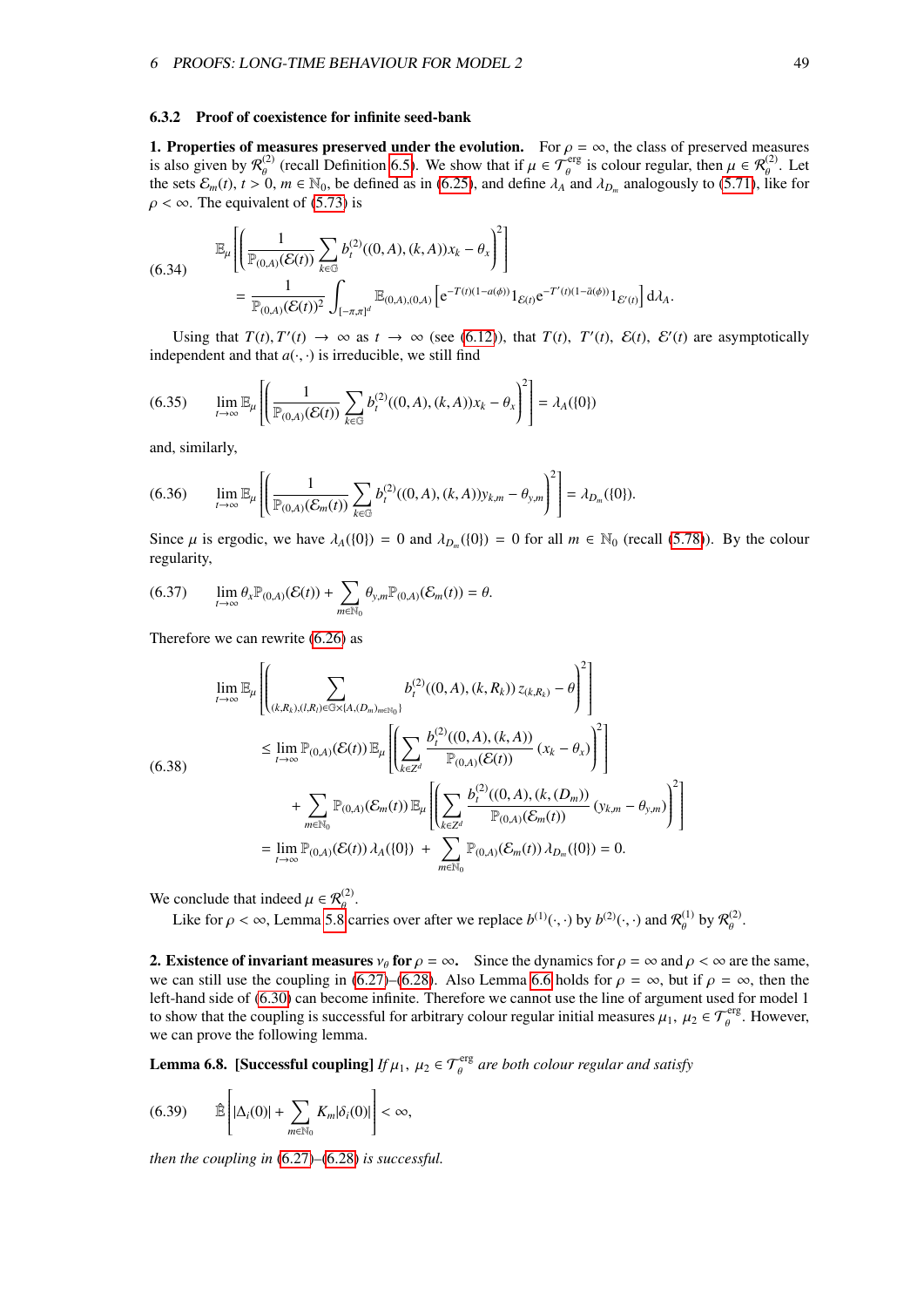<span id="page-50-3"></span>*Proof.* We proceed similarly as in Step 3 for  $\rho < \infty$ . Note, in particular, that  $h_i(t)$  (recall [\(6.30\)](#page-48-0)) is bounded from above by  $\mathbb{E}\left[|\Delta_i(0)| + \sum_{m \in \mathbb{N}_0} K_m|\delta_i(0)|\right]$  (compare with [\(5.103\)](#page-41-5)). Also for  $\rho = \infty$  we obtain Lemma 5.11. Like for model 1, if we define [5.11.](#page-41-2) Like for model 1, if we define

(6.40) 
$$
E_0 \times E_0 = \left\{ \bar{z} \in E \times E : z^1_{(i,R_i)}(t) \geq z^2_{(i,R_i)}(t) \ \forall (i,R_i) \in \mathbb{G} \times \{A,(D_m)_{m \in \mathbb{N}_0}\} \right\}
$$

$$
\cup \left\{ \bar{z} \in E \times E : z^2_{(i,R_i)}(t) \geq z^1_{(i,R_i)}(t) \ \forall (i,R_i) \in \mathbb{G} \times \{A,(D_m)_{m \in \mathbb{N}_0}\} \right\},
$$

then we find  $\lim_{t\to\infty} \mathbb{P}(E_0 \times E_0) = 1$  and hence the coupled diffusions  $(Z^1(t))_{t\geq 0}$  and  $(Z^2(t))_{t\geq 0}$  lay on top of each other as  $t \to \infty$ . However, in [\(5.107\)](#page-42-0) the limiting distribution of  $b_{t_n}^{(1)}(\cdot, \cdot)$  was used "to compensate" the factors  $K_m$  in  $|\Delta_i| + \sum_{m \in \mathbb{N}_0} K_m | \delta_{i,m} |$ . Since, for  $\rho = \infty$ ,  $b_{i_m}^{(1)}(\cdot, \cdot)$  does not have a well-defined limiting distribution for the projection on the colour components, we need a different strategy distribution for the projection on the colour components, we need a different strategy.

To obtain a successful coupling, as before, let  $(t_n)_{n \in \mathbb{N}}$  be a subsequence such that  $v_\theta^1 = \lim_{n \to \infty} \mathcal{L}(Z^1(t_n))$ <br>2.  $f(Z^1(0)) = u^1$  and  $v^2 = \lim_{n \to \infty} f(Z^2(t_n))$  with  $f(Z^2(0)) = u^2$ . For  $\mathbb{G} = \mathbb{Z}^d$  let  $\Lambda_{\mathcal{$ with  $\mathcal{L}(Z^1(0)) = \mu^1$  and  $v_\theta^2 = \lim_{n \to \infty} \mathcal{L}(Z^2(t_n))$  with  $\mathcal{L}(Z^2(0)) = \mu^2$ . For  $\mathbb{G} = \mathbb{Z}^d$ , let  $\Lambda_N = [0, N]^d \cap \mathbb{Z}^d$ ,  $N \in \mathbb{N}$ <br>M. (As noted before, for amenable groups  $\mathbb{G}$ ,  $(\Lambda_N)_{N \to \infty}$  must b N. (As noted before, for amenable groups *₲*, ( $Λ$ <sub>*N*</sub>)*N*∈N must be replaced by a so-called Fφlner sequence.) Note that

$$
(6.41) \qquad \mathbb{E}_{\nu_{\theta}^1}\left[\left(\frac{1}{|\Lambda_N|}\sum_{j\in\Lambda_N}x_j-\theta\right)^2\right]=\frac{1}{|\Lambda_N|^2}\sum_{i,j\in\Lambda_N}\mathrm{Cov}_{\nu_{\theta}^1}(x_i,x_j).
$$

<span id="page-50-1"></span>Since  $\mu^1$  is colour regular and  $\mu^1 \in \mathcal{T}_{\theta}^{\text{erg}}$ , we have  $\mu^1 \in \mathcal{R}_{\theta}^{(2)}$ . Hence, by Lemma [6.1,](#page-44-1)

$$
\begin{split} \text{Cov}_{\nu_{\theta}^{1}}(x_{i}, x_{j}) &= \lim_{n \to \infty} \text{Cov}_{\mu^{1}}(x_{i}(t_{n}), x_{j}(t_{n})) \\ &\leq \lim_{n \to \infty} 2||g|| \int_{0}^{t_{n}} ds \sum_{k \in \mathbb{G}} b_{(t_{n}-s)}^{(2)}((i, A), (k, A)) b_{(t-s)}^{(2)}((j, A), (k, A)) \\ &\leq 2||g|| \int_{0}^{\infty} ds \sum_{k \in \mathbb{G}} \mathbb{E}_{(i, A), (j, A)} \left[ a_{T(s)}(i, k) \mathbbm{1}_{\mathcal{E}(s)} a_{T'(s)}(j, k) \mathbbm{1}_{\mathcal{E}(s)} \right] \\ &\leq 2||g|| \int_{0}^{\infty} ds \mathbb{E}_{(i, A), (j, A)} \left[ \hat{a}_{T(s)+T'(s)}(i-j, 0) \mathbbm{1}_{\mathcal{E}(s)} \mathbbm{1}_{\mathcal{E}(s)} \right]. \end{split}
$$

Since  $I_{\alpha,y} < \infty$ , we see that the last integral is finite. Since  $\lim_{\|i-j\| \to \infty} \hat{a}_t(i-j,0) = 0$  for all  $t > 0$ , it follows by transience and dominated convergence that  $\lim_{\|i-j\| \to \infty} \text{Cov}_{\mathcal{V}^1_\theta}(x_i, x_j) = 0$ . Since  $\text{Cov}_{\mathcal{V}^1_\theta}(x_i, x_j) \le 1$  for all  $i \in \mathbb{R}$  for all  $\epsilon > 0$  there exists an  $I \in \mathbb{N}$  such that *i*,  $j \in \mathbb{G}$ , for all  $\epsilon > 0$  there exists an  $L \in \mathbb{N}$  such that

$$
\lim_{N \to \infty} \mathbb{E}_{\nu_{\theta}^{1}} \left[ \left( \frac{1}{|\Lambda_{N}|} \sum_{j \in \Lambda_{N}} x_{j} - \theta \right)^{2} \right] = \lim_{N \to \infty} \frac{1}{|\Lambda_{N}|^{2}} \sum_{i,j \in \Lambda_{N}} \text{Cov}_{\nu_{\theta}^{1}}(x_{i}, x_{j})
$$
\n
$$
(6.43) \qquad = \lim_{N \to \infty} \frac{1}{|\Lambda_{N}|^{2}} \sum_{\substack{i,j \in \Lambda_{N} \\ ||i-j|| \le L}} \text{Cov}_{\nu_{\theta}^{1}}(x_{i}, x_{j}) + \frac{1}{|\Lambda_{N}|^{2}} \sum_{\substack{i,j \in \Lambda_{N} \\ ||i-j|| > L}} \text{Cov}_{\nu_{\theta}^{1}}(x_{i}, x_{j})
$$
\n
$$
\le \lim_{N \to \infty} \frac{|\{i, j \in \Lambda_{N} : ||i - j|| \le L\}|}{|\Lambda_{N}|^{2}} + \epsilon \lim_{N \to \infty} \frac{|\{i, j \in \Lambda_{N} : ||i - j|| > L\}|}{|\Lambda_{N}|^{2}} < \epsilon
$$

<span id="page-50-0"></span>We conclude that

$$
(6.44) \qquad \lim_{N \to \infty} \mathbb{E}_{\nu_{\theta}^1} \left[ \left( \frac{1}{\Lambda_N} \sum_{j \in \Lambda_N} x_j - \theta \right)^2 \right] = 0,
$$

<span id="page-50-2"></span>and the same holds for  $v_2^{\theta}$ . Let  $\lim_{n\to\infty} \mathcal{L}(\bar{Z}(t_n)) = \bar{v}_{\theta}$  such that  $\lim_{n\to\infty} \mathcal{L}(Z^1(t_n)) = v_{\theta}^1$  and  $\lim_{n\to\infty} \mathcal{L}(Z^2(t_n))$ <br> $\leq v^2$ . Then by translation invariance of  $\bar{v}_{\theta}$  and the fact that  $\$  $= v_\theta^2$ . Then by translation invariance of  $\bar{v}_\theta$  and the fact that  $\bar{v}_\theta(E_0 \times E_0) = 1$ , we find

$$
(6.45)\quad \int_{E\times E} d\bar{\nu}_{\theta} |\Delta_i| = \int_{E_0\times E_0} d\bar{\nu}_{\theta} \frac{1}{|\Lambda_N|} \sum_{j\in \Lambda_N} |x_j^1 - x_j^2| \le \int_{E_0} d\nu_{\theta}^1 \left|\frac{1}{|\Lambda_N|} \sum_{j\in \Lambda_N} x_j^1 - \theta \right| + \int_{E_0} d\nu_{\theta}^2 \left|\frac{1}{|\Lambda_N|} \sum_{j\in \Lambda_N} x_j^2 - \theta \right|.
$$

Letting  $N \to \infty$ , we see by translation invariance of  $\bar{\nu}_{\theta}$  that  $\mathbb{E}_{\bar{\nu}_{\theta}} [|\Delta_i|] = 0$  for all  $i \in \mathbb{G}$ .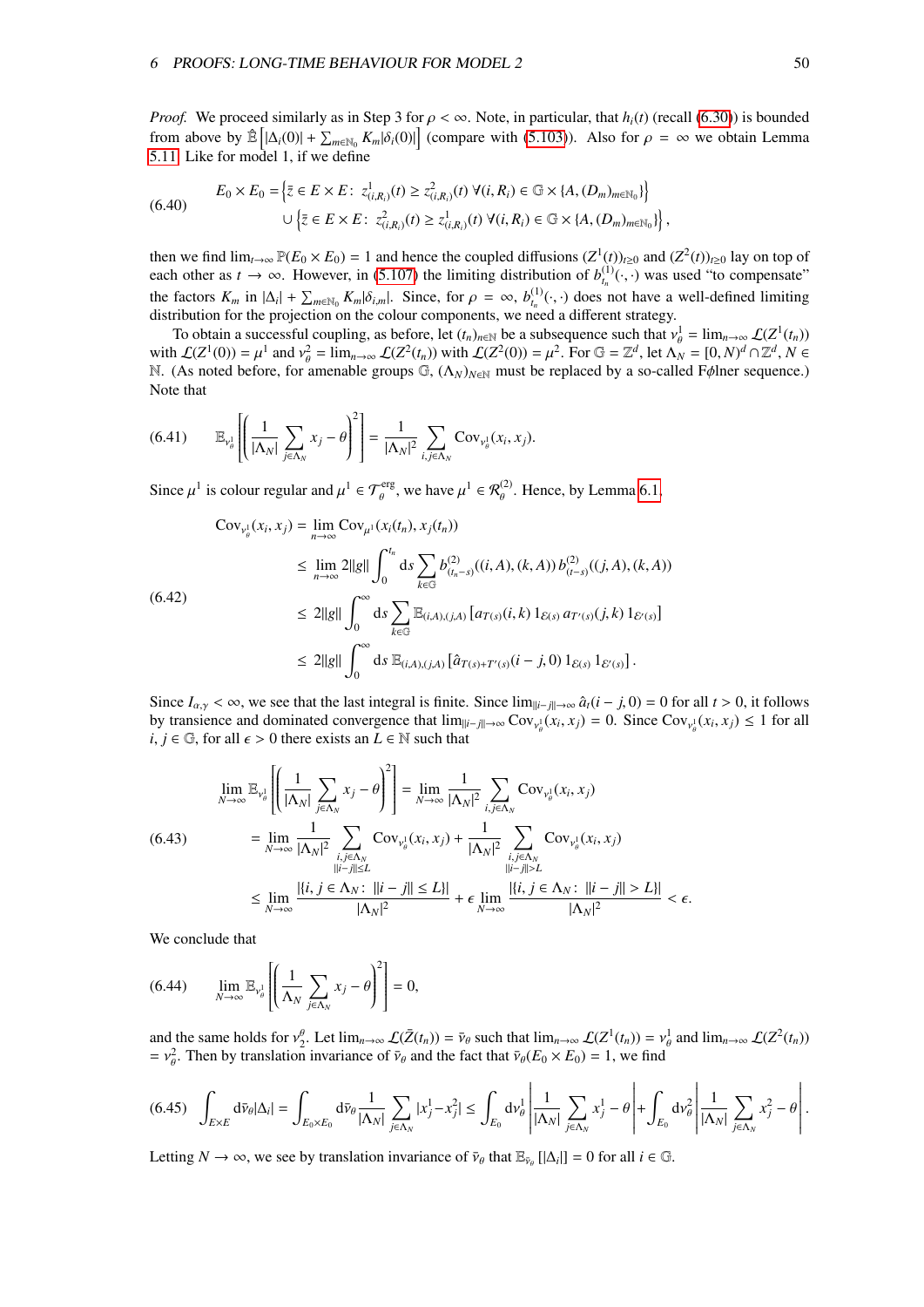<span id="page-51-4"></span>The result in [\(6.44\)](#page-50-0) holds also for  $x_i$  replaced by  $y_{i,m}$ ,  $m \in \mathbb{N}_0$ , since the integral in [\(6.42\)](#page-50-1) can only become smaller when we start from a dormant site. Replacing  $|\Delta_i|$  in [\(6.45\)](#page-50-2) by  $|\delta_{i,m}|$ , we obtain, for all  $m \in \mathbb{N}_0$  $m \in \mathbb{N}_0$ ,

$$
(6.46) \qquad \mathbb{E}_{\bar{\nu}_{\theta}}\left[|\delta_{i,m}|\right] = 0, \qquad \forall \, m \in \mathbb{N}_{0}.
$$

We conclude that the coupling is successful.

Let  $(S_t)_{t\geq0}$  denote the semigroup associated with [\(2.12\)](#page-7-0)–[\(2.13\)](#page-7-0). To prove the existence of an invariant measure, note that  $E \times E$  is a compact space. Hence, if  $t_n \to \infty$ , then the sequence  $\mu S_{t_n}$  has a convergent<br>subsequence. In Lemma 6.9 below we show that each weak limit point of the sequence  $\mu S_{t_n}$  is invariant subsequence. In Lemma [6.9](#page-51-1) below we show that each weak limit point of the sequence  $\mu S_{t_n}$  is invariant under the evolution of (2.12)–(2.13) under the evolution of  $(2.12)$ – $(2.13)$ .

<span id="page-51-1"></span>**Lemma 6.9. [Invariant measure]** *Suppose that*  $\mu \in \mathcal{R}_{\theta}^{(2)}$  *and that*  $\mu$  *is colour regular. If*  $t_n \to \infty$  *and*  $\mu$ <sup>S</sup>  $\to \infty$  *is an invariant measure under the evolution in* (2.12)-(2.13)  $\mu S_{t_n} \to \nu_{\theta}$ , then  $\nu_{\theta}$  is an invariant measure under the evolution in [\(2.12\)](#page-7-0)–[\(2.13\)](#page-7-0).

*Proof.* Fix  $s > 0$ . Let  $\mu_1 = \mu$  and  $\mu_2 = \mu S_s$ . We couple  $\mu_1$  and  $\mu_2$  via their Brownian motions (see (6.27)–(6.28)). Note that by the SSDE in (2.12)–(2.13)  $(6.27)$ – $(6.28)$ ). Note that, by the SSDE in  $(2.12)$ – $(2.13)$ ,

$$
\hat{\mathbb{E}}\left[|\Delta_{i}(0)| + \sum_{m \in \mathbb{N}_{0}} K_{m}|\delta_{i,m}(0)|\right] = \mathbb{E}\left[|x_{i}(0) - x_{i}(s)| + \sum_{m \in \mathbb{N}_{0}} K_{m}|y_{i,m}(0) - y_{i,m}(s)|\right]
$$
\n
$$
= \mathbb{E}\left[\left|\int_{0}^{s} \sum_{j \in \mathbb{G}} a(i,j) [x_{j}(r) - x_{i}(r)] dr + \int_{0}^{s} \sqrt{g(x_{i}(r))} dw_{i}(r) + \int_{0}^{s} \sum_{m \in \mathbb{N}_{0}} K_{m} e_{m} [y_{i,m}(r) - x_{i}(r)] dr\right| + \sum_{m \in \mathbb{N}_{0}} K_{m} \int_{0}^{s} |e_{m}[y_{i,m}(r) - x_{i}(r)] dr\right].
$$
\n(6.47)

Using that all rates are finite and that, by Knight's theorem (see [\[RY99,](#page-73-4) Theorem V.1.9 p.183]), we can write the Brownian integral as a time-transformed Brownian motion, we see that  $\mathbb{B}[\Delta_i(0)] + \sum_{m \in \mathbb{N}_0} K_m|\delta_{i,m}(0)| < \infty$ . Hence by Lemma 6.39, we can successfully counte  $u^1$  and  $u^2$  and  $\lim_{n \to \infty} u^2S_n = \lim_{n \to \infty} u^S S_n = \math$ ∞. Hence, by Lemma [6.39,](#page-49-1) we can successfully couple  $\mu^1$  and  $\mu^2$ , and  $\lim_{n\to\infty}\mu^2S_{t_n} = \lim_{n\to\infty}\mu S_sS_{t_n} = \nu_\theta$ .<br>By the Feller property of the SSDE in (2.12)–(2.13), it follows that By the Feller property of the SSDE in [\(2.12\)](#page-7-0)–[\(2.13\)](#page-7-0), it follows that

$$
(6.48) \qquad \nu_{\theta} S_s = \lim_{n \to \infty} \mu(t_n) S_s = \lim_{n \to \infty} \mu S_{t_n} S_s = \lim_{n \to \infty} \mu S_s S_{t_n} = \nu_{\theta}.
$$

We conclude that  $v_{\theta}$  is indeed an invariant measure for the SSDE in [\(2.12\)](#page-7-0)–[\(2.13\)](#page-7-0).

3. Invariant measures have vanishing covariances in the seed-bank direction for  $\rho = \infty$ . In this step we prove that an invariant measure  $v_\theta$  has vanishing variances in the seed-bank direction. In Step 5 we use this property to successfully couple any two invariant measures.

<span id="page-51-3"></span><span id="page-51-0"></span>**Lemma 6.10.** [Deterministic deep seed-banks] *If*  $v_{\theta} = \lim_{n \to \infty} \mu S_{t_n}$  for some colour regular  $\mu \in \mathcal{R}_{\theta}^{(2)}$  and  $t \to \infty$  then  $t_n \rightarrow \infty$ *, then* 

(6.49) 
$$
\lim_{m \to \infty} \text{Var}_{\nu_{\theta}}[y_{i,m}] = 0 \quad \forall i \in \mathbb{G}.
$$

*Proof.* Since  $v_{\theta}$  is translation invariant, it is enough to show that  $\lim_{m\to\infty} \text{Var}_{v_{\theta}}[y_{0,m}] = 0$ . Since  $\mu(0) \in \mathcal{R}_{\theta}^{(2)}$ , it follows from I emma 6.1 that it follows from Lemma [6.1](#page-44-1) that

$$
\lim_{m \to \infty} \text{Var}_{\nu_{\theta}}[y_{0,m}] = \lim_{m \to \infty} \lim_{n \to \infty} \mathbb{E}_{\mu} \left[ \left( y_{0,m}(t_n) - \mathbb{E}_{\mu}[y_{0,m}(t_n)] \right)^2 \right]
$$
\n
$$
(6.50)
$$
\n
$$
= \lim_{m \to \infty} \lim_{n \to \infty} 2 \int_0^{t_n} ds \sum_{k \in \mathbb{G}} b_{(t_n-s)}^{(2)}((0, D_m), (k, A)) b_{(t_{n_k}-s)}^{(2)}((0, D_m), (k, A)) \mathbb{E}_{z}[g(x_k(s))].
$$

<span id="page-51-2"></span>Since *g* is positive and bounded, it is therefore enough to prove that

$$
(6.51) \qquad \lim_{m \to \infty} \lim_{n \to \infty} \int_0^{t_n} du \sum_{k \in \mathbb{G}} b_u^{(2)}((0, D_m), (k, A)) b_u^{(2)}((0, D_m), (k, A)) = 0.
$$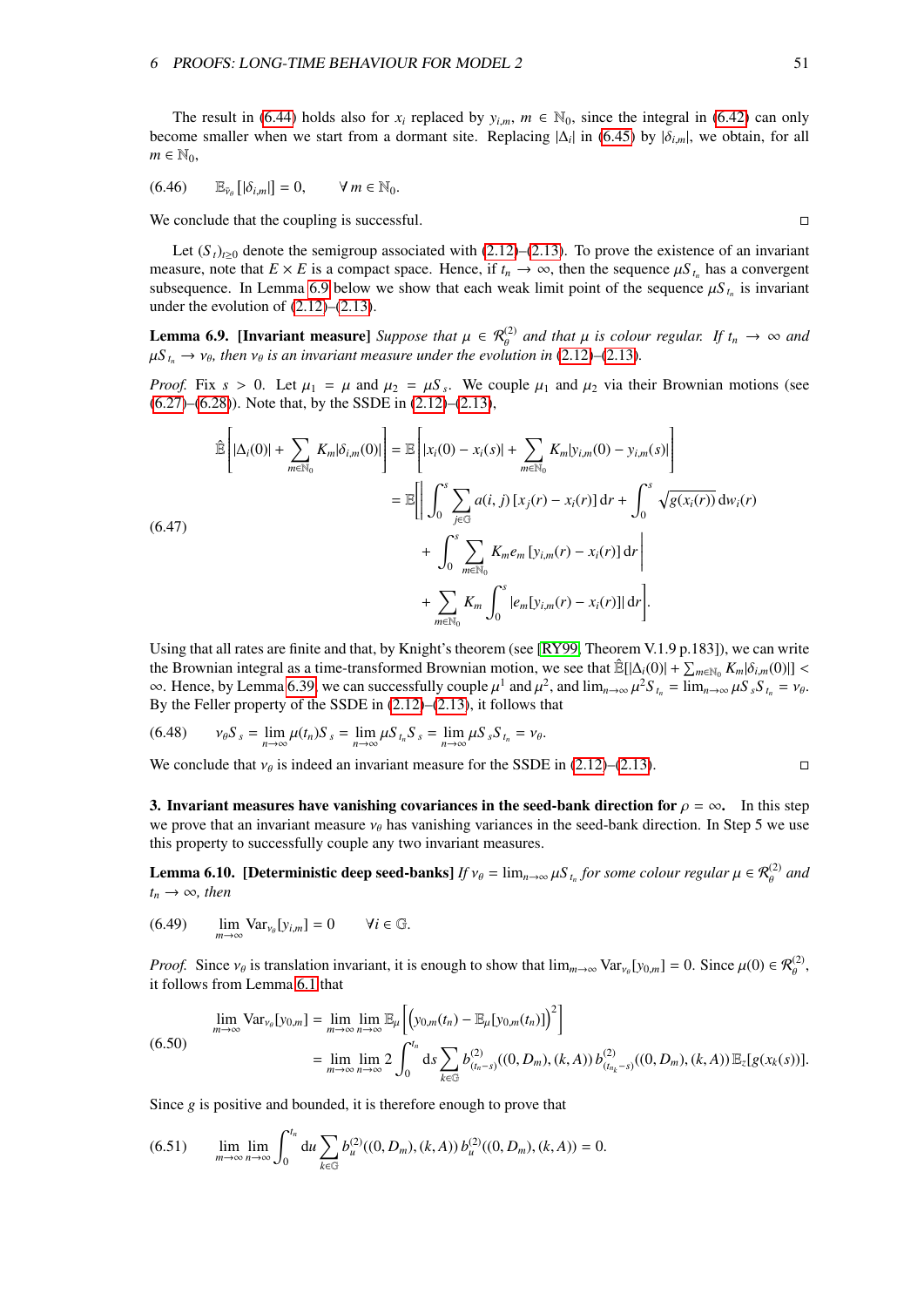Recall (see e.g. [\(6.42\)](#page-50-1)) that  $b_u^{(2)}((0, D_m), (k, A)) b_u^{(2)}((0, D_m), (k, A))$  is the probability that two random walks,<br>denoted by RW and RW' and moving according to  $b^{(2)}(\cdot, \cdot)$ , are at time u at the same site and both active. Define

(6.52) 
$$
\tau = \{t \ge 0 : RW(t) = RW'(t) = (i, A) \text{ for some } i \in \mathbb{G}\}.
$$

Then we can rewrite the left-hand side of [\(6.51\)](#page-51-2) as

$$
\lim_{m \to \infty} \lim_{n \to \infty} \int_{0}^{t_{n}} du \sum_{k \in G} b_{u}^{(2)}((0, D_{m}), (k, A)) b_{u}^{(2)}((0, D_{m}), (k, A))
$$
\n
$$
= \lim_{m \to \infty} \lim_{n \to \infty} \int_{0}^{t_{n}} du \mathbb{E}_{(0, D_{m}), (0, D_{m})} \left[ \sum_{k \in G} 1_{\{RW(u) = k\}} 1_{\{RW'(u) = k\}} 1_{\mathcal{E}(u)} 1_{\mathcal{E}(u)} \right]
$$
\n
$$
= \lim_{m \to \infty} \lim_{n \to \infty} \int_{0}^{t_{n}} du \mathbb{E}_{(0, D_{m}), (0, D_{m})} \left[ \sum_{k \in G} 1_{\{RW(u) = k\}} 1_{\{RW'(u) = k\}} 1_{\mathcal{E}(t)} 1_{\mathcal{E}(t)} (1_{\{\tau < \infty\}} + 1_{\{\tau = \infty\}}) \right]
$$
\n(6.53)\n
$$
= \lim_{m \to \infty} \lim_{n \to \infty} \mathbb{E}_{(0, D_{m}), (0, D_{m})} \left[ 1_{\{\tau < \infty\}} \mathbb{E}_{(0, D_{m}), (0, D_{m})} \left[ \int_{0}^{t_{n}} du \sum_{k \in G} 1_{\{RW(u) = k\}} 1_{\{RW(u) = k\}} 1_{\mathcal{E}(u)} 1_{\mathcal{E}(u)} 1_{\mathcal{E}(u)} 1_{\mathcal{E}(u)} \right] \mathcal{F}_{\tau} \right]
$$
\n
$$
= \lim_{m \to \infty} \lim_{n \to \infty} \mathbb{E}_{(0, D_{m}), (0, D_{m})} \left[ 1_{\{\tau < \infty\}} \mathbb{E}_{(0, A), (0, A)} \left[ \int_{0}^{t_{n} - \tau} du \sum_{k \in G} 1_{\{RW(u) = k\}} 1_{\{RW'(u) = k\}} 1_{\mathcal{E}(u)} 1_{\mathcal{E}(u)} 1_{\mathcal{E}(u)} \right] \right]
$$
\n
$$
\leq \lim_{m \to \infty} \lim_{n \to \infty} \mathbb{E}_{
$$

where we use that  $I_{\hat{a},\gamma} < \infty$ , the strong Markov property, and the fact that for  $\tau = \infty$  the product of the indicators equals 0 for all  $u \in \mathbb{R}_{\geq 0}$ . Therefore [\(6.49\)](#page-51-3) holds if

$$
(6.54) \qquad \lim_{m\to\infty} \mathbb{P}_{(0,D_m),(0,D_m)} (\tau < \infty) = 0.
$$

Define

(6.55) 
$$
\tau^* = \inf \{ t \ge 0 : \text{ both } RW \text{ and } RW' \text{ are active at time } t \}.
$$

Note that  $\tau^* \leq \tau$ . Theorefore we can write (recall that in model 2 the random walk kernel  $a(\cdot, \cdot)$  is assumed to be symmetric) to be symmetric),

$$
\lim_{m \to \infty} \mathbb{P}_{(0,D_m),(0,D_m)}(\tau < \infty)
$$
\n
$$
= \lim_{m \to \infty} \mathbb{E}_{(0,D_m),(0,D_m)}[1_{[\tau < \infty]}]
$$
\n
$$
= \lim_{m \to \infty} \mathbb{E}_{(0,D_m),(0,D_m)}[1_{[\tau < \infty]} \mathbb{E}_{(0,D_m)^2}[1_{[\tau < \infty]} | \mathcal{F}_{\tau'}]]
$$
\n
$$
= \lim_{m \to \infty} \mathbb{E}_{(0,D_m),(0,D_m)}[ \mathbb{E}^{RW(\tau^*),RW'(\tau^*)}[1_{[\tau < \infty]} ]]
$$
\n
$$
= \lim_{m \to \infty} \sum_{k,l \in \mathbb{G}} \mathbb{P}_{(0,D_m),(0,D_m)}(RW(\tau^*) = (k, A), RW'(\tau^*) = (l, A)) \mathbb{E}_{(k,A),(l,A)}[1_{[\tau < \infty]}]
$$
\n
$$
= \lim_{m \to \infty} \sum_{k,l \in \mathbb{G}} \mathbb{E}_{(0,D_m),(0,D_m)}[\hat{a}_{T(\tau^*)}(0,k) \hat{a}_{T'(\tau^*)}(0,l)] \mathbb{E}_{(0,A),(l-k,A)}[1_{[\tau < \infty]}]
$$
\n(6.56)\n
$$
= \lim_{m \to \infty} \sum_{k,l \in \mathbb{G}} \mathbb{E}_{(0,D_m),(0,D_m)}[\hat{a}_{T(\tau^*)}(0,k) \hat{a}_{T'(\tau^*)}(-k,l-k)] \mathbb{E}_{(0,A),(l-k,A)}[1_{[\tau < \infty]}]
$$
\n
$$
= \lim_{m \to \infty} \sum_{k,l \in \mathbb{G}} \mathbb{E}_{(0,D_m),(0,D_m)}[\hat{a}_{T(\tau^*)}(0,-k) \hat{a}_{T'(\tau^*)}(-k,j)] \mathbb{E}_{(0,A),(j,A)}[1_{[\tau < \infty]}]
$$
\n
$$
= \lim_{m \to \infty} \sum_{j \in \mathbb{G}} \mathbb{E}_{(0,D_m),(0,D_m)}[\hat{a}_{T(\tau^*)+T'(\tau^*)}(0,j)] \mathbb{E}_{(0,A),(j,A)}[1_{[\tau < \infty]}]
$$
\n
$$
= \lim_{j \to \infty} \sum_{j \in \mathbb{G}}
$$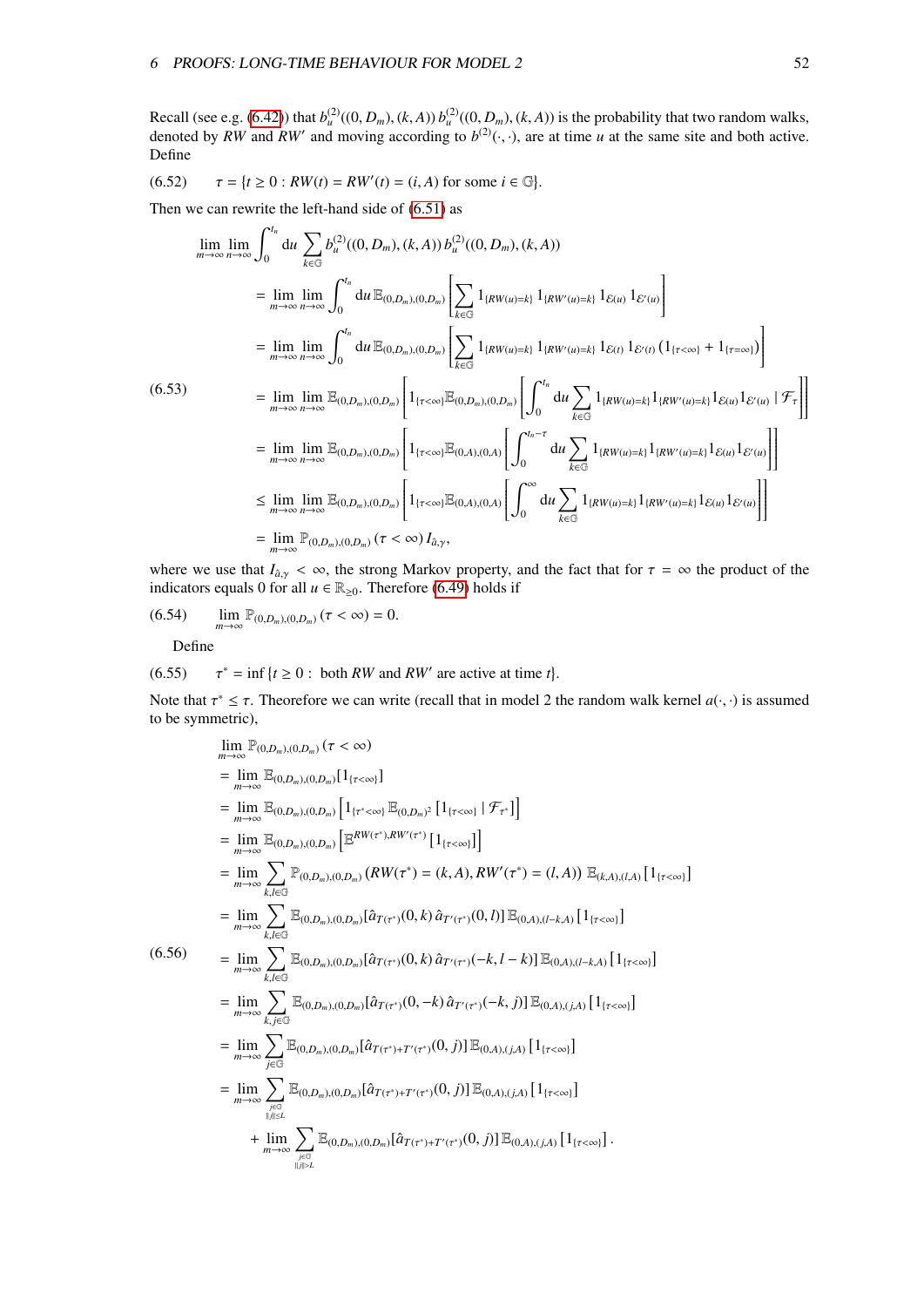To prove that the expression in the right-hand side tends to zero, we fix  $\epsilon > 0$  and prove that there exists an *L*  $\in$  N such that both sums are smaller that  $\frac{\epsilon}{2}$ .

**Claim 1: There exists an** *L* such that  $\lim_{m\to\infty} \sum_{j\in\mathbb{G},||j||>\mathbb{Z}} \mathbb{E}_{(0,D_m)^2}[\hat{a}_{T(\tau^*)+T'(\tau^*)}(0,j)] \mathbb{E}_{(0,A),(j,A)}[1_{\{\tau<\infty\}}] < \frac{\epsilon}{2}$ . Using the symmetry of the kernel  $a(\cdot, \cdot)$  in model 2, we find

$$
\mathbb{E}_{(0,A),(j,A)} [1_{\{\tau<\infty\}}] = \mathbb{E}_{(0,A),(j,A)} \left[ \int_0^\infty ds \, 1_{\{\tau \in ds\}} \right]
$$
\n
$$
\leq \mathbb{E}_{(0,A),(j,A)} \left[ \int_0^\infty ds \sum_{k \in \mathbb{G}} 1_{\mathcal{E}(s)} 1_{\mathcal{E}(s)} 1_{\{RW=k\}} 1_{\{RW'=k\}} \right]
$$
\n
$$
\leq \mathbb{E}_{(0,A),(j,A)} \left[ \int_0^\infty ds \sum_{k \in \mathbb{G}} \hat{a}_{T(s)}(0,k) \, \hat{a}_{T'(s)}(j,k) \, 1_{\mathcal{E}(s)} 1_{\mathcal{E}'(s)} \right]
$$
\n
$$
\leq \mathbb{E}_{(0,A),(j,A)} \left[ \int_0^\infty ds \, \hat{a}_{T(s)+T'(s)}(j,0) 1_{\mathcal{E}(s)} 1_{\mathcal{E}'(s)} \right].
$$

The last integral in the right-hand side is dominated by  $I_{\hat{a},\gamma}$  (recall [\(3.43\)](#page-21-0)). Since, for all  $t \in \mathbb{R}_{\geq 0}$ ,

$$
(6.58) \qquad \lim_{\|j\|\to\infty} \hat{a}_t(0,j) = 0,
$$

it follows by dominated convergence that for each  $\epsilon > 0$  we can find an *L* such that, for all  $\|\vec{h}\| > L$ ,

$$
(6.59) \qquad \mathbb{E}_{(0, A), (j, A)}\left[1_{\{\tau < \infty\}}\right] < \tfrac{\epsilon}{2}.
$$

Hence, for *L* sufficiently large, we find

$$
\lim_{m\to\infty}\sum_{j\in\mathbb{G},\|\|j\|\geq L}\mathbb{E}_{(0,D_m),(0,D_m)}[\hat{a}_{T(\tau^*)+T'(\tau^*)}(0,j)]\left[\mathbb{E}_{(0,A),(j,A)}[1_{\{\tau<\infty\}}]\right]
$$
\n
$$
\leq \lim_{m\to\infty}\frac{\epsilon}{2}\sum_{j\in\mathbb{G},\|\|j\|>L}\mathbb{E}_{(0,D_m),(0,D_m)}[\hat{a}_{T(\tau^*)+T'(\tau^*)}(0,j)]\leq \frac{\epsilon}{2}.
$$

**Claim 2: For** *L* **given as in Claim 1,**  $\lim_{m\to\infty} \sum_{j\in\mathbb{G},||j||\le L} \mathbb{E}_{(0,D_m)^2}[\hat{a}_{T(\tau^*)+T'(\tau^*)}(0,j)] \mathbb{E}^{(0,A),(j,A)}[1_{\{\tau<\infty\}}] < \frac{\epsilon}{2}$ . For the first sum, note that

$$
\lim_{m \to \infty} \sum_{j \in G} \mathbb{E}_{(0,D_m),(0,D_m)}[\hat{a}_{(T(\tau^*)+T'(\tau^*))}(0,j)] \mathbb{E}_{(0,A),(j,A)} [1_{\{\tau < \infty\}}]
$$
\n
$$
\leq \lim_{m \to \infty} \sum_{j \in G \atop |I| \leq L} \mathbb{E}_{(0,D_m),(0,D_m)}[\hat{a}_{T(\tau^*)+T'(\tau^*)}(0,j)]
$$
\n
$$
= \lim_{m \to \infty} \sum_{j \in G \atop |I| \leq L} \mathbb{E}_{(0,A),(0,D_m)}[\hat{a}_{T(\tau^*)+T'(\tau^*)}(0,j)],
$$

where in the last equality we condition on the first time one of the two random walks wakes up, and use the strong Markov property. We will show that the right-hand side tends to zero as  $m \to \infty$ . Recall that we assumed [\(3.19\)](#page-17-1):  $e_m \sim Bm^{-\beta}$  for  $\beta > 0$ . Note that, in order for the random walks to be both active at the random walk starting in (0, D) has to become active at least once. Hence for all  $t > 0$  we same time, the random walk starting in  $(0, D_m)$  has to become active at least once. Hence, for all  $t \ge 0$ , we have

<span id="page-53-1"></span>
$$
(6.62) \qquad \lim_{m \to \infty} \mathbb{P}_{(0,D_m),(0,A)}(\tau^* \le t) \le \lim_{m \to \infty} 1 - e^{-e_m t} = 0.
$$

By [\(6.12\)](#page-45-2) and [\[EJU19\]](#page-72-2), we also have for the random walk starting in (0, *<sup>A</sup>*) that

$$
(6.63) \qquad \lim_{t\to\infty} T(t) \sim ct^{\gamma}.
$$

<span id="page-53-0"></span>Fix  $\epsilon > 0$ . Since  $\lim_{t \to \infty} \hat{a}_t(0, j) = 0$  for all  $j \in \mathbb{G}$ , we can find a  $T^*$  such that, for all  $t > T^*$ ,

$$
(6.64) \qquad \sum_{j\in\mathbb{G}\atop \|j\|\leq L} \hat{a}_t(0,j)<\tfrac{\epsilon}{6}.
$$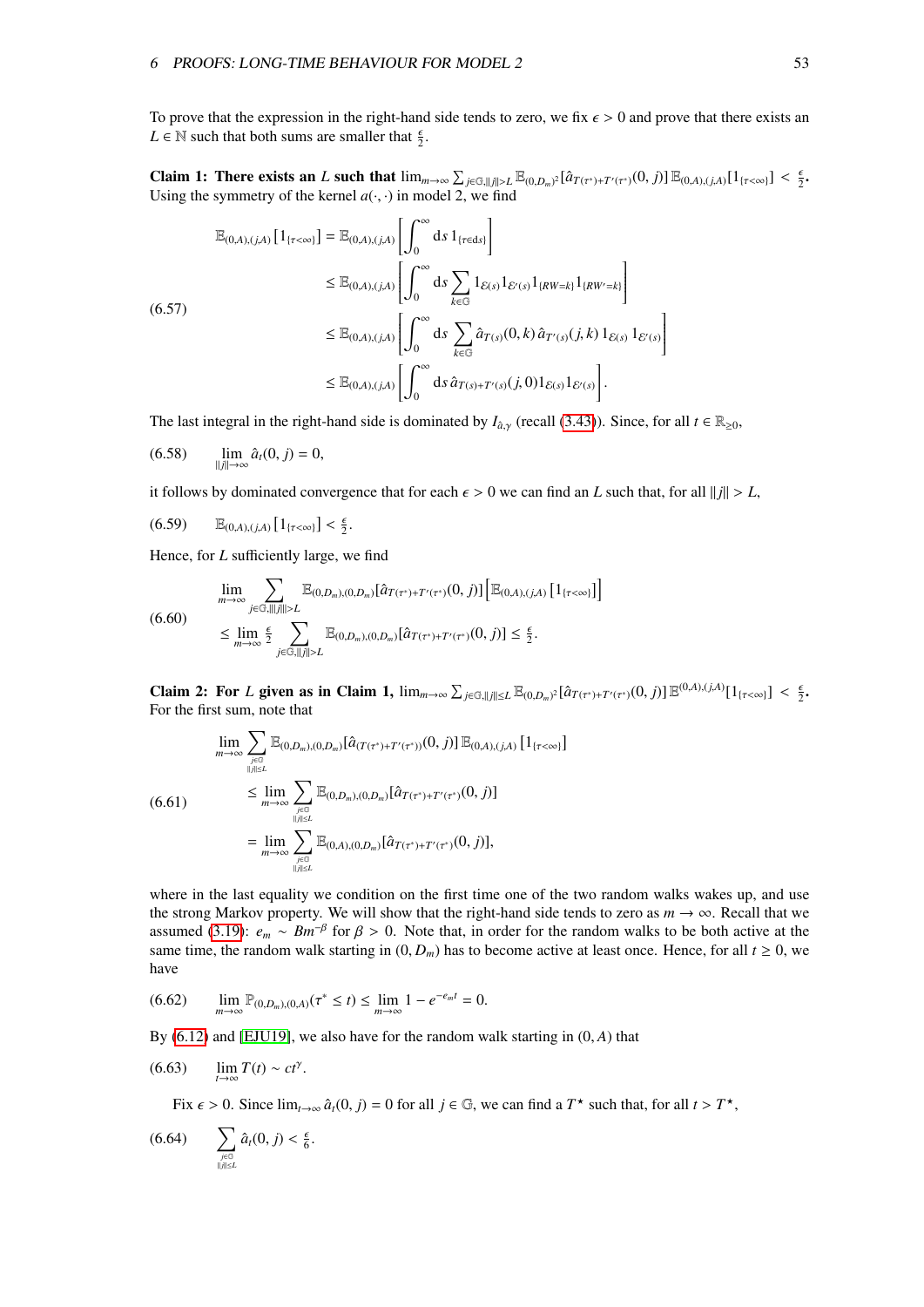By [\(6.63\)](#page-53-0), we can find a  $\tilde{t} \in \mathbb{R}_{\geq 0}$  such that  $\mathbb{P}_{(0, A)}(T(\tilde{t}) > T^*) \geq 1 - \frac{\epsilon}{6}$ . By [\(6.62\)](#page-53-1), we can find an  $M \in \mathbb{N}_0$  such that for all  $m > M$ that for all  $m > M$ ,

$$
(6.65) \qquad \lim_{m\to\infty} \mathbb{P}_{(0,D_m),(0,A)}(\tau^* \leq \tilde{t}) < \frac{\epsilon}{6},
$$

and hence

$$
(6.66) \qquad \lim_{m\to\infty}\sum_{j\in\mathbb{G}\atop ||j||\leq L}\mathbb{E}_{(0,A),(0,D_m)}[\hat{a}_{T(\tau^*)+T'(\tau^*)}(0,j)] < \frac{\epsilon}{6}+\frac{\epsilon}{6}+\frac{\epsilon}{6}=\frac{\epsilon}{2}.
$$

#### 4. Uniqueness of the invariant measure  $\nu_{\theta}$  when  $\rho = \infty$ .

<span id="page-54-1"></span>**Lemma 6.11.** [Uniqueness of and convergence to  $v_{\theta}$ .] *For all*  $\theta \in (0,1)$  *there exists a unique invariant measure*  $v_{\theta}$  *such that*  $\lim_{t\to\infty} \mu(t) = v_{\theta}$  *for all colour regular*  $\mu(0) \in \mathcal{T}_{\theta}^{erg}$ *.* 

*Proof.* Suppose that  $v_\theta^1$  and  $v_\theta^2$  and are two different weak limit points of  $\mu(t_n)$  as  $t_n \to \infty$ , and that  $\mu \in \mathcal{R}^{(2)}_\theta$  is colour regular. Let  $(\bar{Z}(t))_{-\theta} = (Z^1(t), Z^2(t))_{-\theta}$  be the coupled process from (5.90 colour regular. Let  $(\bar{Z}(t))_{t\geq0} = (Z^1(t), Z^2(t))_{t\geq0}$  be the coupled process from [\(5.90\)](#page-40-6)–[\(5.91\)](#page-40-6) with  $\mathcal{L}(\bar{Z}(0)) = \bar{v}_{\theta}$ ,<br> $f(Z^1(0)) = v^1$  and  $f(Z^2(0)) = v^2$ . Define the process  $Y^1$  by  $\mathcal{L}(Z^1(0)) = v_\theta^1$  and  $\mathcal{L}(Z^2(0)) = v_\theta^2$ . Define the process  $Y^1$  by

(6.67) 
$$
Y^{1} = (Y^{1}(m))_{m \in \{-1\} \cup \mathbb{N}_{0}} ,
$$

$$
Y^{1}(-1) = (x_{i}^{1}(0))_{i \in \mathbb{G}}, \qquad Y^{1}(m) = (y_{i,m}^{1}(0))_{i \in \mathbb{G}} \text{ for } m \in \mathbb{N}_{0} .
$$

Thus,  $Y^1$  has state space  $[0, 1]^G$  and  $\mathcal{L}(Y^1) = \mathcal{L}(Z^1(0)) = v_\theta^1$ . We can interpret  $Y^1$  as a process that describes the states of the population in the seed-bank direction. Similarly, define the process  $Y^2$  by the states of the population *in the seed-bank direction*. Similarly, define the process  $Y^2$  by

(6.68) 
$$
Y^{2} = (Y^{2}(m))_{m \in \{-1\} \cup \mathbb{N}_{0}} ,
$$

$$
Y^{2}(-1) = (x_{i}^{2}(0))_{i \in \mathbb{G}}, \qquad Y^{2}(m) = (y_{i,m}^{2}(0))_{i \in \mathbb{G}} \text{ for } m \in \mathbb{N}_{0}.
$$

Thus,  $Y^2$  has state space  $[0, 1]^G$  and  $\mathcal{L}(Y^2) = \mathcal{L}(Z^2(0)) = v_\theta^2$ .<br>Define the  $\sigma$ -algebra's  $\mathcal{R}^1$  and  $\mathcal{R}^1$  respectively  $\mathcal{R}^2$  and

Define the 
$$
\sigma
$$
-algebra's  $\mathcal{B}_M^1$  and  $\mathcal{B}^1$ , respectively,  $\mathcal{B}_M^2$  and  $\mathcal{B}^2$  by  
(6.69)  $\mathcal{B}^k = \bigcap_{M \in \mathbb{N}_0} \mathcal{B}_M^k$ ,  $\mathcal{B}_M^k = \sigma(\mathbf{y}_{i,m}^k : i \in \mathbb{G}, m \ge M)$ ,  $k \in \{1, 2\}$ .

Here,  $\mathcal{B}^1$  and  $\mathcal{B}^2$  are *the tail-σ-algebras in the seed-bank direction*. By Lemma [6.10,](#page-51-0) we have

(6.70) 
$$
\lim_{m\to\infty}\mathcal{L}_{\nu_{\theta}^1}(y_{i,m})=\lim_{m\to\infty}\mathcal{L}_{\nu_{\theta}^2}(y_{i,m})=\delta_{\theta}.
$$

Hence,  $\mathcal{B}^1 = \mathcal{B}^2$ , both are trivial, and  $v_\theta^1$  and  $v_\theta^2$  agree on  $\mathcal{B}$ . Therefore Goldstein's Theorem [\[Gol79\]](#page-72-3) implies that there exists a successful coupling of  $Y^1$  and  $Y^2$ . Consequently, there exists a random variable  $T^{\text{coup}} \in \{-1\} \cup \mathbb{N}_0$  such that, for all  $m \geq T^{\text{coup}}$ ,  $Y^1(m) = Y^2(m)$ , i.e.,  $|\delta_{i,m}(0)| = 0$  for all  $i \in \mathbb{G}$  and  $\mathbb{P}(T^{\text{coup}} < \infty) = 1$ . Hence  $\mathbb{P}(T^{\text{coup}} < \infty) = 1$ . Hence

<span id="page-54-0"></span>
$$
(6.71) \qquad \hat{\mathbb{E}}\left[|\Delta_i(0)|+\sum_{m\in\mathbb{N}_0}K_m|\delta_i(0)|\right]=\hat{\mathbb{E}}\left[|\Delta_i(0)|+\sum_{m=0}^{T^{\text{coup}}}K_m|\delta_i(0)|\right].
$$

However, we cannot conclude that the left-hand side of [\(6.71\)](#page-54-0) is finite. Therefore, let  $\bar{\nu}_{\theta}|_{(T^{\text{coup}} \frown T)}$  denote the restriction of the measure  $\bar{\nu}_{\phi}$  to the set  $T^{\text{coup}} \frown T$ . Since  $T^{\text{coup}} \frown T$  is a trans restriction of the measure  $\bar{v}_{\theta}$  to the set {*T*<sup>coup</sup> < *T*}. Since {*T*<sup>coup</sup> < *T*} is a translation-invariant event in the spatial direction, the measure  $\bar{v}_{\theta}$ less as is translation invariant. Moreover spatial direction, the measure  $\bar{\nu}_{\theta}|_{\{T^{\text{coup}} < T\}}$  is translation invariant. Moreover,

$$
(6.72) \qquad \hat{\mathbb{E}}_{\bar{\nu}_{\theta}|_{(T^{\text{coup}}
$$

Therefore we can use the dynamics in [\(6.30\)](#page-48-0) and conclude that, for all  $T \in \mathbb{N}$ ,  $\hat{\mathbb{P}}_{\bar{v}_{\theta}|_{T^{\text{coup}} (recall (*f. 40*)). Since  $\lim_{T \to T_0} \bar{v}_{\theta}$  is following that$ [\(6.40\)](#page-50-3)). Since  $\lim_{T \to \infty} \bar{\nu}_{\theta}|_{T^{\text{coup}} < T]} = \bar{\nu}_{\theta}$ , it follows that

$$
(6.73) \qquad \hat{\mathbb{P}}_{\bar{\nu}_\theta}(E_0 \times E_0) = 1.
$$

By [\(6.45\)](#page-50-2) and [\(6.46\)](#page-51-4), we conclude that  $v_{\theta}^1$  $v_{\theta}^{1} = v_{\theta}^{2}$  $\frac{d}{\theta}$  and hence that all weak limit points of  $(\mu(t))_{t\geq0}$  are the  $\epsilon$   $\mathcal{T}^{\text{erg}}$  are two different colour regular initial measures same. Suppose now that  $\mu^1(0) \in \mathcal{T}_{\theta}^{erg}$  and  $\mu^2(0) \in \mathcal{T}_{\theta}^{erg}$  are two different colour regular initial measures.<br>By the above argument we know that  $\lim_{\mu \to 0^+} \mu^1(t) = \nu^1$  and  $\lim_{\mu \to 0^+} \mu^2(t) = \nu^2$ . By I By the above argument, we know that  $\lim_{t\to\infty} \mu^1(t) = v_\theta^1$  and  $\lim_{t\to\infty} \mu^2(t) = v_\theta^2$ . By Lemma [6.10,](#page-51-0) we know that  $v_{\theta}^1$  and  $v_{\theta}^2$  have the same trivial tail- $\sigma$ -algebras in the seed-bank direction. Hence, repeating the above<br>aroument, we find that  $v^1 - v^2$ . We conclude that for each colour regular initial measure  $u \in \$ argument, we find that  $v_\theta^1 = v_\theta^2$ . We conclude that for each colour regular initial measure  $\mu \in \mathcal{T}_\theta^{\text{erg}}$  the SSDE in (2.12)–(2.13) converges to a unique non-trivial equilibrium measure  $v_\theta$ in [\(2.12\)](#page-7-0)–[\(2.13\)](#page-7-0) converges to a unique non-trivial equilibrium measure  $v_\theta$ .

 $\Box$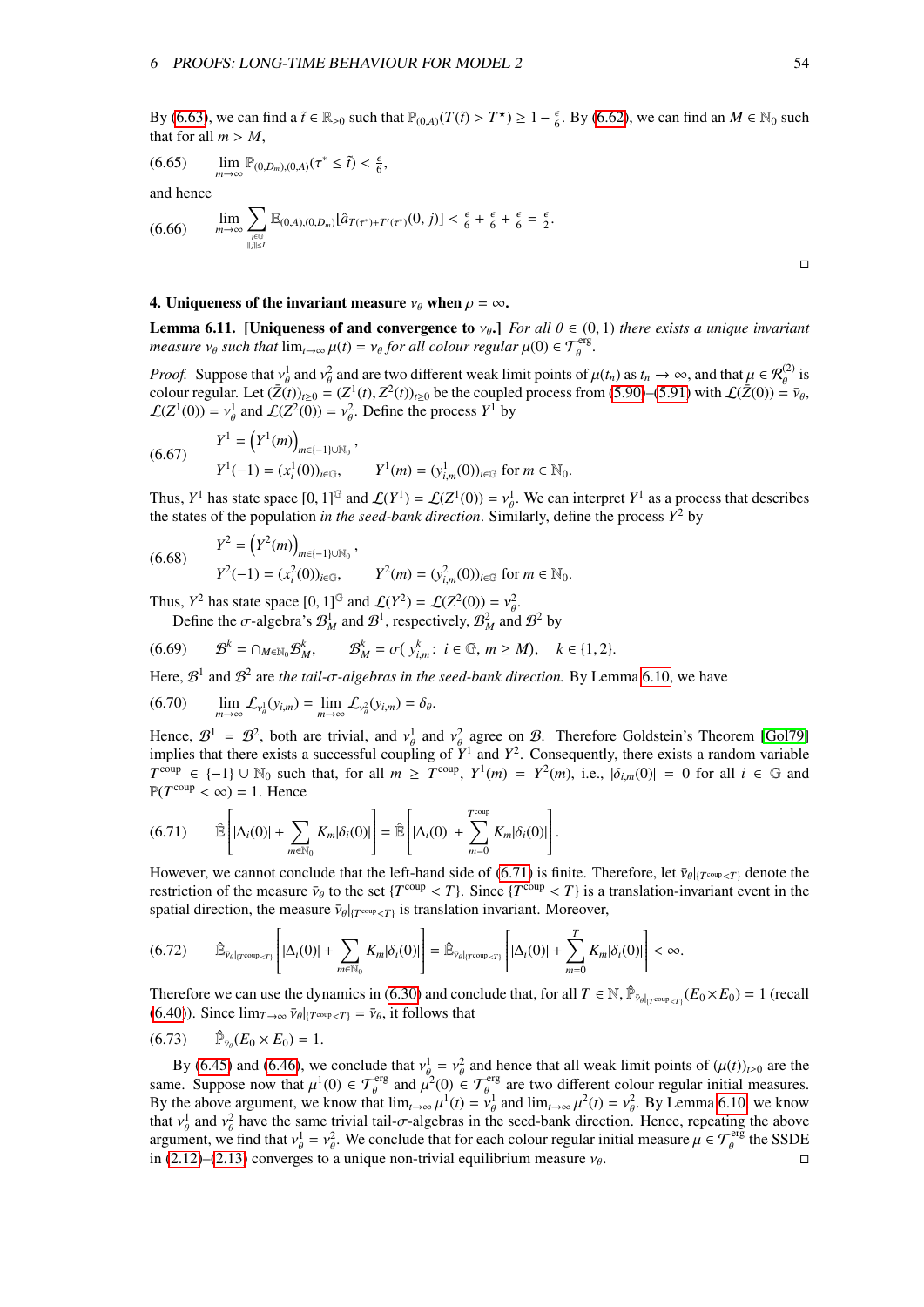**5. Ergodicity, mixing and associatedness.** The equivalent of Lemma [5.13](#page-42-2) for  $\rho = \infty$  follows in the same way as for  $\rho < \infty$ .

### <span id="page-55-0"></span>6.4 Proof of the dichotomy

Theorem [3.3\(](#page-18-1)I)(a) follows from Lemma [\(6.7\)](#page-48-2) and Steps 3-5 in Section [6.3.1.](#page-47-0) The equality  $\mathbb{E}_{\gamma_\theta}[x_0] =$  $\mathbb{E}_{\nu_{\theta}}[y_{0,m}] = \theta$ ,  $m \in \mathbb{N}_0$ , follows from [\(2.12\)](#page-7-0)–[\(2.13\)](#page-7-0), the fact that  $\nu_{\theta}$  is an equilibrium measure, and the proportion of  $\theta$  (see Section 3.2). Theorem 3.3(I)(b) follows by combining Lemma 6.3 with the preservation of  $\theta$  (see Section [3.2\)](#page-17-2). Theorem [3.3\(](#page-18-1)I)(b) follows by combining Lemma [6.3](#page-45-0) with the analogue<br>of Lemma 5.5. Theorem 3.3(II) follows from Lemmas 6.3, 6.10, 6.11, the analogue of Lemma 5.5, and Step of Lemma [5.5.](#page-33-1) Theorem [3.3\(](#page-18-1)II) follows from Lemmas [6.3,](#page-45-0) [6.10,](#page-51-0) [6.11,](#page-54-1) the analogue of Lemma [5.5,](#page-33-1) and Step 6 in Section [6.3.2.](#page-49-0) The equality  $\mathbb{E}_{\nu_\theta}[x_0] = \mathbb{E}_{\nu_\theta}[y_{0,m}] = \theta$ ,  $m \in \mathbb{N}_0$ , follows from [\(6.8\)](#page-44-2) in Step 1 of Section 6.3.2. [6.3.2.](#page-49-0)

Corollary [3.4\(](#page-19-0)1) corresponds to  $\gamma \in (1, \infty)$  and  $\rho < \infty$ , and migration dominates. Corollary 3.4(2) corresponds to  $\gamma \in [\frac{1}{2}, 1]$  and  $\rho = \infty$ , and  $I_{\hat{a},\gamma}$  shows in interplay between migration and seed-bank. Corollary [3.4\(](#page-19-0)3) corresponds to  $\gamma \in (0, \frac{1}{2}, 1)$  and  $\rho = \infty$ , and the seed-bank dominates:  $I_{\hat{a}, \gamma} < \infty$  because  $\hat{a}_t(0, 0) \le 1$ .

# <span id="page-55-1"></span>6.5 Different dichotomy for asymmetric migration

It remains to explain how the counterexample below Theorem [3.3](#page-18-1) arises. We focus on the case when  $\rho < \infty$ , which implies  $\mathbb{E}(\tau) < \infty$ , but we assume  $\mathbb{E}(\tau^2) = \infty$ . Therefore the central limit theorem does not hold for  $T(t)$ ,  $T'(t)$  and  $\Delta(t) \gg \sqrt{M(t)}$ . Hence (5.37) must be replaced by *T*(*t*), *T*'(*t*), and  $\Delta(t) \gg \sqrt{M(t)}$ . Hence [\(5.37\)](#page-32-1) must be replaced by

<span id="page-55-3"></span>
$$
(6.74) \qquad f(t) = \frac{1}{(2\pi)^d} \int_{[-\pi,\pi]^d} d\phi \, e^{-[1+o(1)]\,2Bt\,[1-\hat{a}(\phi)]} \, \mathbb{E}\left[\cos\left(\Delta(t)\tilde{a}(\phi)\right)\right].
$$

The key observation is that if  $\tilde{a}(\phi) \neq 0$  (due to the asymmetry of  $a(\cdot, \cdot)$ ; recall [\(5.28\)](#page-31-0)), then the expectation in [\(6.74\)](#page-55-3) can change the integrability properties of  $f(t)$ .

<span id="page-55-4"></span>Under the assumption that  $\tau$  has a *one-sided stable distribution* with parameter  $\gamma \in (1, 2)$ , we have [\(5.32\)](#page-32-3) with  $A = \chi/(1 + \rho)$  and  $B = 1/(1 + \rho)$ , while there exists a constant  $C \in (0, \infty)$  such that (see [\[Fel71,](#page-72-1) Chapter XVII])

$$
(6.75) \qquad \mathbb{E}[\cos(\Delta(t)\tilde{a}(\phi))] = e^{-[1+o(t)]At|C\tilde{a}(\phi)]^{\gamma}}.
$$

Substituting [\(6.75\)](#page-55-4) into [\(6.74\)](#page-55-3), we see that for large *t* the contribution to  $f(t)$  comes from  $\phi$  such that  $\hat{a}(\phi) \to 1$  and  $\tilde{a}(\phi) \to 0$ . By our choice of the migration kernel in [\(3.33\)](#page-20-0), this holds as  $\phi = (\phi_1, \phi_2) \to (0, 0)$ . Using that  $1 - \hat{a}(\phi) \sim \frac{1}{2}(\phi_1^2 + \phi_2^2)$  and  $\tilde{a}(\phi) \sim \frac{1}{2}\eta(\phi_1 + \phi_2)$  for  $(\phi_1, \phi_2) \to (0, 0)$ , we find that [\(6.74\)](#page-55-3) equals

<span id="page-55-5"></span>
$$
(6.76) \t f(t) = \frac{1}{(2\pi)^2} \int_{[-\pi,\pi]^2} d\phi \, e^{-[1+o(1)] \{ Bt(\phi_1^2 + \phi_2^2) + At[\frac{1}{2}C\eta(\phi_1 + \phi_2)]]^{\gamma} \}}, \t t \to \infty.
$$

Hence the integral in [\(6.76\)](#page-55-5) is determined by  $\phi$  such that

$$
(6.77) \tB(\phi_1^2 + \phi_2^2) + A[|\frac{1}{2}C\eta(\phi_1 + \phi_2)|]^{\gamma} \le \frac{c}{t}.
$$

for *c* a positive constant, and we find that  $f(t) \approx t^{-\left(\frac{1}{t}\right)}$  $(\frac{1}{\gamma} + \frac{1}{2})$ . Since  $\gamma \in (1, 2)$ ,  $f(t)$  is much smaller than  $\hat{a}_t(0,0) \times 1/t$ , valid for two-dimensional simple random walk. Thus we see that  $t \mapsto f(t)$  is integrable, while  $t \mapsto \hat{a}_t(0, 0)$  is not.

### <span id="page-55-2"></span>6.6 Modulation of the law of the wake-up times by a slowly varying function

The integral in [\(3.39\)](#page-20-1) is the *total hazard of coalescence* of two dual lineages:

• If  $\gamma \in (0, 1)$ , then the probability for each of the lineages to be active at time *s* decays like  $\approx$  $\varphi(s)^{-1} s^{-(1-\gamma)}$  [\[AB16\]](#page-71-1). Hence the expected total time they are active up to time *s* is  $\approx \varphi(s)^{-1} s^{\gamma}$ . Because the lineages only move when they are active, the probability that the two lineages meet at time *s* is  $\approx a_{\text{obs}}^{(N)}$ (*s*)  $\int_{\varphi(s)^{-1} s^y}^{(N)} (0, 0)$ . Hence the total hazard is  $\frac{1}{2} \int_1^\infty ds \, \varphi(s)^{-2} s^{-2(1-y)} \, a_{\varphi(s)}^{(N)}$  $\varphi(s)^{-1} s^{\gamma}(0,0)$ . After the transformation  $t = t(s) = \varphi(s)^{-1} s^{\gamma}$ , we get the integral in [\(3.39\)](#page-20-1), modulo a constant. (When carrying<br>out this transformation, we need that  $\lim_{s \to a'} \frac{\varphi(s') \varphi(s) - 0}{s - s}$  which is immediate from (3.38), and out this transformation, we need that  $\lim_{s\to\infty} s\varphi'(s)/\varphi(s) = 0$ , which is immediate from [\(3.38\)](#page-20-2), and  $\varphi(t(s))/\varphi(s) \ge 1$  as  $s \to \infty$ , which is immediate from the bound we imposed on  $\psi$  together with the  $\varphi(t(s))/\varphi(s) \geq 1$  as  $s \to \infty$ , which is immediate from the bound we imposed on  $\psi$  together with the fact that  $\lim_{s\to\infty} \log \varphi(s) / \log s = 0.$ )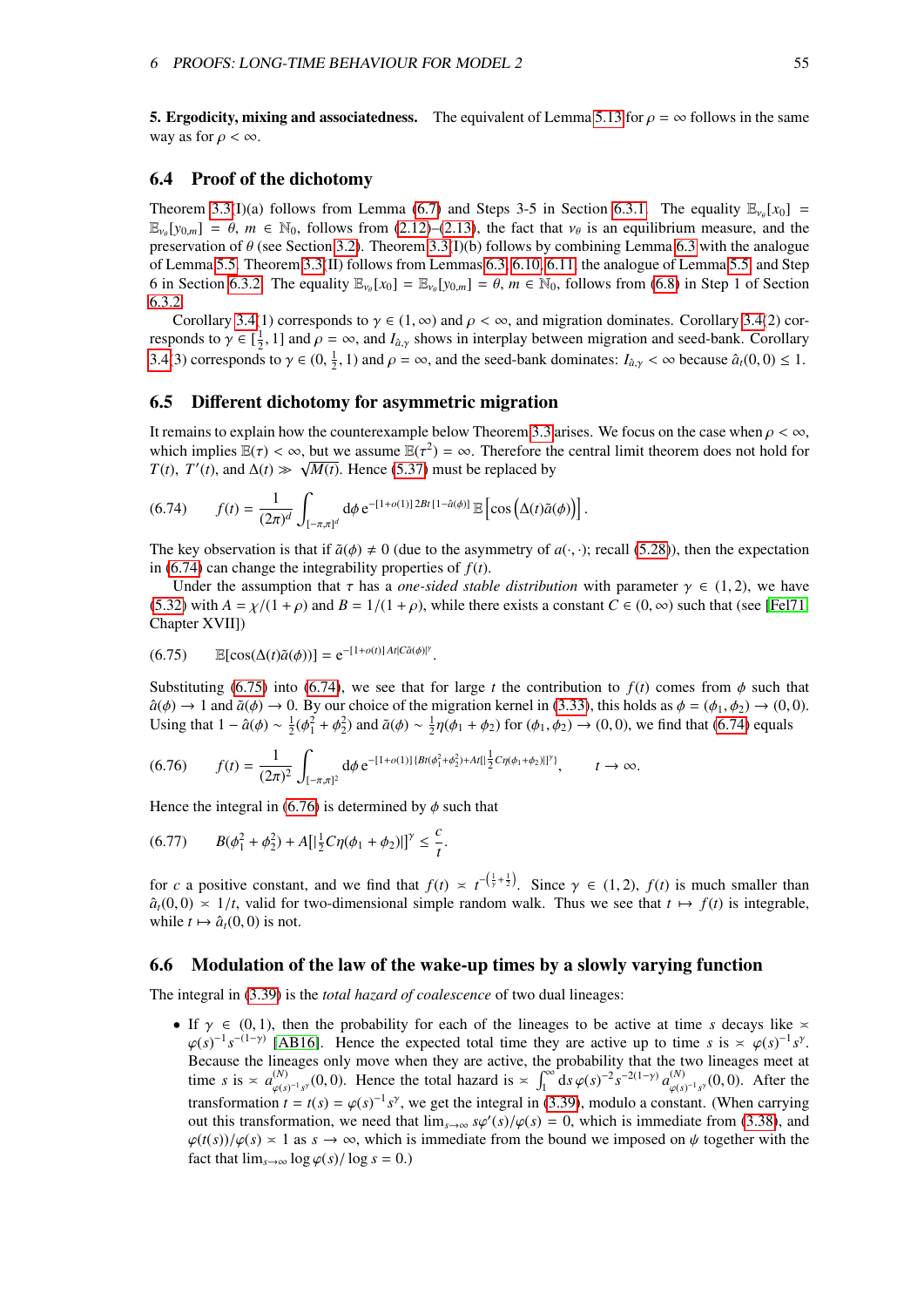• If  $\gamma = 1$ , then the probability for each of the lineages to be active at time *s* decays like  $\hat{\varphi}(s)^{-1}$  [\[AB16\]](#page-71-1).<br>Hence the expected total time they are active up to time *s* is  $\sim s\hat{\varphi}(s)^{-1}$ . Hence the total baza Hence the expected total time they are active up to time *s* is  $\approx s\hat{\varphi}(s)^{-1}$ . Hence the total hazard is  $\sim \int_{-\infty}^{\infty} ds \hat{\varphi}(s)^{-2} a^{(N)}(0,0)$ . After the transformation  $t = t(s) - \hat{\varphi}(s)^{-1} s$ , we get the integral in (3.  $\approx \int_1^{\infty} ds \hat{\varphi}(s)^{-2} a_{\hat{\varphi}(s)}^{(N)}$ <sup>(*N*)</sup></sup> $\hat{\varphi}(s)^{-1}s$ , (0, 0). After the transformation *t* = *t*(*s*) =  $\hat{\varphi}(s)^{-1}s$ , we get the integral in [\(3.39\)](#page-20-1), modulo a constant.

# 7 Proofs: Long-time behaviour for Model 3

The arguments for model 2 in Section [6](#page-43-2) all carry over with minor adaptations. The only difference is that for  $\rho = \infty$  the clustering criterion changes. In this section we prove the new clustering criterion and comment on the modifications needed in the corresponding proofs for model 2 in Section [6.](#page-43-2)

## 7.1 Moment relations

Like in model 1 and 2, we can relate the first and second moments of the system in  $(2.18)$ – $(2.19)$  to the random walk that evolves according to the transition kernel  $b^{(3)}(\cdot, \cdot)$  on  $\mathbb{G} \times \{A, (D_m)_{m \in \mathbb{N}_0}\}$  given by [\(2.53\)](#page-14-1).<br>Replacing in Lemma 6.1 the kernel  $b^{(2)}(\cdot, \cdot)$  by  $b^{(3)}(\cdot, \cdot)$  we find the moment relation fo Replacing in Lemma [6.1](#page-44-1) the kernel  $b^{(2)}(\cdot, \cdot)$  by  $b^{(3)}(\cdot, \cdot)$ , we find the moment relation for model 3. Also here<br>these moment relations hold for all  $a \in G$ . Moreover these moment relations holds for  $a \le \infty$  as well a these moment relations hold for all *g* ∈ G. Moreover these moment relations holds for  $\rho < \infty$  as well as for  $\rho = \infty$ .

# 7.2 The clustering case

To obtain the equivalent of Lemma [6.3,](#page-45-0) we need to replace the kernel  $\hat{a}(\cdot, \cdot)$  by the convoluted kernel  $(\hat{a} * \hat{a}^{\dagger})(\cdot,\cdot)$ . Each time one of the two copies of the random walk with migration kernel  $a(\cdot,\cdot)$  moves from the active state to the dormant state, it makes a transition according to the displacement kernel  $a^{\d$ the active state to the dormant state, it makes a transition according to the displacement kernel  $a^{\dagger}(\cdot, \cdot)$  (recall  $(3.40)$ ). Therefore the expression in (5.22) needs to be replaced by [\(3.40\)](#page-21-1)). Therefore the expression in [\(5.22\)](#page-31-2) needs to be replaced by

$$
(7.1) \tI = \int_0^\infty dt \sum_{k,k' \in \mathbb{N}} \sum_{i,i' \in \mathbb{G}} \sum_{j \in \mathbb{G}} \mathbb{E}_{(0,A)} \Big[ \hat{a}_{T(k,t)}(0,i) \, \hat{a}_{T'(k',t)}(0,i') \, \hat{a}_k^{\dagger}(i,j) \, \hat{a}_{k'}^{\dagger}(i',j) \, 1_{\mathcal{E}(k,t)} \, 1_{\mathcal{E}'(k',t)} \Big],
$$

where  $\hat{a}_k^{\dagger}$  $\psi_k^{\dagger}(\cdot, \cdot)$  is the step-*k* transition kernel of the random walk with displacement kernel  $\hat{a}^{\dagger}(\cdot, \cdot)$ . Using the *symmetry* of both kernels, we can carry out the sum over  $j$ ,  $i'$  and write

i

$$
I = \int_0^\infty dt \sum_{k,k' \in \mathbb{N}} \sum_{j \in \mathbb{G}} \mathbb{E}_{(0,A)} \Big[ \hat{a}_{T(k,t)+T'(k',t)}(0,j) \; \hat{a}_{k+k'}^\dagger(0,j) \; 1_{\mathcal{E}(k,t)} \; 1_{\mathcal{E}'(k',t)}
$$
\n
$$
= \int_0^\infty dt \sum_{j \in \mathbb{G}} \mathbb{E}_{(0,A)} \Big[ \hat{a}_{T(t)+T'(t)}(0,j) \; \hat{a}_{N(t)+N'(t)}^\dagger(0,j) \; 1_{\mathcal{E}(t)} \; 1_{\mathcal{E}'(t)} \Big]
$$
\n
$$
= \int_0^\infty dt \, \mathbb{E}_{(0,A)} \Big[ (\hat{a}_{T(t)+T'(t)} * \hat{a}_{N(t)+N'(t)}^\dagger)(0,0) \; 1_{\mathcal{E}(t)} \; 1_{\mathcal{E}'(t)} \Big].
$$

The last expression is the analogue of [\(5.25\)](#page-31-6).

For  $\rho < \infty$ , following the same line of argument as for model 2, we find with the help of [\(3.41\)](#page-21-2) that

$$
(7.3) \tI \times \int_1^\infty dt \, (\hat{a}_t * \hat{a}_t^\dagger)(0,0).
$$

For  $\rho = \infty$ , with the help of the Fourier transform we compute

$$
\mathbb{E}_{(0,A)}[(a_{T(t)+T'(t)} * a_{N(t)+N'(t)}^{\dagger})(0,0)] = \mathbb{E}_{(0,A)}\left[\frac{1}{(2\pi)^d} \int_{(-\pi,\pi]^d} d\phi \,\mathrm{e}^{-(T(t)+T'(t))[1-\hat{a}(\phi)]}\,\hat{a}^{\dagger}(\phi)^{N(t)+N'(t)}\right]
$$
\n
$$
= \frac{1}{(2\pi)^d} \int_{(-\pi,\pi]^d} d\phi \,\mathrm{e}^{-(1+o(1))2ct^{-\gamma}[1-\hat{a}(\phi)]}\,\mathrm{e}^{-(1+o(1))2t^{-\gamma}[1-\hat{a}^{\dagger}(\phi)]}
$$
\n
$$
\asymp (\hat{a}_{ct-\gamma} * \hat{a}_{t-\gamma}^{\dagger})(0,0) \asymp (\hat{a}_{t-\gamma} * \hat{a}_{t-\gamma}^{\dagger})(0,0),
$$

where we use [\(3.41\)](#page-21-2), [\(6.12\)](#page-45-2) and the fact that deviations of  $T(t)/t^{\gamma}$  and  $T'(t)/t^{\gamma}$  away from order 1 are stretched exponentially costly in t [FII119]. Hence stretched exponentially costly in *t* [\[EJU19\]](#page-72-2). Hence

$$
(7.5) \t I \approx \int_1^\infty dt \, t^{-2(1-\gamma)} (\hat{a}_{t^{\gamma}} * \hat{a}_{t^{\gamma}}^\dagger)(0,0).
$$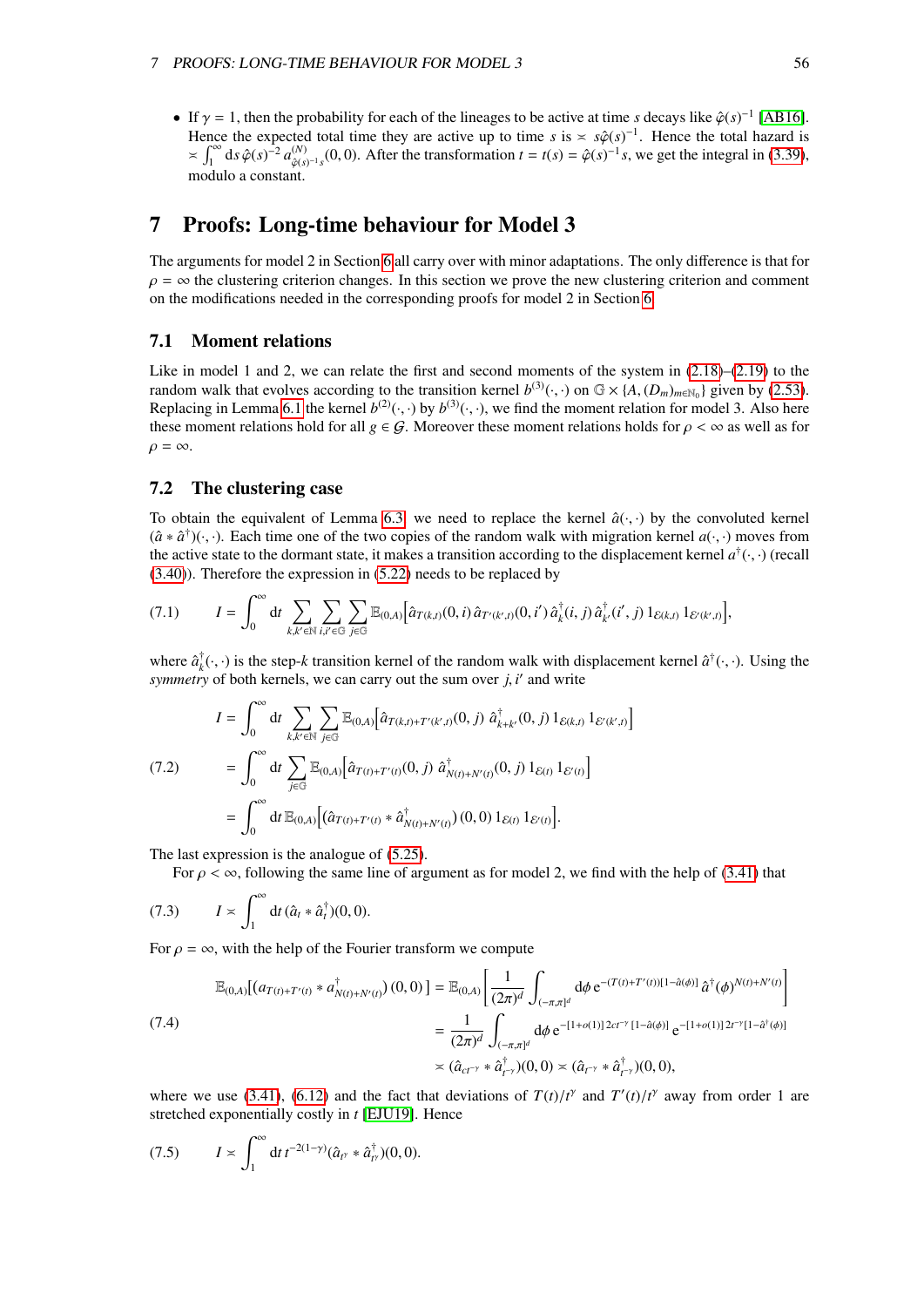Putting  $s = t^{\gamma}$  we obtain, instead of [\(6.22\)](#page-46-2),

$$
(7.6) \tI = \infty \iff I_{\hat{a} * \hat{a}^\dagger, \gamma} = \infty
$$

with

$$
(7.7) \tI_{\hat{a}*\hat{a}^{\dagger},\gamma} = \int_1^{\infty} ds \, s^{-(1-\gamma)/\gamma} \, (\hat{a}_s*\hat{a}_s^{\dagger})(0,0),
$$

which is precisely the integral in  $(3.43)$ .

### 7.3 The coexistence case

The coexistence results in Theorem [3.6](#page-21-3) follow for both  $\rho < \infty$  and  $\rho = \infty$  by the same type of argument as the one we used for model 2 in Section [6.3.](#page-47-4) We replace  $(2.12)$ – $(2.13)$  by  $(2.18)$ – $(2.19)$ , replace  $b^{(2)}(\cdot, \cdot)$ <br>(see 2.41) by  $b^{(3)}(\cdot, \cdot)$  (see 2.53), and use the Fourier transform of  $\hat{a} * \hat{a}^{\dagger}(\cdot, \cdot)$  ins (see [2.41\)](#page-13-0) by  $b^{(3)}(\cdot, \cdot)$  (see [2.53\)](#page-14-1), and use the Fourier transform of  $\hat{a} * \hat{a}^{\dagger}(\cdot, \cdot)$  instead of  $\hat{a}(\cdot, \cdot)$ . The key of the argument is that in the coexistence case, for  $a \leq \infty$  we have  $L_{\alpha} \leq \infty$  whil the argument is that, in the coexistence case, for  $\rho < \infty$  we have  $I_{\hat{a} * \hat{a}^{\dagger}} < \infty$ , while for  $\rho = \infty$  we have  $I_{\hat{a}*\hat{a}^{\dagger},\gamma}<\infty.$ 

#### 7.4 Proof of the dichotomy

This follows in exactly the same way as for model 2.

# <span id="page-57-0"></span>A Derivation of continuum frequency equations

Model 1. We give the derivation of  $(2.4)$ – $(2.5)$  as the continuum limit of an individual-based model when the size of the colonies tends to infinity. We start with the continuum limit of the Fisher-Wright model with (strong) seed-bank for a *single-colony* model as defined in [\[BGCKWB16\]](#page-71-2). Subsequently we show how the limit extends to a *multi-colony* model with seed-bank.

Single-colony model. The Fisher-Wright model with (strong) seed-bank defined in [\[BGCKWB16\]](#page-71-2) consists of a *single colony* with  $N \in \mathbb{N}$  active individuals and  $M \in \mathbb{N}$  dormant individuals. Each individual can carry one of two types:  $\heartsuit$  or  $\diamond$ . Let  $\epsilon \in [0,1]$  be such that  $\epsilon N$  is integer and  $\epsilon N \leq M$ . Put  $\delta = \frac{\epsilon N}{M}$ . The evolution of the population is described by a discrete-time Markov chain that undergoes four tran evolution of the population is described by a discrete-time Markov chain that undergoes four transitions per step:

- (1) From the *N* active individuals,  $(1 \epsilon)N$  are selected uniformly at random without replacement. Each of these individuals resamples, i.e. it adopts the type of an active individual selected uniformly at random with replacement, and remains active.
- (2) Each of the  $\epsilon N$  active individuals not selected first resamples, it adopts the type of an active individual selected uniformly at random with replacement, and subsequently becomes dormant.
- (3) From the *M* dormant individuals,  $\delta M = \epsilon N$  are selected uniformly at random without replacement, and each of these becomes active. Since these individuals come from the dormant population they do not resample.
- (4) Each of  $(1 \delta)M$  dormant individuals not selected remains dormant and retains its type.

Note that the total sizes of the active and the dormant population remain fixed. During the evolution the dormant and active population *exchange* individuals. We are interested in the fractions of individuals of type  $\heartsuit$  in the active and the dormant population.

Let  $c = \epsilon N = \delta M$ , i.e., *c* is the number of pairs of individuals that change state. Label the *N* active individuals from 1 to *N* and the *M* dormant individuals from 1 up to *M*. We denote by  $[N] = \{1, \ldots, N\}$ and by  $[M] = \{1, ..., M\}$ . Let  $\xi(k) = (\xi_j(k))_{j \in [N]} \in \{0, 1\}^{[N]}$  be the random vector where  $\xi_j(k) = 1$  if the *i*'th individual is of type  $\otimes$  at time *k* similarly *j*'th individual is of type  $\heartsuit$  at time *k* and  $\xi_j(k) = 0$  if the *j*'th individual is of type  $\diamond$  at time *k*. Similarly, we let  $\eta(k) = (\eta_j(k))_{j \in [M]} \in \{0, 1\}^{[M]}$  be the random vector where  $\eta_j(k) = 1$  if the *j*'th individual is of type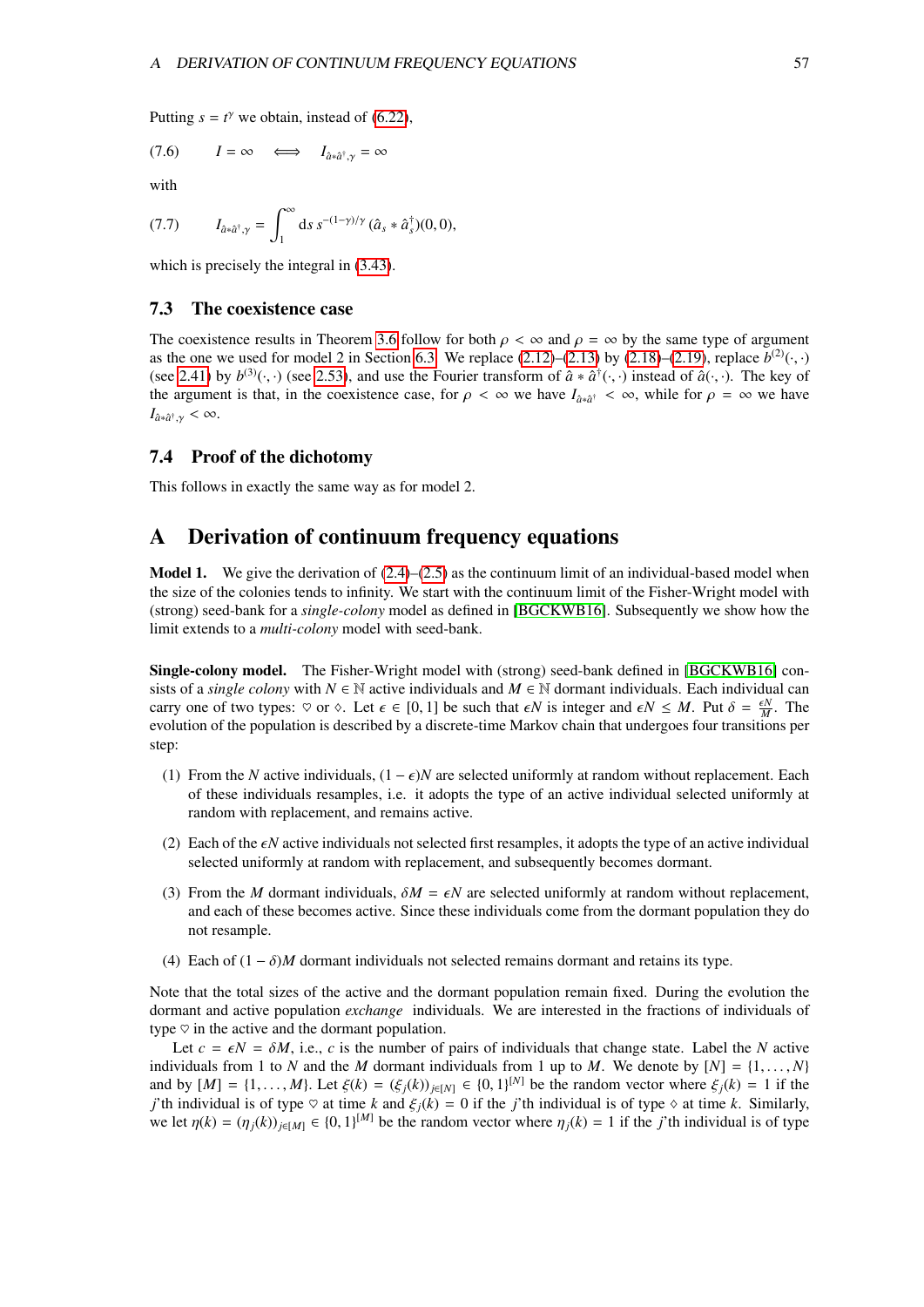

Figure 6: Example of the evolution for a population with  $N = 5$  active individuals and  $M = 3$  dormant individuals. The solid lines within the active population represent resampling, those between the active and the dormant population represent exchange with the seed-bank. Only 1 active individual and 1 dormant individual exchange places per unit of time, which corresponds to  $\epsilon = \frac{1}{5}$  and  $\delta = \frac{1}{3}$ . The relative size of the dormant and the active population is  $K = \frac{3}{5}$ . Note that the genetic diversity in the active population is lost in generation  $t = 2$ , but returns in generation  $t = 3$  via the seed-bank.

 $\heartsuit$  at time *k* and  $\eta_j(k) = 0$  if the *j*'th individual is of type  $\diamond$  at time *k*. Let  $I^N = \{0, \frac{1}{N}, I^M = \{0, \frac{1}{N}, \frac{1}{N}\}$  $\frac{2}{N}$ ,  $\frac{3}{N} \dots$ , 1} and  $I^M = \{0, \frac{1}{M}, \frac{1}{M}\}$  $\frac{2}{M}$  $\frac{3}{M}$ ..., 1}. Define the variables

$$
X^{N}(k) = \frac{1}{N} \sum_{j \in [N]} \mathbf{1}_{\{\xi_{j}(k) = \heartsuit\}} \text{ on } I^{N},
$$
  
(A.1)  

$$
Y^{N}(k) = \frac{1}{N} \sum_{j \in [N]} \mathbf{1}_{\{\eta_{j}(k) = \heartsuit\}} \text{ on } I^{M}.
$$

Let  $\mathbb{P}_{x,y}$  denote the law of

$$
(A.2) \t (X^N, Y^N) = (X^N(k), Y^N(k))_{k \in \mathbb{N}_0}
$$

given that  $(X^N(0), Y^N(0)) = (x, y) \in I^N \times I^M$ . Then, as shown in [\[BGCKWB16\]](#page-71-2),

$$
p_{x,y}(\bar{x}, \bar{y}) = \mathbb{P}_{x,y}(X_1^N = \bar{x}, Y_1^N = \bar{y})
$$
  
= 
$$
\sum_{c'=0}^c \mathbb{P}_{x,y}(Z = c') \mathbb{P}_{x,y}(U = \bar{x}N - c') \mathbb{P}_{x,y}(V = \bar{y}M - yM + c').
$$

Here,  $Z$  denotes the number of dormant  $\heartsuit$ -individuals in generation 0 that become active in generation 1  $(\mathcal{L}_{x,y}(Z) = \text{Hyp}_{M,c,yM})$ , *U* denotes the number of active individuals in generation 1 that are offspring of active ♡-individuals in generation 0 ( $\mathcal{L}_{x,y}(U) = \text{Bin}_{N-c,x}$ ), and *V* denotes the number of active individuals in generation 0 that become dormant  $\heartsuit$ -individuals in generation 1 ( $\mathcal{L}_{xx}(V) = \text{Bin}_{c,x}$ ).

Speed up time by a factor *N*. The generator  $G^N$  for the process  $((X^N(\lfloor Nk\rfloor), Y^N(\lfloor Nk\rfloor))_{k \in \mathbb{N}_0}$  equals

(A.4) 
$$
(G^{N} f)(x, y) = N \mathbb{E}_{x, y} [f(X^{N}(1), Y^{N}(1)) - f(x, y)],
$$

$$
(x, y) \in I^{N} \times I^{M},
$$

where the prefactor *N* appears because one step of the Markov chain takes time  $\frac{1}{N}$ . Inserting the Taylor expansion for *f* (which we assume to be smooth), using that  $X^N(1) = \frac{U+Z}{N}$  and  $Y^N(1) = \frac{yM+V-U}{M}$  $\frac{N+V-U}{M}$  and letting  $N \to \infty$ , we end up with the limiting generator *G* given by

(A.5) 
$$
(Gf)(x, y) = c(y - x)\frac{\partial f}{\partial x}(x, y) + \frac{c}{K}(x - y)\frac{\partial f}{\partial y}(x, y) + \frac{1}{2}x(1 - x)\frac{\partial^2 f}{\partial x^2}(x, y),
$$

$$
(x, y) \in [0, 1] \times [0, 1],
$$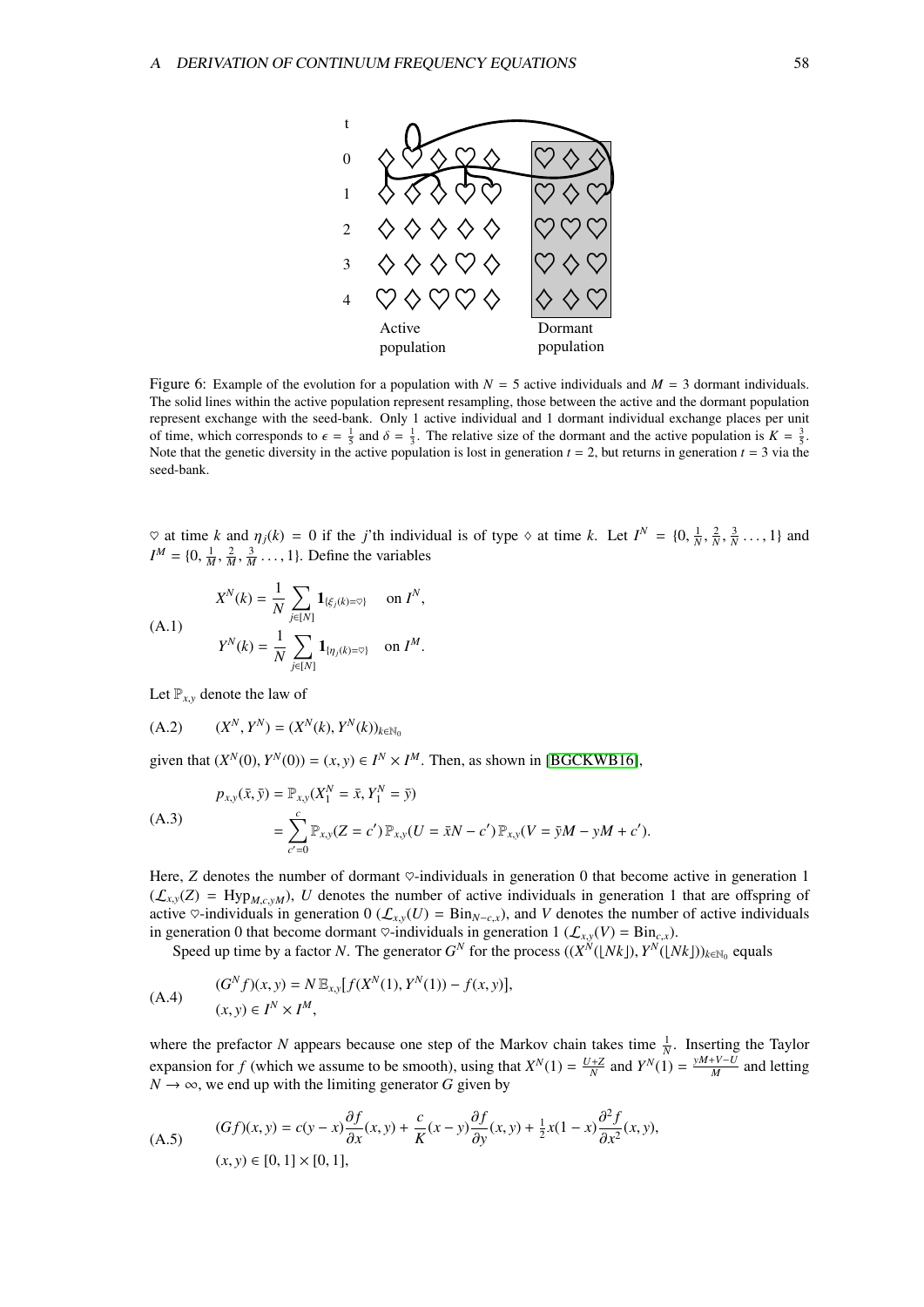where  $K = \frac{M}{N}$  is the relative size of the dormant population compared to the active population. This is the generator of the Markov process in the continuum limit [\[EK86,](#page-72-4) Section 7.8]. It follows from the form of *G* that this limit is described by the system of coupled stochastic differential equations

$$
\begin{aligned} \text{(A.6)} \qquad & \text{d}x(t) = c \left[ y(t) - x(t) \right] \text{d}t + \sqrt{x(t)(1 - x(t))} \, \text{d}w(t), \\ & \text{d}y(t) = \frac{c}{K} \left[ x(t) - y(t) \right] \text{d}t. \end{aligned}
$$

This is the version of  $(2.4)$ – $(2.5)$  for a single colony (no migration) and exchange rate

$$
(A.7) \t e = \frac{c}{K}.
$$

**Multi-colony model.** First fix a number  $L \in \mathbb{N}$  and consider  $|\mathbb{G}| = L$  colonies. The *multi-colony* version with migration is obtained by allowing the  $(1 - \epsilon)N$  selected active individuals to undergo a migration in step  $(1)$ :

(1) Each active individual at colony  $i \in \mathbb{G}$  chooses colony  $j \in \mathbb{G}$  with probability  $\frac{1}{N}a(i, j)$  and adopts the type of a parent chosen from colony *i*. If an active individual does not migrate, it adopts the t type of a parent chosen from colony *j*. If an active individual does not migrate, it adopts the type of a parent chosen from its own population.

Using the same strategy as in the single-colony model, this results in  $(2.4)$ – $(2.5)$ , for  $|\mathbb{G}| = L$ . Subsequently we can let  $L \to \infty$  and use convergence of generators to obtain [\(2.4\)](#page-6-0)–[\(2.5\)](#page-6-0) for countable G.

**Model 2.** The same argument works for  $(2.12)$ – $(2.13)$ . Steps  $(1)$ – $(4)$  are extended by considering a seedbank with colours labelled by  $\mathbb{N}_0$ . First we consider the truncation where only finitely many colours are allowed, for which the argument carries through with minor adaptations. Afterwards, we pass to the limit of infinitely many colours, which is straightforward for a finite time horizon because large colours are only seen after large times. See also [\[Moj18\]](#page-73-5).

**Model 3.** To get [\(2.18\)](#page-8-2)–[\(2.19\)](#page-8-2), also extend Step (3) by adding a displacement via the kernel  $a^{\dagger}(\cdot, \cdot)$  for each transition into the seed-bank each transition into the seed-bank.

# B Alternative models

In this appendix we consider the Moran versions of models 1 and 2. What is written below is based on [\[Moj18\]](#page-73-5). In the Moran version each active individual resamples at rate 1 and becomes dormant at a certain rate, while each dormant individual does not resample and becomes active at a certain rate. Since switches between active and dormant are done independently, the sizes of the active and the dormant population are *no longer* fixed and individuals *change* state without the necessity to *exchange* state. In model 1 there are two Poisson clocks, in model 2 there are two sequences of Poisson clocks, namely, two for each colour. In Appendices [B.1](#page-59-0)[–B.2](#page-61-0) we compute the scaling limit for the case where the number of colours is  $m = 1$  and  $m = 2$ , respectively. The extension to  $m \ge 3$  is given in Appendix [B.3.](#page-65-1) Migration can be added in the same way as is done in Appendix [A.](#page-57-0)

## <span id="page-59-0"></span>B.1 Alternative for Model 1

To describe the Moran version of Model 1 we need the following variables.

- Total number of individuals:  $N \in \mathbb{N}$ .
- Two types:  $\heartsuit$  and  $\diamond$ .
- $X(t)$  is the number of  $\heartsuit$ -individuals in the active population at time *t*.
- $Y(t)$  is the number of  $\heartsuit$ -individuals in the dormant population at time *t*.
- $Z(t)$  is the number of individuals in the active population at time *t* (either  $\heartsuit$  or  $\diamond$ ).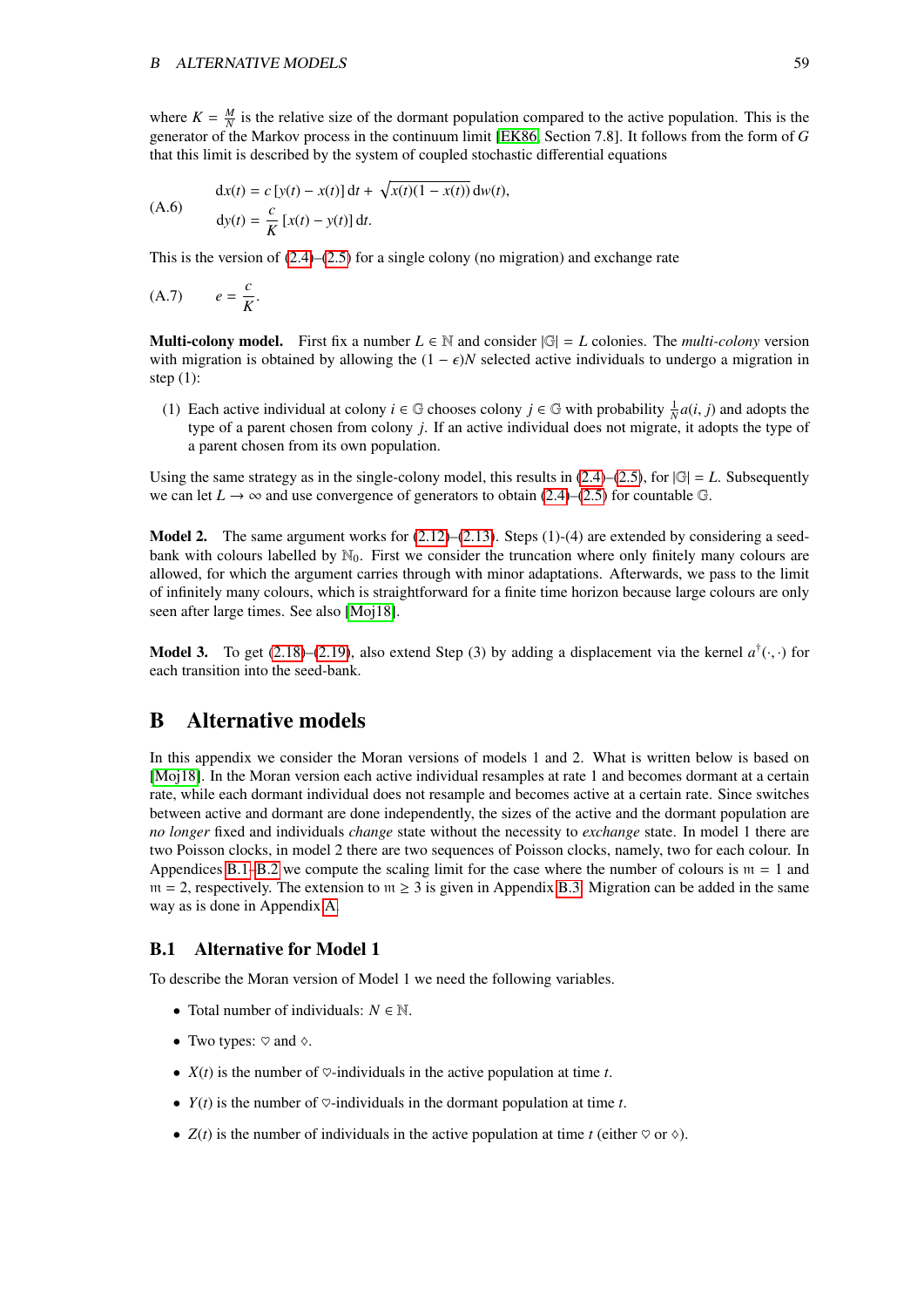In the Moran model with seed-bank each active individual resamples at rate 1, each active individual becomes dormant at rate  $\epsilon$  and each dormant individual becomes active at rate  $\delta$ . Hence the transition rates for  $(X(t), Y(t), Z(t))$  are:

- (*i*, *j*, *k*)  $\to$  (*i* + 1, *j*, *k*) at rate  $(k i) \frac{i}{k}$ .
- $(i, j, k) \rightarrow (i 1, j, k)$  at rate  $i \frac{(k-i)}{k}$  $\frac{(-i)}{k}$ .
- $(i, j, k) \rightarrow (i-1, j+1, k-1)$  at rate  $\epsilon i$ .
- $(i, j, k) \rightarrow (i + 1, j 1, k + 1)$  at rate  $\delta j$ .
- $(i, j, k) \rightarrow (i, j, k 1)$  at rate  $\epsilon \frac{k i}{N}$ .
- <span id="page-60-0"></span>•  $(i, j, k) \rightarrow (i, j, k + 1)$  at rate  $\delta \frac{N-k-j}{N}$  $\frac{-\kappa-j}{N}$ .

For the scaling limit we consider the variables

(B.1) 
$$
\bar{X}(t) = \frac{1}{N}X(Nt), \quad \bar{Y}(t) = \frac{1}{N}Y(Nt), \quad \bar{Z}(t) = \frac{1}{N}Z(Nt).
$$

Hence

 $\overline{C}$ 

(B.2) 
$$
(\bar{X}(t), \bar{Y}(t), \bar{Z}(t)) \in I^N \times I^N \times I^N
$$
,  $I^N = \left\{0, \frac{1}{N}, \frac{2}{N}, \dots, \frac{N-1}{N}, 1\right\}$ .

Since in [\(B.1\)](#page-60-0) we speed up time by a factor *N*, we must also speed up the transition rates by a factor *N*. To get a meaningful scaling limit, we assume that there exist  $c^A$ ,  $c^D \in (0, \infty)$  such that (see [\[BGCKWB16,](#page-71-2) p. 81) p. 8])

(B.3) 
$$
N\epsilon = c^A
$$
,  $N\delta = c^D$ ,  $N \in \mathbb{N}$ .

We can then write down the generator  $G^N$ :

$$
(G^N f)\left(\frac{i}{N}, \frac{j}{N}, \frac{k}{N}\right) = N(k-i)\frac{i}{k}\left[f\left(\frac{i+1}{N}, \frac{j}{N}, \frac{k}{N}\right) - f\left(\frac{i}{N}, \frac{j}{N}, \frac{k}{N}\right)\right] + Ni\frac{k-i}{k}\left[f\left(\frac{i-1}{N}, \frac{j}{N}, \frac{k}{N}\right) - f\left(\frac{i}{N}, \frac{j}{N}, \frac{k}{N}\right)\right] + c^A i\left[f\left(\frac{i-1}{N}, \frac{j+1}{N}, \frac{k-1}{N}\right) - f\left(\frac{i}{N}, \frac{j}{N}, \frac{k}{N}\right)\right] + c^D j\left[f\left(\frac{i+1}{N}, \frac{j-1}{N}, \frac{k+1}{N}\right) - f\left(\frac{i}{N}, \frac{j}{N}, \frac{k}{N}\right)\right] + c^A (k-i)\left[f\left(\frac{i}{N}, \frac{j}{N}, \frac{k-1}{N}\right) - f\left(\frac{i}{N}, \frac{j}{N}, \frac{k}{N}\right)\right] + c^D (N - k - j)\left[f\left(\frac{i}{N}, \frac{j}{N}, \frac{k+1}{N}\right) - f\left(\frac{i}{N}, \frac{j}{N}, \frac{k}{N}\right)\right]
$$

Assuming that *f* is smooth and Taylor expanding *f* around  $\left(\frac{i}{N}\right)$ , *j N* ,  $\frac{k}{N}$ ), we get

<span id="page-60-1"></span>
$$
(G^{N}f)\left(\frac{i}{N},\frac{j}{N},\frac{k}{N}\right) = \frac{i(k-i)}{k}\left[\left(\frac{1}{N}\right)\frac{\partial^{2}f}{\partial x^{2}} + O\left(\left(\frac{1}{N}\right)^{2}\right)\right] + c^{A}i\left[\left(\frac{-1}{N}\right)\frac{\partial f}{\partial x} + \left(\frac{1}{N}\right)\frac{\partial f}{\partial y} + \left(\frac{-1}{N}\right)\frac{\partial f}{\partial z} + O\left(\left(\frac{1}{N}\right)^{2}\right)\right] + c^{D}j\left[\left(\frac{1}{N}\right)\frac{\partial f}{\partial x} + \left(\frac{-1}{N}\right)\frac{\partial f}{\partial y} + \left(\frac{1}{N}\right)\frac{\partial f}{\partial z} + O\left(\left(\frac{1}{N}\right)^{2}\right)\right] + c^{A}(k-i)\left[\left(\frac{-1}{N}\right)\frac{\partial f}{\partial z} + O\left(\left(\frac{1}{N}\right)^{2}\right)\right] + c^{D}(N-k-j)\left[\left(\frac{1}{N}\right)\frac{\partial f}{\partial z} + O\left(\left(\frac{1}{N}\right)^{2}\right)\right].
$$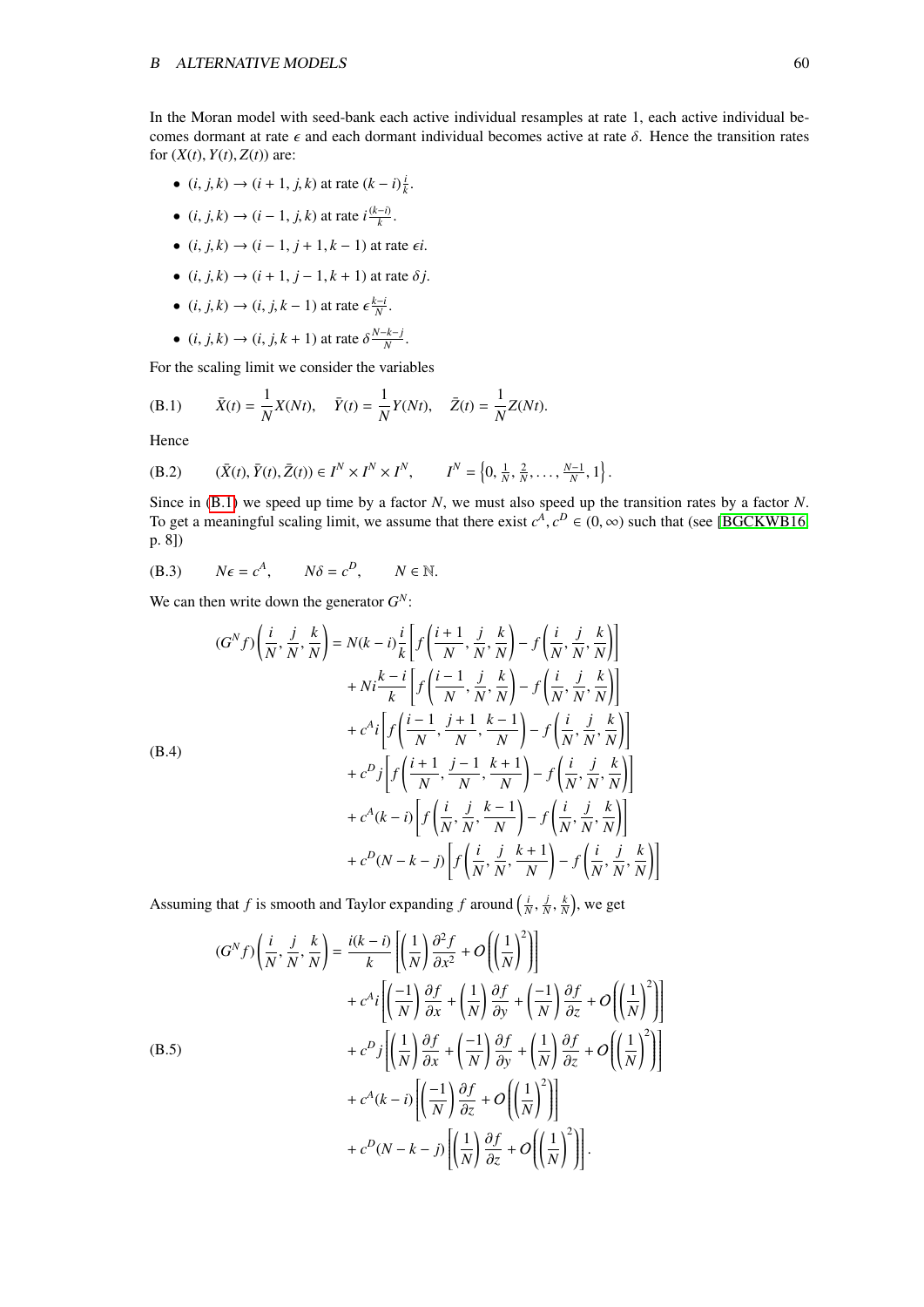Next, suppose that

(B.6) 
$$
\lim_{N \to \infty} \frac{i}{N} = x, \qquad \lim_{N \to \infty} \frac{j}{N} = y, \qquad \lim_{N \to \infty} \frac{k}{N} = z.
$$

Letting  $N \to \infty$  in [\(B.5\)](#page-60-1), we obtain the limiting generator *G*:

(B.7) 
$$
(Gf)(x, y, z) = z\frac{x}{z}\left(1 - \frac{x}{z}\right)\left(\frac{\partial^2 f}{\partial x^2}\right) + [c^D y - c^A x]\frac{\partial f}{\partial x} + [c^A x - c^D y]\frac{\partial f}{\partial y} + [c^D (1 - z) - c^A z]\frac{\partial f}{\partial z}
$$

Therefore the continuum limit equals

(B.8)

<span id="page-61-1"></span>
$$
dx(t) = \sqrt{z(t) \frac{x(t)}{z(t)} \left(1 - \frac{x(t)}{z(t)}\right)} dw(t) + \left[c^D y(t) - c^A x(t)\right] dt,
$$
  
\n
$$
dy(t) = \left[c^A x(t) - c^D y(t)\right] dt,
$$
  
\n
$$
dz(t) = \left[c^D (1 - z(t)) - c^A z(t)\right] dt.
$$

Since  $z(t)$  is the fraction of active individuals in the population,  $1-z(t)$  is the fraction of dormant individuals in the population. Therefore the equivalent of the parameter *K* in [A](#page-57-0)ppendix A is  $K(t) = (1 - z(t))/z(t)$ . Moreover,  $x(t)/z(t)$  is the fraction of  $\heartsuit$ -individuals in the active population at time *t* and  $y(t)/(1 - z(t))$  is the fraction of  $\heartsuit$ -individuals in the dormant population at time *t*. The last line of [\(B.8\)](#page-61-1) is an autonomous differential equation whose solution converges to

(B.9) 
$$
z^* = \frac{1}{1 + \frac{c^A}{c^D}}
$$

exponentially fast. After this transition period we can replace *z*(*t*) by *z*<sup>\*</sup>, and we see that  $K^* = c^A/c^D$ .<br>Time is to be scaled by the total number of active *and* dormant individuals instead of the total n

Time is to be scaled by the total number of active *and* dormant individuals, instead of the total number of active individuals only:

(B.10) 
$$
x(t) =
$$
 number of active individuals of type  $\heartsuit$ ,  $y(t) =$  number of dominant individuals of type  $\heartsuit$  total number of individuals

To compare the Moran model with a 1-colour seed-bank with the Fisher-Wright model with a 1-colour seed-bank, we look at the variables

(B.11) 
$$
\bar{x}(t) = \left(1 + \frac{c^A}{c^D}\right) x \left(\frac{t}{1 + \frac{c^A}{c^D}}\right), \qquad \bar{y}(t) = \left(1 + \frac{c^A}{c^D}\right) \left(\frac{c^D}{c^A}\right) y \left(\frac{t}{1 + \frac{c^A}{c^D}}\right).
$$

After a short transition period in which  $z(t)$  tends to  $z^*$ , we see that by setting

(B.12) 
$$
K = K^* = \frac{c^A}{c^D}, \qquad e = \frac{c^D}{c^A} \frac{c^A c^D}{c^A + c^D},
$$

we obtain

(B.13) 
$$
d\bar{x}(t) = \sqrt{\bar{x}(t)(1 - \bar{x}(t))} dw(t) + Ke[\bar{y}(t) - \bar{x}(t)] dt,
$$

$$
d\bar{y}(t) = e[\bar{x}(t) - \bar{y}(t)] dt,
$$

which is the single-colony version of  $(2.4)$ – $(2.5)$  but without migration. Migration can be added in the same way as was done in Appendix [A.](#page-57-0)

### <span id="page-61-0"></span>B.2 Alternative for Model 2: Two colours

We consider the following system:

- Total number of individuals:  $N \in \mathbb{N}$ .
- Two types:  $\heartsuit$  and  $\diamond$ .
- $X(t)$  is the number of  $\heartsuit$ -individuals in the active population at time *t*.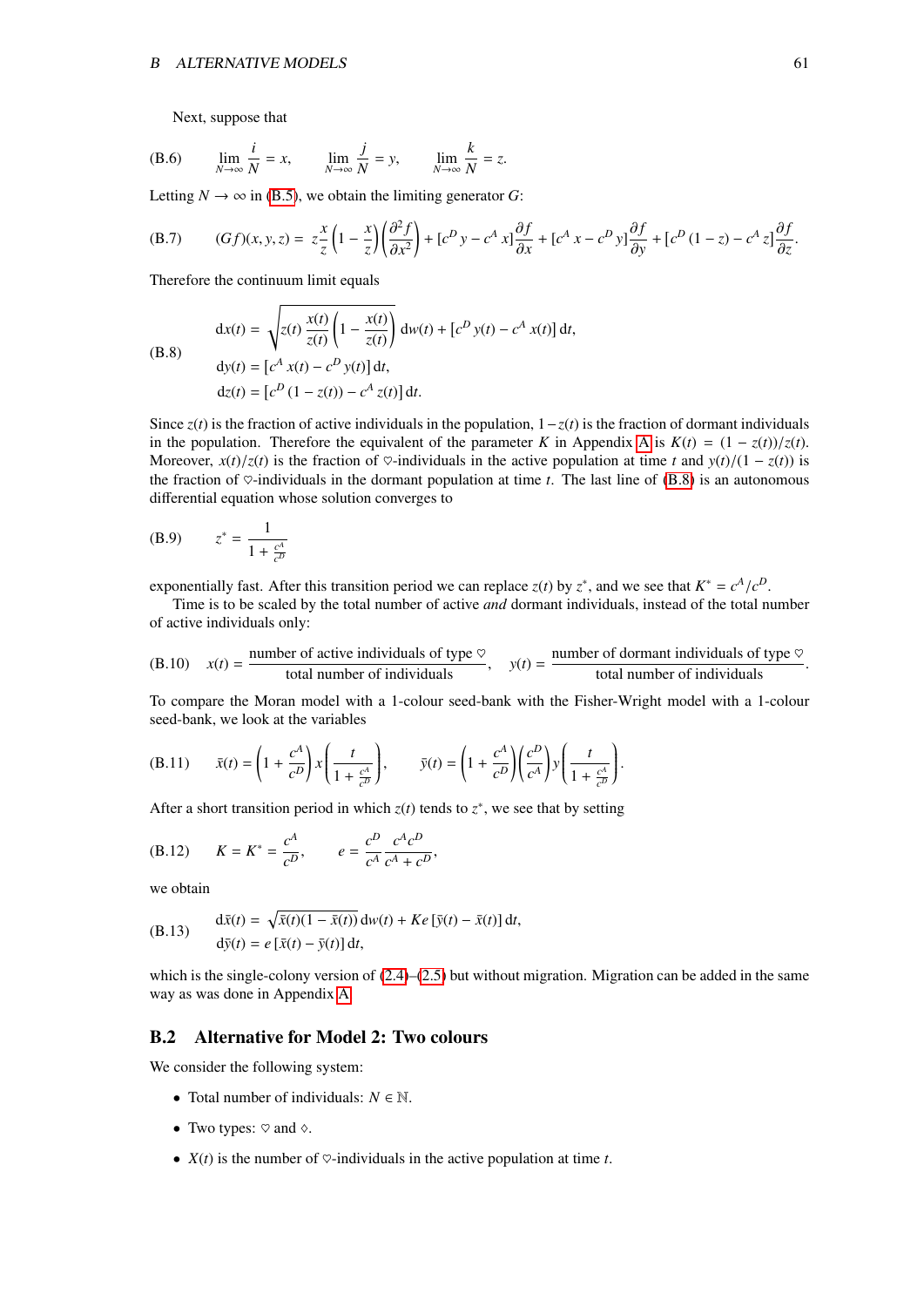- $Y_1(t)$  is the number of  $\heartsuit$ -individuals of colour 1 in the dormant population at time *t*.
- $Y_2(t)$  is the number of  $\heartsuit$ -individuals of colour 2 in the dormant population at time *t*.
- $Z_{D_1}(t)$  is the number of dormant individuals of colour 1 at time *t* (either  $\heartsuit$  or  $\diamondsuit$ ).
- $Z_{D_2}(t)$  is the number of dormant individuals of colour 2 at time *t*. (either  $\heartsuit$  or  $\diamondsuit$ ).

Note that the number of active individuals at time *t* (either  $\heartsuit$  or  $\diamond$ ) is given by  $Z_A(t) = N - Z_{D_1}(t) - Z_{D_2}(t)$ . Since the number of individuals *N* is constant during the evolution,  $Z_A(t)$  can be derived from  $Z_{D_1}(t)$  and  $Z_{D_2}(t)$ . Each active individual resamples at rate 1, and becomes dormant at rate  $\epsilon$ . When an individual becomes dormant it gets either colour 1 with probability n. or colour 2 with probability n. where n. n.  $\epsilon$ becomes dormant, it gets either colour 1 with probability  $p_1$  or colour 2 with probability  $p_2$ , where  $p_1, p_2 \in$  $(0, 1)$  and  $p_1 + p_2 = 1$ . For ease of notation, we denote the rate to become dormant with colour 1 by  $\epsilon_1 = \epsilon \cdot p_1$  and the rate to become dormant with colour 2 by  $\epsilon_2 = \epsilon \cdot p_2$ . A dormant individual with colour 1 becomes active at rate  $\delta_1$ , a dormant individual with colour 2 becomes active at rate  $\delta_2$ . Thus, the transition rates for  $(X(t), Y_1(t), Y_2(t), Z_{D_1}(t), Z_{D_2}(t))$  are:

- (*i*, *j*, *k*, *l*, *m*) → (*i* + 1, *j*, *k*, *l*, *m*) at rate  $(N l m i) \frac{i}{N l m}$ .
- $\bullet$  (*i*, *j*, *k*, *l*, *m*) → (*i* − 1, *j*, *k*, *l*, *m*) at rate *i*<sup>( $\frac{(N-l-m-i)}{N-l-m}$ )</sup> *N*−*l*−*m*−*l*)<br>*N*−*l*−*m*
- (*i*, *j*, *k*, *l*, *m*)  $\rightarrow$  (*i* 1, *j* + 1, *k*, *l* + 1, *m*) at rate  $\epsilon_1 i$ .
- (*i*, *j*, *k*, *l*, *m*)  $\rightarrow$  (*i* + 1, *j* − 1, *k*, *l* − 1, *m*) at rate  $\delta_1$ *j*.
- (*i*, *j*, *k*, *l*, *m*)  $\rightarrow$  (*i* 1, *j*, *k* + 1, *l*, *m* + 1) at rate  $\epsilon_2 i$ .
- (*i*, *j*, *k*, *l*, *m*)  $\rightarrow$  (*i* + 1, *j*, *k* 1, *l*, *m* 1) at rate  $\delta_2 k$ .
- (*i*, *j*, *k*, *l*, *m*)  $\rightarrow$  (*i*, *j*, *k*, *l* + 1, *m*) at rate  $\epsilon_1(N l m i)$ .
- (*i*, *j*, *k*, *l*, *m*) → (*i*, *j*, *k*, *l*, *m* + 1) at rate  $\epsilon_2(N l m i)$ .
- (*i*, *j*, *k*, *l*, *m*)  $\rightarrow$  (*i*, *j*, *k*, *l* − 1, *m*) at rate  $\delta_1(l j)$ .
- (*i*, *j*, *k*, *l*, *m*)  $\rightarrow$  (*i*, *j*, *k*, *l*, *m* − 1) at rate  $\delta_2(m k)$ .

Proceeding in the same way as for the 1-colour seed-bank, we define the scaled variables

(B.14) 
$$
\bar{X}(t) = \frac{1}{N} X(Nt), \quad \bar{Y}_1(t) = \frac{1}{N} Y_1(Nt), \quad \bar{Y}_2(t) = \frac{1}{N} Y_2(Nt),
$$

$$
\bar{Z}_{D_1}(t) = \frac{1}{N} Z_{D_1}(Nt), \quad \bar{Z}_{D_2}(t) = \frac{1}{N} Z_{D_1}(Nt).
$$

We assume that there exist  $c_1^A$ ,  $c_2^A$ ,  $c_1^D$ ,  $c_2^D$   $\in (0, \infty)$  such that

(B.15) 
$$
N\epsilon_1 = c_1^A
$$
,  $N\epsilon_2 = c_2^A$ ,  $N\delta_1 = c_1^D$ ,  $N\delta_2 = c_2^D$ ,  $N \in \mathbb{N}$ ,

and further assume that

(B.16) 
$$
\lim_{N \to \infty} \frac{i}{N} = x, \quad \lim_{N \to \infty} \frac{j}{N} = y_1, \quad \lim_{N \to \infty} \frac{k}{N} = y_2, \n\lim_{N \to \infty} \frac{N - l - m}{N} = z_A \quad \lim_{N \to \infty} \frac{N - l - m}{N} = z_{D_2}, \quad \lim_{N \to \infty} \frac{N - l - m}{N} = z_{D_1}.
$$

Using the same method of converging generators as for model 1, we obtain the following continuum limit:

<span id="page-62-0"></span>
$$
dx(t) = \sqrt{z_A(t) \frac{z_A - x(t)}{z_A(t)} \frac{x(t)}{z_A(t)}} dw(t)
$$
  
+  $\left[ c_1^D y_1(t) - c_1^A x(t) \right] dt + \left[ c_2^D y_2(t) - c_2^A x(t) \right] dt$ ,  

$$
dy_1(t) = \left[ c_1^A x(t) - c_1^D y_1(t) \right] dt
$$
,  

$$
dy_2(t) = \left[ c_2^A x(t) - c_2^D y_2(t) \right] dt
$$
,  

$$
dz_A(t) = \left[ c_1^D z_{D_1}(t) - c_1^A z_A(t) + c_2^D z_{D_2}(t) - c_2^A z_A(t) \right] dt
$$
,  

$$
dz_{D_1}(t) = \left[ c_1^A z_A(t) - c_1^D z_{D_1}(t) \right] dt
$$
,  

$$
dz_{D_2}(t) = \left[ c_2^A z_A(t) - c_2^D z_{D_2}(t) \right] dt
$$
.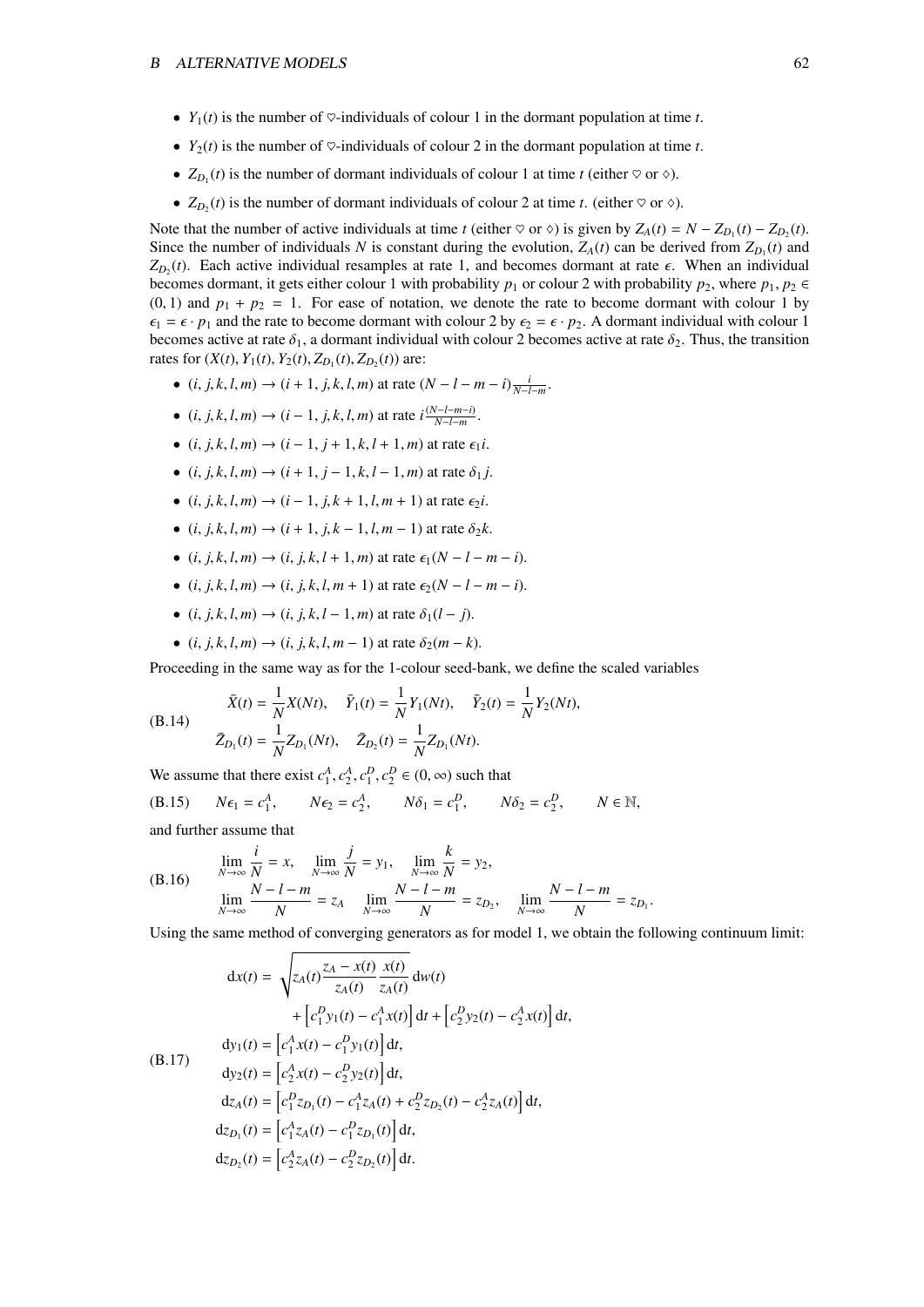### B ALTERNATIVE MODELS 63

Note that the equation for  $z_A(t) = 1 - z_{D_1}(t) - z_{D_2}(t)$  follows directly from the equations from  $z_{D_1}(t)$  and  $z_{D_2}(t)$ . It is therefore redundant, but we use it for notational reasons. Again, we see that  $z(t) = (z_A(t), z_{D_1}(t), z_{D_2}(t))$ <br>is governed by an autonomous system of differential equations. Solving this system, we see that is governed by an autonomous system of differential equations. Solving this system, we see that

(B.18) 
$$
\lim_{t \to \infty} z_A(t) = \frac{1}{1 + \frac{c_1^4}{c_1^D} + \frac{c_2^4}{c_2^D}}, \quad \lim_{t \to \infty} z_{D_1}(t) = \frac{\frac{c_1^4}{c_1^D}}{1 + \frac{c_1^4}{c_1^D} + \frac{c_2^4}{c_2^D}}, \quad \lim_{t \to \infty} z_{D_2}(t) = \frac{\frac{c_2^4}{c_2^D}}{1 + \frac{c_1^4}{c_1^D} + \frac{c_2^4}{c_2^D}}.
$$

To compare the Moran model with a 2-colour seed-bank with the Fisher-Wright model with a 2-colour seed-bank, we look at the variables

$$
\bar{x}(t) = \left(1 + \frac{c_1^A}{c_1^D} + \frac{c_2^A}{c_2^D}\right) x \left(\frac{t}{1 + \frac{c_1^A}{c_1^D} + \frac{c_2^A}{c_2^D}}\right),
$$
\n(B.19) 
$$
\bar{y}_1(t) = \left(1 + \frac{c_1^A}{c_1^D} + \frac{c_2^A}{c_2^D}\right) \left(\frac{c_1^D}{c_1^A}\right) y_1 \left(\frac{t}{1 + \frac{c_1^A}{c_1^D} + \frac{c_2^A}{c_2^D}}\right),
$$
\n
$$
\bar{y}_2(t) = \left(1 + \frac{c_1^A}{c_1^D} + \frac{c_2^A}{c_2^D}\right) \left(\frac{c_2^D}{c_2^A}\right) y_2 \left(\frac{t}{1 + \frac{c_1^A}{c_1^D} + \frac{c_2^A}{c_2^D}}\right).
$$

<span id="page-63-3"></span> $\overline{\phantom{a}}$ 

Defining

(B.20) 
$$
K_m = \frac{c_m^A}{c_m^D}, \quad e_m = \frac{c_m^D}{1 + \frac{c_1^A}{c_1^D} + \frac{c_2^A}{c_2^D}}, \qquad m \in \{1, 2\},\
$$

we see that, after a short transition period, the system becomes

(B.21) 
$$
d\bar{x}(t) = \sqrt{\bar{x}(t)(1 - \bar{x}(t))} dw(t) + K_1 e_1 [\bar{y}_2(t) - \bar{x}(t)] dt + K_2 e_2 [\bar{y}_1(t) - \bar{x}(t)] dt,
$$
  
\n
$$
d\bar{y}_1(t) = e_1 [\bar{x}(t) - \bar{y}_1(t)] dt,
$$
  
\n
$$
d\bar{y}_2(t) = e_2 [\bar{x}(t) - \bar{y}_2(t)] dt,
$$

which is the single-colony version of  $(2.12)$ – $(2.13)$  with 2 colours and without migration. Note, in particular, that after  $z(t)$  reaches the equilibrium point in [\(B.18\)](#page-63-0), we have

(B.22) 
$$
K_m = \frac{\text{number of dominant individuals with colour } m}{\text{number of active individuals}}, \quad m \in \{1, 2\}.
$$

It is instructive to show how the above result can also be derived with the help of *duality*. The argument that follows easily extends to an *n*-coloured seed-bank for any  $n \in \mathbb{N}$  finite, to be considered in Appendix [B.3.](#page-65-1) Recall from [\(B.17\)](#page-62-0) that

<span id="page-63-2"></span>(B.23) 
$$
dz_A(t) = \left[c_1^D z_{D_1}(t) - c_1^A z_A(t) + c_2^D z_{D_2}(t) - c_2^A z_A(t)\right] dt,
$$
  
\n
$$
dz_{D_1}(t) = \left[c_1^A z_A(t) - c_1^D z_{D_1}(t)\right] dt,
$$
  
\n
$$
dz_{D_2}(t) = \left[c_2^A z_A(t) - c_2^D z_{D_2}(t)\right] dt.
$$

<span id="page-63-1"></span>Let

$$
\bar{z}_A(t) = \left(1 + \frac{c_1^A}{c_1^D} + \frac{c_2^A}{c_2^D}\right) z_A(t),
$$
\n(B.24) 
$$
\bar{z}_{D_1}(t) = \left(1 + \frac{c_1^A}{c_1^D} + \frac{c_2^A}{c_2^D}\right) \left(\frac{c_1^D}{c_1^A}\right) z_{D_1}(t),
$$
\n
$$
\bar{z}_{D_2}(t) = \left(1 + \frac{c_1^A}{c_1^D} + \frac{c_2^A}{c_2^D}\right) \left(\frac{c_2^D}{c_2^A}\right) z_{D_2}(t).
$$

<span id="page-63-0"></span>*A*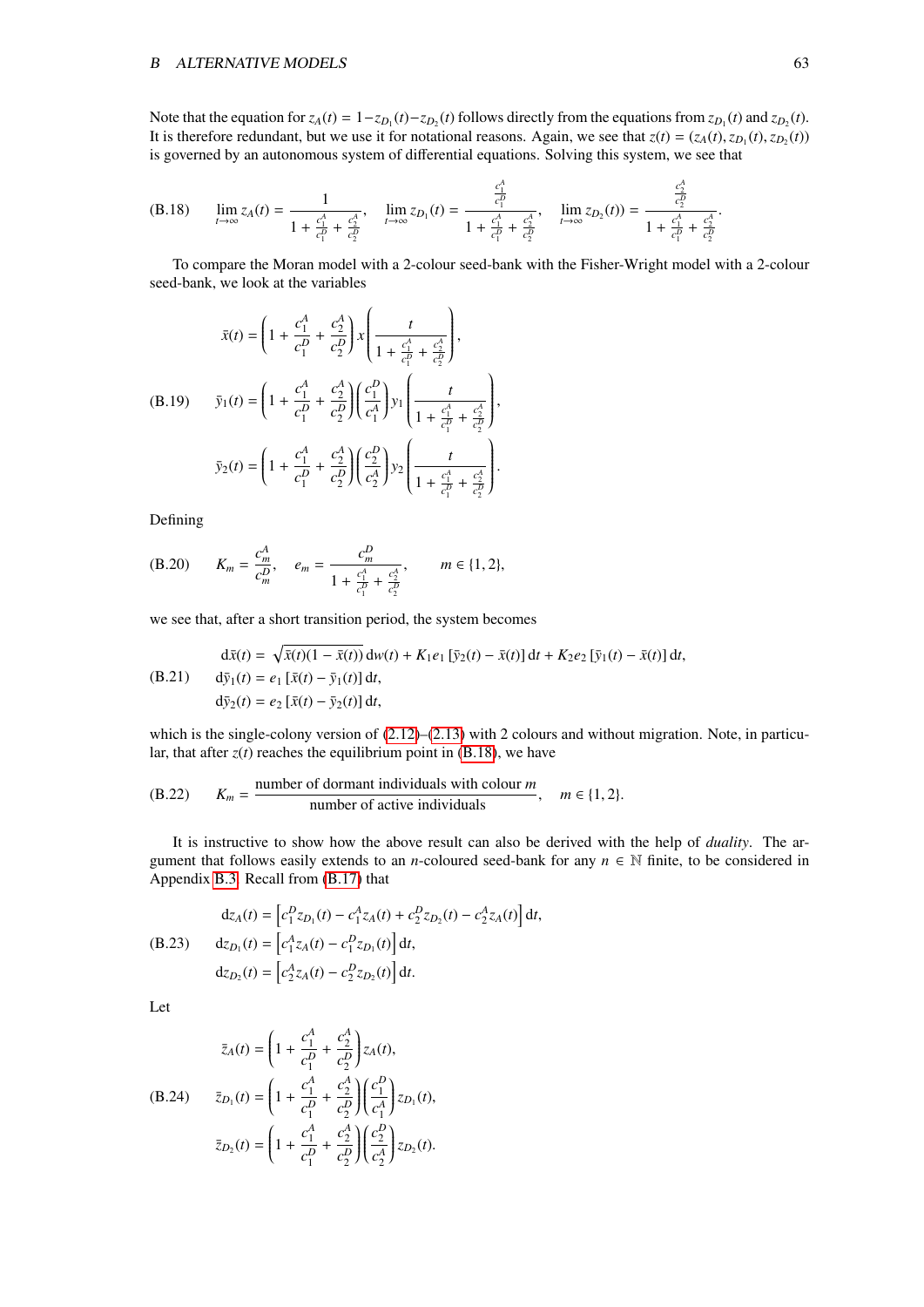Substitute [\(B.24\)](#page-63-1) into [\(B.23\)](#page-63-2), to obtain

(B.25) 
$$
d\bar{z}_A(t) = c_1^A [\bar{z}_{D_1}(t) - \bar{z}_A(t)] + c_2^A [\bar{z}_{D_2}(t) - \bar{z}_A(t)] dt,
$$

$$
d\bar{z}_{D_1}(t) = c_1^D [\bar{z}_A(t) - \bar{z}_{D_1}(t)] dt,
$$

$$
d\bar{z}_{D_2}(t) = c_2^D [\bar{z}_A(t) - \bar{z}_{D_2}(t)] dt.
$$

To define a dual for the process  $(\bar{z}_A(t), \bar{z}_{D_1}(t), \bar{z}_{D_2}(t))_{t \ge 0}$ , let  $(M(t))_{t \ge 0}$  be the continuous-time Markov chain on  $\{A, D, D_2\}$  with transition rates on  $\{A, D_1, D_2\}$  with transition rates

(B.26) 
$$
A \rightarrow D_m \text{ at rate } c_m^A, \quad m \in \{1, 2\},
$$

$$
D_m \rightarrow A \text{ at rate } c_m^D, \quad m \in \{1, 2\}.
$$

Consider *l* independent copies of  $(M(t))_{t\geq0}$ , evolving on the same state space  $\{A, D_1, D_2\}$ . Let  $(L(t))_{t\geq0}$  =  $(L_A(t), L_{D_1}(t), L_{D_2}(t))_{t\geq 0}$  be the process that counts how many copies of  $M(t)$  are on site  $\{A\}$ ,  $\{D_1\}$  and  $\{D_2\}$  at time  $t \to t - m + n_1 + n_2$ . Then  $(L(t))_{t\geq 0}$  is the Markov process on  $\mathbb{N}^3$  with transit at time *t*. Let  $l = m + n_1 + n_2$ . Then  $(L(t))_{t \ge 0}$  is the Markov process on  $\mathbb{N}_0^3$  with transition rates

(B.27) 
$$
(m, n_1, n_2) \rightarrow \begin{cases} (m-1, n_1+1, n_2) & \text{at rate } mc_1^A, \\ (m-1, n_1, n_2+1) & \text{at rate } mc_2^A, \\ (m+1, n_1-1, n_2) & \text{at rate } n_1c_1^D, \\ (m+1, n_1, n_2-1) & \text{at rate } n_2c_2^D. \end{cases}
$$

Note that  $L_A(t) + L_{D_1}(t) + L_{D_2}(t) = L_A(0) + L_{D_1}(0) + L_{D_2}(0) = m + n_1 + n_2 = l$ . Define  $H: \mathbb{R}^3 \times \mathbb{N}_0^3 \to \mathbb{R}$  by

<span id="page-64-0"></span>(B.28) 
$$
H((\bar{z}_A, \bar{z}_{D_1}, \bar{z}_{D_2}), (m, n_1, n_2)) := \bar{z}_A^m \bar{z}_{D_1}^{n_1} \bar{z}_{D_2}^{n_2}
$$

Using the generator criterion [\[JK14,](#page-72-5) Proposition 1.2], we see that, for all  $t \ge 0$ ,

(B.29) 
$$
\mathbb{E}\left[H((\bar{z}_A(t),\bar{z}_{D_1}(t),\bar{z}_{D_2}(t)),(m(0),n_1(0),n_2(0)))\right]=\mathbb{E}\left[H((\bar{z}_A(0),\bar{z}_{D_1}(0),\bar{z}_{D_2}(0)),(m(t),n_1(t),n_2(t)))\right].
$$

Therefore  $(L(t))_{t\geq0}$  and  $(\bar{z}(t))_{t\geq0}$  are dual to each other with duality function *H*. Since  $(M(t))_{t\geq0}$  is a irreducible and recurrent, we can define

<span id="page-64-1"></span>
$$
\pi_A = \lim_{t \to \infty} \mathbb{P}(M(t) = A) = \frac{1}{1 + \frac{c_1^A}{c_1^D} + \frac{c_2^A}{c_2^D}},
$$
  
(B.30) 
$$
\pi_{D_1} = \lim_{t \to \infty} \mathbb{P}(M(t) = D_1) = \frac{\frac{c_1^A}{c_1^D} + \frac{c_2^A}{c_2^D}}{1 + \frac{c_1^A}{c_1^D} + \frac{c_2^A}{c_2^D}},
$$

$$
\pi_{D_2} = \lim_{t \to \infty} \mathbb{P}(M(t) = D_2) = \frac{\frac{c_2^A}{c_2^D}}{1 + \frac{c_1^A}{c_1^D} + \frac{c_2^A}{c_2^D}}.
$$

Using the duality relation in [\(B.29\)](#page-64-0) together with [\(B.30\)](#page-64-1) and [\(B.24\)](#page-63-1), we find

<span id="page-64-3"></span><span id="page-64-2"></span>
$$
\lim_{t\to\infty} \mathbb{E}[\bar{z}_A(t)] = \pi_A \bar{z}_A(0) + \pi_{D_1} \bar{z}_{D_1}(0) + \pi_{D_2} \bar{z}_{D_2}(0)
$$

(B.31) 
$$
= \frac{1}{1 + \frac{c_1^4}{c_1^D} + \frac{c_2^4}{c_2^D}} \bar{z}_A(0) + \frac{\frac{c_1^4}{c_1^D}}{1 + \frac{c_1^4}{c_1^D} + \frac{c_2^4}{c_2^D}} \bar{z}_{D_1}(0) + \frac{\frac{c_2^4}{c_2^D}}{1 + \frac{c_1^4}{c_1^D} + \frac{c_2^4}{c_2^D}} \bar{z}_{D_2}(0)
$$

$$
= z_A(0) + z_{D_1}(0) + z_{D_2}(0) = 1.
$$

Using the duality relation in[\(B.29\)](#page-64-0) once more, we get

(B.32) 
$$
\lim_{t\to\infty}\mathbb{E}[\bar{z}_A(t)] = \lim_{t\to\infty}\mathbb{E}[\bar{z}_{D_1}(t)] = \lim_{t\to\infty}\mathbb{E}[\bar{z}_{D_2}(t)] = 1.
$$

Computing the limiting second moment  $\lim_{t\to\infty} \mathbb{E}[z_A(t)^2]$  by duality, we obtain

$$
(B.33)\ \ \lim_{t\to\infty}\mathbb{E}[\bar{z}_A(t)^2]=\lim_{t\to\infty}\sum_{\substack{i,j\in\{A,D_1,D_2\}\\\{A,D_1,D_2\}}} \mathbb{P}(M_t^1=i)\ \bar{z}_i(0)\ \mathbb{P}(M_t^2=j)\ \bar{z}_j(0)=\sum_{i\in\{A,D_1,D_2\}}\pi_i\bar{z}_i(0)\sum_{j\in\{A,D_1,D_2\}}\pi_j\bar{z}_j(0)=1.
$$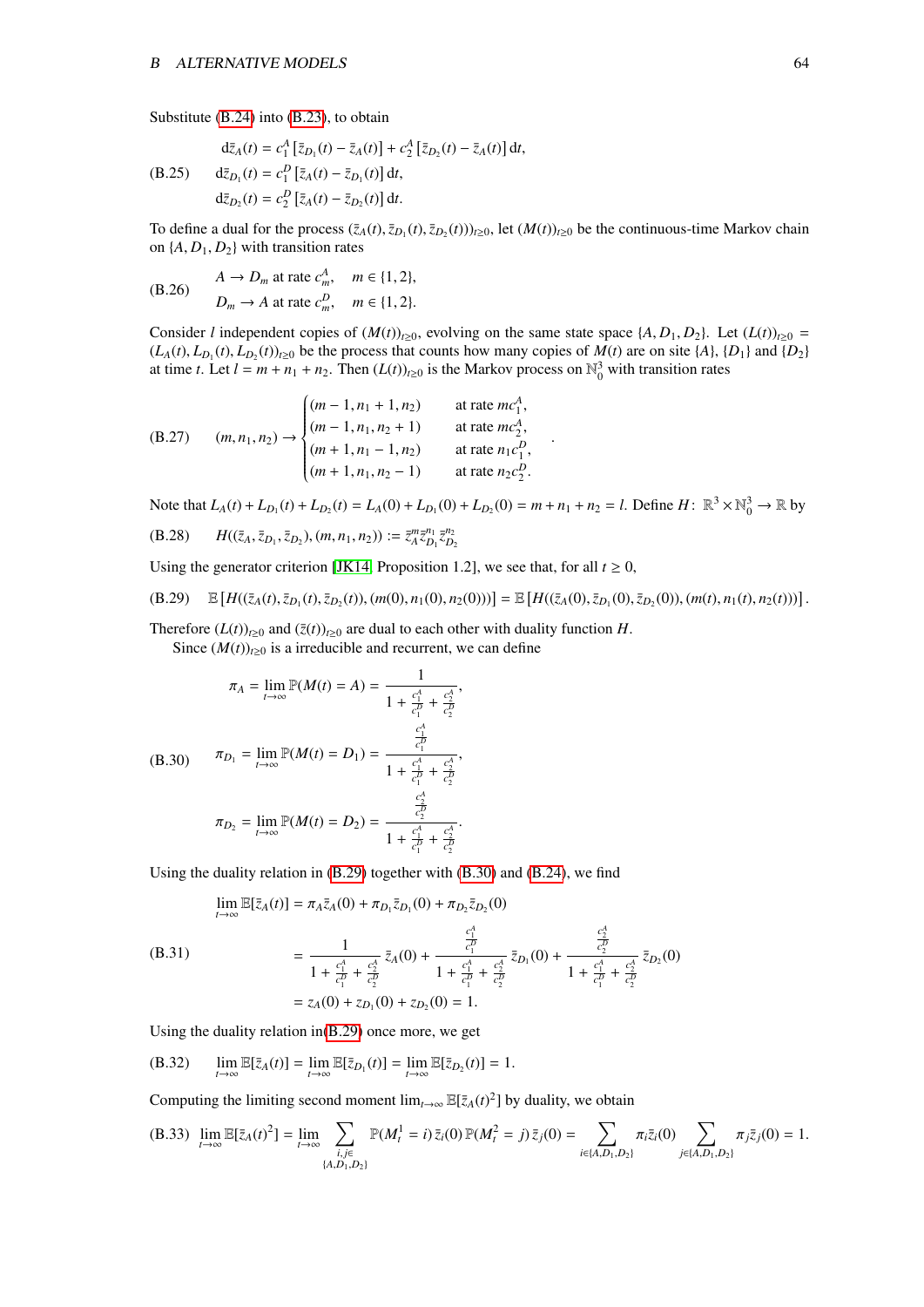Similarly, we find  $\lim_{t\to\infty} \mathbb{E}[\bar{z}_{D_1}(t)^2] = 1$  and  $\lim_{t\to\infty} \mathbb{E}[\bar{z}_{D_2}(t)^2] = 1$ . Combining [\(B.32\)](#page-64-2) and [\(B.33\)](#page-64-3), we find

(B.34) 
$$
\lim_{t \to \infty} \bar{z}_A(t) = \lim_{t \to \infty} \bar{z}_{D_1}(t) = \lim_{t \to \infty} \bar{z}_{D_2}(t) = 1.
$$

Hence we conclude that

(B.35) 
$$
\lim_{t \to \infty} z_A(t) = \frac{1}{1 + \frac{c_1^A}{c_1^D} + \frac{c_2^A}{c_2^D}}, \quad \lim_{t \to \infty} z_{D_1}(t) = \frac{\frac{c_1^A}{c_1^D}}{1 + \frac{c_1^A}{c_1^D} + \frac{c_2^A}{c_2^D}}, \quad \lim_{t \to \infty} z_{D_2}(t) = \frac{\frac{c_2^A}{c_2^D}}{1 + \frac{c_1^A}{c_1^D} + \frac{c_2^A}{c_2^D}}.
$$

Continuing as in  $(B.19)$ , we again find the single-colony version of  $(2.12)-(2.13)$  $(2.12)-(2.13)$  $(2.12)-(2.13)$  with 2 colours and no migration.

## <span id="page-65-1"></span>B.3 Alternative for Model 2: Three or more colours

The argument in Appendix [B.2](#page-61-0) can be extended to an  $m \in \mathbb{N}$ -colour seed-bank, by introducing sequences of variables  $(Y_m(t))_{m=0}^m$  and  $(Z_m(t))_{m=0}^m$  that count the number of  $\heartsuit$ -individuals in the colour-*m* seed-bank at time *t*, respectively, the total number of individuals in the colour-*m* seed-bank at time *t*. Let  $\epsilon > 0$  be the total rate at which an active individual becomes dormant, and define a probability vector  $(p_m)_{m=0}^m$  such that  $\epsilon_m = \epsilon p_m$  is the rate at which an active individual becomes dormant with colour *m*. Let  $\delta_m$  be the rate at which *m*-dormant individuals become active. Via the same line of argument as in Appendix [B.2,](#page-61-0) we see that the equivalent of [\(B.17\)](#page-62-0) reads

<span id="page-65-2"></span>
$$
dx(t) = \sqrt{z_A(t) \frac{z_A - x(t)}{z_A(t)} \frac{x(t)}{z_A(t)}} dw(t) + \sum_{m=0}^{m} \left[ c_m^D y_m(t) - c_m^A x(t) \right] dt,
$$
  
\n(B.36) 
$$
dy_m(t) = \left[ c_m^A x(t) - c_m^D y_m(t) \right] dt,
$$
  
\n
$$
dz_A(t) = \sum_{m=0}^{m} \left[ c_m^D z_{D_m}(t) - c_m^A z_A(t) \right] dt,
$$
  
\n
$$
dz_{D_m}(t) = \left[ c_m^A z_A(t) - c_m^D z_{D_m}(t) \right] dt, \qquad 0 \le m \le N.
$$

Solving the autonomous system describing  $z(t) = (z_A(t), (z_{D_m}(t))_{m=0}^N)$  via duality, and subsequently substituting into (B 36) the variables tuting into [\(B.36\)](#page-65-2) the variables

$$
\bar{x}(t) = \left(1 + \sum_{n=0}^{m} \frac{c_n^A}{c_n^D}\right) x \left(\frac{t}{1 + \sum_{n=0}^{m} \frac{c_n^A}{c_n^D}}\right),
$$
\n(B.37)\n
$$
\bar{y}_m(t) = \left(1 + \sum_{n=0}^{m} \frac{c_n^A}{c_n^D}\right) \left(\frac{c_m^D}{c_m^A}\right) y_m \left(\frac{t}{1 + \sum_{n=0}^{m} \frac{c_n^A}{c_n^D}}\right), \qquad 0 \le m \le N,
$$

we find the single-colony version of  $(2.12)$ – $(2.13)$  with *N*-colours and no migration. Migration can be added as in Appendix [A.](#page-57-0)

It is straightforward to derive the version [\(2.12\)](#page-7-0)–[\(2.13\)](#page-7-0) with *N*-colours and *M* colonies. Afterwards we can let *N*,  $M \rightarrow \infty$  and use convergence of generators, to find [\(2.12\)](#page-7-0)–[\(2.13\)](#page-7-0). The limit is unproblematic because we are interested in finite time horizons only.

# <span id="page-65-0"></span>C Successful coupling

To prove Lemma [5.11](#page-41-2) we proceed as in [\[CG94\]](#page-71-0), with minor adaptations. The notation used in this appendix is the same as in Section [5.3.](#page-35-0) For model 1 we write down the full proof. The proof holds works for model 2 and 3 by invoking the colours  $m \in \mathbb{N}_0$  and the SSDE in [\(2.12\)](#page-7-0)–[\(2.13\)](#page-7-0), respectively, [\(2.18\)](#page-8-2)–[\(2.19\)](#page-8-2).

Proof of Lemma [5.11.](#page-41-2) The proof consists of 5 steps.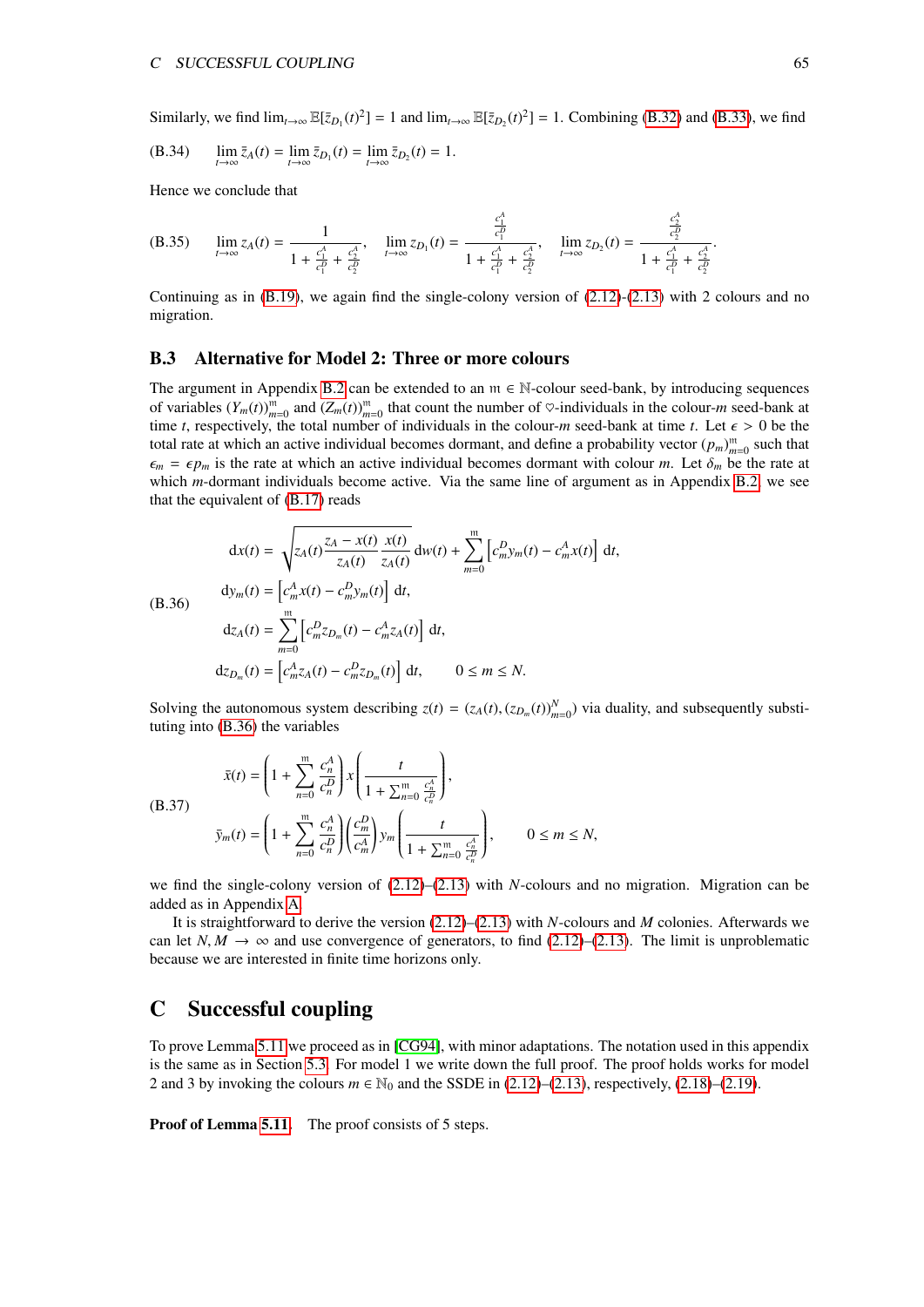<span id="page-66-0"></span>Step 1. If  $z \in E$  with  $x_i = 0$  and  $x_k > 0$  for some  $k \neq i$ , then

(C.1) 
$$
\mathbb{P}_z (\exists t^* > 0 \text{ such that } x_i(t) = 0 \ \forall \ t \in [0, t^*]) = 0.
$$

*Proof.* Suppose that *z* is such that  $x_i = 0$ , but  $x_k > 0$  for some *i*,  $k \in \mathbb{G}$ . By [\(2.4\)](#page-6-0),

(C.2) 
$$
x_i(t) = \int_0^t \sum_{j \in \mathbb{G}} a(i, j) [x_j(s) - x_i(s)] ds + \int_0^t K e[y_i(s) - x_i(s)] ds + \int_0^t \sqrt{g(x_i(s))} dw_i(s).
$$

Suppose that there exists a  $T > 0$  such that  $x_i(t) = 0$  for all  $t \in [0, T]$ , and therefore  $g(x_i(t)) = 0$ . Then we obtain for all  $t \in [0, T]$  that

(C.3) 
$$
\int_0^t \sum_{j \in \mathbb{G}} a(i, j) x_j(s) \, ds + \int_0^t Key_i(s) \, ds = 0.
$$

Hence, by path continuity of  $(Z(t))_{t\geq0}$ , we see that  $y_i(t) = 0$  for all  $t \in [0, T]$ , as well as  $x_i(t) = 0$  for all *j* ∈ G such that *a*(*i*, *j*) > 0. Repeating this argument, we obtain by irreducibility of *a*( $\cdot$ , $\cdot$ ) that *x<sub>k</sub>*(*t*) = 0 for all  $k \in \mathbb{G}$  and hence  $y_k(t) = 0$  for all  $k \in \mathbb{G}$ . By path continuity, this contradicts the assumption that  $x_k(0) > 0$ . We conclude that [\(C.1\)](#page-66-0) holds.

**Step 2.** If  $\overline{z} \in E \times E$  and  $g(x_i^1) \neq g(x_i^2)$ , then for all *j*,

<span id="page-66-1"></span>(C.4) 
$$
\hat{\mathbb{P}}_{\bar{z}}\left(\exists t^* > 0 \text{ such that } \Delta_j(t) = 0 \ \forall \ t \in [0, t^*]\right) = 0.
$$

*Proof.* Note that the SSDE in  $(2.4)$ – $(2.5)$  can be rewritten as

$$
dz_{(i,R_i)}(t) = \sum_{(j,R_j)\in\mathbb{G}\times\{A,D\}} b^{(1)}((i,R_i),(j,R_j))[z_{(j,R_j)}(t) - z_{(i,R_i)}(t)] dt + \sqrt{g(z_{(i,R_i)}(t))} 1_{\{R_i = A\}} dw_i(t),
$$
  
\n
$$
\forall (i,R_i) \in \mathbb{G} \times \{A,D\},
$$

with  $b^{(1)}(\cdot, \cdot)$  defined as in [\(2.31\)](#page-11-0).<br>Suppose that  $\overline{z}$  is such that  $\overline{z}$ 

Suppose that  $\overline{z}$  is such that  $g(x_i^1) \neq g(x_i^2)$ . Suppose there exist a  $T > 0$  such that  $\Delta_j(t) = 0$  for all  $t \in [0, T]$ . Then also  $\sqrt{g(x_j^1(t))} - \sqrt{g(x_j^2(t))} = 0$  for all  $t \in [0, T]$ . Using [\(C.5\)](#page-66-1) on  $\Delta_j(t) = z_{(j, A)}^1(t) - z_{(j, A)}^2(t)$ , we obtain

(C.6) 
$$
0 = \int_0^t \sum_{(k,R_k) \in \mathbb{G} \times \{A,D\}} b^{(1)}((j,A),(k,R_k)) \left[ \left( z^1_{(k,R_k)}(s) - z^2_{(k,R_k)}(s) \right) - \left( z^1_{(j,R_j)}(s) - z^2_{(j,R_j)}(s) \right) \right] ds.
$$

Hence

(C.7) 
$$
\sum_{(k,R_k)\in\mathbb{G}\times\{A,D\}} b^{(1)}((j,A),(k,R_k)) \left[ \left( z^1_{(k,R_k)}(t) - z^2_{(k,R_k)}(t) \right) - \left( z^1_{(j,R_j)}(t) - z^2_{(j,R_j)}(t) \right) \right] = 0 \qquad \forall \ t \in [0,T].
$$

Using [\(C.5\)](#page-66-1), we can write the SDE for

(C.8) 
$$
\sum_{(k,R_k)\in\mathbb{G}\times\{A,D\}}b^{(1)}((j,A),(k,R_k))\left[\left(z_{(j,R_j)}^1(t)-z_{(j,R_j)}^2(t)\right)-\left(z_{(i,R_i)}^1(t)-z_{(i,R_i)}^2(t)\right)\right],
$$

<span id="page-66-2"></span>which yields that, for all  $t \in [0, T]$ ,

$$
-\int_0^t \sum_{(k,R_k)\in\mathbb{G}\times\{A,D\}} b^{(1)}((j,A),(k,R_k)) \left(\sqrt{g(z_{k,R_k}^1(s))} - \sqrt{g(z_{k,R_k}^2(s))}\right) 1_{\{R_k = A\}} dw_k(s)
$$
  

$$
= \int_0^t \sum_{(k,R_k)\in\mathbb{G}\times\{A,D\}} b^{(1),2}((j,A),(l,R_l)) \left[\left(z_{(j,R_j)}^1(t) - z_{(j,R_j)}^2(t)\right) - \left(z_{(i,R_i)}^1(t) - z_{(i,R_i)}^2(t)\right)\right] ds,
$$

where  $b^{(1),2}(\cdot,\cdot)$  is the 2-step kernel of  $b^{(1)}(\cdot,\cdot)$ .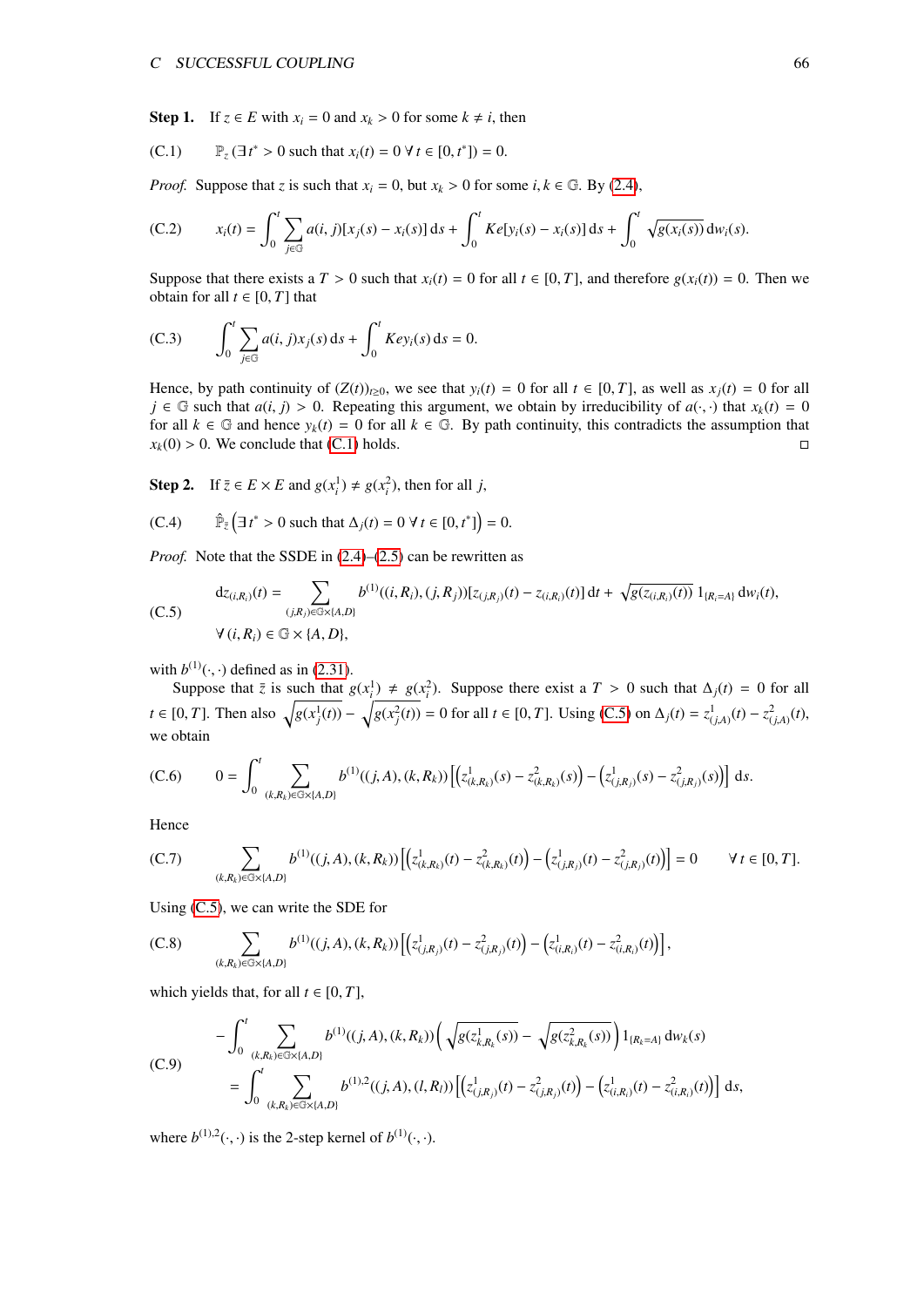<span id="page-67-0"></span>The two process in the right-hand side form a process of bounded variation, while the process in the left-hand side is a continuous square-integrable martingale, whose quadratic variation is given by

(C.10) 
$$
\int_0^t \sum_{k \in \mathbb{G}} a(j,k)^2 \left( \sqrt{g(x_k^1(s))} - \sqrt{g(x_k^2(s))} \right)^2 ds.
$$

Since a square-integrable martingale of bounded variation is constant, it follows that [\(C.10\)](#page-67-0) equals 0. Hence, for all *k* such that  $a(j, k) > 0$ , it follows that  $g(x_k^1(t)) = g(x_k^2(t))$  for all  $t \in [0, T]$ . Moreover, the right-hand<br>side of  $(C, 0)$  is equal to 0. Iterating the right-hand side of  $(C, 0)$  further we find by the irreducibilit side of [\(C.9\)](#page-66-2) is equal to 0. Iterating the right-hand side of (C.9) further, we find by the irreducibility of  $a(\cdot, \cdot)$ that  $g(x_i^1(t)) = g(x_i^2(t))$  for all  $t \in [0, T]$ , which contradicts the assumption on  $\overline{z}$  that  $g(x_i^1(0)) \neq g(x_i^2(0))$ .<br>Hence we find that there does not exist a  $T > 0$  such that  $\Lambda_i(t) = 0$  for all  $t \in [0, T]$ Hence we find that there does not exist a *T* > 0 such that  $\Delta_i(t) = 0$  for all  $t \in [0, T]$ .

<span id="page-67-1"></span>Step 3. If  $\overline{z} \in E \times E$ ,  $i, k \in \mathbb{G}$  and  $g(x_i^1) = g(x_i^2)$  with  $\Delta_i < 0$  and  $\Delta_k > 0$  for some  $k \neq i$ , then

(C.11) 
$$
\hat{\mathbb{P}}_{\bar{z}}\left(\exists t^* \in [0, \frac{1}{2}]: \Delta_i(t^*) < 0, \Delta_k(t^*) > 0, g(x_i^1(t^*)) \neq g(x_i^2(t^*))\right) > 0.
$$

*Proof.* Note that by assumption we have  $x_i^1 < 1$  and  $x_k^1 > 0$ . Let  $t_0 \in [0, \frac{1}{4}]$ . If  $x_i^1 > 0$ , then set  $t_0 = 0$ .<br>Otherwise, by Stap 1 and note continuity we find with probability 1 a  $t \in [0, \frac{1}{4}]$  such that  $x_i$ Otherwise, by Step 1 and path continuity, we find with probability 1 a  $t_0 \in [0, \frac{1}{4}]$  such that  $x_i^1(t_0) > 0$ ,  $\Delta(t_0) > 0$ ,  $\Delta(t_0) > 0$ , Let  $\tilde{z} = \overline{z}(t_0)$ . By the existence of  $t_0$  and the Markov property it is  $\Delta_i(t_0) < 0$  and  $\Delta_k(t_0) > 0$ . Let  $\tilde{z} = \overline{z}(t_0)$ . By the existence of  $t_0$  and the Markov property, it is enough to prove that

$$
\text{(C.12)} \qquad \hat{\mathbb{P}}_{\tilde{z}}\left(\exists \, t^* \in [0, \frac{1}{4}]: \, \Delta_i(t^*) < 0, \, \Delta_k(t^*) > 0, \, g(x_i^1(t^*)) \neq g(x_i^2(t^*)) \right) > 0
$$

in order to prove [\(C.11\)](#page-67-1). Define the following two martingales:

(C.13) 
$$
M_i(t) = \int_0^t \sqrt{g(x_i^1(s))} dw_i(s),
$$
  
(C.14) 
$$
M_k(t) = \int_0^t \left(\sqrt{g(x_k^1(s))} - \sqrt{2g(x_k^2(s))}\right) dw_k(s).
$$

Their corresponding quadratic variation processes are given by

(C.15) 
$$
\langle M_i(t) \rangle = \int_0^t g(x_i(s)) ds,
$$

(C.16) 
$$
\langle M_k(t) \rangle = \int_0^t \left( \sqrt{g(x_k^1(s))} - \sqrt{2g(x_k^2(s))} \right)^2 ds.
$$

By Knight's theorem (see [\[RY99,](#page-73-4) Theorem V.1.9 p.183]), we can write  $M_i(t)$  and  $M_k(t)$  as time-transformed Brownian motions:

(C.17) 
$$
M_i(t) = w_i (\langle M_i(t) \rangle),
$$

(C.18) 
$$
M_k(t) = w_k(\langle M_k(t) \rangle).
$$

We may assume that  $g(\tilde{x}_i^1) = g(\tilde{x}_i^2)$ , otherwise we can set  $t^* = 0$ . Recall that  $0 < \tilde{x}_i^1 < 1$ ,  $\tilde{\Delta}_i < 0$  and  $\tilde{\Delta}_k > 0$ , and since  $0 < g(\tilde{x}^1) = g(\tilde{x}^2)$ , also  $\tilde{x}^2 < 1$ . Choose an  $\epsilon \in (0, \pm)$  such that and, since  $0 < g(\tilde{x}_i^1) = g(\tilde{x}_i^2)$ , also  $\tilde{x}_i^2 < 1$ . Choose an  $\epsilon \in (0, \frac{1}{15})$  such that  $\tilde{x}_i^1, \tilde{x}_i^2 \in [5\epsilon, 1 - 5\epsilon]$ ,  $-\tilde{\Delta}_i > 5\epsilon$  and  $\tilde{\Delta}_i > 5\epsilon$ . Let  $\zeta \in (0, \epsilon)$  be such that  $\alpha(\epsilon) < \min\{\alpha(\mu) : \epsilon \le \mu \$  $\tilde{\Delta}_k > 5\epsilon$ . Let  $\xi \in (0, \epsilon)$  be such that  $g(\xi) < \min\{g(u): \epsilon \le u \le 1 - \epsilon\}$ , and set  $c_1 = \min\{g(u): \xi \le u \le 1 - \xi\}$ and  $c_2 = ||g||$ . Then we can make the following estimates:

(C.19) 
$$
\langle M_i(t) \rangle \leq c_2 t \quad \langle M_k(t) \rangle \leq c_2 t, t \geq 0,
$$

(C.20) 
$$
\langle M_i(t) \rangle \ge c_1 t
$$
 for  $t \ge 0$  such that  $x_i(s) \in [\xi, 1 - \xi] \forall s \in [0, t]$ .

Define  $c_3 = \min\{\frac{\xi}{2K}e, \frac{\xi}{2}\}\$ . Fix  $T \in [0, c_3]$  and define

$$
(C.21) \qquad \Omega_0 = \left\{ \min_{t \in [0,c_1T]} w_i(t) < -1, \max_{t \in [0,c_2T]} w_i(t) < \epsilon, \max_{t \in [0,c_2T]} |w_k(t)| < \epsilon \right\},
$$

(C.22) 
$$
\Omega_1 = \left\{ \exists t^* \in [0, 1] \text{ such that } \Delta_i(t^*) < 0, \ \Delta_k(t^*) > 0, \ g(x_i^1(t^*)) = g(x_i^2(t^*)) \right\}.
$$

Note that  $\mathbb{P}(\Omega_0) > 0$ . Therefore it suffices that  $\Omega_0 \subset \Omega_1$ .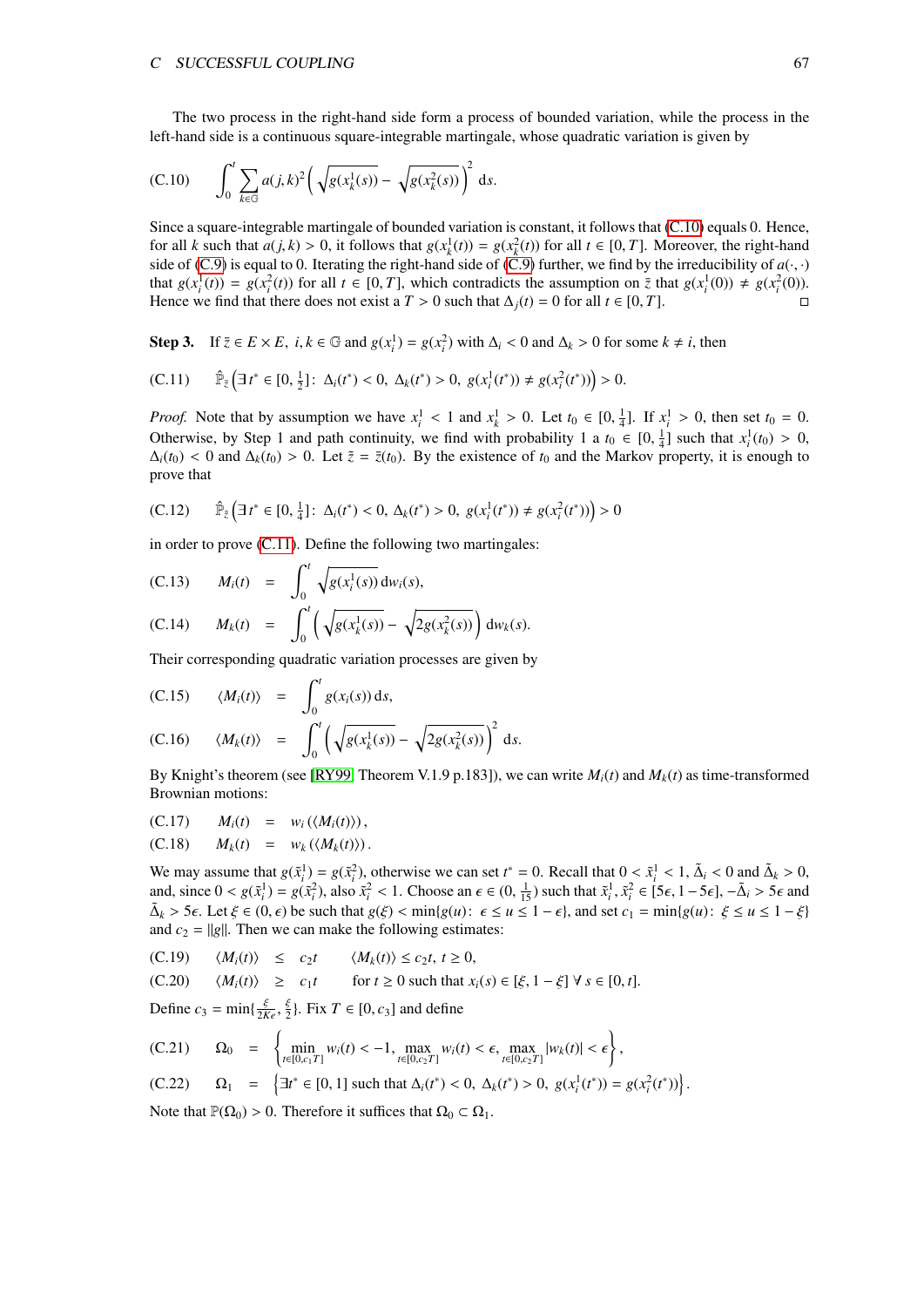We start by checking the conditions ∆*k*. Using [\(2.4\)](#page-6-0), we can write

$$
\Delta_k(t) = \Delta_k(0) + \int_0^t \sum_{l \in \mathbb{G}} a(k, l)(\Delta_l(s) - \Delta_k(s)) ds + \int_0^t K e[\delta_k(s) - \Delta_k(s) ds] + \int_0^t \left(\sqrt{g(x_k^l(s))} - \sqrt{2g(x_k^2(s))}\right)^2 dw_k(s).
$$

Since  $|\Delta_l(t)| \le 1$ ,  $|\delta_k(t)| \le 1$  for all  $t \ge 0$ , and  $M_k(t) = w_k(\langle M_k(t) \rangle)$  for  $t \in [0, T]$ , we may estimate (C.24)  $\Delta_k(t) > 5\epsilon - 2c_3 - 2Kec_3 - \epsilon = 2\epsilon$ .  $\Delta_k(t)$  > 5 $\epsilon$  - 2 $c_3$  - 2*Kec*<sub>3</sub> -  $\epsilon$  = 2 $\epsilon$ .

<span id="page-68-1"></span>So, on  $\Omega_0$ ,  $\Delta_k(t) > 0$  for all  $t \in [0, T]$ . By expanding  $x_i^1(t)$ , we find

(C.25) 
$$
x_i^1(t) = x_i^1(0) + \int_0^t \sum_{l \in \mathbb{G}} a(i, l)(x_l^1(s) - x_i^1(s)) ds + \int_0^t K e(y_i^1(s) - x_i^1(s)) ds + M_i(t),
$$

so that on  $\Omega_0$  we have, for  $t \in [0, T]$ ,

<span id="page-68-0"></span>(C.26) 
$$
x_i^1(t) < 1 - 10\epsilon + c_3 + Kec_3 + \epsilon = 1 - 8\epsilon.
$$

To check the conditions on  $x_i^1(t)$  and  $\Delta_i(t)$ , we define the following random times:

(C.27) 
$$
\sigma = \inf\{t \ge 0 : x_i^1(t) = \xi\},
$$

$$
\tau = \inf\{t > 0 : g(x_i^1(t)) \ne g(x_i^2(t))\}.
$$

We will prove that, on  $\Omega_0$ , we have  $\sigma < \tau$  and  $x_i^2(\tau) \ge x_i^1(\tau) + 3\epsilon$ . To do so, we first prove that  $\sigma < T$ .<br>Assume the contrary  $\sigma > T$ . Then by  $(C, 26)$  we have  $x^1(\tau) \in [\xi, 1 - \xi]$  for all  $t \in [0, T]$ , which implies Assume the contrary  $\sigma \geq T$ . Then by [\(C.26\)](#page-68-0) we have  $x_i^1(t) \in [\xi, 1 - \xi]$  for all  $t \in [0, T]$ , which implies that ming  $\pi M(t) \leq -1$ . Hence there exists a  $\kappa$  such that by (C.25).  $\min_{[0,T]} M_i(t) < -1$ . Hence there exists a  $\kappa$  such that, by [\(C.25\)](#page-68-1),

(C.28) 
$$
x_i^1(\kappa) < 1 - 10\epsilon + \epsilon - 1 < 0.
$$

However, this contradicts the fact that  $x_i^1 > 0$  for all  $t \ge 0$ . We conclude that  $\sigma < T$ . Now suppose that  $\tau > \sigma$ . Expanding  $\Delta$ , we get for  $t < \tau$ .  $\tau > \sigma$ . Expanding  $\Delta_i$ , we get, for  $t < \tau$ ,

(C.29) 
$$
\Delta_i(t) = \Delta_i(0) + \int_0^t \sum_{l \in \mathbb{G}} a(i, l)(\Delta_l(s) - \Delta_i(s)) ds + \int_0^t K e[\delta_i(s) - \Delta_i(s)] ds,
$$

<span id="page-68-2"></span>which can be rewritten as

(C.30) 
$$
x_i^2(t) = x_i^1(t) - x_i^1(0) + x_i^2(0) - \int_0^t \sum_{l \in \mathbb{G}} a(i, l)[\Delta_l(s) - \Delta_i(s)] ds - \int_0^t K e[\delta_i(s) - \Delta_i(s)] ds.
$$

<span id="page-68-3"></span>By [\(C.30\)](#page-68-2), we obtain, for  $t \in [0, \sigma]$ ,

(C.31) 
$$
x_i^2(t) \le 1 - 5\epsilon + 2\epsilon + 2\epsilon = 1 - \epsilon,
$$

$$
x_i^2(t) \ge x_i^1(t) + 5\epsilon - 2\epsilon \ge 3\epsilon,
$$

so  $x_i^2(t) \in [\epsilon, 1 - \epsilon]$  for  $t \in [0, \sigma]$ . But then  $g(x_i^1(\sigma)) = g(\xi) < g(x_i^2(t))$  by the definition of  $\xi$ . Hence we obtain a contradiction and conclude that  $\tau \leq \sigma$ . From  $(C, 31)$  we obtain that  $\Delta(t) \leq 0$  for all  $t \in [0, \tau]$ obtain a contradiction and conclude that  $τ ≤ σ$ . From [\(C.31\)](#page-68-3) we obtain that  $Δ<sub>i</sub>(t) < 0$  for all  $t ∈ [0, τ]$ , which concludes the proof that  $Ω<sub>0</sub> ⊂ Ω<sub>1</sub>$ . which concludes the proof that  $\Omega_0 \subset \Omega_1$ .

Step 4. If  $\overline{z} \in E \times E$  and  $\Delta_i < 0$ ,  $\Delta_i = 0$ ,  $\Delta_k > 0$  for some *i*, *j*, *k*, then

(C.32) 
$$
\hat{\mathbb{P}}_{\bar{z}}\Big(\exists t^* \in [0,1]: \Delta_i(t^*) < 0, \Delta_j(t^*) \neq 0, \Delta_k(t^*) > 0\Big) > 0.
$$

*Proof.* Suppose that  $\overline{z}$  satisfies  $\Delta_i < 0$ ,  $\Delta_j = 0$ ,  $\Delta_k > 0$ . Define

(C.33) 
$$
\Gamma_0 = \{ \bar{z} \in E \times E : \Delta_i < 0, \Delta_j \neq 0, \Delta_k > 0 \},
$$

$$
\Gamma_1 = \{ \bar{z} \in E \times E : \Delta_i < 0, g(x_i^1) \neq g(x_i^2), \Delta_k > 0 \}.
$$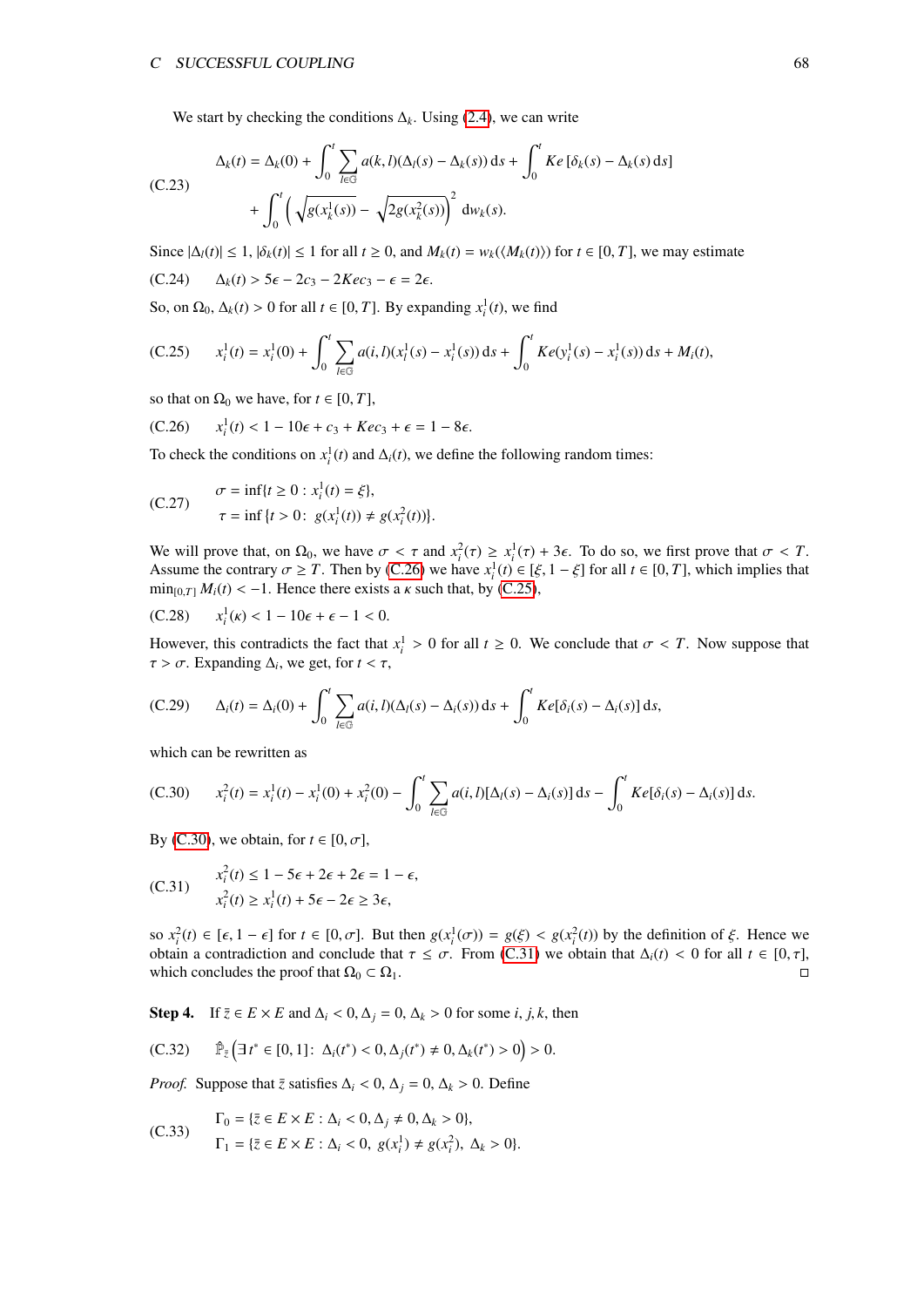By Step 3 and path continuity, there exists a  $T \in [0, \frac{1}{2}]$  such that  $\mathbb{P}^{\bar{z}}(\bar{z}(T) \in \Gamma_1) > 0$ . By the Markov property,

<span id="page-69-1"></span>
$$
(C.34) \qquad \hat{\mathbb{P}}_{\tilde{z}}(\exists t^* \in [0,1]: \ \bar{z}(t^*) \in \Gamma_0) \ge \int_{\Gamma_1} \hat{\mathbb{P}}_{\tilde{z}}(\bar{z}(T) \in d\tilde{z}) \, \hat{\mathbb{P}}_{\tilde{z}}(\exists t^* \in [0,\frac{1}{2}]: \ \bar{z}(t^*) \in \Gamma_0).
$$

By path continuity, we can find for  $\overline{z} \in \Gamma_1$  a *t'* such that, for all  $t \le t'$ ,  $\Delta_i(t) < 0$ ,  $\Delta_k(t) > 0$  and  $g(x_i^1(t)) \neq g(x_i^2(t))$ . By Step 2 there exists a  $t^* < t'$  such that  $\overline{z}(t^*) \in \Gamma_2$ . Hence both probabilities  $g(x_i^2(t))$ . By Step 2 there exists a  $t^* < t'$  such that  $\overline{z}(t^*) \in \Gamma_0$ . Hence both probabilities in the integral on the right-hand side of  $(C, 34)$  are positive right-hand side of  $(C.34)$  are positive.

#### Step 5. Proof of Lemma [5.11.](#page-41-2)

<span id="page-69-2"></span>*Proof.* Suppose that [\(5.105\)](#page-41-6) holds for the pair *i*, *j*, and  $a(j, k) > 0$ , but (5.105) fails for the pair *i*, *k*. This implies that there exist  $\epsilon_0 > 0$ ,  $\delta_0 > 0$  and a positive increasing sequence  $(t_n)_{n \in \mathbb{N}}$  of times with  $t_n \to \infty$ , such that

(C.35) 
$$
\lim_{t\to\infty}\hat{\mathbb{P}}_{\bar{z}}\left(\{\Delta_i(t)<\epsilon_0,\Delta_k(t)>\epsilon_0\}\cup\{\Delta_i(t)>\epsilon_0,\Delta_k(t)<\epsilon_0\}\right)>\delta_0.
$$

<span id="page-69-3"></span>By compactness of  $E \times E$ , there exists a subsequence  $t_{n_k}$  such that  $\mathcal{L}(\bar{z}(t_{n_k}))$  converges and [\(C.35\)](#page-69-2) holds. Let  $\bar{\nu} = \lim_{k \to \infty} \mathcal{L}(\bar{z}(t_{n_k}))$ . Then

$$
\bar{\nu}\left(\{\Delta_i < \epsilon_0, \Delta_j > \epsilon_0\} \cup \{\Delta_i > \epsilon_0, \Delta_j < \epsilon_0\}\right) = 0,
$$
\n(C.36) 
$$
\bar{\nu}\left(\{\Delta_j < \epsilon_0, \Delta_k > \epsilon_0\} \cup \{\Delta_j > \epsilon_0, \Delta_k < \epsilon_0\}\right) = 0,
$$
\n
$$
\bar{\nu}\left(\{\Delta_i < \epsilon_0, \Delta_k > \epsilon_0\} \cup \{\Delta_i > \epsilon_0, \Delta_k < \epsilon_0\}\right) > \delta_0.
$$

Assume without loss of generality that  $\bar{v} (\{\Delta_i < \epsilon_0, \Delta_k > \epsilon_0\}) > 0$ . Hence, by [\(C.36\)](#page-69-3),

<span id="page-69-4"></span>(C.37) 
$$
\bar{\nu}(\{\Delta_i < \epsilon_0, \Delta_k > \epsilon_0\}) = \bar{\nu}\left(\{\Delta_i < \epsilon_0, \Delta_j \in (-\epsilon_0, \epsilon_0), \Delta_k > \epsilon_0\}\right) > 0.
$$

For each  $\bar{z} \in {\{\Delta_i < \epsilon_0, \Delta_j \in (-\epsilon_0, \epsilon_0), \Delta_k > \epsilon_0\}}$ , Step 4 implies that

(C.38) 
$$
\hat{\mathbb{P}}_{\bar{z}}\left(\exists t^* \in [0,1]: \Delta_i(t^*) < 0, \Delta_j(t^*) \neq 0, \Delta_k(t^*) > 0\right) > 0,
$$

and therefore, by [\(C.37\)](#page-69-4),

<span id="page-69-5"></span>(C.39) 
$$
\hat{\mathbb{P}}_{\bar{v}}\Big(\exists t^* \in [0,1]: \Delta_i(t^*) < 0, \Delta_j(t^*) \neq 0, \Delta_k(t^*) > 0\Big) > 0.
$$

By path continuity, we can find  $T \in [0, 1]$  and  $\epsilon > 0$  such that

(C.40) 
$$
\hat{\mathbb{P}}_{\bar{\nu}}\left(\Delta_i(T) < -\epsilon, \left|\Delta_j(T)\right|, \Delta_k(T) > \epsilon\right) > 0.
$$

Let  $\bar{\mu}(t_n) = \mathcal{L}(\bar{z}(t_n))$ . Then, by the Markov property and [\(C.40\)](#page-69-5),

$$
\liminf_{n \to \infty} \widehat{\mathbb{P}}_{\bar{\mu}(t_n)} \left( \Delta_i(T) < -\epsilon, \ |\Delta_j(T)| > \epsilon, \ \Delta_k(T) > \epsilon \right) \\
= \liminf_{n \to \infty} \widehat{\mathbb{P}}_{\bar{\mu}(0)} \left( \Delta_i(T + t_n) < -\epsilon, \ |\Delta_j(T + t_n)| > \epsilon, \ \Delta_k(T + t_n) > \epsilon \right) > 0.
$$

However, this violates [\(5.105\)](#page-41-6) for either *i*, *j* or *j*, *k*. We conclude that [\(C.35\)](#page-69-2) fails and that (C.35) holds for *i k*. By irreducibility (C.35) holds for all *i*  $k \in \mathbb{F}$ *i*, *k*. By irreducibility, [\(C.35\)](#page-69-2) holds for all  $i, k \in \mathbb{G}$ .

# <span id="page-69-0"></span>D Bounded derivative of Lyapunov function

Recall from Section [5.3](#page-35-0) that

(D.1) 
$$
h(t) = 2 \sum_{j \in \mathbb{G}} a(i, j) \mathbb{E} \left[ |\Delta_j(t)| \mathbb{1}_{\{\text{sgn}\,\Delta_i(t) \neq \text{sgn}\,\Delta_j(t)\}} \right] + 2Ke \mathbb{E} \left[ (|\Delta_i(t)| + |\delta_i(t)|) \mathbb{1}_{\{\text{sgn}\,\Delta_i(t) \neq \text{sgn}\,\delta_i(t)\}} \right].
$$

In this section we show that  $h'(t)$  exists for all  $t > 0$  and is bounded. To do so, we need to get rid of the indicator in the expectations indicator in the expectations.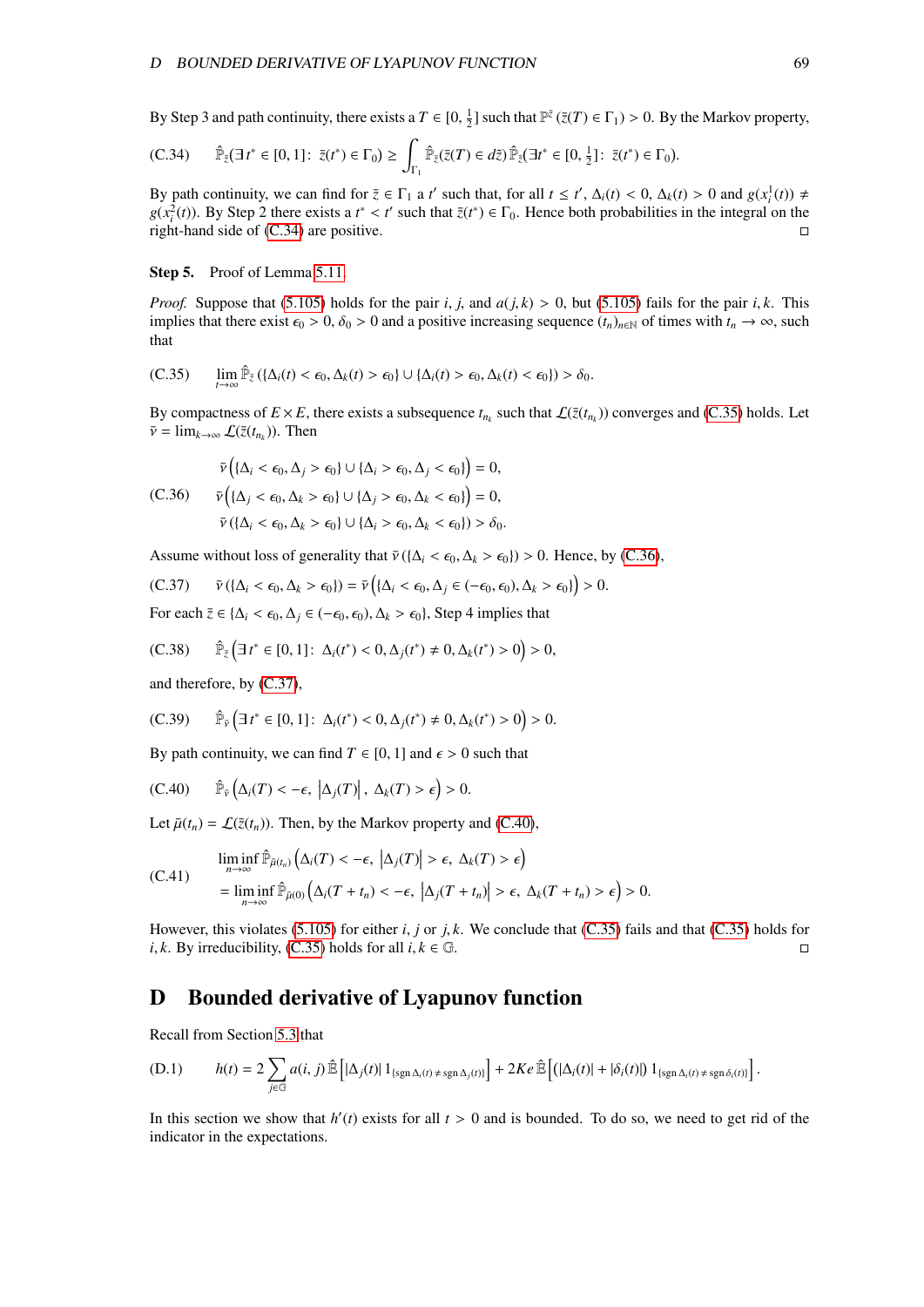Let

(D.2) 
$$
h_{1,j}(t) = \hat{\mathbb{E}} \left[ |\Delta_j(t)| \, 1_{\{\text{sgn}\,\Delta_i(t) \neq \text{sgn}\,\Delta_j(t)\}} \right]
$$

and

(D.3) 
$$
h_2(t) = 2Ke \hat{\mathbb{E}} \left[ \left( |\Delta_i(t)| + |\delta_i(t)| \right) 1_{\{\text{sgn }\Delta_i(t) \neq \text{sgn }\delta_i(t)\}} \right].
$$

Then  $h(t) = 2 \sum_{j \in \mathbb{G}} a(i, j)h_{1,j}(t) + h_2(t)$ . We show that  $h_{1,j}(t)$  is differentiable with bounded derivative for  $i \in \mathbb{G}$ . The proof of the differentiability of  $h_2(t)$  is similar. Fix  $t > 0$ . Note that *j* ∈  $\mathbb{G}$ . The proof of the differentiability of *h*<sub>2</sub>(*t*) is similar. Fix *t* ≥ 0. Note that

$$
\hat{\mathbb{E}}\left[\left|\Delta_j(t)\right|1_{\{\operatorname{sgn}\Delta_i(t)\neq \operatorname{sgn}\Delta_j(t)\}}\right]
$$
\n(D.4) = 
$$
\hat{\mathbb{E}}\left[\left|\Delta_j(t)\right|1_{\{\operatorname{sgn}\Delta_i(t)\neq \operatorname{sgn}\Delta_j(t)\}}\right|\left|\Delta_i(t)\right| \neq 0, \left|\Delta_i(t)\right| \neq 0\right]\mathbb{P}\left(\left|\Delta_i(t)\right| \neq 0, \left|\Delta_j(t)\right| \neq 0\right)
$$
\n
$$
+ \hat{\mathbb{E}}\left[\left|\Delta_j(t)\right|1_{\{\operatorname{sgn}\Delta_i(t)\neq \operatorname{sgn}\Delta_j(t)\}}\right|\left|\Delta_i(t)\right| = 0 \text{ or } \left|\Delta_j(t)\right| = 0\right]\mathbb{P}\left(\left|\Delta_i(t)\right| = 0 \text{ or } \left|\Delta_j(t)\right| = 0\right).
$$

Since  $\Delta_i(t)$  and  $\Delta_j(t)$  have zero local time, the second term vanishes and  $\mathbb{P}(|\Delta_i(t)| \neq 0, |\Delta_j(t)| \neq 0) = 1$ . By continuity of  $\Delta_i(t)$  and  $\Delta_i(t)$  we can define sets continuity of  $\Delta_i(t)$  and  $\Delta_j(t)$ , we can define sets

(D.5) 
$$
B_n = \{ |\Delta_i(r)| > 0 \text{ and } |\Delta_j(r)| > 0, \forall r \in \mathcal{B}(t, \frac{1}{n}) \}
$$

Then

$$
(D.6) \qquad \cdots \subset B_n \subset B_{n+1} \subset B_{n+2} \subset \cdots,
$$

so

$$
(D.7) \t B_n = \bigcup_{i=0}^n B_i
$$

and we define

(D.8) 
$$
B := \bigcup_{i=0}^{\infty} B_n = \lim_{n \to \infty} B_n.
$$

Since  $\mathbb{P}(|\Delta_i(t)| \neq 0, |\Delta_i(t)| \neq 0) = 1$ , it follows that  $\mathbb{P}(B) = 1$ . For each  $B_n$ , we have

(D.9) 
$$
B_n = C_n \cup C_n^c, \qquad C_n = \{ \omega \in B_n \colon 1_{\{ \operatorname{sgn} \Delta_i(r) \neq \operatorname{sgn} \Delta_j(r) \}} = 1, \ \forall r \in \mathcal{B}(t, \frac{1}{n}) \},
$$

and, by the definition of *Bn*,

$$
(D.10) \qquad \cdots \subset C_n \subset C_{n+1} \subset C_{n+2} \subset \cdots \qquad \qquad \cdots \subset C_n^c \subset C_{n+1}^c \subset C_{n+2}^c \subset \cdots
$$

Let  $C = \bigcup_{i=0}^{\infty} C_i$  and  $C^c = \bigcup_{i=0}^{\infty} C_i^c$  be such that  $B = C \cup C^c$ . Using [\(5.94\)](#page-40-7), we obtain

$$
\frac{1}{s} (h_{1,j}(t+s) - h_{1,j}(t)) = \frac{1}{s} \left[ \mathbb{E} \left[ |\Delta_j(t)| \mathbf{1}_{\{\text{sgn}\,\Delta_i(t+s) \neq \text{sgn}\,\Delta_j(t+s)\}} \right] - \mathbb{E} \left[ |\Delta_j(t) \mathbf{1}_{\{\text{sgn}\,\Delta_i(t)\neq \text{sgn}\,\Delta_j(t)\}} \right] \right]
$$
\n
$$
= \frac{1}{s} \left[ \mathbb{E} \left[ |\Delta_j(t+s)| \mathbf{1}_{\{\text{sgn}\,\Delta_i(t+s) \neq \text{sgn}\,\Delta_j(t+s)\}} - |\Delta_j(t)| \mathbf{1}_{\{\text{sgn}\,\Delta_i(t)\neq \text{sgn}\,\Delta_j(t)\}} |B| \right]
$$
\n
$$
= \frac{1}{s} \left[ \mathbb{E} \left[ |\Delta_j(t+s)| - |\Delta_j(t)| |C| \right] \mathbb{P}(C)
$$
\n
$$
= \frac{1}{s} \mathbb{E} \left[ \sum_{j \in G} a(i, j) \int_{t}^{t+s} \text{sgn}\,(\Delta_i(t)) [\Delta_j(t) - \Delta_i(t)] \, \mathrm{d}t |C \right] \mathbb{P}(C)
$$
\n
$$
+ \frac{1}{s} \mathbb{E} \left[ \int_{t}^{t+s} \text{sgn}\,(\Delta_i(t)) \left[ \sqrt{g(x_i^1(t))} - \sqrt{g(x_i^2(t))} \right] \, \mathrm{d}w_i(t) |C \right] \mathbb{P}(C)
$$
\n
$$
+ \frac{1}{s} \mathbb{E} \left[ Ke \int_{t}^{t+s} \text{sgn}(\Delta_i(t)) [\delta_i(t) - \Delta_i(t)] \, \mathrm{d}t |C \right] \mathbb{P}(C)
$$
\n
$$
= \sum_{j \in G} a(i, j) \mathbb{E} \left[ \frac{1}{s} \int_{t}^{t+s} \text{sgn}(\Delta_i(t)) [\Delta_j(t) - \Delta_i(t)] \, \mathrm{d}t |C \right] \mathbb{P}(C)
$$
\n
$$
+ \frac{1}{s} \mathbb{E} \left[ \int_{t}^{t+s} \text{sgn}(\Delta_i(t)) \left[ \sqrt{g(x_i^1(t))} - \sqrt{g(x_i^2(t))} \right] \, \mathrm{d}w_i(t) |C \
$$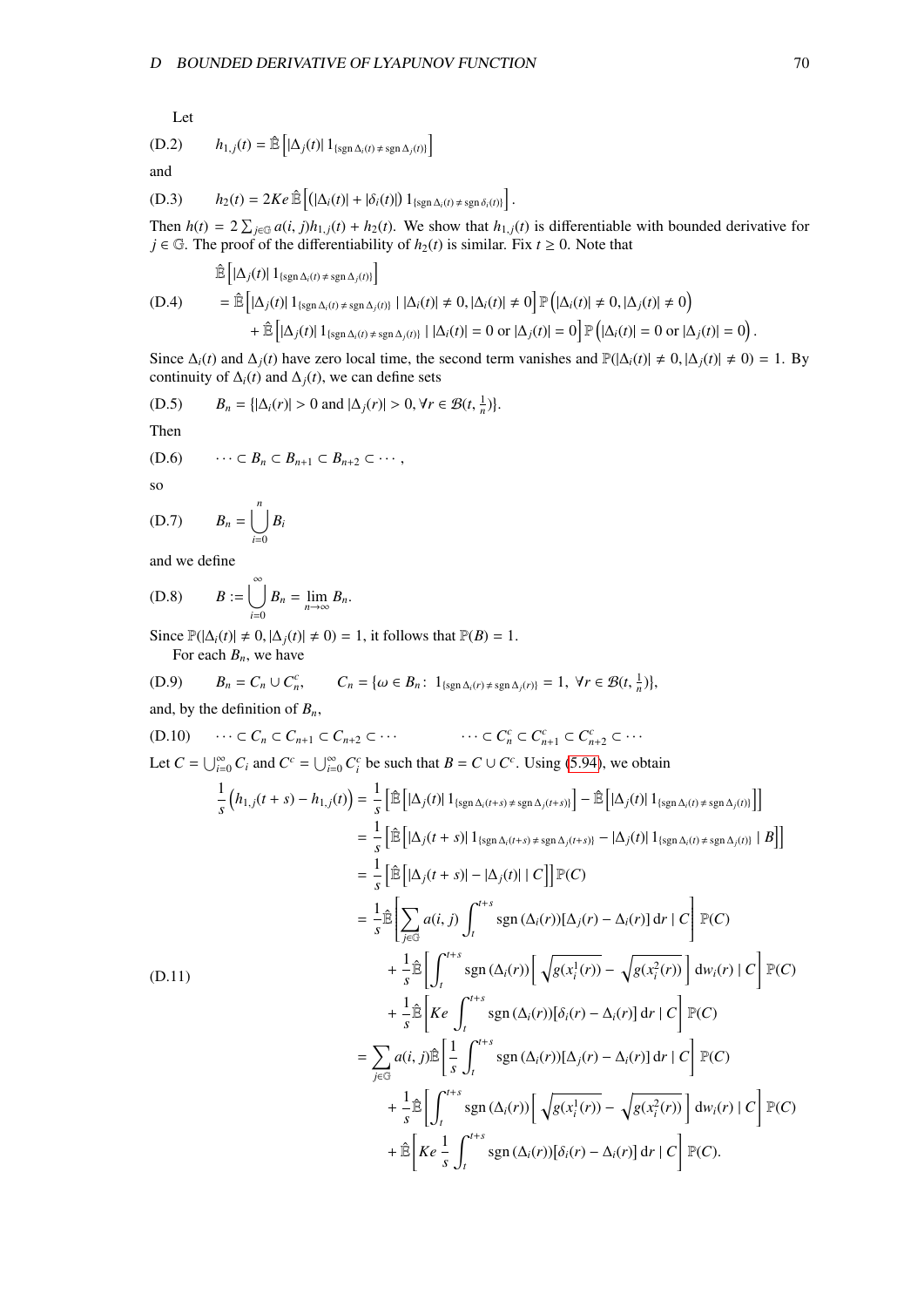REFERENCES 71

In the last equality, the first and third term are bounded, because  $\Delta_i(t)$ ,  $\delta_i(t)$  and  $\Delta_i(t)$  are continuous functions of *t*, and sgn ( $\Delta$ *i*) is constant since we conditioned on the set *C*. Therefore, letting  $s \to 0$ , it follows from the fundamental theorem of calculus that these terms are bounded. The second term is more involved. Since, on the set *C*,

(D.12) 
$$
\operatorname{sgn}(\Delta_i(r)) \left[ \sqrt{g(x_i^1(r))} - \sqrt{g(x_i^2(r))} \right]
$$

is a continuous function, we can rewrite the stochastic integral as a time-transformed Brownian motion:

(D.13) 
$$
\frac{1}{s} \hat{\mathbb{B}} \left[ \int_{t}^{t+s} sgn(\Delta_{i}(r)) \left[ \sqrt{g(x_{i}^{1}(r))} - \sqrt{g(x_{i}^{2}(r))} \right] dw_{i}(r) + C \right]
$$
  
\n
$$
= \frac{1}{s} \hat{\mathbb{B}} \left[ W \left( \int_{0}^{t+s} \left[ \sqrt{g(x_{i}^{1}(r))} - \sqrt{g(x_{i}^{2}(r))} \right]^{2} dr \right) - W \left( \int_{0}^{t} \left[ \sqrt{g(x_{i}^{1}(r))} - \sqrt{g(x_{i}^{2}(r))} \right]^{2} dr \right) + C \right].
$$

Since the normal distribution is differentiable with respect to its variance, we are done.

# References

- <span id="page-71-1"></span>[AB16] K. Alexander and Q. Berger. Local asymptotics for the first intersection of two independent renewals. *Electr. J. Probab.*, 21:1–20, 2016.
- [Asm03] S. Asmussen. *Applied Probability and Queues*, volume 51 of *Applications of Mathematics*. Springer-Verlag, New York, USA, 2003.
- [BBGCWB19] J. Blath, E. Buzzoni, A. Gonzales Casanova, and M. Wilke-Berenguer. Structural properties of the seed bank and the two island diffusion. *J. Math. Biology*, 79:369–392, 2019.
- [BGCEK15] J. Blath, A. Gonzales Casanova, B. Eldon, and N. Kurt. Genealogy of a Wright-Fisher model with strong seed-bank component. *Birkhäuser Progress in Probability*, 69:81–100, 2015.
- [BGCKS13] J. Blath, A. Gonzales Casanova, N. Kurt, and D. Spano. The ancestral process of longrange seed bank models. *J. Appl. Prob.*, 50:741–759, 2013.
- <span id="page-71-2"></span>[BGCKWB16] J. Blath, A. Gonzales Casanova, N. Kurt, and M. Wilke-Berenguer. A new coalescent for seed-bank models. *Ann. Appl. Probab.*, 26:857–891, 2016.
- [BGT87] N.H. Bingham, C.M. Goldie, and J.L. Teugels. *Regular Variation*, volume 27 of *Encyclopedia of Mathematics and its Applications*. Cambridge University Press, 1987.
- [Bre68] L. Breiman. *Probability*. Addison-Wesley, Reading, Massachusetts, 1968.
- <span id="page-71-0"></span>[CG94] J.T. Cox and A. Greven. Ergodic theorems for infinite systems of locally interacting diffusions. *Ann. Probab.*, 22:833–853, 1994.
- [Daw93] D.A. Dawson. *Measure-Valued Markov Processes*, volume 1541 of *Lecture Notes in Mathematics*. Springer-Verlag, New York, 1993.
- [DG93] D.A. Dawson and A. Greven. Multiple scale analysis of interacting diffusions. *Probab. Theory Relat. Fields*, 95:467–508, 1993.
- [DG96] D.A. Dawson and A. Greven. Multiple space-time scale analysis for interacting branching models. *Electron. J. Probab.*, 1:paper no. 14, 1–84, 1996.
- [DGdH<sup>+</sup>08] D.A. Dawson, A. Greven, F. den Hollander, R. Sun, and J.M. Swart. The renormalization transformation of two-type branching models. Ann. Inst. Henri Poincaré Probab. Stat., 44:1038–1077, 2008.
- [DGV95] D.A. Dawson, A. Greven, and J. Vaillancourt. Equilibria and quasi-equilibria for infinite collections of interacting Fleming-Viot processes. *Trans. Amer. Math. Soc.*, 347:2277– 2360, 1995.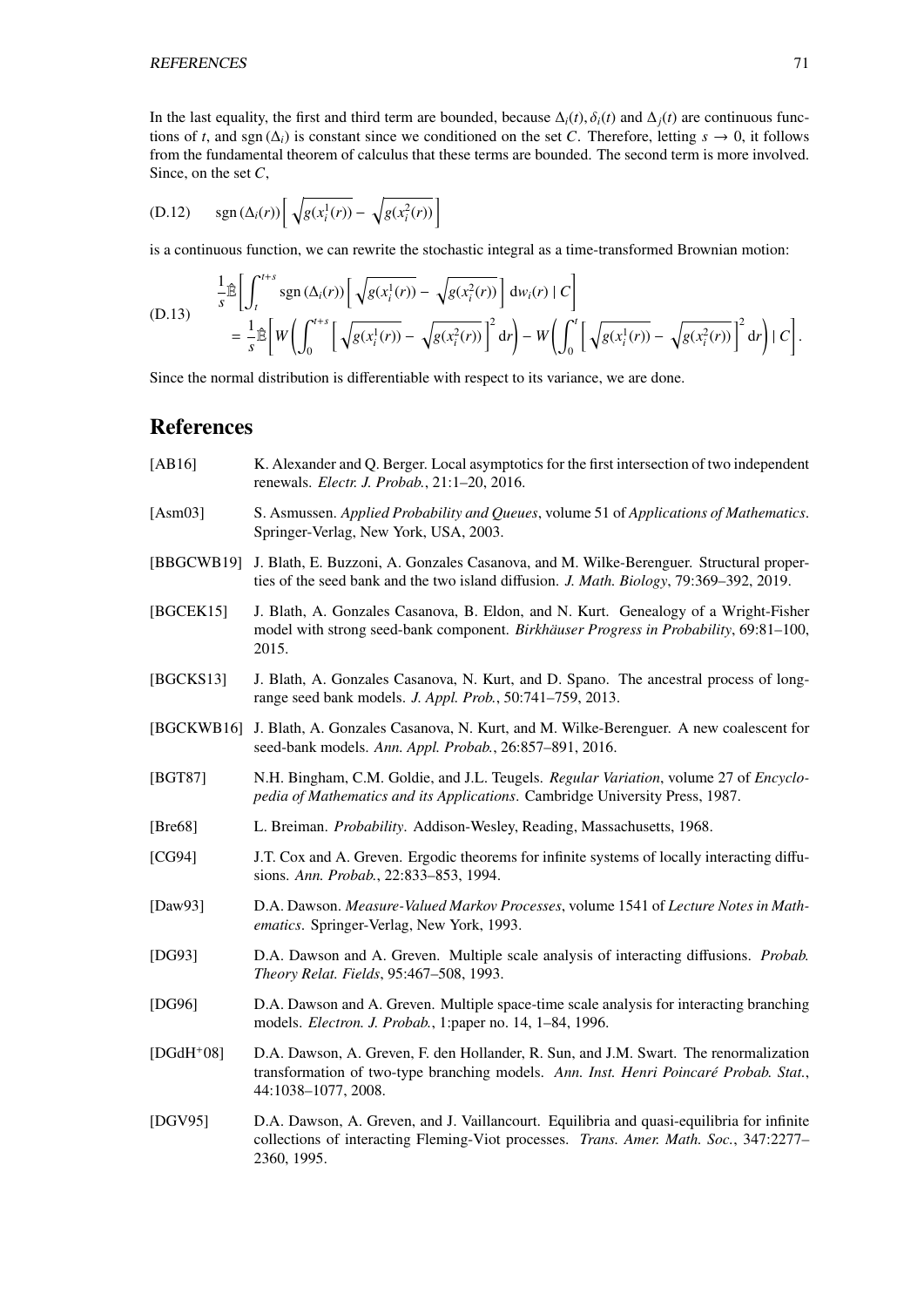| [DGW04]   | D.A. Dawson, L.G. Gorostiza, and A. Wakolbinger. Hierarchical random walks. In Asymp-<br>totic methods in stochastics, volume 44 of Fields Inst. Commun., pages 173-193. Amer.<br>Math. Soc., Providence, RI, 2004.                                            |
|-----------|----------------------------------------------------------------------------------------------------------------------------------------------------------------------------------------------------------------------------------------------------------------|
| [DGW05]   | D.A. Dawson, L. Gorostiza, and A. Wakolbinger. Degrees of transience and recurrence<br>and hierarchical random walk. Potential Anal., 22:305-350, 2005.                                                                                                        |
| [dHP17]   | F. den Hollander and G. Pederzani. Multi-colony Wright-Fisher with seed-bank. Indag.<br>Math., 28:637-669, 2017.                                                                                                                                               |
| [EF96]    | S.N. Evans and K. Fleischmann. Cluster formation in a stepping stone model with contin-<br>uous, hierarchically structured sites. Ann. Probab., 24:1926-1952, 1996.                                                                                            |
| [EJU19]   | N.M. Ercolani, J. Jansen, and D. Ueltschi. Singularity analysis for heavy-tailed random<br>variables. <i>J. Theor. Probab.</i> , 32:1-46, 2019.                                                                                                                |
| [EK86]    | S.N. Ethier and T. Kurtz. Markov Processes. Characterization and Convergence. John<br>Wiley, New York, 1986.                                                                                                                                                   |
| [Fe171]   | W. Feller. An Introduction to Probability Theory and Its Applications (2nd ed). John Wiley,<br>New York, 1971.                                                                                                                                                 |
| [FG96]    | K. Fleischmann and A. Greven. Time-space analysis of the cluster formation in interacting<br>diffusions. Electr. J. Probab., 1:1-46, 1996.                                                                                                                     |
| [Fe192]   | G.B. Folland. Fourier Analysis and its Applications. Wadsworth & Brooks/Cole, Belmont,<br>CA, USA, 1992.                                                                                                                                                       |
|           | [GCAvWE <sup>+</sup> 14] A. Gonzales Casanova, E. Aguirre-von Wobeser, G. Espin, N. Servin-Gonzalez, L. Kurt,<br>D. Spano, J. Blath, and G. Soberon-Chavez. Strong seed-bank effects in bacterial evolu-<br>tion. <i>J. Theor. Biol.</i> , 356:62-70, 2014.    |
| [GdHKK14] | A. Greven, F. den Hollander, S. Kliem, and A. Klimovsky. Renormalisation of hierarchi-<br>cally interacting Cannings processes. ALEA Lat. Am. J. Probab. Math. Stat., 11:43-140,<br>2014.                                                                      |
| [GHO20a]  | A. Greven, F. den Hollander, and M. Oomen. Spatial populations with seed-bank: cluster<br>formation and genealogy. Preprint, 2020.                                                                                                                             |
| [GHO20b]  | A. Greven, F. den Hollander, and M. Oomen. Spatial populations with seed-bank: finite-<br>systems scheme. Preprint, 2020.                                                                                                                                      |
| [GHO20c]  | A. Greven, F. den Hollander, and M. Oomen. Spatial populations with seed-bank: renor-<br>malisation on the hierarchical group. <i>Preprint</i> , 2020.                                                                                                         |
| [Gol79]   | S. Goldstein. Maximal coupling. Z. Wahrsch. Verw. Gebiete, 46:193-204, 1978/79.                                                                                                                                                                                |
| [Hol06]   | F. den Hollander. Renormalization of interacting diffusions: a program and four exam-<br>ples. In Partial Differential Equations and Functional Analysis, volume 168 of Operator<br>Theory, Advances and Applications, pages 123-136. Birkhauser, Basel, 2006. |
| [HP91]    | I. Herbst and L. Pitt. Diffusion equation techniques in stochastic monotonicity and positive<br>correlations. Probab. Theory Relat. Fields, 87:275-312, 1991.                                                                                                  |
| [HS98]    | F. den Hollander and J. Swart. Renormalization of hierarchically interacting isotropic<br>diffusions. <i>J. Stat. Phys.</i> , 93:243-291, 1998.                                                                                                                |
| [Hug95]   | B.D. Hughes. Random Walk in Random Environment, volume I. Clarendon Press, 1995.                                                                                                                                                                               |
| [JK14]    | S. Jansen and N. Kurt. On the notion(s) of duality for Markov processes. Probab. Surv.,<br>11:59-120, 2014.                                                                                                                                                    |
| [KKL01]   | I. Kaj, S. Krone, and M. Lascoux. Coalescent theory for seed bank models. J. Appl. Prob.,<br>38:285-300, 2001.                                                                                                                                                 |